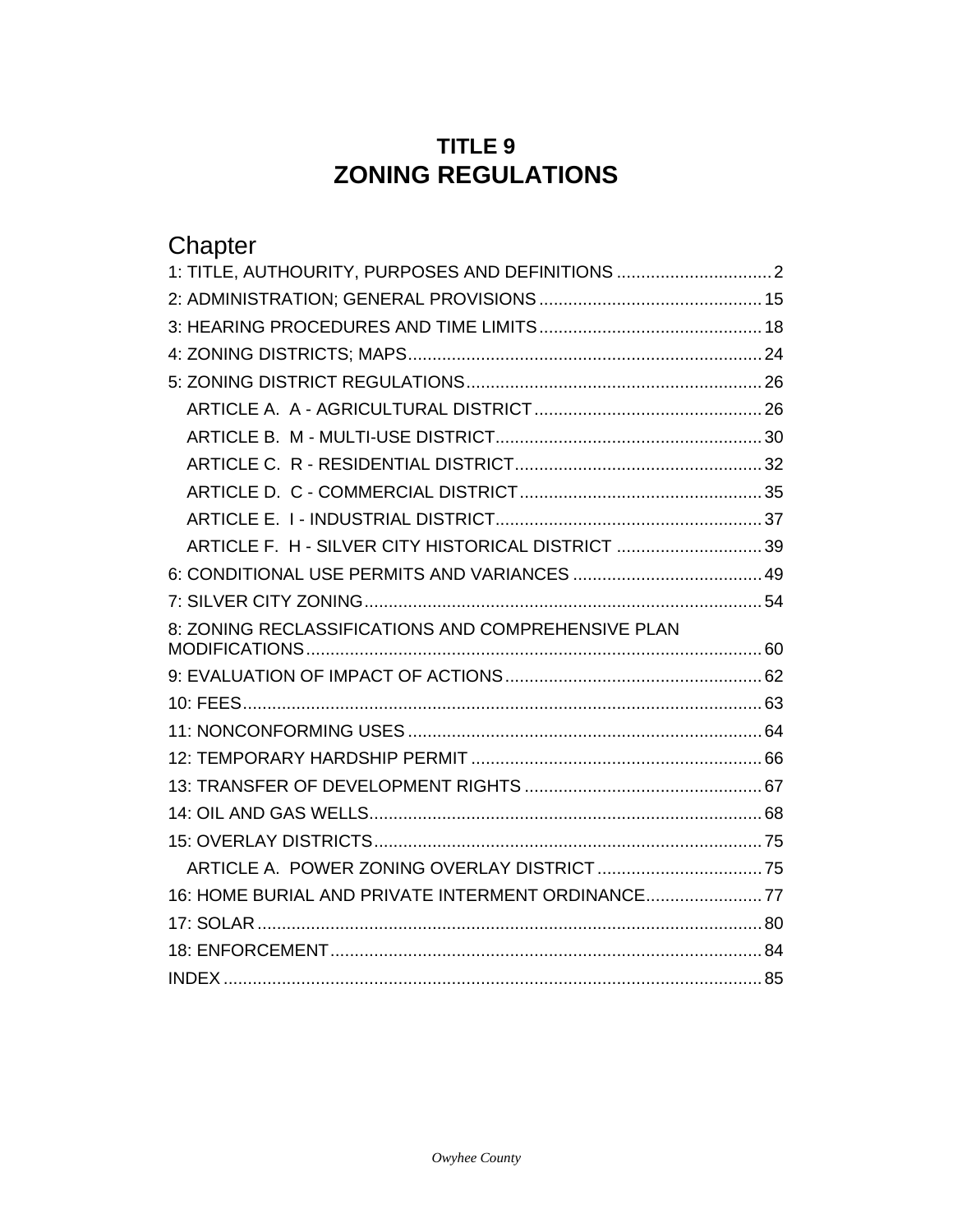# CHAPTER 1

# **TITLE, AUTHOURITY, PURPOSES AND DEFINITIONS**

# <span id="page-1-0"></span>SECTION:

- 9-1-1: Short Title
- 9-1-2: Authority
- 9-1-3: Purposes
- 9-1-4: Definitions
- 9-1-5: Coordination With Natural Resources Committee

9-1-1: **SHORT TITLE**: This title shall be known and cited as the OWYHEE COUNTY ZONING ORDINANCE. (Ord. 09-09, 10-6-2009)

9-1-2: **AUTHORITY**: This title is authorized by the Idaho constitution article 12, section 2, Idaho Code sections 31-714, 31-828, 31-4408, and 31-4504 and is mandated by Idaho Code sections 67-6511 which provides that each board of county commissioners "shall" establish a land use district or districts within the unincorporated area of the county, and excludes any zoning ordinance for any area of city impact in the county. (Ord. 09-09, 10-6-2009)

9-1-3: **PURPOSES**: This zoning title is designed and enacted to protect the public health, safety and welfare by implementing the county comprehensive plan and accomplishing the following purposes:

- A. Protect and conserve the historic customs, traditions and way of life unique to the county, consistent with a reasonable and orderly rate of growth and development and protection of private property rights;
- B. Protect and conserve the agricultural and range uses which form the primary base of the county's economy;
- C. Provide for reasonable and sound land development, a safe and healthy environment, and a successful economic climate;
- D. Require the coordination by the planning and zoning commission with the county natural resources advisory committee to achieve coordinated planning for the entire county and protection of private property rights which are critical to the economic stability of the county and to the maintenance of a healthy environment;
- E. Protect and enhance private property rights and property values consistent with the county's responsibility to protect public health, safety and welfare;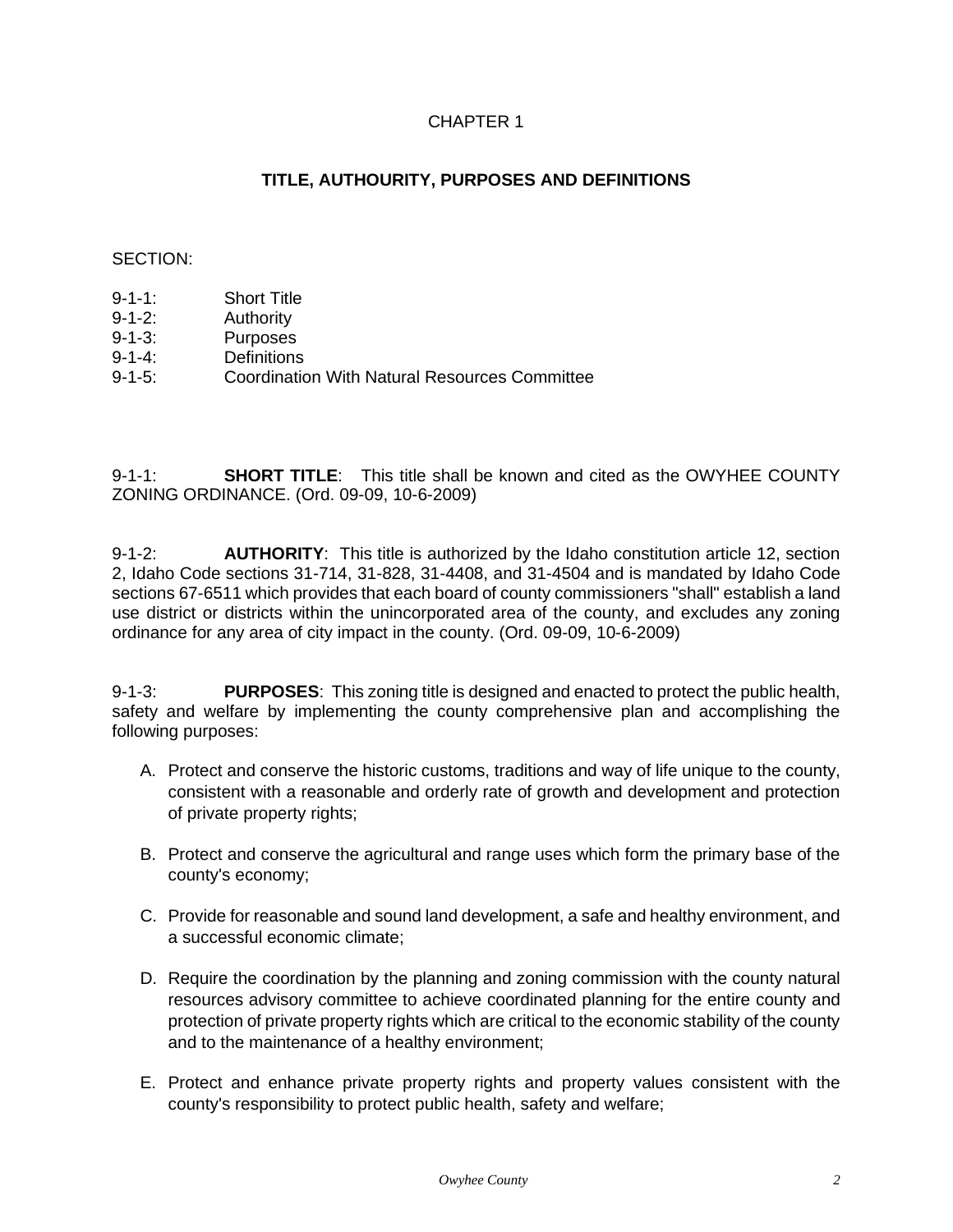- F. Minimize infiltration into agricultural land areas of those elements of urban development which will adversely impact agricultural operations;
- G. Provide a process for negotiating and developing areas of city impact;
- H. Designate land use districts (zoning districts) appropriate for uses that meet the needs of the county's citizens by providing for growth compatible with protection of soil, water, air, wildlife and other natural environmental and scientific qualities;
- I. Preserve the recreational, archeological, architectural and cultural history of the county and its historic resources;
- J. Protect and conserve the natural resources in the county by considering the impact on such resources of proposed land uses;
- K. Maintain, protect, and enhance the county's transportation system; and
- L. Provide a means for administering the land use planning process in a manner which can assist school districts to maintain, protect and enhance school facilities and school transportation systems. (Ord. 09-09, 10-6-2009)

9-1-4: **DEFINITIONS**: As used in this title, the following words and terms shall have the meanings ascribed to them in this section:

# ACCESSORY BUILDING:

A detached subordinate building, the use of which is customarily incidental to that of the main building, or to the main use of the land, and not including those buildings designated herein as agricultural buildings.

# ACCESSORY USE:

A use customarily incidental or subordinate to the main use of the premises.

# ACRE:

Forty three thousand five hundred sixty (43,560) square feet.

# ADMINISTRATOR:

A person appointed by the board of county commissioners to administer this title and related ordinances. Until such person is appointed, the administrator is the board of county commissioners.

# AGRICULTURAL BUILDING:

A structure designed and constructed, or modified, to house farm implements, hay, grain, poultry, livestock or other horticultural products including structures used for processing, treating, packaging, sale or storage of agricultural products and including commercial, packing, sale or conditioning buildings for farm crops. Also included are structures for the housing of agricultural workers when such workers are employed on the farm unit.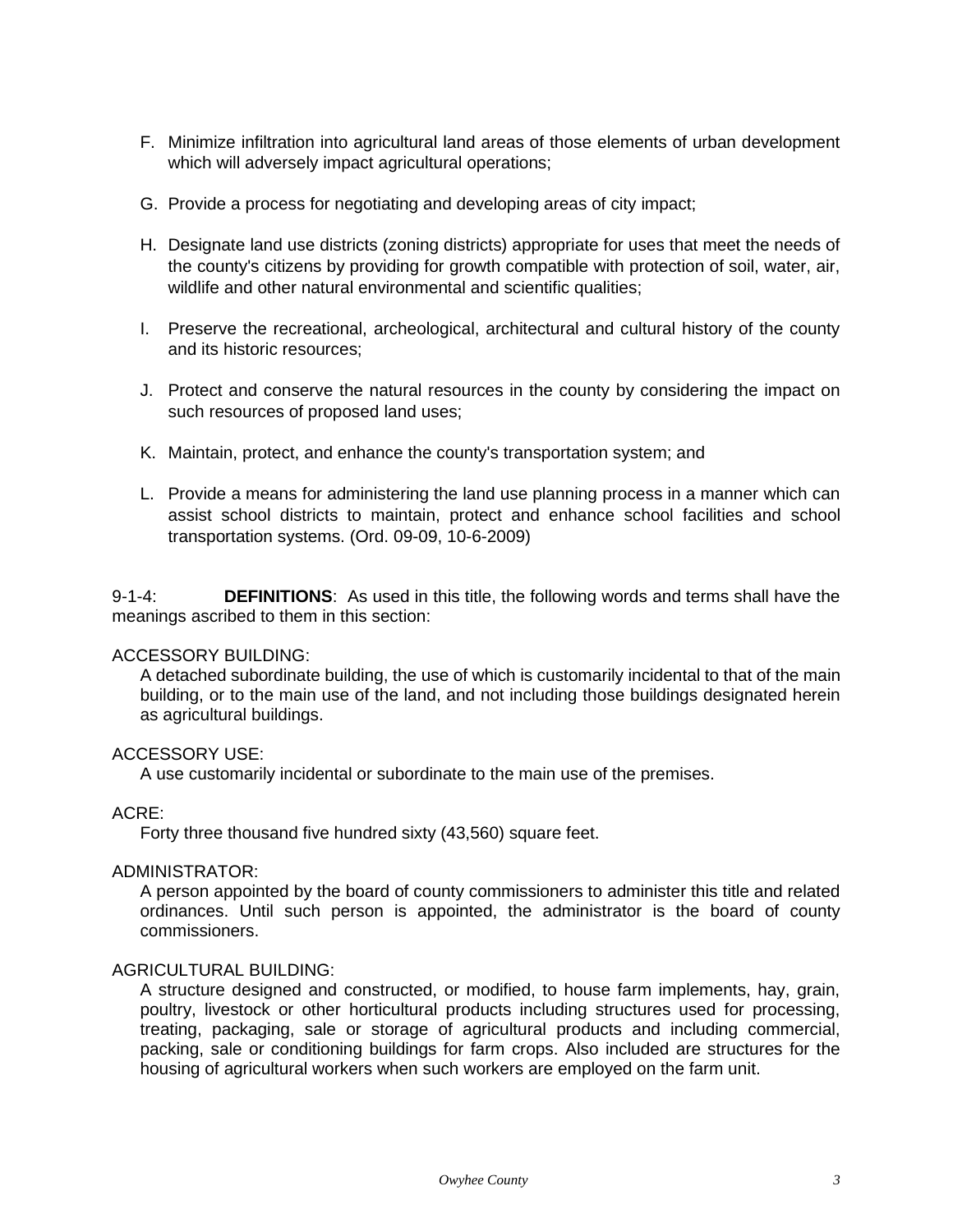# AGRICULTURAL LAND/PURPOSE:

That land on which agricultural operation occurs. Agricultural operation includes, without limitation, any facility for the growing, raising or production of agricultural, horticultural and viticultural crops and vegetable products of the soil, poultry and poultry products, livestock, field grains, seeds, hay, apiary and dairy products, and the processing for commercial purposes of livestock or agricultural commodities, including the processing of such commodities into food commodities.

# AIRPORT:

Any runway, land area or other facility designed or used either publicly or privately by any person for the landing and taking off of aircraft, including all necessary taxiways, aircraft storage and tie down areas, land areas set aside as buffer zones or safety overruns, hangars and other necessary buildings.

# ALLEY:

A minor street providing secondary access to the back or side of a property otherwise abutting a street.

#### ANIMAL UNIT:

See definition of CAFO.

#### AREA, MINIMUM LOT:

The total area within the property lines of the lot, excluding adjacent streets, except as otherwise provided.

#### ATTACHED ACCESSORY LIVING QUARTERS:

An attached structure that is used either as quarters for the ill, elderly or disabled. Accessory living quarters must be incidental and subordinate in size, impact and purpose to a principal dwelling. The attached living quarters must be accessible from inside the primary residence. The accessory living quarters shall not have a separate address or separate utility meters and shall not be rented separately from the main residence, nor used for commercial purposes other than a home occupation. Recreational vehicles shall not be permitted as accessory living quarters in any zoning district.

#### BOARD OF COUNTY COMMISSIONERS:

The governing board of the county.

# BOARDING AND ROOMING HOUSES:

A building or portion thereof which is used to accommodate, for compensation, boarders or roomers, not including members of the owner's and/or occupant's immediate family. The word "compensation" shall include payment in money, service or other things of value.

#### BUILDING:

A combination of materials, whether portable or fixed, which comprises a structure affording facilities or shelter for any use or occupancy, and shall include a part or parts thereof and all equipment therein normally a part of the structure.

#### BUILDING CODE:

A building code may be any universal construction or safety code adopted by the county.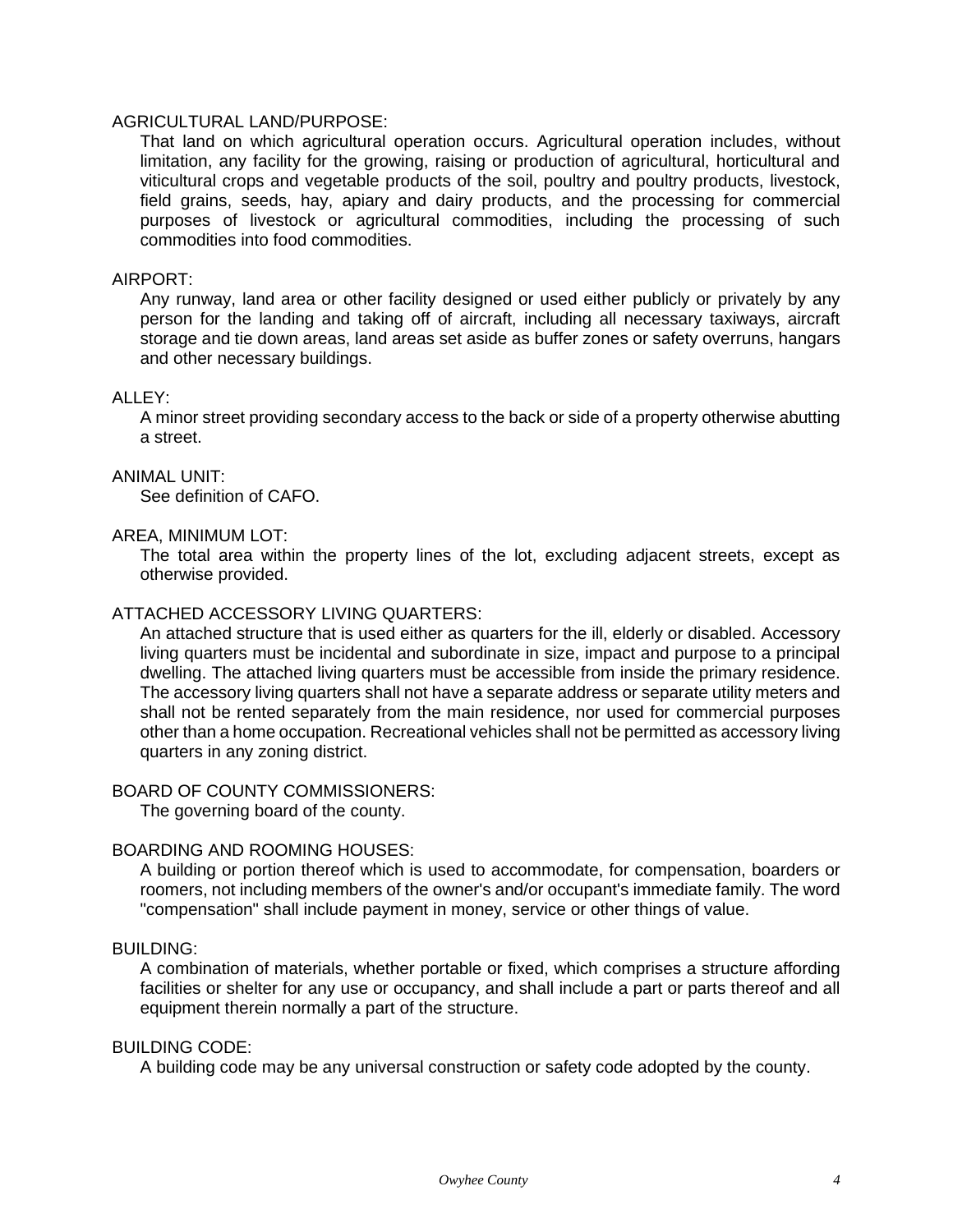BUILDING HEIGHT:

The vertical distance from the grade to the highest point on the roof surface.

# CAFO:

May also be referred to as "concentrated animal feeding operation" or "confined animal feeding operation", and means a lot or facility where the following conditions are met:

A. Animals have been or will be stabled or confined and fed or maintained for a total of one hundred twenty (120) consecutive days or more in any twelve (12) month period;

B. Crops, vegetation, forage growth or postharvest residues are not sustained in the normal growing season over any portion of the lot or facility; and

C. The lot or facility is designed to confine or actually does confine as many as or more than the number of animals specified in any of the following categories: seven hundred (700) mature dairy cows, whether milked or dry; one thousand (1,000) veal calves; one thousand (1,000) cattle other than mature dairy cows or veal calves; two thousand five hundred (2,500) swine each weighing fifty five (55) pounds or more; ten thousand (10,000) swine each weighing less than fifty five (55) pounds; five hundred (500) horses; ten thousand (10,000) sheep or lambs; or eighty two thousand (82,000) chickens.

For the purpose of this definition, two (2) or more concentrated animal feeding operations under common ownership are considered to be a single animal feeding operation if they adjoin each other or if they use a common area or system for the disposal of wastes.

#### CAFO ADVISORY TEAM:

Representatives of the Idaho state department of agriculture, Idaho department of environmental quality and Idaho department of water resources who review a site proposed for a CAFO, determine environmental risks and submit a suitability determination to the county.

# CAR LOTS AND MACHINERY LOTS:

A retail or wholesale area for the sale of motor vehicles and machinery.

# CEMETERY:

The term "cemetery" shall mean a place dedicated to, used and intended to be used for the permanent interment of the human dead, and shall include a burial plot for earth interments, a mausoleum for vault or crypt interments, a crematory, or a crematory and columbarium for cinerary interments, or any combination of one or more of the above. This definition shall be construed to include bona fide pet cemeteries.

# CERTIFICATE OF COMPLIANCE:

A certificate issued by the administrator or designee of the board of county commissioners which certifies that the proposed land use for a building, lot, parcel or other premises is in compliance with this title. The certificate must be issued before any building permit is issued and before a person enters into occupancy. When the proposed land use is pursuant to a conditional use permit, the certificate of compliance is issued only after the applicant is in substantial compliance with the special conditions imposed.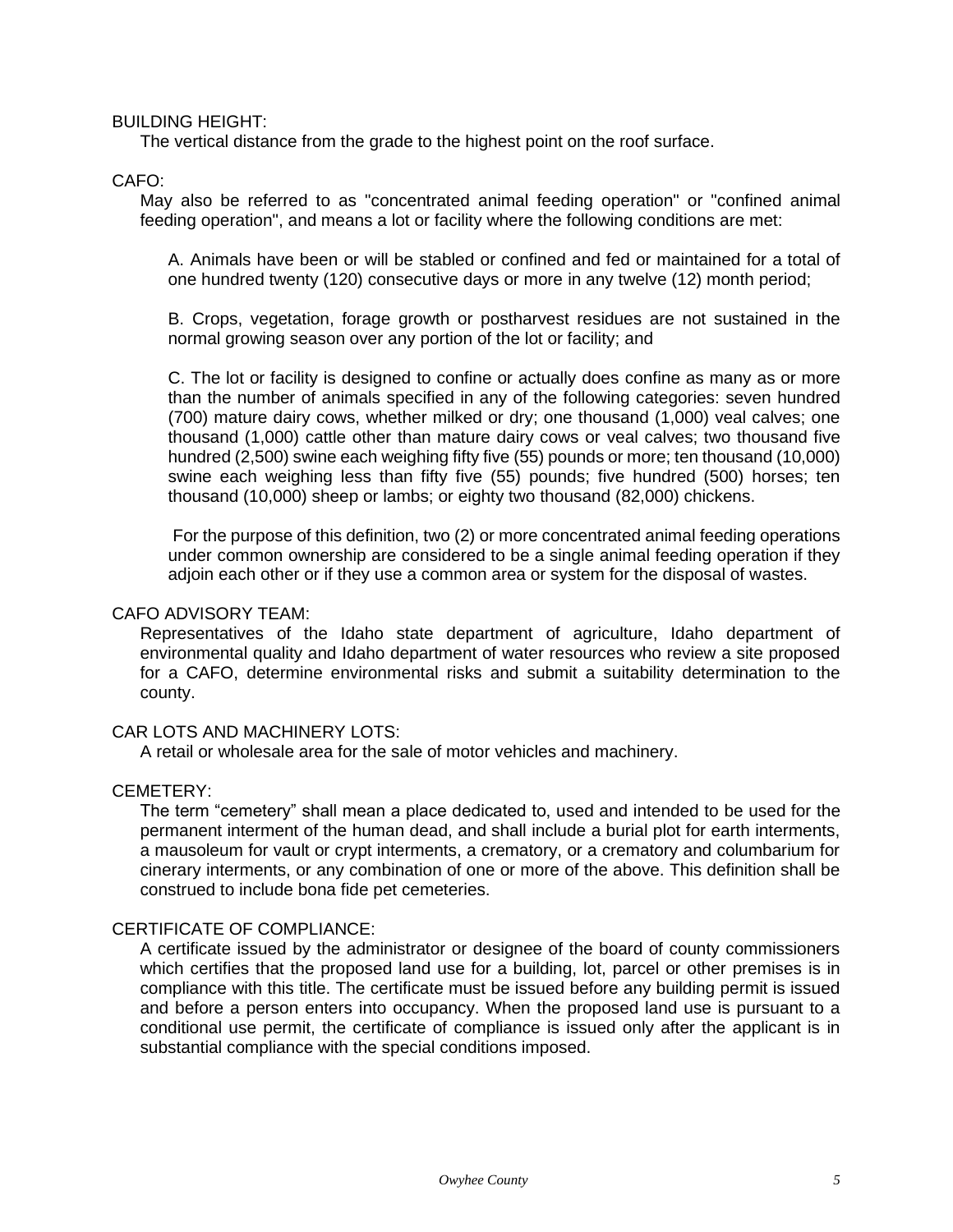COMMERCIAL:

A business activity concerned with the buying, selling, exchanging and/or transporting of goods and services.

CONCENTRATED ANIMAL FEEDING OPERATION:

See definition of CAFO.

# CONDITIONAL USE:

A use permitted within a zoning district only under a conditional use permit issued pursuant to this title.

# CONDITIONAL USE PERMIT:

A permit granted to an applicant who seeks to place a land use in a district where the use is not allowed, said permit to be granted only pursuant to the provisions of this title and to contain specific conditions placed pursuant to provisions of this title.

# CONFINED ANIMAL FEEDING OPERATION:

See definition of CAFO.

# CONSERVATION:

Protection of natural resources and the environment and excludes development of land.

# CONSERVATION EASEMENT:

An easement which places limitation on the use of the servient estate for conservation purposes.

# COTTAGE INDUSTRY:

A business in a home which can be a full or part time occupation which is conducted entirely within a dwelling unit and which does not change the character of the dwelling unit or adversely impact the surrounding area. The dwelling must have adequate appurtenant facilities to support the business.

# DEVELOPMENT AGREEMENT:

A written commitment by an applicant for rezoning or owner of the subject parcel to specifically defined development, such agreement to be made a condition of rezoning.

# DWELLING:

Any building or portion thereof which is used as the private residence or sleeping place of one or more human beings, but not including hotels, boarding and rooming houses, motels, tourist courts, resort cabins, clubs, hospitals, or similar uses.

# DWELLING, MULTIPLE-FAMILY:

A building occupied as a residence by two (2) or more families living independently of each other but not including motels or hotels, boarding or rooming houses, tourist courts, resort cabins, clubs, hospitals, or similar uses.

# DWELLING, ONE-FAMILY:

A detached building designed exclusively for and occupied as a residence by one family.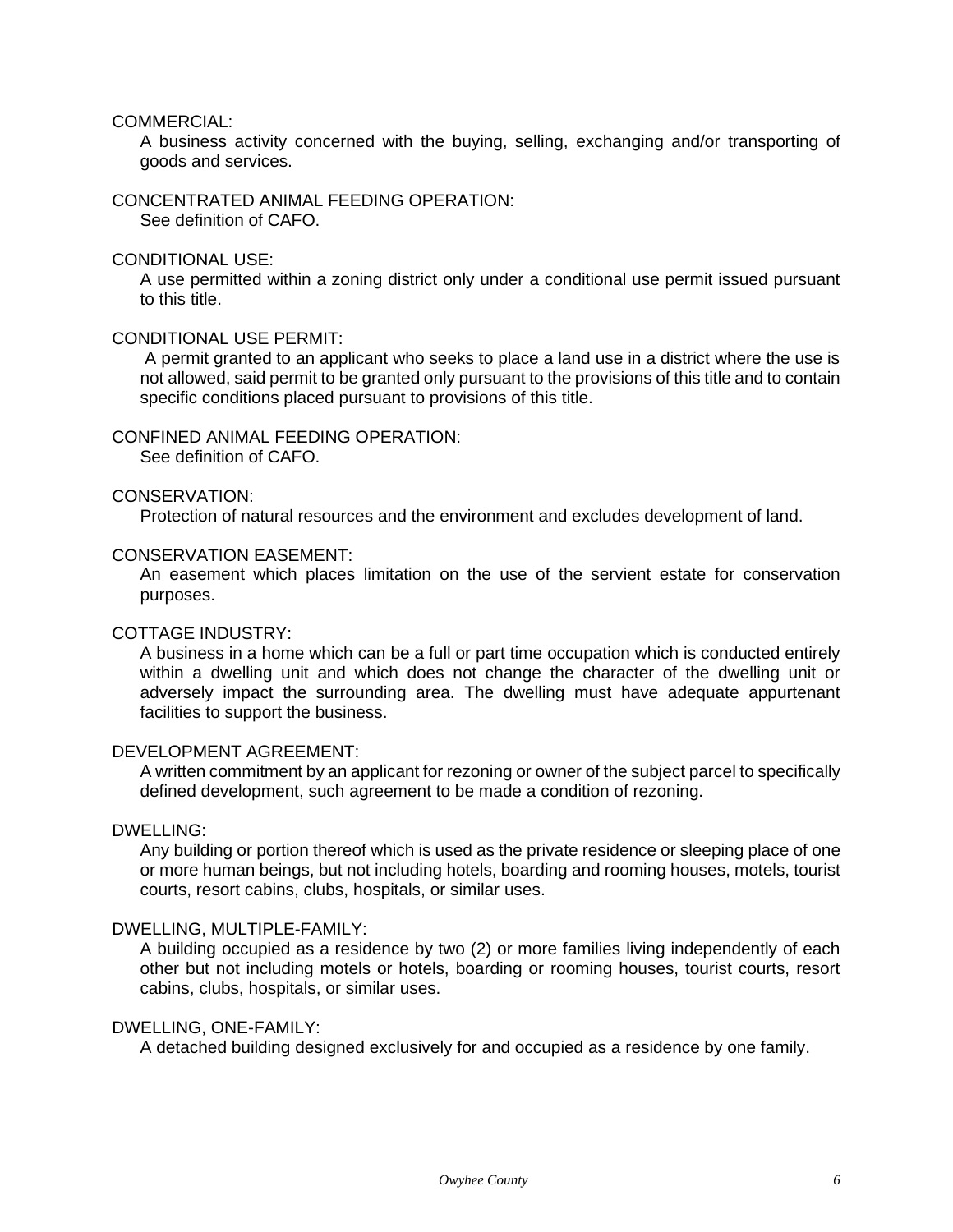#### DWELLING UNIT:

In a dwelling or multiple-family dwelling, one or more rooms designed for and occupied as a residence by one family; e.g., an apartment.

#### EASEMENT:

An interest in land conveyed and granted by the landowner to another person, the grantor landowner becoming the owner of the servient estate and the grantee easement owner becoming the owner of the dominant estate. Such easement contains the right to control land use of the servient estate by requiring the servient estate owner to change the land use of the servient estate or any portion thereof or by prohibiting the servient estate owner from enlarging, expanding, changing, or altering the land use of the servient estate or any portion thereof.

#### ENVIRONMENTAL RISK:

That risk to the environment deemed posed by a proposed CAFO site as determined and categorized by the CAFO site advisory team and set forth in the site advisory team's suitability determination report.

#### FINAL DECISION:

A written document including findings, conclusions, and order that is signed by the decision making body, and recorded by the clerk of the board of county commissioners.

#### GRADE AND OFFICIAL GRADE:

Grade (ground level) is the average of the finished ground level at the center of all walls of a building. If walls are within twenty five feet (25') of a sidewalk or curb, ground level shall be measured at the street, curb, sewer or structure considered.

#### HAZARDOUS WASTE:

A waste or combination of wastes of a solid, liquid, semisolid, or contained gaseous form which, because of its quantity, concentration or characteristics (physical, chemical or biological) may:

A. Cause or significantly contribute to an increase in deaths or an increase in a serious, irreversible or incapacitating reversible illnesses; or

B. Pose a substantial threat to human health or to the environment if improperly treated, stored, disposed of, or managed. Such wastes include, but are not limited to, materials which are toxic, corrosive, ignitable, or reactive, or materials which may have mutagenic, teratogenic, or carcinogenic properties but do not include solid or dissolved material in domestic sewage, or solid or dissolved materials in irrigation return flows or industrial discharges which are point sources subject to national pollution discharge elimination system permits under the federal water pollution control act, as amended, 33 USC, section 1251 et seq., or source, special nuclear, or byproduct material as defined by the atomic energy act of 1954, as amended, 42 USC section 2011 et seq.

# HAZARDOUS WASTE FACILITY OR SITE:

Any property, structure, or ancillary equipment intended and used for the transportation, treatment, storage or disposal of hazardous wastes.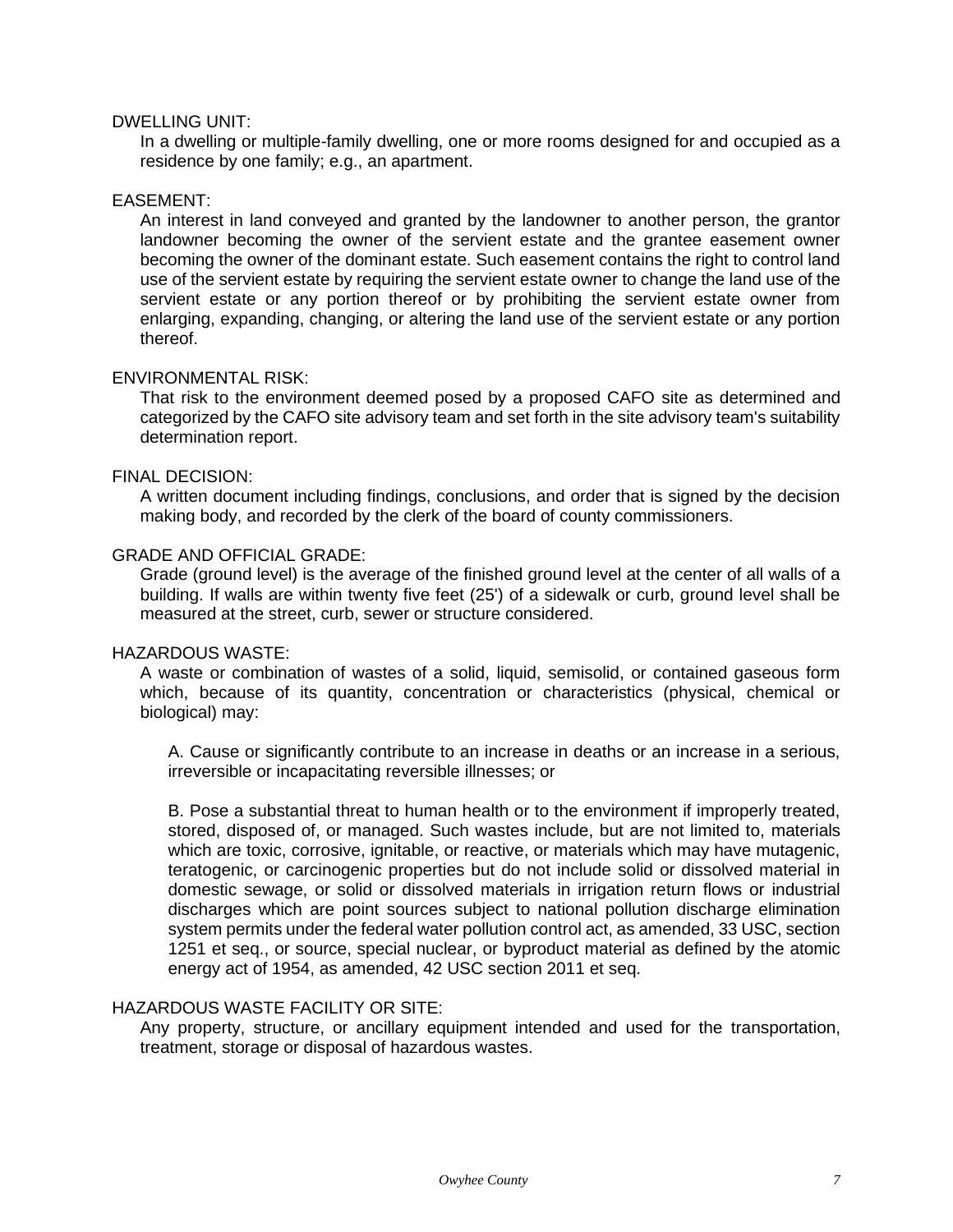# HAZARDOUS WASTE MANAGEMENT:

The systematic control of the collection, source separation, storage, treatment, transportation, processing, and disposal of hazardous wastes.

# HEALTH FACILITIES:

Any of the following:

A. Hospital. A place devoted primarily to the maintenance and operation of facilities for the diagnosis, treatment or care for not less than twenty four (24) hours in any week of two (2) or more nonrelated individuals suffering from illness, disease, injury, deformity, or requiring care because of old age, or a place devoted primarily to providing for not less than twenty four (24) hours in any week of obstetrical or other medical or nursing care for two (2) or more nonrelated individuals. The term hospital includes public health centers in general, tuberculosis, mental, chronic disease and other types of hospitals and related facilities, such as laboratories, outpatient departments, nurses' home and training facilities, and central service facilities operated in connection with hospitals;

B. A facility for the provision of public health services, including related facilities such as laboratories, clinics, and administrative offices operated in connection with said facilities;

C. A facility specially designed for the diagnosis, treatment, education, training or custodial care of the mentally handicapped, including facilities for training specialists and sheltered workshops for the mentally handicapped, but only if such workshops are part of facilities which provide or will provide comprehensive services for the mentally retarded;

D. A facility providing services for the prevention or diagnosis of mental illness, or care and treatment of mentally ill patients, or rehabilitation of such persons, which services are provided principally for persons residing in a particular community or communities in or near which the facility is situated or at a statewide facility.

# HOTELS AND MOTELS:

Any building or portion thereof designed to be commercially used, let or hired out for occupancy by persons on a temporary basis.

# ILL, ELDERLY OR DISABLED PERSON:

A person in need of special care or supervision; or a care provider for any such person if the person in need of such care is a resident on the site. Accessory living quarters for the ill, elderly or disabled may include cooking facilities. To qualify as an accessory living quarters, the structure must meet the "attached accessory living quarters" definition.

#### IN HOME BUSINESS:

A business in a home which can be a full or part time occupation which is conducted entirely within a dwelling unit and which does not change the character of the dwelling unit, or adversely impact the surrounding area. The dwelling must have adequate appurtenant facilities to support the business.

#### INDUSTRIAL USE:

A business establishment engaged in manufacturing or technically productive enterprises.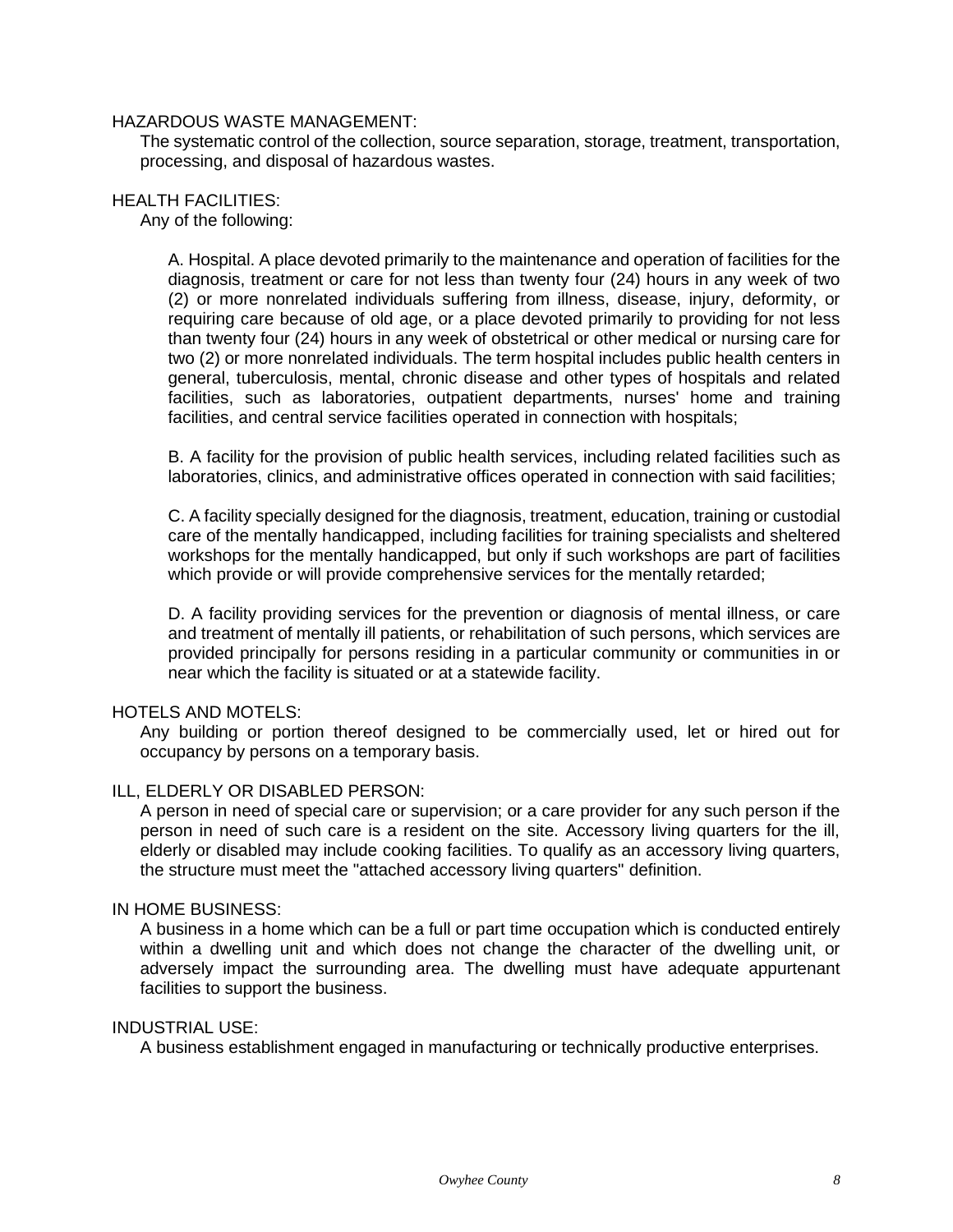# INTERMENT SITE:

Interment site shall consist of a lot, or portion thereof, containing a burial plot for earth interments, a mausoleum for vault or crypt interments, a columbarium for cinerary interments, or any combination of one or more of the above. No interment site shall be allowed on parcels smaller than three (3) acres. No more than two (2) interments shall be allowed per parcel unless approval is granted for the development of a platted cemetery. No future development or easements shall be allowed upon or within five feet of the remains. Interment sites are not deemed to be equivalent to rural cemeteries as defined in Idaho Code § 27-201 et seq.

#### JUNKYARD:

A lot, structure or part thereof, used for the collecting, storage and/or sale of material for recycle or reuse such as, but not limited to, wastepaper, rags, scrap metal or discarded material, or for the collecting, dismantling, storing and salvaging of machinery or vehicles for the use or sale of parts thereof. A junkyard includes auto and machinery wrecking yards.

#### KENNEL:

Any lot or premises on which four (4) or more animals at least four (4) months of age are harbored for commercial purposes such as boarding, breeding or training of such animals, and where such activity is not accessory to or incidental to an allowed use in the district.

#### LIGHT INDUSTRIAL:

Any manufacturing processing, assembling, testing, storing, or similar uses. Any by-products of noise, smoke, odor, glare, gas, vibration, dust, or light are generally contained within a building or does not extend beyond the property lines to have an unreasonable negative impact upon the surrounding properties. It does not refer to the growing of agricultural crops, or the raising of livestock.

#### LOT:

An area of land occupied, or to be occupied, by a building or group of buildings, and any accessory buildings identified with each, and having legal access to a public right of way.

# LOT AREA:

The area of a lot which does not include public rights of way for roads or streets. However, irrigation ditch rights of way and public utility easements may be included in the lot area.

# LOT LINE, FRONT:

The property line dividing a lot from a street. On a corner lot, only one street line shall be considered as a front line, and the shorter street frontage shall be considered the front line.

#### LOT LINE, REAR:

The line opposite the front line.

#### LOT LINE, SIDE:

Any lot line other than the front lot line or rear lot lines.

#### LOT WIDTH:

The distance parallel to the front lot line measured between side lot lines through that part of the building or structure where the lot is narrowest.

# MAJOR SUBDIVISION:

A subdivision which contains a number of lots greater than ten (10).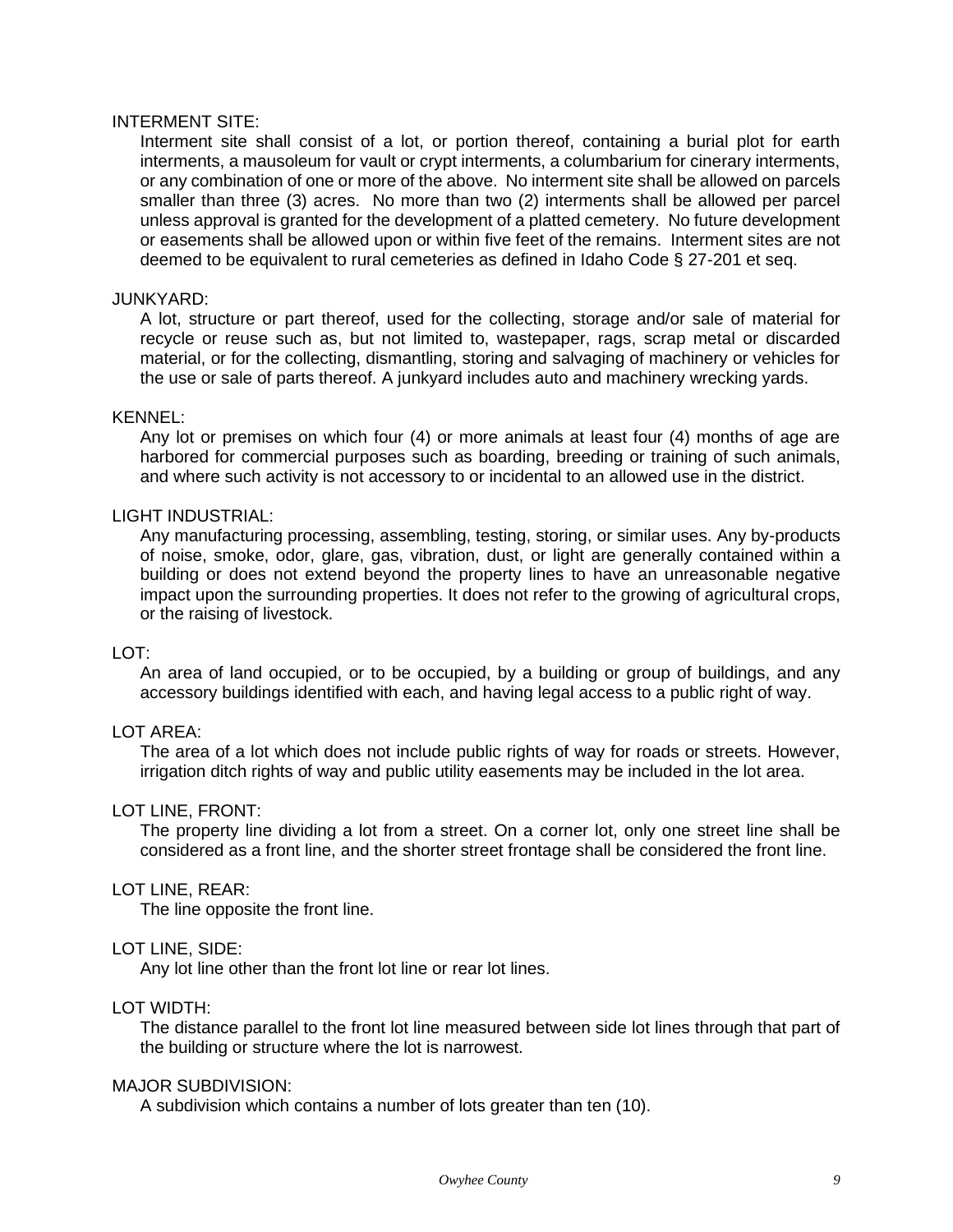#### MANUFACTURED HOME:

A structure, constructed after June 15, 1976, in accordance with the HUD manufactured home construction and safety standards, and is transportable in one or more sections, which, in the traveling mode, is eight feet (8') or more in width or is forty (40) body feet or more in length, or when erected on site, is three hundred twenty (320) or more square feet, and which is built on a permanent chassis and designed to be used as a dwelling with or without a permanent foundation when connected to the required utilities, and includes the plumbing, heating, air conditioning, and electrical systems contained therein, except that such term shall include any structure which meets all the requirements of this definition except the size requirements and with respect to which the manufacturer voluntarily files a certification required by the secretary of housing and urban development and complies with the standards established under 41 USC section 5401 et seq.

# MANUFACTURED HOME COURTS OR PARKS:

For the purpose of this definition, the term "manufactured home" refers also to "mobile home". A manufactured home court or park exists when there are two (2) or more manufactured homes placed on an acre and where such placement is not for purposes of providing agricultural labor housing.

# MEMBERSHIP CLUB:

An association of persons, whether incorporated or unincorporated, for some common purpose, but not including groups organized primarily to render a service carried on as business.

# MINOR SUBDIVISION:

A subdivision which contains a number of lots that is ten (10) or less.

# MOBILE HOME:

A factory assembled structure or structures generally constructed prior to June 15, 1976, and equipped with the necessary service connections and made so as to be readily movable as a unit or units on their own running gear and designed to be used as a dwelling unit or units with or without a permanent foundation.

# MODULAR BUILDING:

Any building or building component, other than a manufactured or mobile home, which is constructed according to codes and standards adopted by the Idaho division of building safety, which is of closed construction and is entirely or substantially prefabricated or assembled at a place other than the building site.

# MUNICIPAL SOLID WASTE LANDFILL:

A discrete area of land or an excavation that receives household waste, and that is not a land application unit, surface impoundment, injection well, or waste pile as those terms are defined under 40 CFR 257.2. A municipal solid waste landfill also may receive other types of RCRA subtitle D wastes, such as commercial solid waste, nonhazardous sludge, conditionally exempt small quantity generator waste and industrial solid waste. A municipal solid waste landfill may be a new municipal solid waste landfill, an existing municipal solid waste landfill or a lateral expansion. Such a landfill may be publicly or privately owned.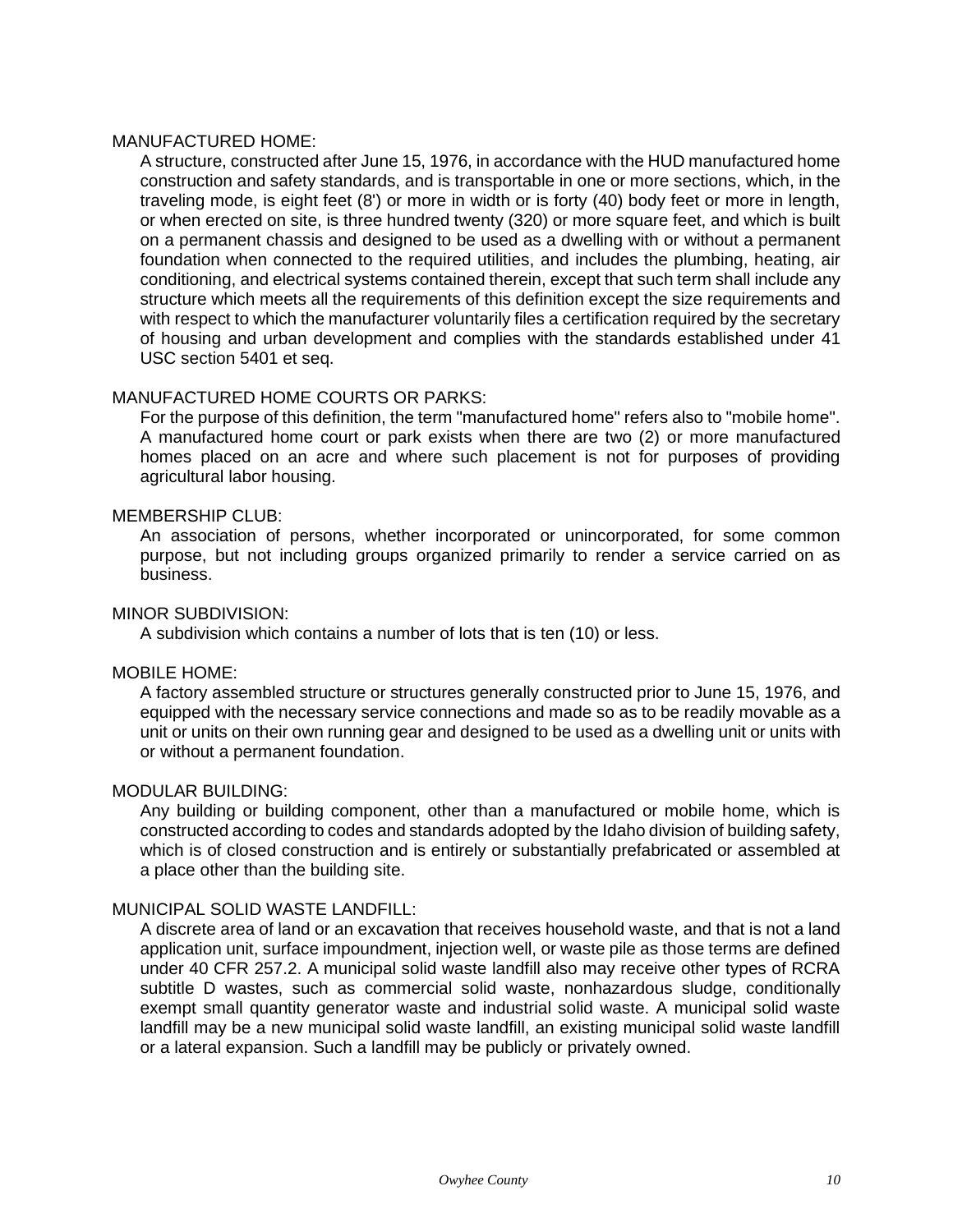# NATURAL RESOURCES ADVISORY COMMITTEE:

The committee appointed by the board of county commissioners to serve as an advisory committee to the board regarding matters relevant to the management of federal and state lands located within the county, the relationship of that management to the continuation of the custom, culture and economic stability of the county, and to perform the duties set forth in title 2, chapter 3 of this code.

# NONAGRICULTURAL ACTIVITIES:

Residential, commercial, or industrial property development and use not primarily used for the growing, raising or production of agricultural, horticultural and viticulture crops and vegetable products of the soil, poultry and poultry products, livestock, field grains, seeds, hay, apiary and dairy products, and the processing for commercial purposes of livestock or agricultural commodities, including the processing of such commodities into food commodities.

# NONCONFORMING BUILDING:

A building, structure or portion thereof built prior to the effective date hereof, or any amendment hereto, and conflicting with the provisions of the ordinance applicable to the district in which it is located. No residence, supporting structure or agricultural building shall become nonconforming as the result of the passage hereof.

#### NONCONFORMING USE:

The use of a structure or premises conflicting with provisions of this title.

#### OCCUPANCY:

Taking possession of and use of property; period during which a person possesses, uses, does business in, and/or resides in a building, structure or premises.

# OCCUPY:

To take or enter upon possession of a building, structure or premises; to live in, do business in, use a building, structure or premises.

#### ODOR MANAGEMENT PLAN:

A plan prepared by the applicant for a conditional use permit by which the applicant will manage, control and/or mitigate any odor resulting from the proposed use.

#### OPEN SPACE:

An area substantially open to the sky, which may be on the same lot with a building. The area may include, along with the naturally occurring physical characteristics of the earth, water areas, swimming pools, tennis courts and other areas of recreational, historical or archeological value. Streets and structures for habitation shall not be considered as part of open space.

#### OPEN SPACE EASEMENT:

An easement which places limitation on the use of the servient estate for open space purposes.

#### ORIGINAL PARCEL:

As defined in the Owyhee County subdivision ordinance.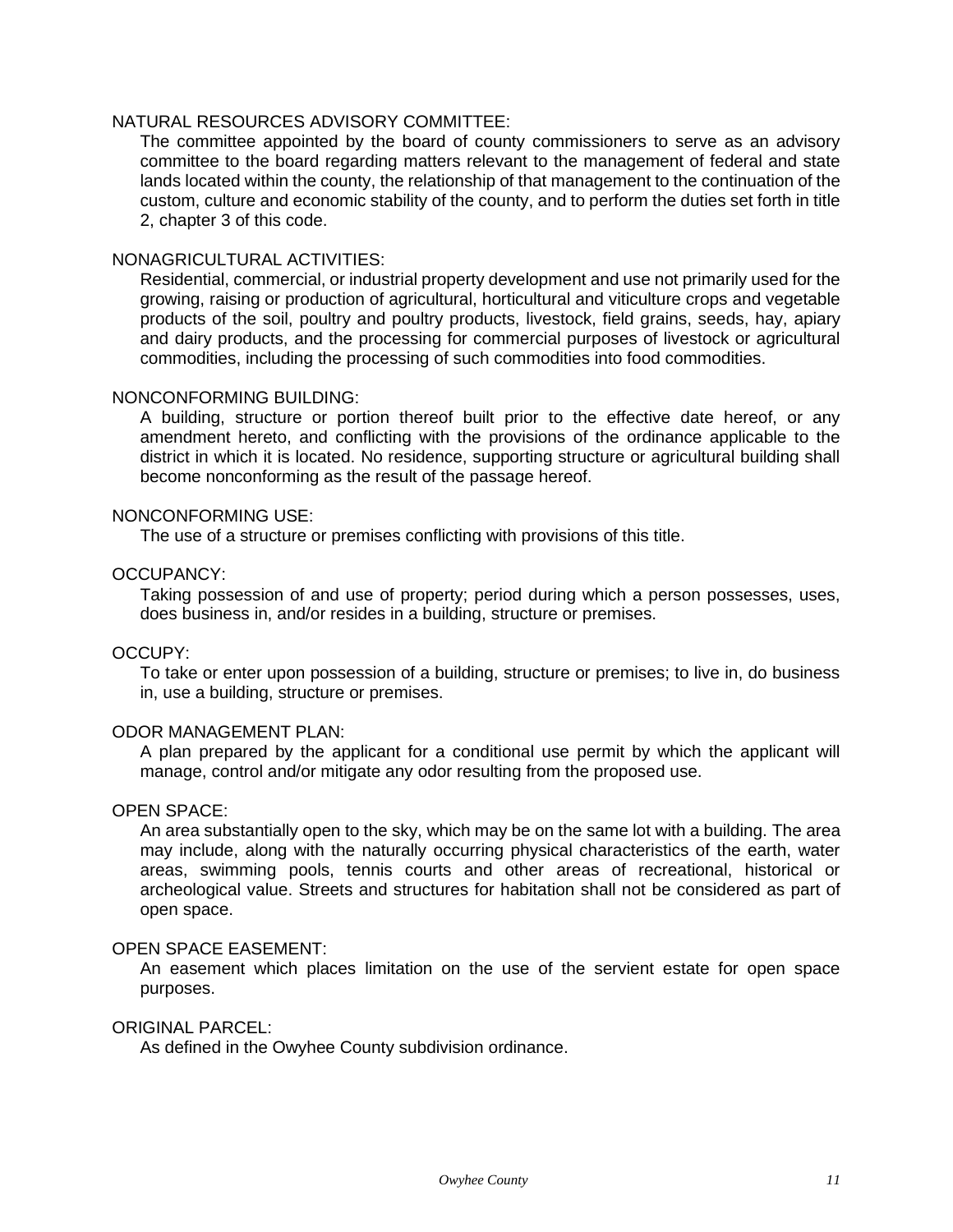# PARCEL:

A contiguous quantity of land owned by, or recorded as the property of, the same person. Parcels purchased on different occasions with separate financing for the purpose of increasing the size of a parcel or tract, which parcels have not been combined into single legal description, are individual parcels.

#### PERSON:

A single entity, including any association, firm, co-partnership or corporation.

# PLANNED UNIT DEVELOPMENT:

An area of land in which a variety of land uses are provided for under single ownership or control, which may be subjected to conditions of minimum area, permitted uses, ownership, common open space, utilities, density, arrangement of land uses on the site, and permit processing.

#### PLANNING AND ZONING COMMISSION:

The Owyhee County planning and zoning commission appointed by the board of county commissioners to perform planning and zoning duties as assigned under this title.

#### PUBLIC WATER AND SEWER FACILITIES:

Those facilities of a municipality or sanitation district approved by the Southwest district health department and by the state department of health for general public use.

#### RECREATION EASEMENT:

An easement which places limitation on the use of the servient estate for recreational purposes.

# RECREATIONAL VEHICLE:

A vehicular type unit primarily designed as temporary living quarters for recreational, camping, or travel use, which either has its own motive power or is mounted on or drawn by another vehicle. The entities include, but are not limited to, travel trailer, camping trailer, truck camper, fifth wheel trailer and motor home.

# RECREATIONAL VEHICLE PARK:

An area for the temporary placing of recreational vehicles for the purpose of temporary lodging.

#### RESIDENTAIL SUBDIVISION:

The cumulative division of an original parcel into more than four parts for the purpose of residential use.

# SETBACK:

The distance from the nearest point of a building or other structure, measured to the front lot line.

#### STRUCTURE:

Anything constructed or erected, which requires location on the ground, or attached to something having a location on the ground, but not including fences or walls used as fences eight feet (8') or less in height, poles, lines, cables or other similar transmitting or distribution facilities of public utilities.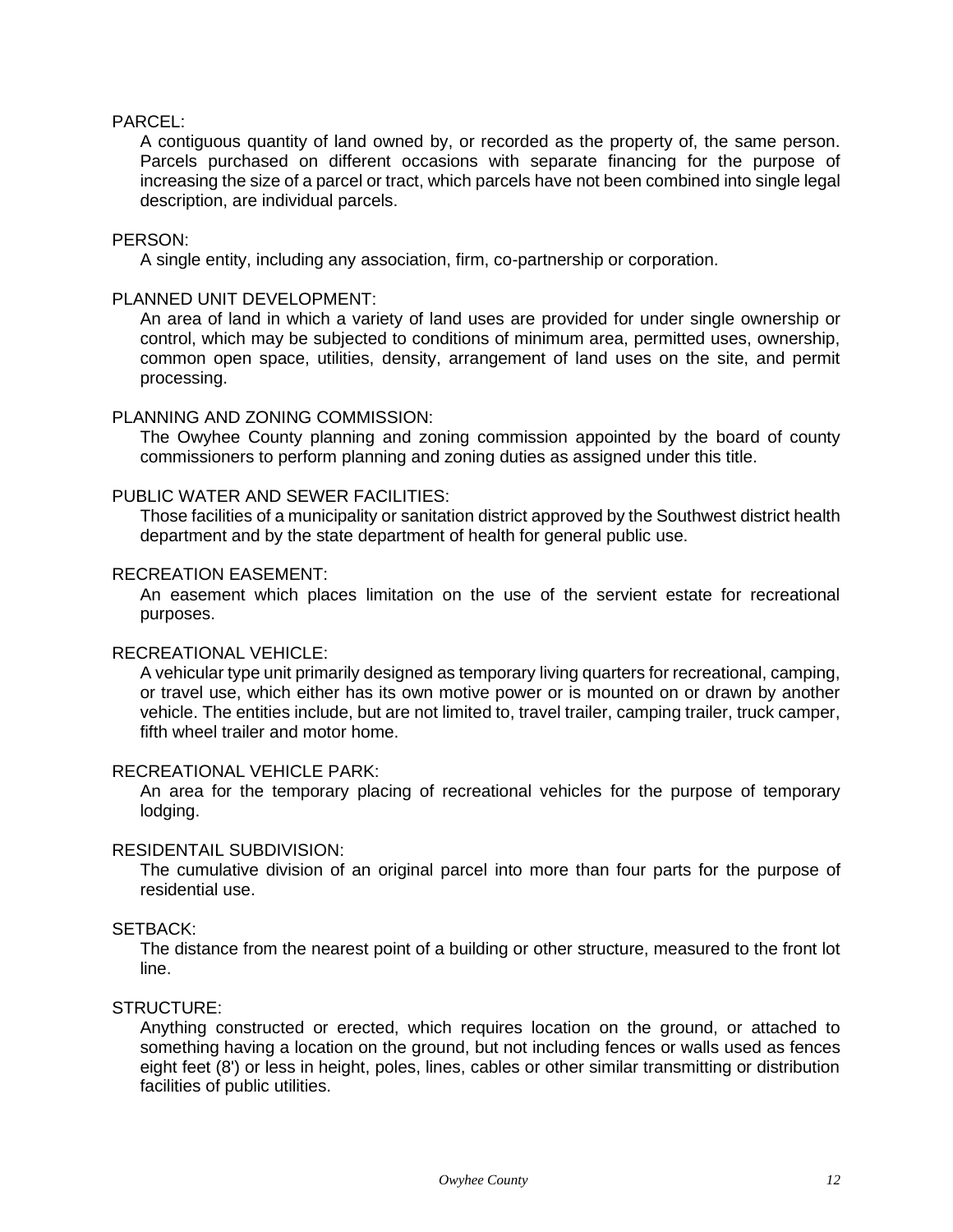# SUBDIVISION:

As defined in the Owyhee County subdivision ordinance.

# SUITABILITY DETERMINATION:

That document created and submitted by the CAFO site advisory team after review and analysis of a proposed CAFO site that identifies the environmental risk categories related to a proposed CAFO site, describes the factors that contribute to the environmental risks and sets forth any possible mitigation of risk.

# TELECOMMUNICATIONS FACILITIES:

All wires, cables, equipment, apparatus or other installments necessary to furnish service, by which there is accomplished or may be accomplished, the sending or receiving of information, data, message writing signals, signals, pictures, and sounds of all kinds, by aid of such wires, cables, equipment apparatus or other installations, but shall not include the structure in which such telecommunications facilities are housed.

# TRACT:

A lot, piece or parcel of land of greater or less size, the term not importing, in itself, any precise dimension.

# VARIANCE:

A modification of the bulk and placement requirements of this title as to lot size, lot coverage, width, depth, front yard, side yard, setbacks, parking space, height of buildings, or other ordinance provisions affecting the size or shape of a structure or the placement of the structure upon lots, or the size of lots, said modification to be allowed only upon a showing by the application of undue hardship because of characteristics of the site and that the modification is not in conflict with public interest.

# WASTE:

Any solid, semisolid, liquid or contained gaseous material for which no reasonable use or reuse is intended or which is intended to be discarded.

# YARD:

An open space other than a court or a lot unoccupied and unobstructed from the ground upward, except as otherwise provided in this title.

# YARD, BACK:

A yard extending across the full width of the lot between the rear lot line and the nearest line or point of the building.

# YARD, FRONT:

A yard extending across the full width of the lot between the front lot line and the nearest line or point of the building.

# YARD, SIDE:

A yard extending from the front yard to the yard between the side lot line and the nearest line or point of the building or accessory buildings attached thereto.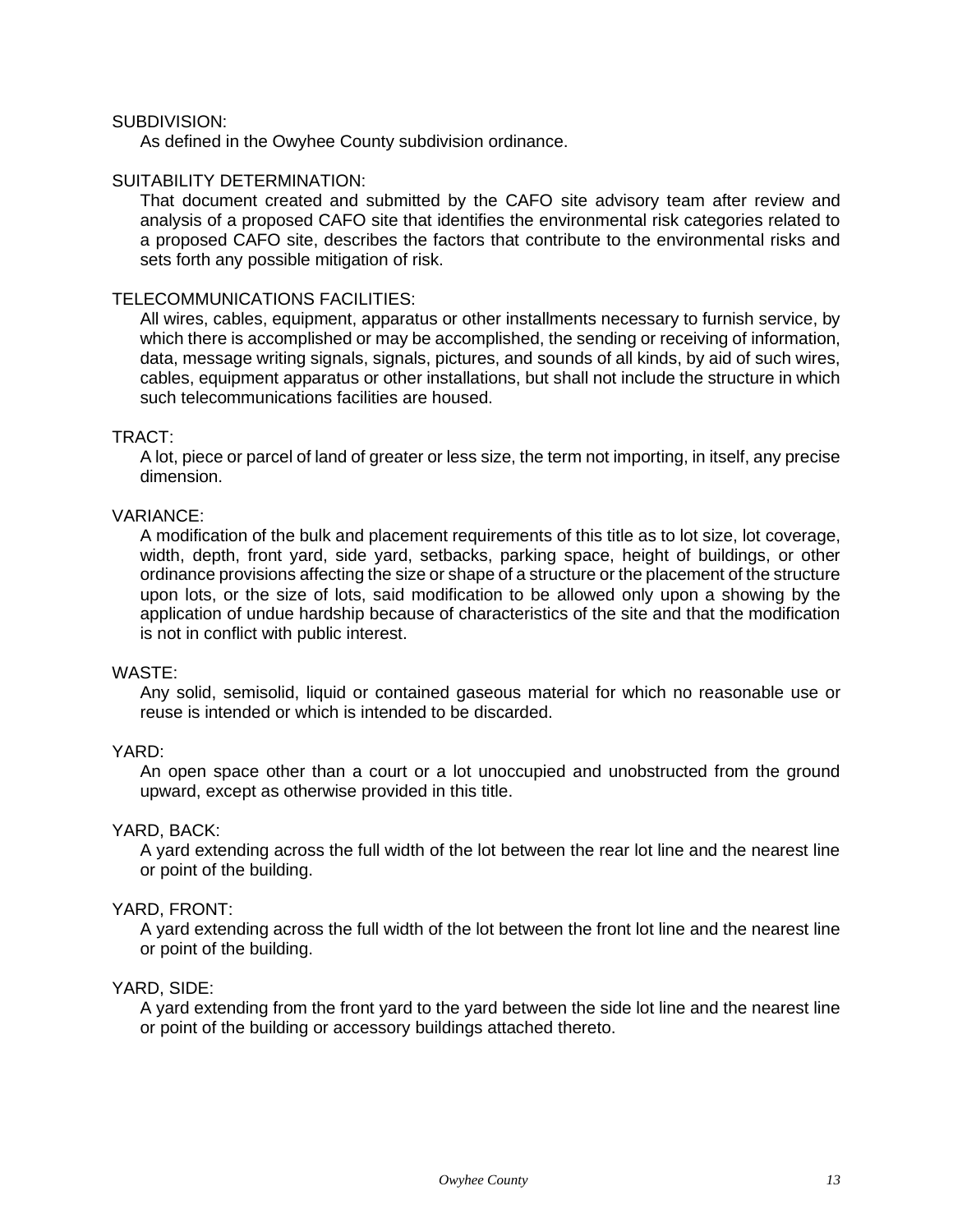9-1-5: **COORDINATION WITH NATURAL RESOURCES COMMITTEE**: The planning and zoning commission, the administrator, and all planning and zoning staff will cooperate with and coordinate activities with the natural resources committee on all issues, actions, and matters which are relevant to the duties of the natural resources committee as set forth in title 2, chapter 3 of this code. (Ord. 09-09, 10-6-2009)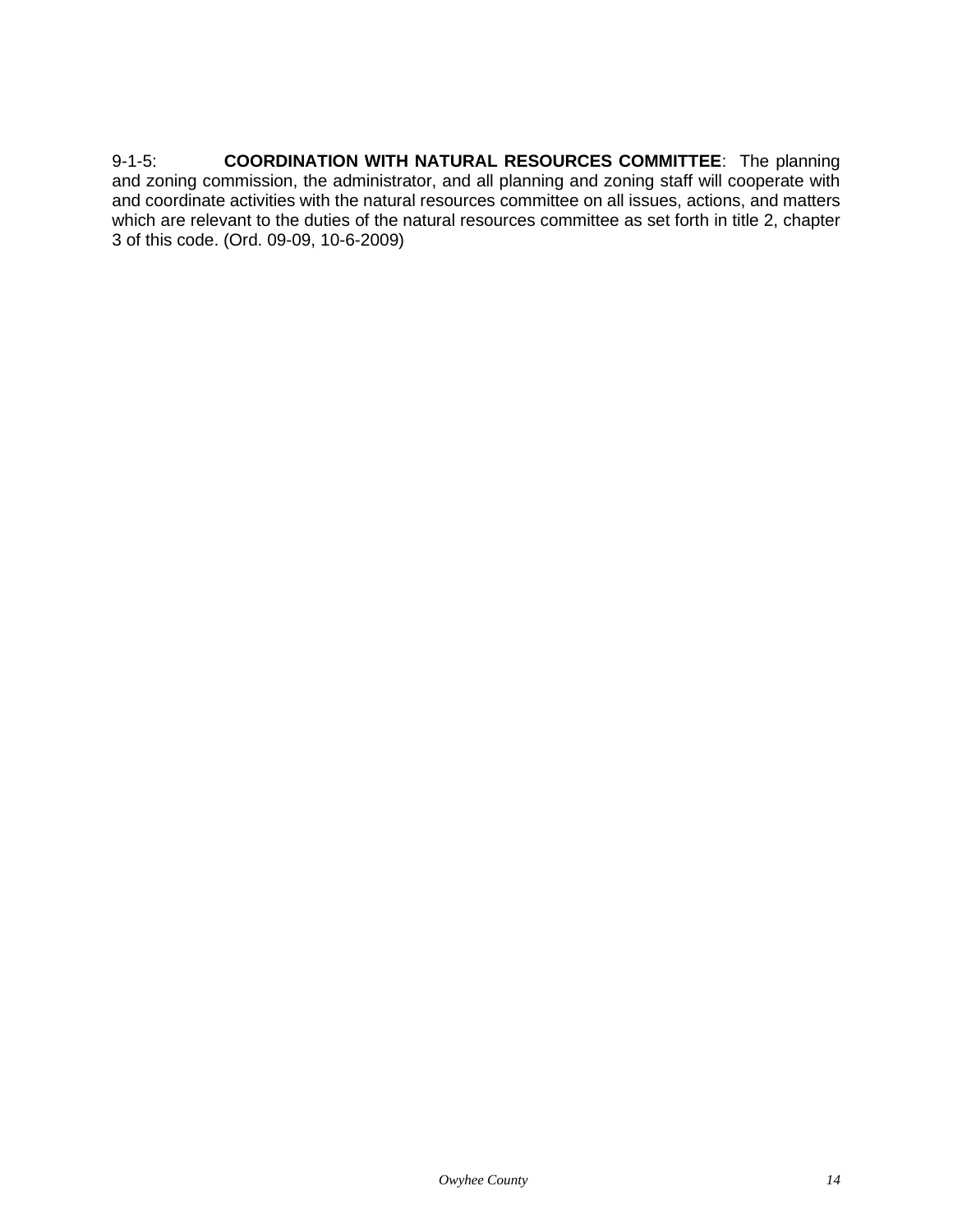# CHAPTER 2

# **ADMINISTRATION; GENERAL PROVISIONS**

# <span id="page-14-0"></span>SECTION:

- 9-2-1: Administration; Certificate Of Compliance
- 9-2-2: Planning And Zoning Commission
- 9-2-3: Staff
- 9-2-4: Staff To Assist Planning And Zoning Commission
- 9-2-5: Hearing Officer
- 9-2-6: Hearing Examiner

# 9-2-1: **ADMINISTRATION; CERTIFICATE OF COMPLIANCE**:

- A. Chief Administrative Office: The board of county commissioners will serve as the chief administrative office for administration of comprehensive planning and zoning activities conducted pursuant to this title and related ordinances. The board may appoint or designate an administrator to handle these duties.
- B. Issuance Of Certificate Of Compliance: The board of commissioners, or its designee, shall be responsible for issuing a certificate of compliance which certifies that a proposed land use is in compliance with this title. If the board's administrator has a question as to whether compliance has been achieved, the question may be directed to the board for assistance and resolution. No building permit may be issued, and no person may enter into occupancy or begin the proposed use, until the certificate has been issued. When the proposed land use is dependent upon a conditional use permit, the certificate will be issued only after the applicant is in substantial compliance with special conditions designed to be satisfied before construction, occupancy or commencement of use. (Ord. 09-09, 10-6-2009)

# 9-2-2: **PLANNING AND ZONING COMMISSION**:

- A. Membership: The commission membership shall be set by resolution of the board of county commissioners in compliance with the provisions of Idaho Code section 67-6504.
- B. Duties: The planning and zoning commission shall carry out the duties of such commission as prescribed herein and in Idaho Code title 67, chapter 65.
- C. Procedures; Time Frames: The planning and zoning commission shall follow the procedures and time frames set forth in this title when performing its duties. (Ord. 09-09, 10-6-2009)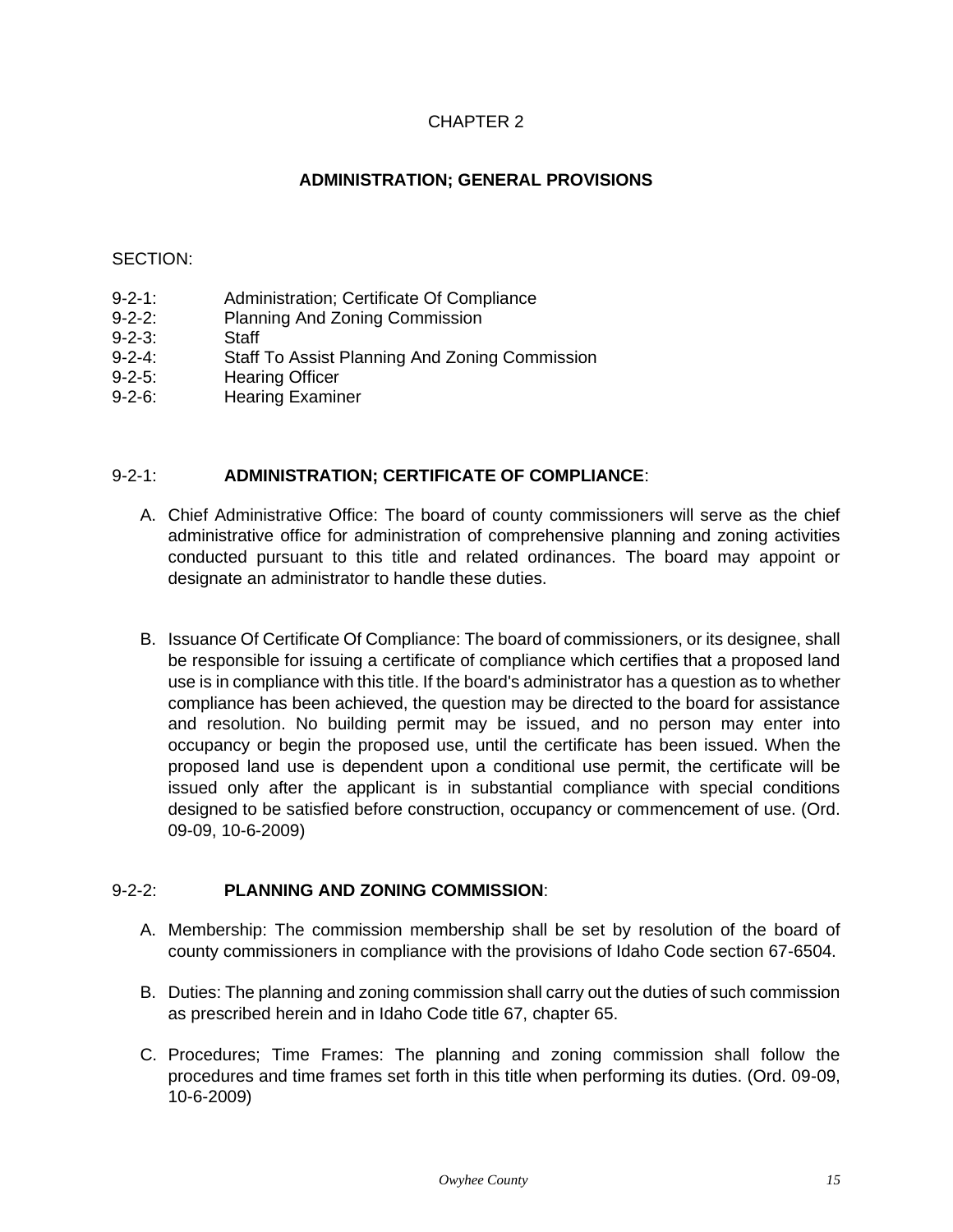9-2-3: **STAFF**: Staff functions, under the administrative direction of the board of county commissioners, shall be performed by staff designated by the board by resolution, and the duties of such staff and the procedures by which they will perform their duties shall also be set by resolution. (Ord. 09-09, 10-6-2009)

9-2-4: **STAFF TO ASSIST PLANNING AND ZONING COMMISSION**: When staff members designated by the board are assisting the planning and zoning commission in the performance of their duties, they shall operate under the direction of the planning and zoning commission. Staff shall be designated to assist the planning and zoning commission at the request of the commission. (Ord. 09-09, 10-6-2009)

9-2-5: **HEARING OFFICER**: The board of commissioners or the planning and zoning commission may appoint a hearing officer to perform the procedural functions set forth in this title with regard to the procedures to be followed by the board and the commission. The hearing officer shall not make findings of fact and conclusions of law, but may assist the board or the commission in the preparation of such findings and conclusions. If no hearing officer is appointed, the chairman or vice chairman of the board or commission shall serve as hearing officer. (Ord. 09-09, 10-6- 2009)

# 9-2-6: **HEARING EXAMINER**:

- A. Appointment; Duties: The board of county commissioners may appoint a hearing examiner to perform the duties as set forth by the Idaho legislature including hearing applications for subdivisions, conditional use permits and variances, and requests for zoning district boundary changes in accordance with the comprehensive plan, as well as other duties which may be assigned by the board of commissioners.
- B. Hearing Procedures: When the hearing examiner conducts a hearing, the same procedures as required for hearings before the planning and zoning commission and the board of county commissioners shall apply.
- C. Decision Of Hearing Examiner: The hearing examiner's decision to grant or deny the application or request shall specify, in writing, the ordinance and standards used in evaluating the application, the reasons for the decision, and the actions, if any, that the applicant could take to obtain a permit or zoning district boundary change in accordance with the comprehensive plan. The written decision will be filed with the clerk of the board, and copies will be sent to the planning and zoning commission and to the board of county commissioners.
- D. Appeal: Any person aggrieved by the hearing examiner's decision may appeal the decision to the board of county commissioners by filing a written notice of appeal with the clerk of the board within twenty (20) days after the decision is filed with the clerk. The appellate procedures, including payment of fee, shall be the same for appeals from the examiner as from the planning and zoning commission to the board of commissioners.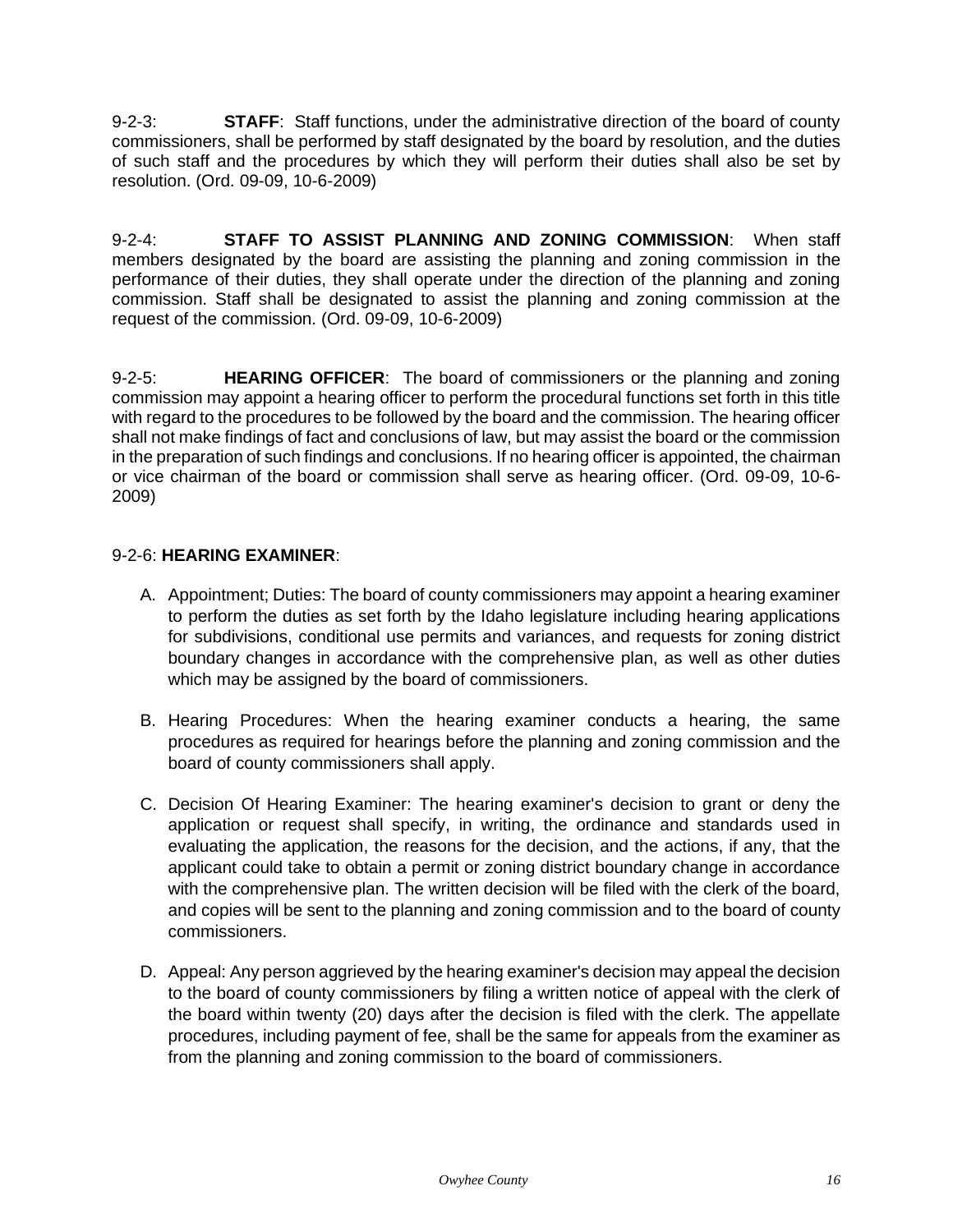E. Recommendations: Additionally, either the planning and zoning commission or the board of county commissioners may request that the hearing examiner sit with the planning and zoning commission or board of county commissioners during hearings held by those bodies on applications for conditional use permits, variances or requests for zoning district boundary changes; and, at the conclusion of such hearings, the examiner may make a recommendation to the planning and zoning commission or board of county commissioners conducting the hearing. Such recommendation shall specify the ordinance and standards used by the examiner to evaluate the application or request, the reasons for the recommendation, and the actions, if any, the examiner believes the applicant could take to obtain a permit, variance or zoning district boundary change. The planning and zoning commission or the board of county commissioners shall not be bound to follow the recommendation, but may take it into consideration in reaching their decision. Consideration of the recommendation will not relieve the hearing body from its duty to issue a written decision in accordance with this title. (Ord. 09-09, 10-6-2009)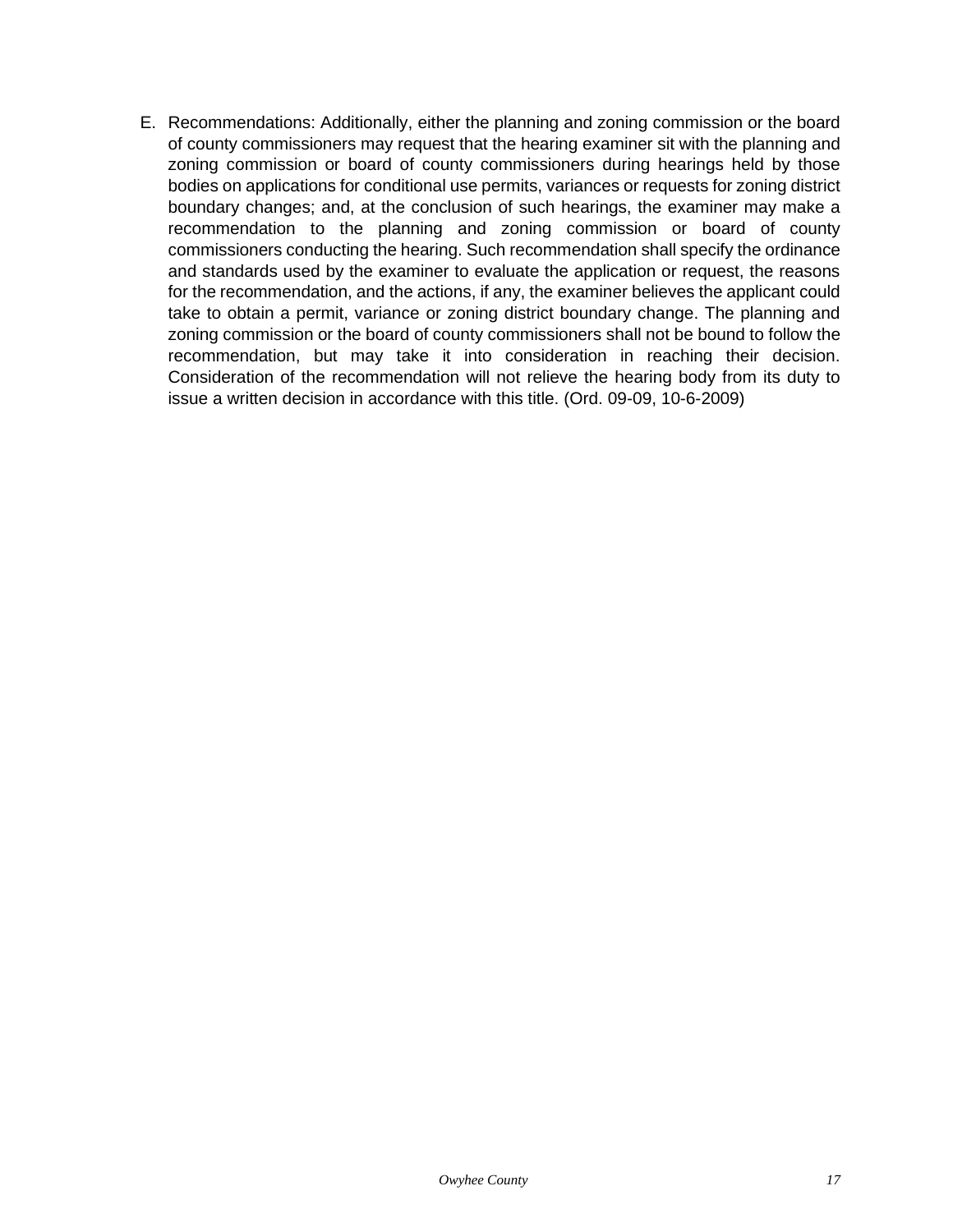# CHAPTER 3

# **HEARING PROCEDURES AND TIME LIMITS**

# <span id="page-17-0"></span>SECTION:

- 9-3-1: Procedures
- 9-3-2: Application For Variances Or Conditional Use Permits<br>9-3-3: Time Frames For Hearing And Decision By Commissic
- Time Frames For Hearing And Decision By Commission
- 9-3-4: Finality Of Commission Decision
- 9-3-5: Appeals To The Board
- 9-3-6: Show Cause Order

9-3-1: **PROCEDURES**: The following procedures shall be followed by the planning and zoning commission, by the hearing examiner and by the board of county commissioners in matters in which a public hearing is required:

- A. Hearing Officer; Certification Of Notice Of Hearing: The hearing officer (including the examiner, the chairman or vice chairman serving as hearing officer) shall preside over the public hearing and shall make all procedural decisions which are necessary. Before commencing the hearing, the presiding officer will certify that at least fifteen (15) days prior to the hearing, notice of the time and place and a summary of the request to be heard was published in the newspaper designated by the board of county commissioners for publication of legal notices, and that written notice by United States mail was provided so that at least fifteen (15) days prior to the hearing property owners of property adjoining the subject land site and others as required by the local land use act were notified of the hearing.
- B. List Of Procedures; Sign Up Sheets: At least one-half (1/2) hour prior to the commencement of the hearing, a list of the procedures to be followed at the hearing shall be posted at the entrance to the hearing room along with sign up sheets for prospective witnesses to sign.
- C. Failure To Sign Up: The hearing officer may refuse to permit any person to testify who has not signed the sign up sheet prior to commencement of the hearing.
- D. Statement Of Rules And Procedures: The hearing officer shall open the meeting with a statement of the rules and procedures to be followed during the hearing.
- E. Statement Of Issues: The hearing officer shall open each hearing with a statement of the issues before the commission or board in that particular case and relief requested by the applicant.
- F. Administration Of Oath Or Affirmation: The hearing officer shall administer the oath or affirmation to the witnesses, except at legislative hearings where public input is solicited.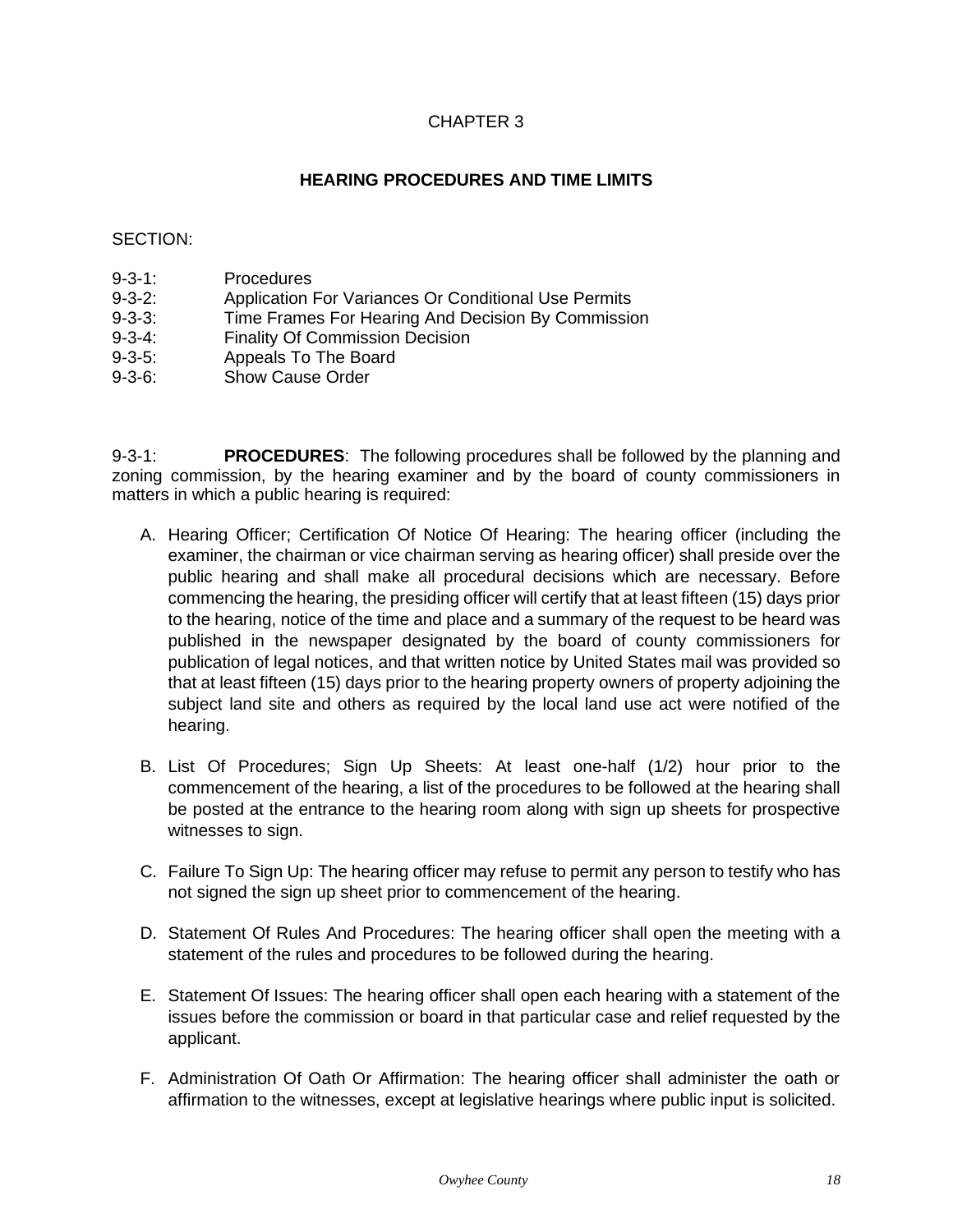- G. Burden Of Persuasion: The applicant for relief or action by the board or commission shall have the burden of persuasion.
- H. Record Of Hearing: The record of the hearing, including minutes, documents relating to the provision of notice of the hearing, documents admitted into evidence or offered into evidence and rejected, motions and briefs filed by any party, and the decision of the board or commission, shall be filed by the hearing officer with the clerk of the board of county commissioners to be held as official records of the county.
- I. Written Findings, Conclusions And Order; Recommendation: The written findings, conclusions and order or recommendation of the commission, hearing officer or board shall be filed with the clerk of the board of county commissioners to be held as official records of the county, and a copy shall be mailed to the applicant seeking relief or action. (Ord. 09-09, 10-6-2009)

# 9-3-2: **APPLICATION FOR VARIANCES OR CONDITIONAL USE PERMITS**:

A. Filing Of Application:

- 1. Form: An application for variance or conditional use permit must be completed on a form approved by and provided by the administrator or the board of county commissioners.
- 2. Instructions; Guidelines: The application will contain or be accompanied by instructions which shall advise the applicant of the specific elements of information and fact which must be presented, and as to which the applicant has the burden of proof, before the requested relief can be granted. The applicant shall be advised of the requirement that full and complete information must be provided which demonstrates how and why a variance can be granted under the requirements for variance set forth in this title, or how and why a conditional use permit can be granted under the requirements for conditional use permits set forth in this title. Such instructions shall include a list of any use-siting guidelines, use guidelines, or specific studies which the planning and zoning commission or board of commissioners may require for consideration. Such guidelines may be established by the board of commissioners by resolution, or may come from this title or related ordinances.
- 3. Filing; Fee: The application must be filed with the clerk of the board, or the person designated by the board, and accompanied by a filing fee as set by the board of commissioners by resolution. It must be signed by the owner of the land site for which a variance or conditional use is proposed, providing that an application may be signed by a designee of the owner if the application contains a specific description of the relationship of the applicant to the owner and to the proposed use and also a specific authorization of the designee's presentation signed by the owner. No application will be accepted for filing if not accompanied by the established filing fee.
- B. Time Frames For Presentation Of Application To Commission And Scheduling Of Hearing: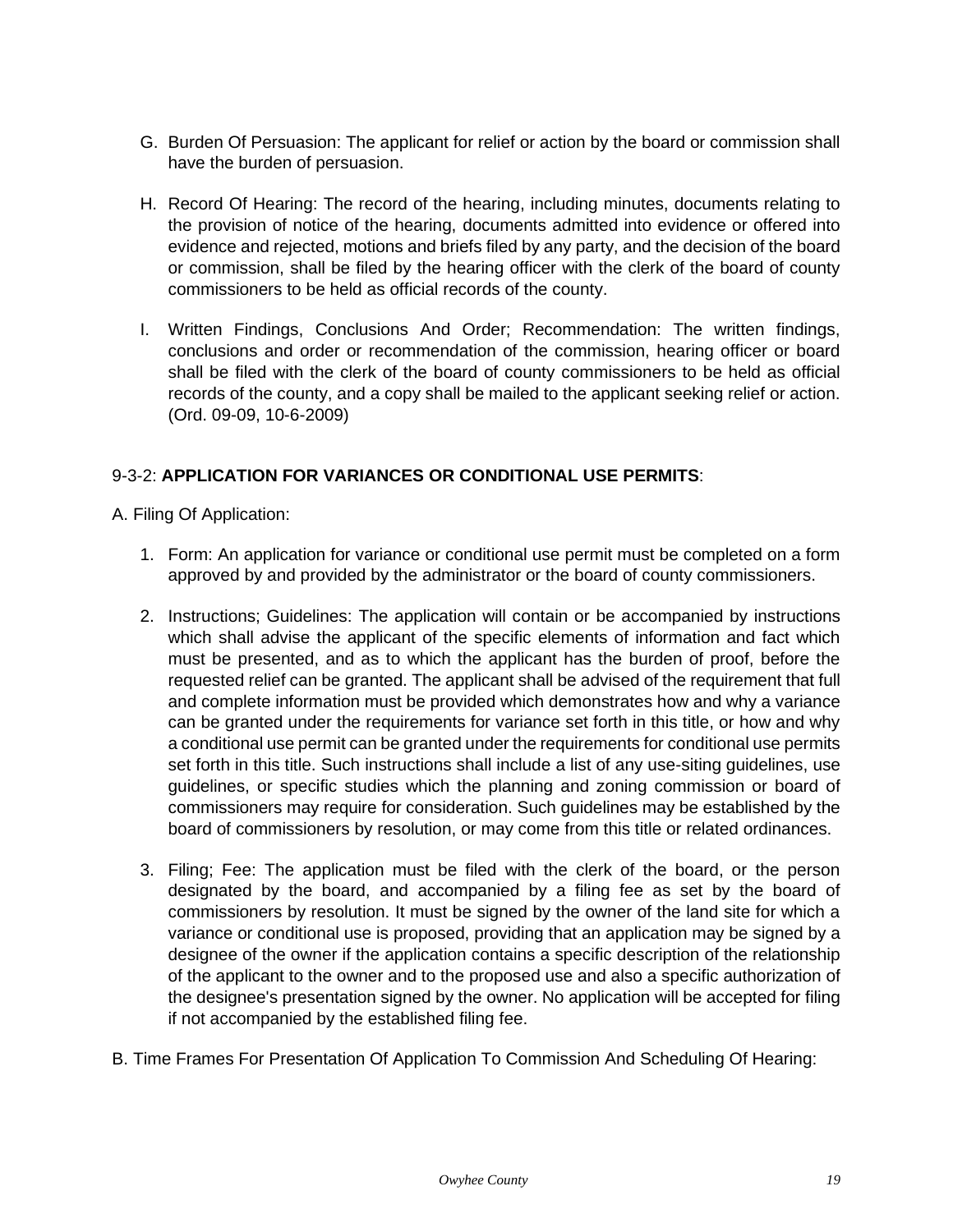- 1. Review By Administrator: The administrator will review and consider the sufficiency of the application, and upon the acceptance by the administrator, the application for variance or conditional use permit will be presented to the planning and zoning commission at the first regularly scheduled meeting of the commission after it is filed.
- 2. Sufficient Application: If the application contains information which the administrator believes is sufficient for conduct of a public hearing, the hearing shall be scheduled to be held within one hundred twenty five (125) days of the date presented to the commission.
- 3. Insufficient Application: If the administrator finds the application does not contain information complete enough to provide public notice of the proposed use and/or to provide the basis for a meaningful public hearing, then the administrator shall return the application to the party who signed it with written instructions as to the deficiencies in the application which must be cured before a hearing will be scheduled. Such action by the administrator shall not be considered an appealable decision.
- C. Resubmission Of Application: If an applicant resubmits an application sent back by the administrator pursuant to the preceding subsection, the administrator shall submit it to the commission at its next regularly scheduled meeting. A fee for resubmission may be set by the board of commissioners by resolution.
- D. Consideration Of Resubmitted Application: The commission shall consider resubmitted applications at the first regularly scheduled meeting after the date of resubmission and acceptance by the administrator that the application is sufficient to provide adequate public notice and to hold a meaningful public hearing.
	- 1. Application Sufficient For Hearing: If the administrator decides that the application is sufficient, a hearing shall be scheduled to be held within one hundred twenty five (125) days of the date of resubmission by the application.
	- 2. Application Insufficient For Hearing: If the administrator decides that the application is not sufficient, the application will be denied and such decision shall be considered final unless appealed to the board of commissioners. (Ord. 09-09, 10-6-2009)

# 9-3-3: **TIME FRAMES FOR HEARING AND DECISION BY COMMISSION**:

- A. Recess Due To Insufficient Evidence: A hearing held by the commission may be recessed if the commission finds it has not received sufficient evidence from which to determine the issues relevant to the relief being requested. The decision to recess the hearing shall include the date, time and place of the resumed hearing and shall specify any limitations which will be placed on receipt of evidence at the resumed hearing.
- B. Second Recess Of Hearing: Upon resumption of the hearing, if the commission finds that the evidence received is still insufficient to serve as the basis for decision of the issues relevant to the relief being requested, a second decision to recess may be issued, again including the date, time and place of the resumed hearing and specification of any limitations which will be placed on receipt of evidence at the second resumption. Notice of the second resumption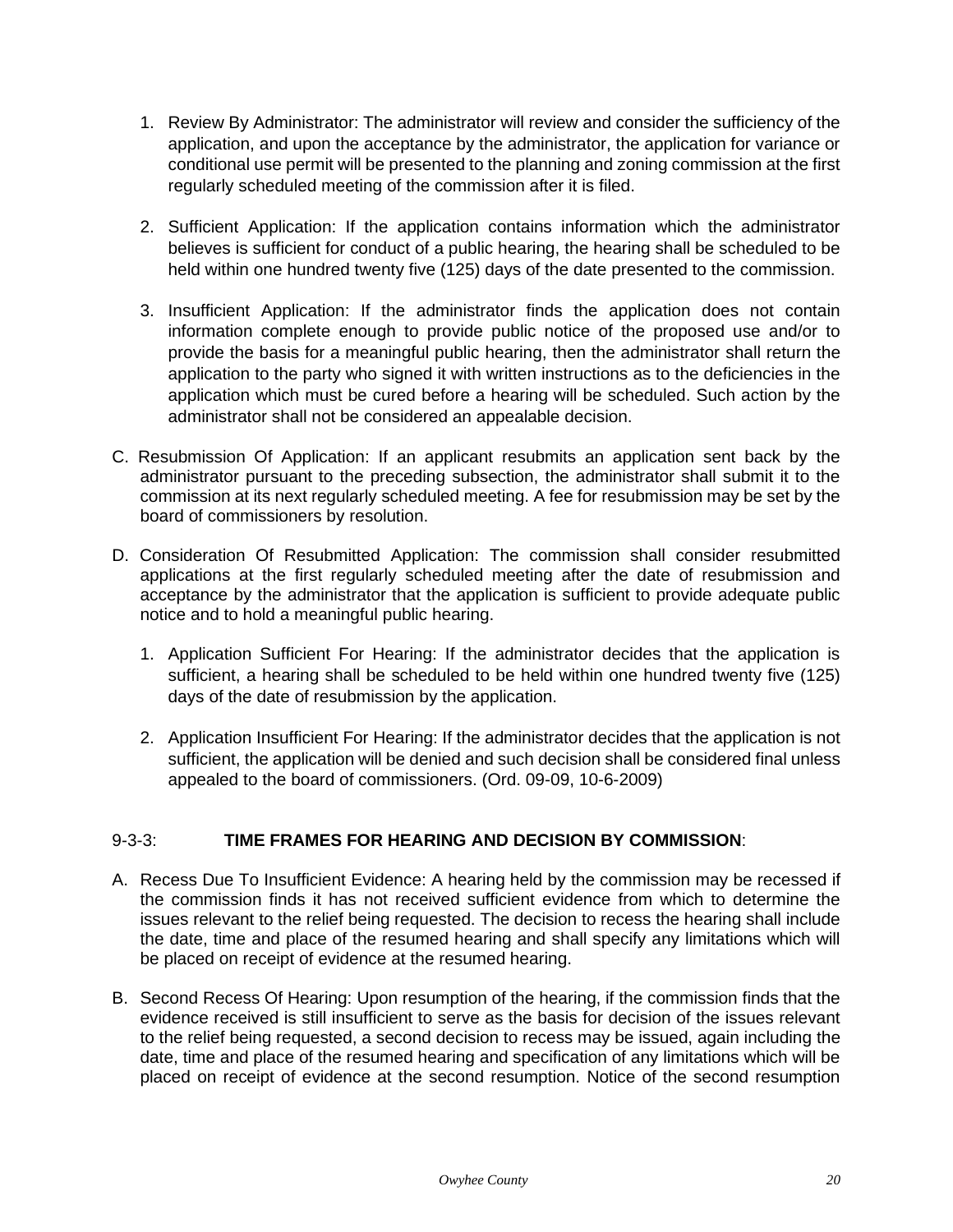hearing shall be published in accordance with the hearing requirements set by the local planning act.

- C. Decision Of Commission: Upon conclusion of receipt of evidence as to the application, the commission may grant the relief requested only if it is persuaded by the applicant that the relief should be granted under this title and in accordance with the standards established by this title. The commission may make and announce its decision at the conclusion of receipt of evidence, with a written decision to be filed not later than ninety five (95) days from the announcement of decision, or may take the case under advisement, with a written decision to be rendered no later than ninety five (95) days from the date on which the case is taken under advisement.
- D. Motion To Reconsider: Within fifteen (15) days of recording of a written decision, any party may file a written motion to reconsider the commission's decision, or any portion thereof. Upon payment of fees as set by the board of county commissioners, the motion to reconsider will be scheduled for hearing on the next regular hearing date for which appropriate pubic notice can be provided. If such motion is filed, the appeal deadline is tolled and the commission's decision is not final until the motion has been decided and until the decision of the commission on the motion to reconsider is recorded. (Ord. 09-09, 10-6-2009)

9-3-4: **FINALITY OF COMMISSION DECISION**: The decision of the planning and zoning commission or county commissioners as to the variance or conditional use permit is not final until a written document including findings, conclusions, and order is signed by the planning and zoning commission or board of county commissioners and recorded by the clerk of the board of county commissioners. (Ord. 09-09, 10-6-2009)

9-3-5: **APPEALS TO THE BOARD**: A party aggrieved by a final decision of the planning and zoning commission may appeal the decision to the board of county commissioners, providing that the following procedures must be followed:

- A. Filing; Form: The appeal must be filed, in writing, with the clerk of the board of commissioners, on a form provided by the board, within twenty (20) days after the date on which the planning and zoning final decision is filed with the clerk of the board.
- B. Filing Fee: The notice of appeal must be accompanied by a filing fee in an amount to be set by the board by resolution. The clerk shall not file the notice of appeal until such fee is paid, and, if the fee is not paid within the time set for filing an appeal, the planning and zoning commission decision is final.
- C. Presented To Board; Hearing Scheduled: The clerk shall present the notice of appeal to the board of commissioners at its next regularly scheduled meeting after the filing of the notice. The board shall schedule a public hearing to be noticed and conducted in accordance with the local planning act, and with the procedures set for hearings by this title. The hearing shall be scheduled to be conducted within ninety five (95) days from the date the notice of appeal is presented to the board by the clerk of the board. If a notice of appeal was not timely filed, or if the appellate fee is not paid, the clerk shall report such facts to the board at its first regularly scheduled meeting after the appeal time has expired, and the board shall send to the aggrieved party a written statement of the reasons why the board will not consider an appeal.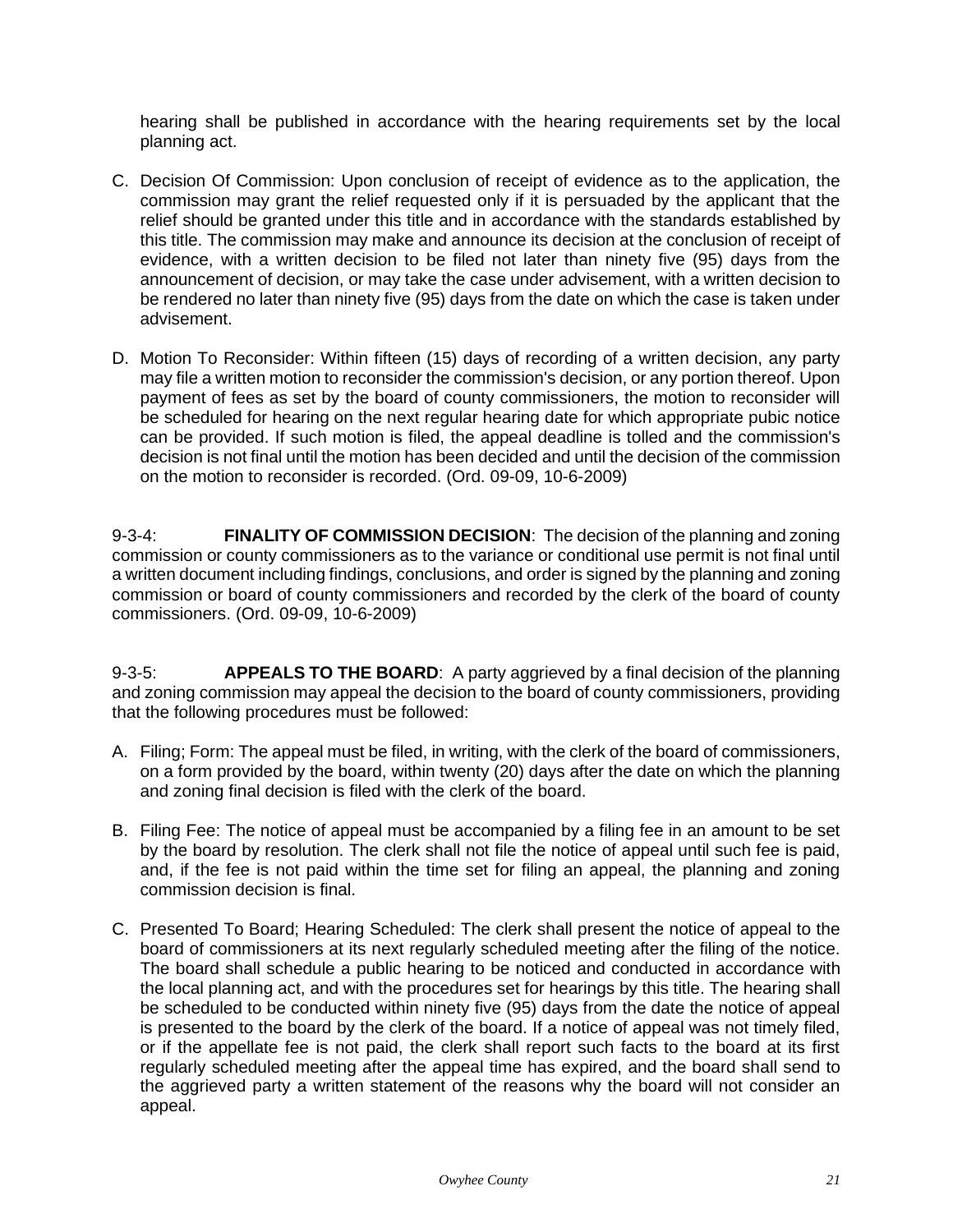- D. Appeal Hearing: The board shall conduct its appeal hearing in accordance with the procedural provisions for hearings set by this title. After consideration of the planning and zoning commission decision and its underlying evidence, any evidence offered by the commission or its staff in support of or explanation of the decision, and evidence submitted by the appellant and other witnesses, the board may affirm the commission's decision, modify the commission's decision, reverse the commission's decision, or remand the case to the commission for further consideration under the following standards:
	- 1. New Evidence:

a. Remand To Planning And Zoning Commission; Fee: If the appellant or other witnesses intend on presenting to the board, evidence not presented to the planning and zoning commission during its hearing which would have been relevant and material to the commission's decision, the board shall remand the case to the commission for consideration of new evidence. Upon remand, the commission shall consider the case on the next hearing date on which there is time available for the hearing. A fee for the remand hearing will be assessed as set by resolution.

b. Prehearing; Fee: At least twenty one (21) days prior to the date set for the appellate hearing, the appellant shall advise the board, in writing, if he/she intends to offer such evidence, and shall include the written advisement of the nature and summary of the evidence intended to be offered. At a pre-appeal hearing date and time set by the board, the board shall decide whether the evidence would have been relevant and material to the commission's decision. A fee for prehearing determination will be assessed as set by resolution.

2. Action Of The Board: The board shall give substantial weight to the decision of the planning and zoning commission and shall modify or reverse such decision only if the board is persuaded by the appellant that the decision is contrary to the county comprehensive plan, this title or to any other relevant federal, state or county law.

a. The appellant has the burden of persuasion.

b. If, for any reason within the discretion of the board, the appeal hearing must be recessed to receive further evidence, the recessed hearing should be resumed on the next public hearing date on which there is time available for resumption of the hearing. The recess order shall specify the date, time and place of the resumed hearing as well as any limitations on receipt of evidence at the resumed hearing. There shall be no more than one recess of an appeal hearing.

c. When the evidence is completed at the appeal hearing, the board may take the appeal under advisement and render its decision, in writing, within ninety five (95) days of the date upon which the case is taken under advisement, or may announce its decision orally and file its written decision within ninety five (95) days of the announcement. (Ord. 09-09, 10-6-2009)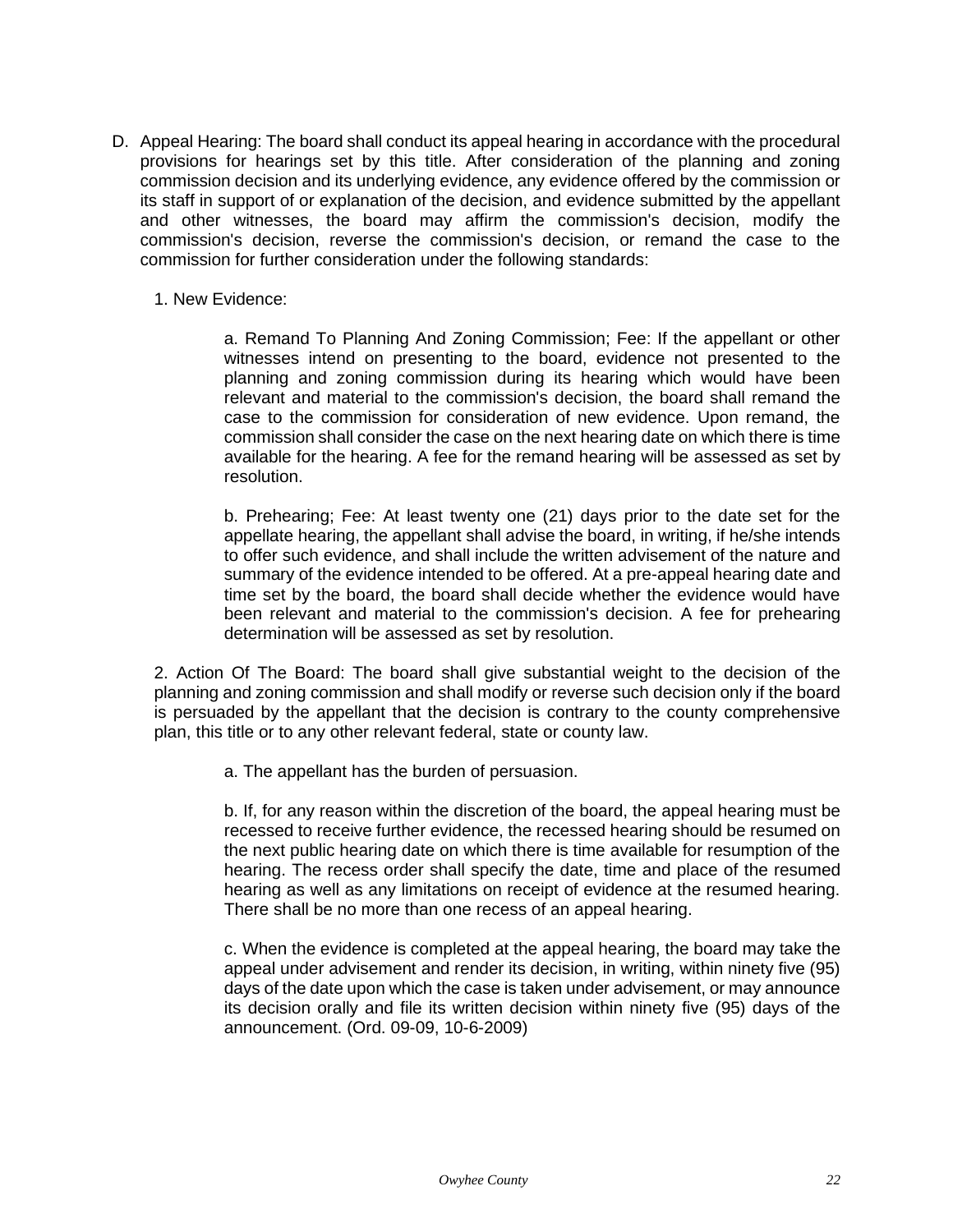9-3-6: **SHOW CAUSE ORDER**: At any time while an application for variance or conditional use permit is pending, and any time before a decision of the board of county commissioners or planning and zoning commission becomes final, if the governing body receives an allegation that the applicant is making unlawful use of the property which is the subject of the application, or that the applicant is using the property in any way inconsistent with the current zoning status, the board of county commissioners or the planning and zoning commission may enter a show cause order to be served on the applicant to require that the applicant show cause at a hearing on a date certain why the application should not be denied. Said notice shall be noticed and scheduled in accordance with the provisions of this title as to notice for conditional use permit hearing proceedings. In case of an emergency, endangering public health or safety found to exist by the governing body, the time noticed for said hearing may be shortened to five (5) working days from the time the show cause order is served on the applicant. (Ord. 09-09, 10- 6-2009)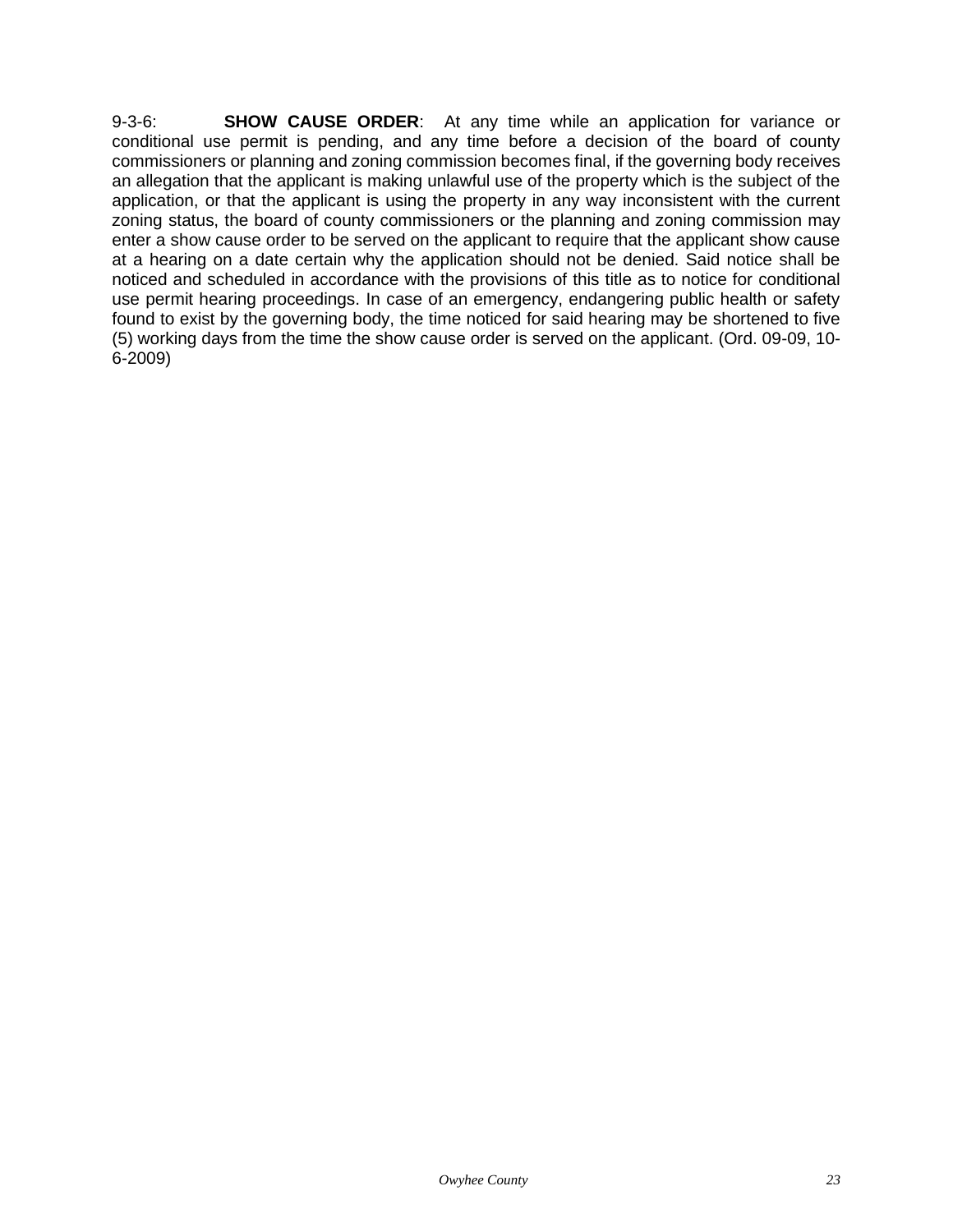# CHAPTER 4

# **ZONING DISTRICTS; MAPS**

# <span id="page-23-0"></span>SECTION:

- 9-4-1: Zoning Districts
- 9-4-2: Maps

# 9-4-1: **ZONING DISTRICTS**:

- A. Established: In order to implement the Owyhee County comprehensive plan and to accomplish the purpose of this title, there are hereby established the following zoning districts in the unincorporated area of the county: (Ord. 09-09, 10-6-2009)
	- A Agricultural
	- M Multi-use
	- R Residential
	- C Commercial
	- I Industrial
	- H Historical
		- Power zoning overlay

(Ord. 09-09, 10-6-2009; amd. Ord. 2013-03, 8-12-2013)

- B. Land Use Within Districts: Land use in the districts must be consistent with the provisions of this title regarding the uses allowed and permitted within each district.
- C. Compliance Required: It shall be unlawful for any person to establish or maintain a land use in any of the specified districts except in compliance with the provisions of this title.
- D. Conditional Use Permit, Easements: A conditional use permit is required for and prior to creation of an easement which requires the servient estate owner to change or alter the land use of the servient estate or any part thereof in existence on the stated effective date of the easement, or which prohibits the servient estate owner from enlarging, expanding, changing or altering the land use of the servient estate, or any part thereof in existence on the stated effective date of the easement. The provision is applicable to, but not limited to, easements popularly known as "conservation easements", "recreation easements", "open space easements". Chapter 5 of this title shall be applicable to the application for conditional use permit filed pursuant to this section. (Ord. 09-09, 10-6-2009)

# 9-4-2: **MAPS**:

A. Official Zoning District Maps: The official zoning district maps for the county shall be the maps accompanying the county comprehensive plan approved in February 2002, with the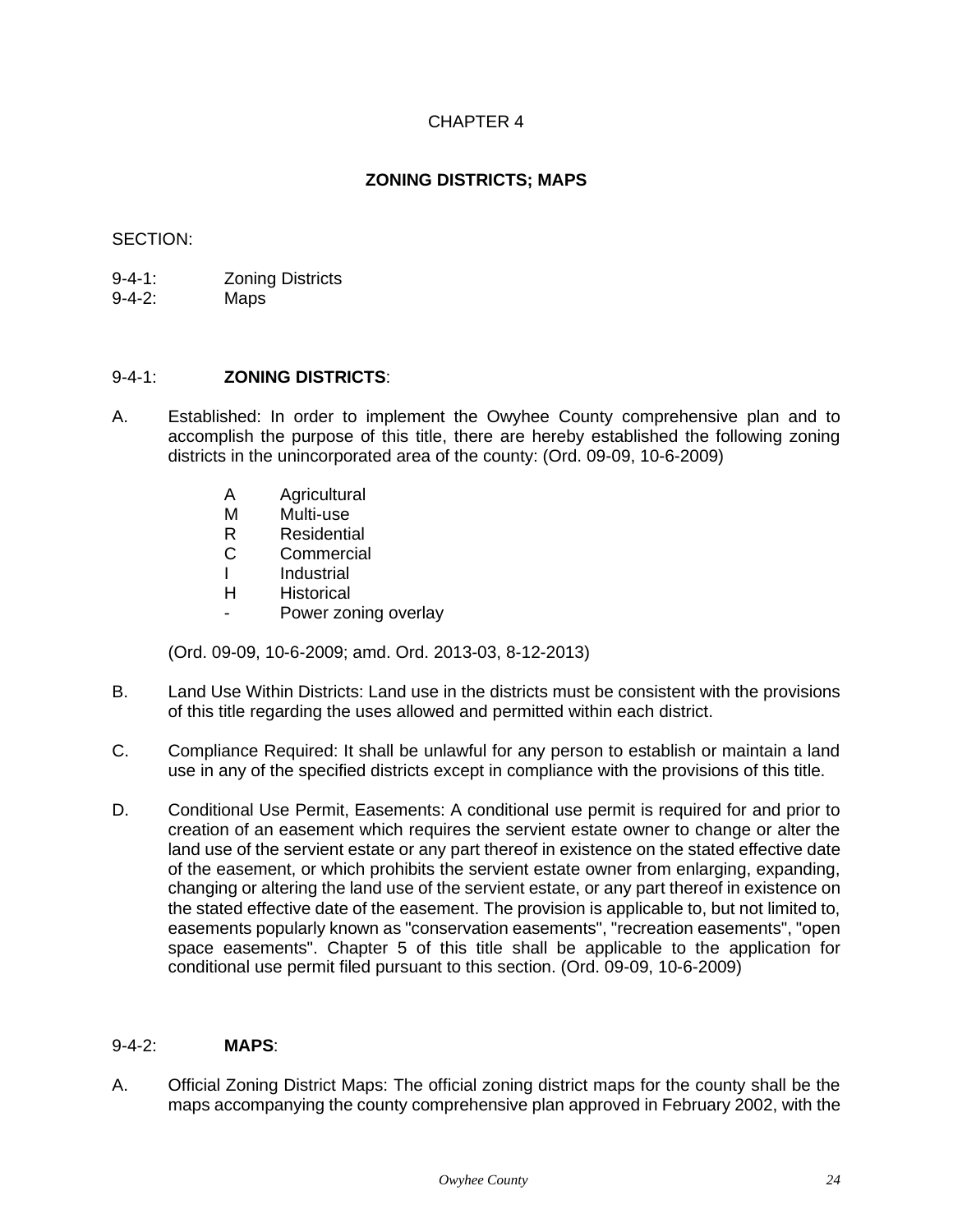exception that "rural residential" and "river residential" shall be removed from the map and those districts shall be shown as "residential".

- B. Maintained At Courthouse Or Courthouse Annex: The official maps shall be maintained at the county courthouse or courthouse annex building by the administrator of planning and zoning and shall be available for public use during regular business hours established for the county courthouse by the board of county commissioners.
- C. Legal Descriptions: The legal descriptions of the zoning districts shall be as stated in the comprehensive plan and as attached to the official maps. No legal description has been provided for the large A zone, and boundary lines of that zone shall be determined by reference to adjoining zone district boundaries.
- D. Discrepancy Between Description And Depiction: Any discrepancy between the legal description of the zoning district and the depiction of the zoning district on the official maps shall be governed by the legal description. (Ord. 09-09, 10-6-2009)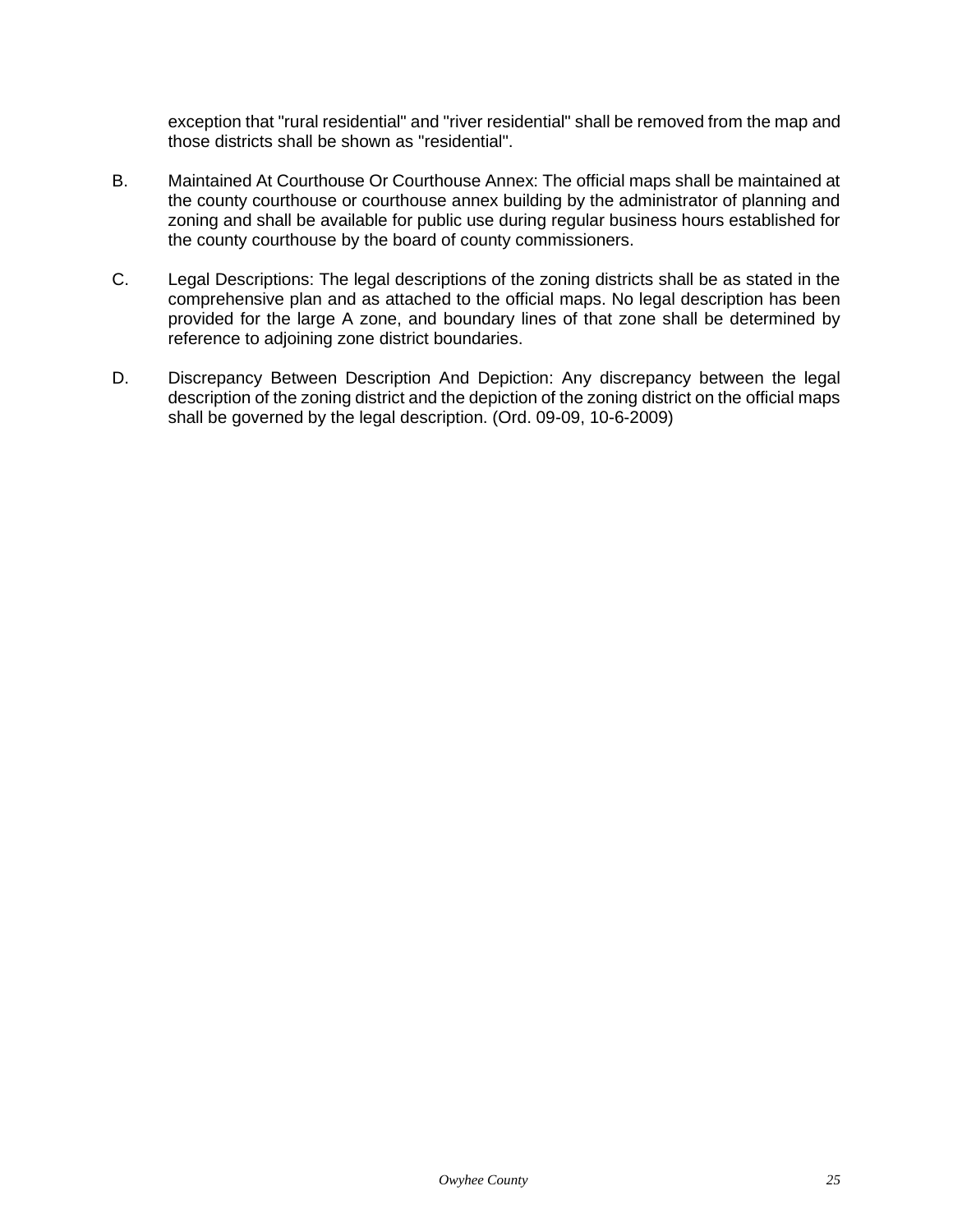# CHAPTER 5

# ZONING DISTRICT REGULATIONS

# **ARTICLE A. A - AGRICULTURAL DISTRICT**

# <span id="page-25-1"></span><span id="page-25-0"></span>SECTION:

- 9-5A-1: Purpose
- 9-5A-2: Designation
- 9-5A-3: Allowed Uses
- 9-5A-4: Permitted Uses Under Conditional Use Permit
- 9-5A-5: Building Setbacks
- 9-5A-6: Rights Of Way

# 9-5A-1: **PURPOSE**:

- A. District A is designed to protect agricultural and rangeland uses. District A is designed to protect and maintain agricultural and rangeland uses, and to maintain viable tracts of prime agricultural and rangeland. Minor incidental agricultural uses do not indicate, designate, or determine the use as an agricultural use.
- B. Residential uses that are not part of a customary use related to the operation of an individual farm or ranch will be discouraged in district A. Parcels proposed for residential development will not be considered agricultural uses merely because there is some incidental agricultural use such as pasture for family pets.
- C. Large lot subdivisions with incidental use of nonviable agricultural size parcels use will be discouraged. (Ord. 09-09, 10-6-2009)

9-5A-2: **DESIGNATION**: The zoning district designed for agricultural use shall be designated "district A". (Ord. 09-09, 10-6-2009)

9-5A-3: **ALLOWED USES**: The following uses are allowed in district A:

Agricultural operations including, without limitation, any facility for the growing, raising or production of agricultural, horticultural and viticultural crops and vegetable products of the soil, poultry and poultry products, livestock, field grains, seeds, hay, apiary and dairy products and the processing for commercial purposes of livestock or agricultural commodities, including the processing of such commodities into food commodities, but excluding "CAFO" as defined in section 9-1-4 of this title and meatpacking plants.

Attached living quarters to a currently existing dwelling, with a common wall, for a member of the family who is ill, elderly, or disabled.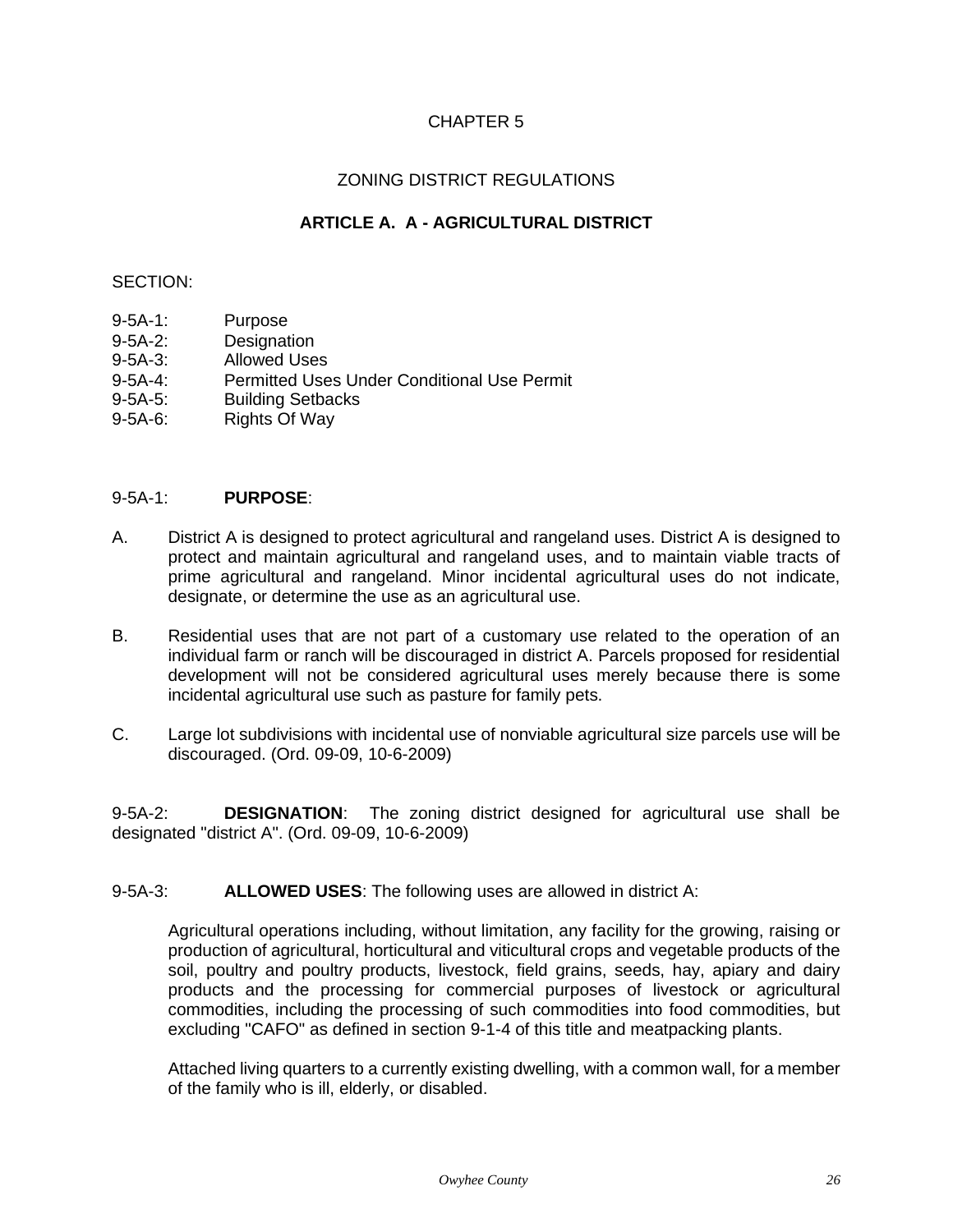Cottage industries and in home businesses.

Horse breeding and training facilities, boarding stables, riding stables, arenas.

Off-grid solar systems up to 25 kW for agricultural purposes, excluding dwellings.

Oil and gas well sites.

Those accessory or incidental uses customarily associated with the above stated uses. (Ord. 09-09, 10-6-2009; amd. Ord. 2013-02, 8-12-2013)

# 9-5A-4: **PERMITTED USES UNDER CONDITIONAL USE PERMIT**:

A. Permitted Uses: The following uses may be permitted in district A under a conditional use permit granted in accordance with the provisions of this title which calls for protection of agricultural and rangeland uses. Great weight will be given to the soil classifications found on the parcel and the historic and current use of the parcel(s), as well as surrounding land uses:

Uses allowed or permitted in district R.

Airports.

Cemeteries.

Confined animal feeding operations.

Easement as referred to in subsection 9-4-1D of this title.

Energy resources developed for on site agricultural use.

Gravel pits and quarries.

Hunting clubs, shooting facilities or fishing clubs or facilities.

Junkyard.

Kennels.

Land applied wastewater (nonhazardous) and agricultural byproducts wastewater.

Meatpacking plants.

Municipal facilities for hosting of local or regional fairs.

Municipal solid waste landfills and municipal solid waste transfer stations.

Planned unit development.

Power generation, production and/or distribution facilities.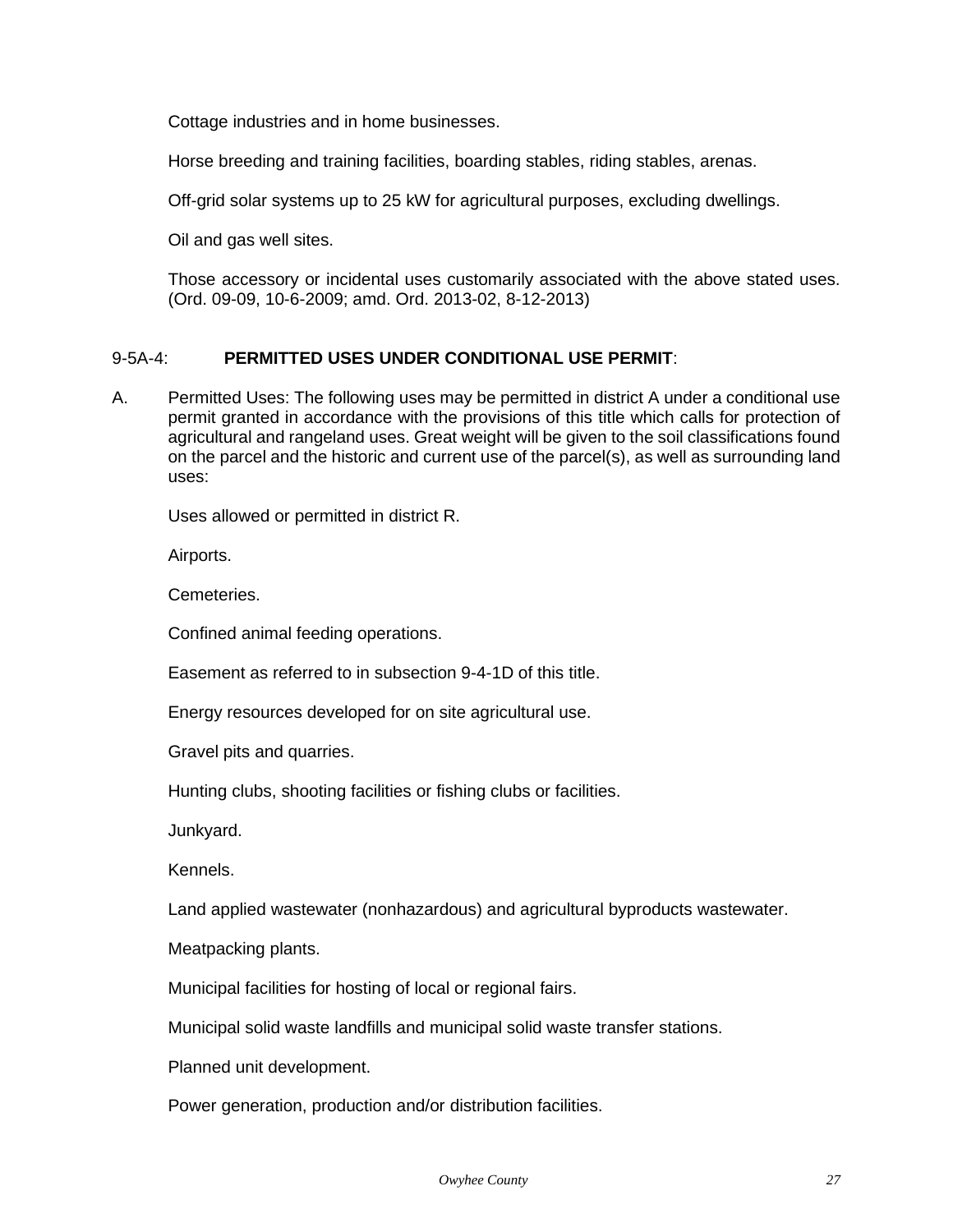Preschool nurseries and/or child daycare.

Public and semipublic buildings including, but not limited to, law enforcement, fire, health and safety buildings and uses, government services, schools, libraries, and other public uses.

Radio and television transmitting stations.

Recreational pursuits and opportunities accessory to or incidental to agricultural operations.

Recreational use facilities.

Single-family dwelling for residence by a farm/ranch owner's family member, agent, or employee who is employed full time in the operation of the farm, ranch or agricultural unit. For the purposes of this use, "full time" is defined as receipt during the year immediately preceding the date of the filing of an application for conditional use of eighty percent (80%) or more of the person's gross income from the farm or ranch or agricultural unit on which the dwelling would be placed.

Veterinary or animal hospitals.

Any of the above uses may be subject to a development agreement.

Any use not identified in the allowed uses, and not identified as a permitted use may be permitted only through the conditional use process.

- B. Conditions: Conditions placed on a conditional use permit granted pursuant to this title for any of the permitted uses listed herein must be complied with. Noncompliance with the terms and conditions of the conditional use permit shall make the use unlawful. It shall be unlawful to establish and then maintain any of the permitted uses listed herein without obtaining and complying with a conditional use permit.
- C. CAFO: A CAFO can be permitted only upon the granting of a conditional use permit, and the application for such permit and processing of the application shall be subject to the following provisions:

1. Application; Odor Management Plan: The application for such permit shall be filed with the planning and zoning administrator along with an odor management plan. The application shall be on a form approved by the board, shall contain all the information required by the board and communicated to the applicant, and no such application will be processed unless it is accompanied by an odor management plan.

2. Review: The application and odor management plan shall be reviewed by the planning and zoning commission or hearing examiner to determine whether they are complete enough to allow for adequate factual consideration in the hearing process. If so, the planning and zoning commission or hearing examiner will request that the board of commissioners request the forming of a CAFO site advisory team pursuant to Idaho Code section 67-6529E. If not, the application and odor management plan shall be returned to the applicant with specification of the deficiencies.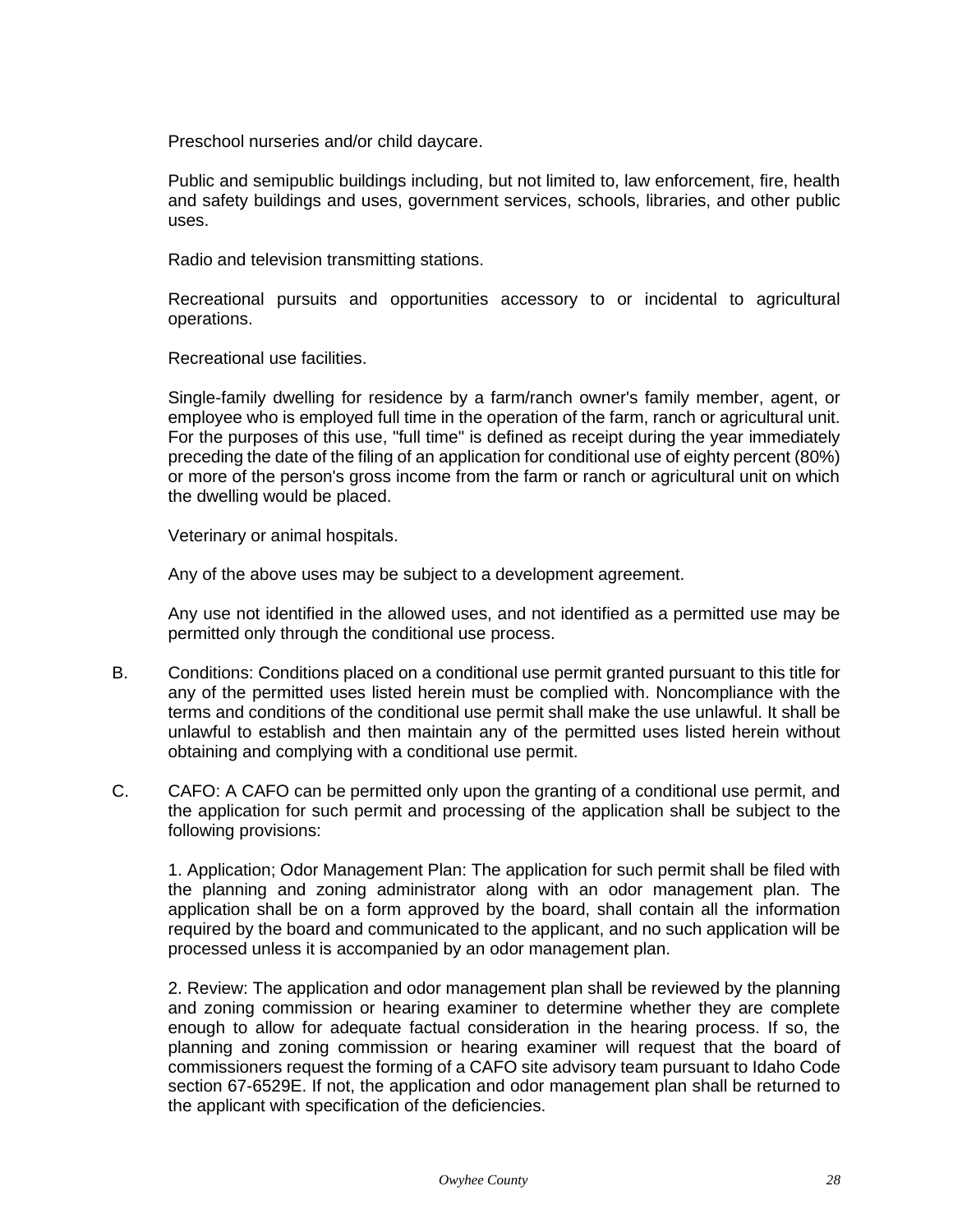3. Time Limits: The time limits set for consideration of applications in this title shall not begin to run until the report of the CAFO site advisory team is received by the clerk of the board of commissioners. From the date of receipt, the time for scheduling hearings shall commence to run.

4. Considerations: In considering the application for CAFO conditional use permit, the planning and zoning commission or hearing examiner shall consider the odor management plan, the CAFO site advisory team report and any guidelines adopted by resolution by the board of commissioners, which guidelines shall be provided to the applicant for consideration in preparing the application. (Ord. 09-09, 10-6-2009)

9-5A-5: **BUILDING SETBACKS**: No building or structure shall be placed within five feet (5') of the property line, or forty feet (40') of a county road or one hundred feet (100') of a state or federal highway. (Ord. 09-09, 10-6-2009)

9-5A-6: **RIGHTS OF WAY**: All street and road rights of way shall be developed in accordance with any minimum standards adopted by the county. (Ord. 09-09, 10-6-2009)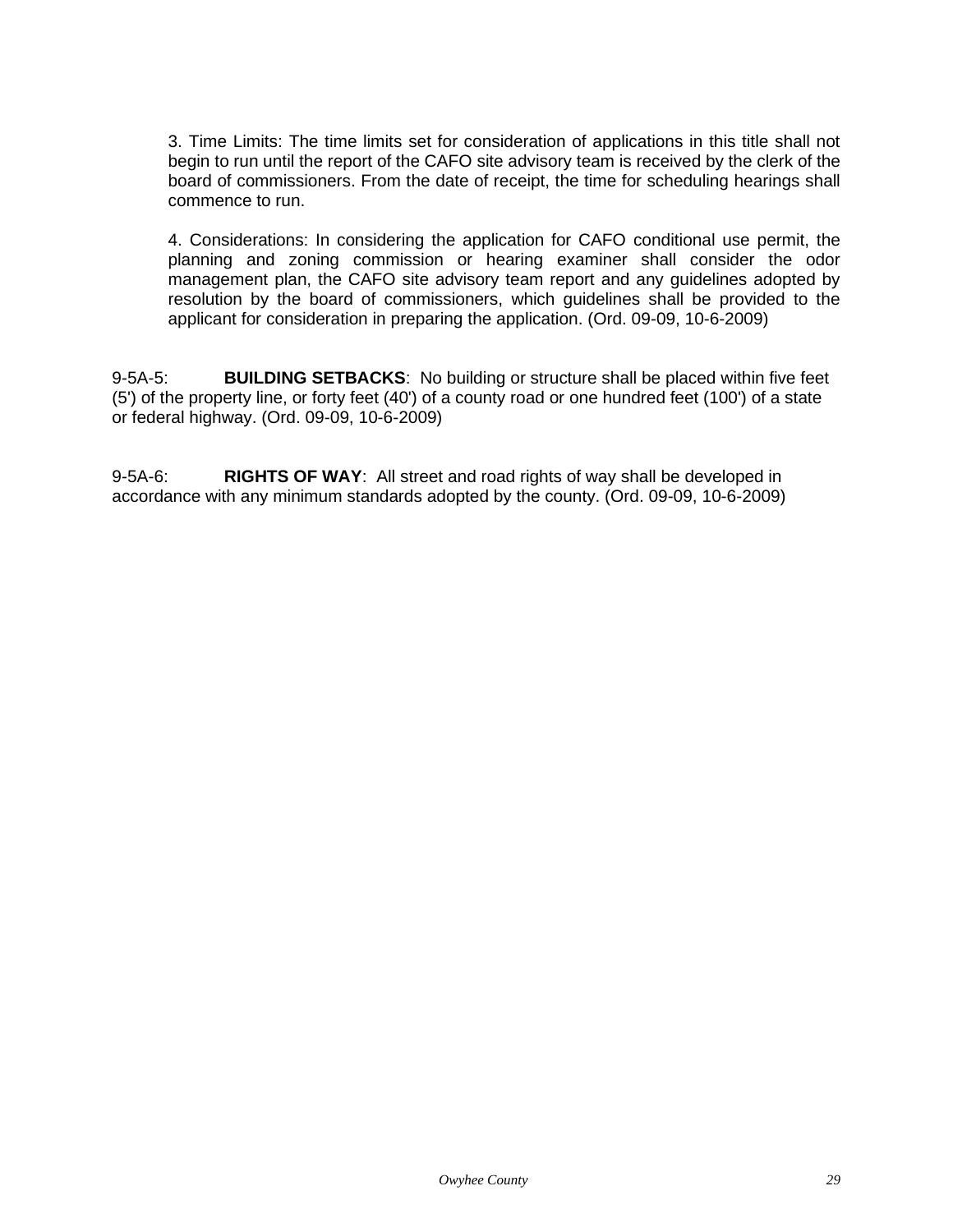# **ARTICLE B. M - MULTI-USE DISTRICT**

#### <span id="page-29-0"></span>SECTION:

- 9-5B-1: Purpose
- 9-5B-2: Designation
- 9-5B-3: Allowed Uses
- 9-5B-4: Permitted Uses Under Conditional Use Permit
- 9-5B-5: Building Setbacks
- 9-5B-6: Rights Of Way

9-5B-1: **PURPOSE**: District M is designed for mixed and varied uses in areas where commercial use should be anticipated in accordance with the county comprehensive plan. (Ord. 09-09, 10-6-2009)

9-5B-2: **DESIGNATION**: The zoning district designed for multi-use shall be designated "district M". (Ord. 09-09, 10-6-2009)

9-5B-3: **ALLOWED USES**: The following uses are allowed in district M:

Uses allowed in the A district.

Uses allowed in the C district except dairy processing plants.

Uses allowed in the R district except residential subdivisions.

Boarding and rooming houses.

Churches and church schools.

Colleges and private schools.

Dormitories, sorority and fraternity houses.

Hospitals, rest homes, convalescent homes, and nursing homes.

Light industrial.

Oil and gas well sites.

Preschool age nurseries.

Professional offices.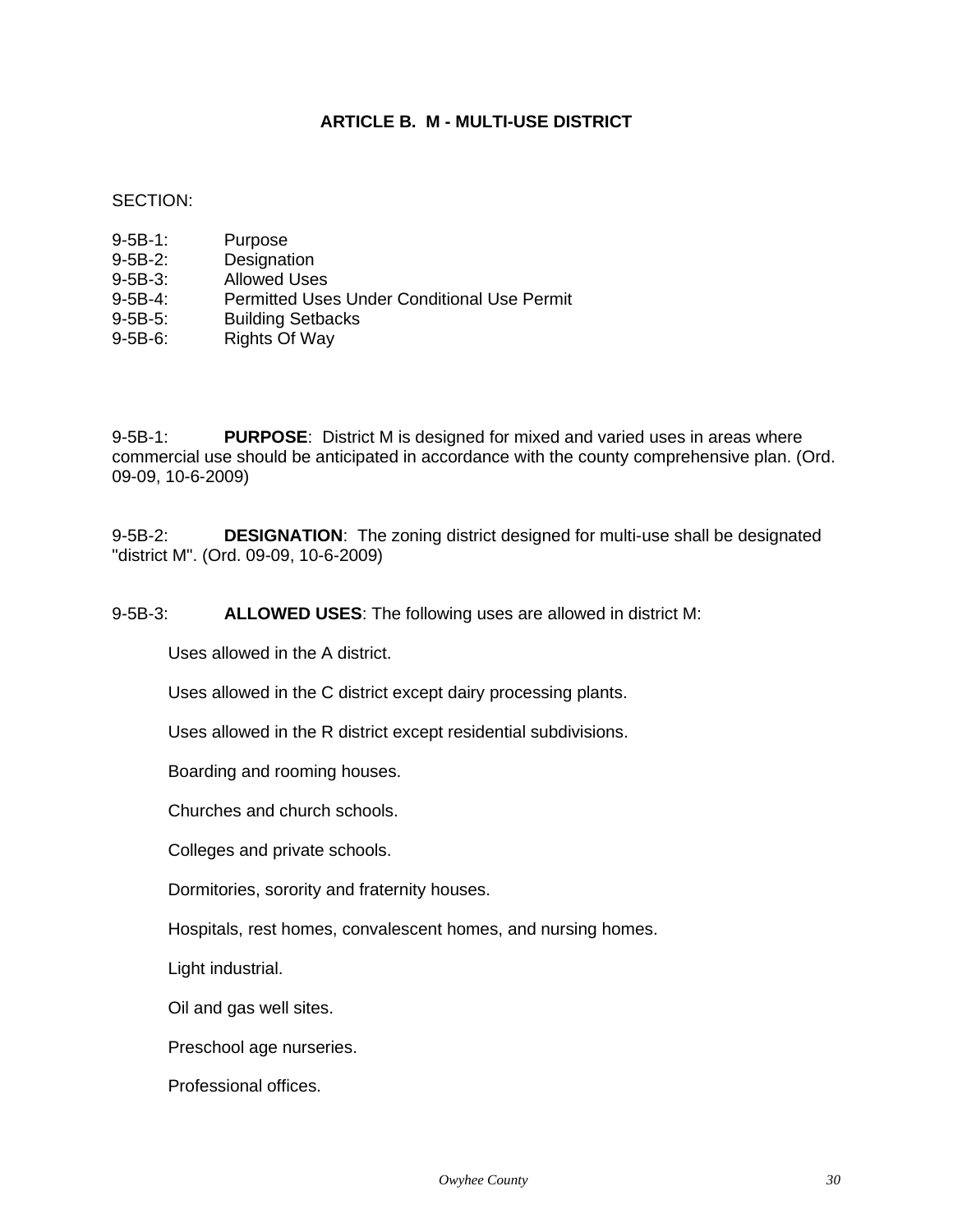Public schools.

Public utility mains and substations including public offices but not including repair or storage facilities.

Single-family dwellings and multi-family dwellings.

Other uses related to or incidental to the primary uses set forth in this section including, but not limited to, private swimming pools. (Ord. 09-09, 10-6-2009; amd. Ord. 2013-02, 8-12-2013)

# 9-5B-4: **PERMITTED USES UNDER CONDITIONAL USE PERMIT**:

A. Permitted Uses: The following uses may be permitted in district M under a conditional use permit granted in accordance with the provisions of this title:

Uses permitted in district A except for confined animal feeding operations and meatpacking plants.

Uses permitted in district C.

Uses permitted in district R.

Easement as referred to in subsection 9-4-1D of this title.

Municipal solid waste sites and municipal waste transfer stations.

Public parks, playgrounds and other recreational areas.

Public utilities, repair or storage facilities.

Recreational vehicle parks.

Uses not identified in the allowed uses or in the permitted uses may be permitted only through the conditional use permit process.

B. Conditions: Conditions placed on a conditional use permit granted pursuant to this title for any of the permitted uses listed herein must be complied with. Noncompliance with the terms and conditions of the conditional use permit shall make the use unlawful. It shall be unlawful to establish and then maintain any of the permitted uses listed herein without obtaining and complying with a conditional use permit. (Ord. 09-09, 10-6-2009)

9-5B-5: **BUILDING SETBACKS**: No building or structure shall be placed within five feet (5') of the property line, or forty feet (40') of a county road or one hundred feet (100') of a state or federal highway. (Ord. 09-09, 10-6-2009)

9-5B-6: **RIGHTS OF WAY**: All street and road rights of way shall be developed in accordance with any minimum standards adopted by the county. (Ord. 09-09, 10-6-2009)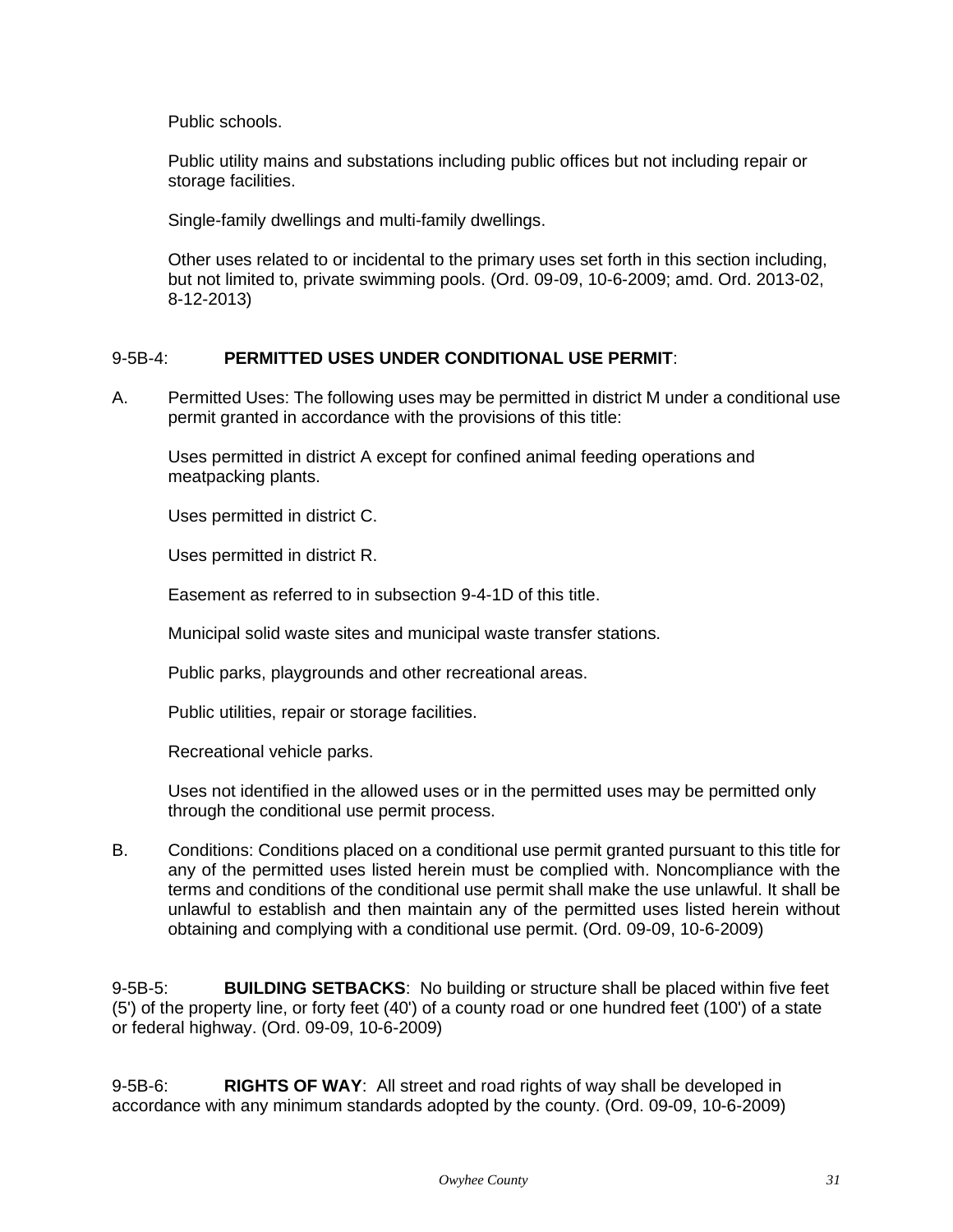# **ARTICLE C. R - RESIDENTIAL DISTRICT**

# <span id="page-31-0"></span>SECTION:

| $9 - 5C - 1$ : | Purpose                                            |
|----------------|----------------------------------------------------|
| $9-5C-2$ :     | Designation                                        |
| $9 - 5C - 3$ : | Minimum Lot Size                                   |
| $9-5C-4$ :     | <b>Allowed Uses</b>                                |
| $9-5C-5$ :     | <b>Permitted Uses Under Conditional Use Permit</b> |
| $9 - 5C - 6$ : | <b>Building Setbacks</b>                           |
| $9-5C-7$ :     | <b>Rights Of Way</b>                               |
|                |                                                    |

9-5C-1: **PURPOSE**: The R zoning district is designed primarily for residential uses. Subdivisions may be subject to a development agreement. (Ord. 09-09, 10-6-2009)

9-5C-2: **DESIGNATION**: The zoning district designed for residential uses shall be designated "district R". (Ord. 09-09, 10-6-2009)

9-5C-3: **MINIMUM LOT SIZE**: The minimum lot size in the residential zone is that upon which the Southwest district health will permit placement of water and sewer systems, and that which is determined to have sufficient domestic water supply. (Ord. 09-09, 10-6-2009)

9-5C-4: **ALLOWED USES**: The following uses are allowed in district R:

All existing agricultural uses.

Cottage industry/in home business.

Oil and gas well sites.

Residential subdivisions.

Single-family, including attached quarters with a common wall for a member of the family.

Other uses related to or incidental to the primary use set forth in this section. (Ord. 09- 09, 10-6-2009; amd. Ord. 2013-02, 8-12-2013)

# 9-5C-5: **PERMITTED USES UNDER CONDITIONAL USE PERMIT**:

A. Permitted Uses: The following uses may be permitted in district R under a conditional use permit granted in accordance with provisions of this title: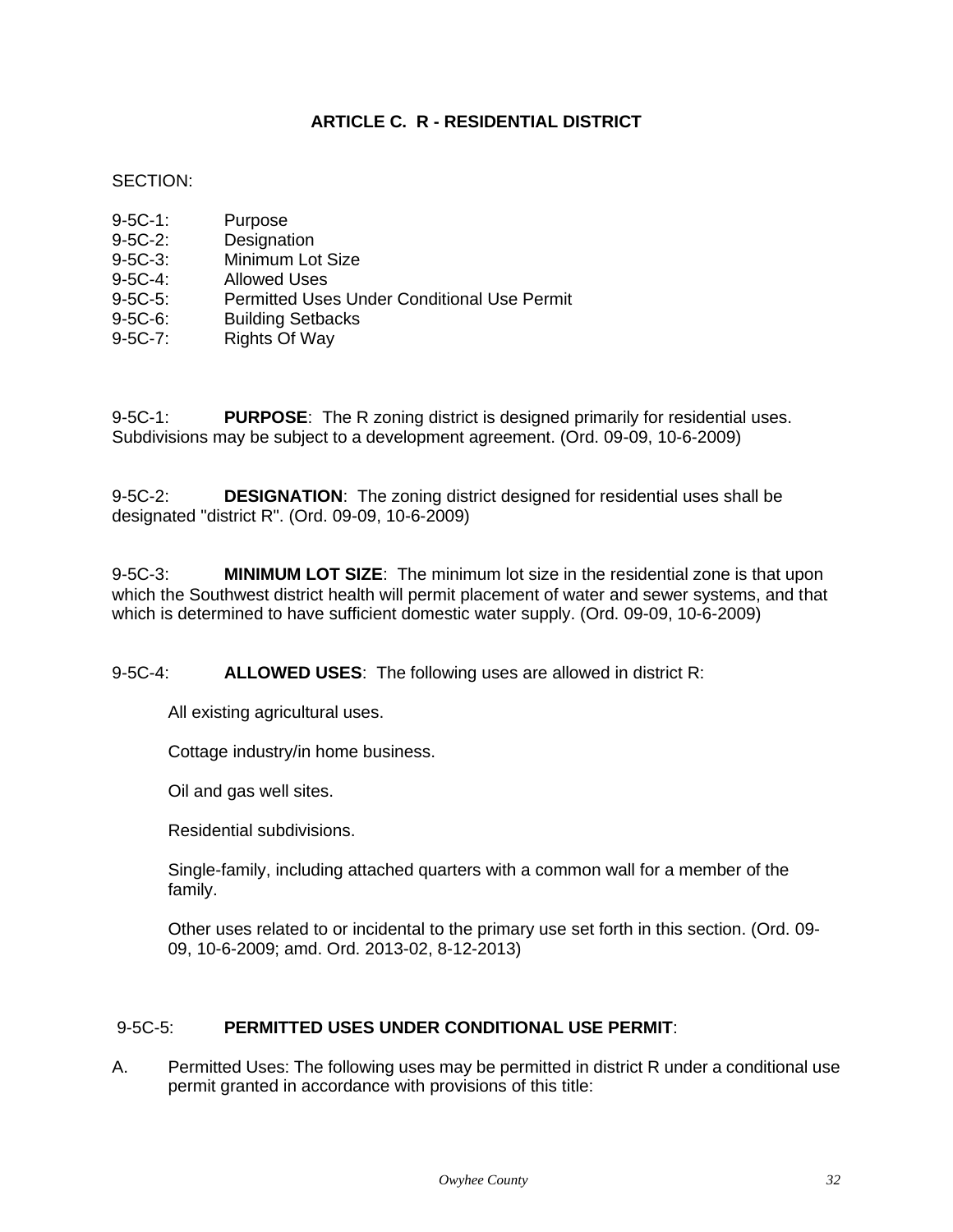Boarding and rooming houses.

Churches and church schools.

Colleges and private schools.

Convalescent and nursing homes.

Daycare facilities, preschool nurseries.

Easements as referred to in subsection 9-4-1D of this title.

Grocery stores, gasoline stations, recreational facilities and other such service businesses as are beneficial or necessary for the support and service of the residential developments in the district.

Hospitals.

Mobile home parks.

Multi-family dwellings.

Planned unit development.

Playgrounds and other public areas.

Public and semipublic buildings including, but not limited to, law enforcement, fire, health and safety buildings and uses, government services and other public uses.

Public parks.

Public schools.

Public utility mains and substations.

Other uses incidental to or related to the primary uses set forth herein.

Any of the above uses may be subject to a development agreement.

Any use not identified in the allowed uses or in the permitted uses may be permitted only through the conditional use permit process.

- B. Lot Area; Structure Requirements: All structures placed on lots or parcels of any size must meet standards, rules and regulations set up by the state board of health or the Southwest district health department.
- C. Conditions: Conditions placed on a conditional use permit granted pursuant to this title for any of the permitted uses listed herein must be complied with. Noncompliance with the terms and conditions of the conditional use permit shall make the use unlawful. It shall be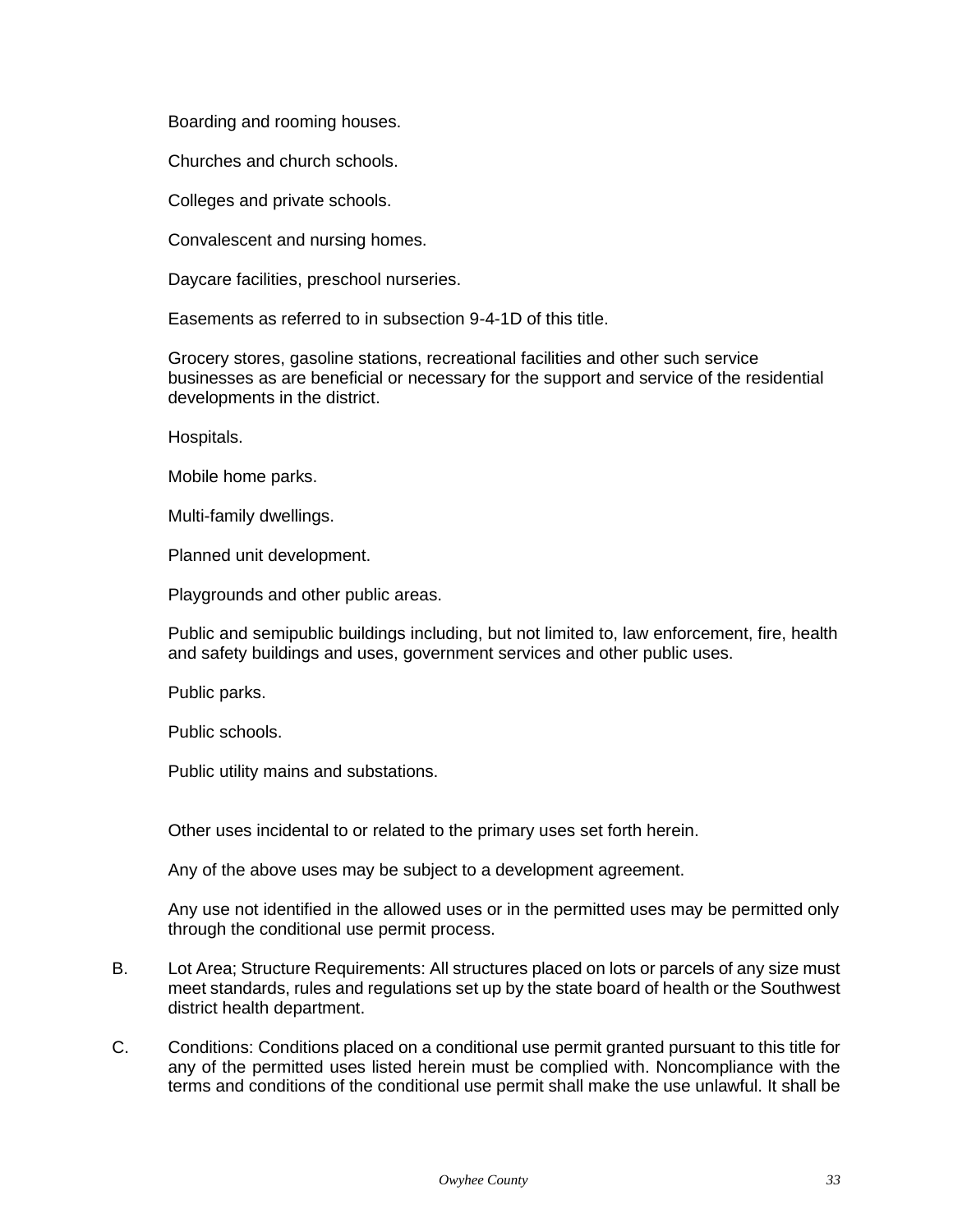unlawful to establish and then maintain any of the permitted uses listed herein without obtaining and complying with a conditional use permit. (Ord. 09-09, 10-6-2009)

9-5C-6: **BUILDING SETBACKS**: No building or structure shall be placed within five feet (5') of the property line, or within forty feet (40') of a county road or within one hundred feet (100') of a state or federal highway. (Ord. 09-09, 10-6-2009)

9-5C-7: **RIGHTS OF WAY**: All street and road rights of way shall be developed in accordance with any minimum standards adopted by the county. (Ord. 09-09, 10-6-2009)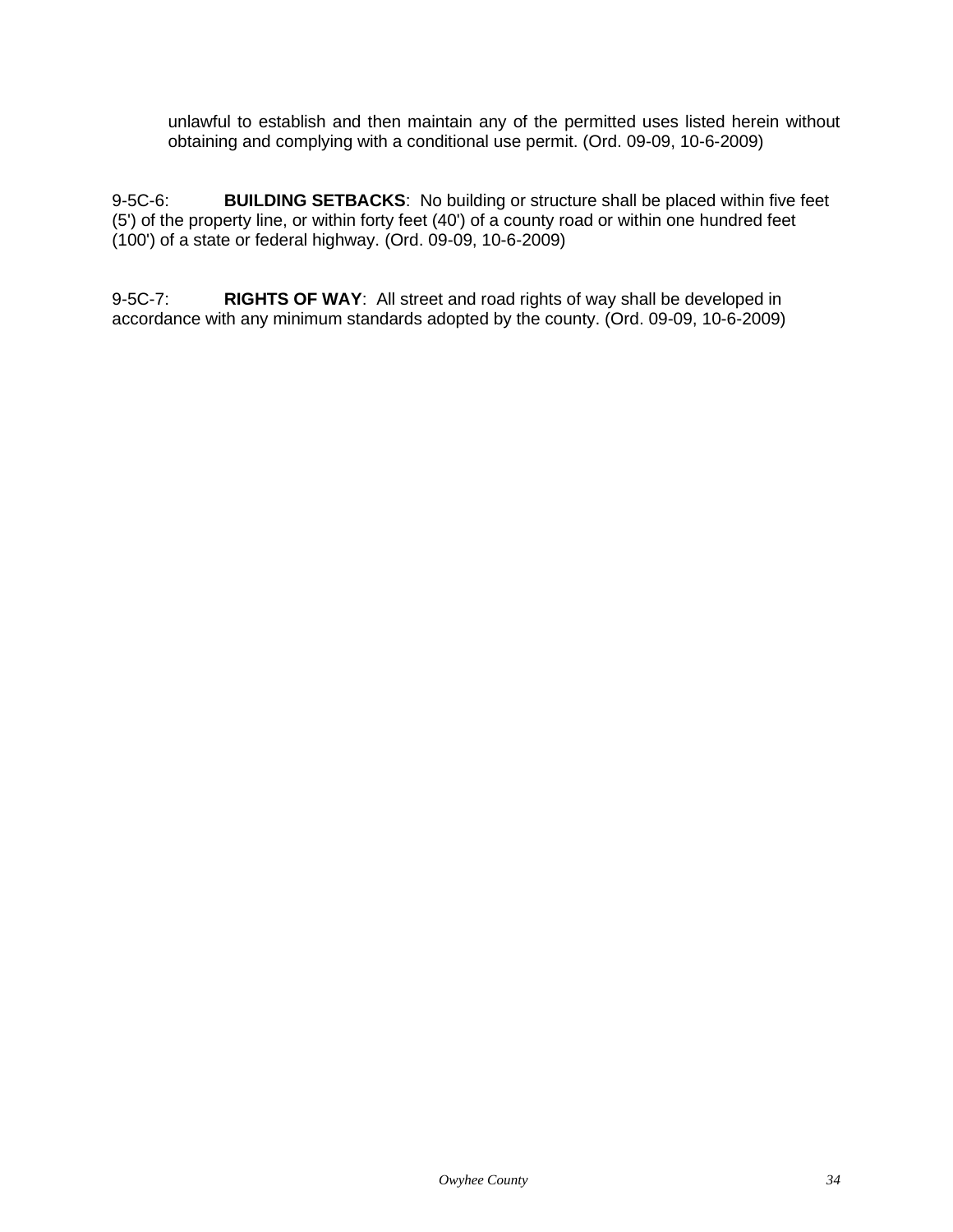# **ARTICLE D. C - COMMERCIAL DISTRICT**

# <span id="page-34-0"></span>SECTION:

| $9 - 5D - 1$ | Designation                                 |
|--------------|---------------------------------------------|
| $9-5D-2$ :   | <b>Allowed Uses</b>                         |
| $9-5D-3$ :   | Permitted Uses Under Conditional Use Permit |
| $9-5D-4$     | <b>Building Setbacks</b>                    |
| $9-5D-5$ :   | <b>Rights Of Way</b>                        |

9-5D-1: **DESIGNATION**: The zoning district designed for commercial uses shall be designated "district C". (Ord. 09-09, 10-6-2009)

9-5D-2: **ALLOWED USES**: The following uses are allowed in district C:

All existing agricultural uses.

All uses allowed in districts R and M except residential subdivisions

Commercial businesses and uses not prohibited by federal, state or county law, or any section of this title, excepting CAFOs, meatpacking plants and any industrial business or use.

Oil and gas well sites. (Ord. 09-09, 10-6-2009; amd. Ord. 2013-02, 8-12-2013)

9-5D-3: **PERMITTED USES UNDER CONDITIONAL USE PERMIT**: The following uses are permitted in district C only under a conditional use permit issued pursuant to the provisions of this title:

Easements as referred to in subsection 9-4-1D of this title.

Planned unit development.

Public and semipublic buildings, including, but not limited to, law enforcement, fire, health and safety buildings and uses, government services and other public uses.

Any use not identified in the allowed uses or permitted uses may be permitted only through the conditional use permit process. (Ord. 09-09, 10-6-2009)

9-5D-4: **BUILDING SETBACKS**: No building or structure or any portion thereof, except steps and uncovered porches less than ten feet (10') in width, shall be erected within five feet (5') of the property line. If the property adjoins district A, M or R, no building or structure or any portion thereof shall be placed within two hundred feet (200') of a property line that adjoins said districts. No building or structure shall be placed within forty feet (40') of a county road, or within one hundred feet (100') of a state or federal highway. (Ord. 09-09, 10-6-2009)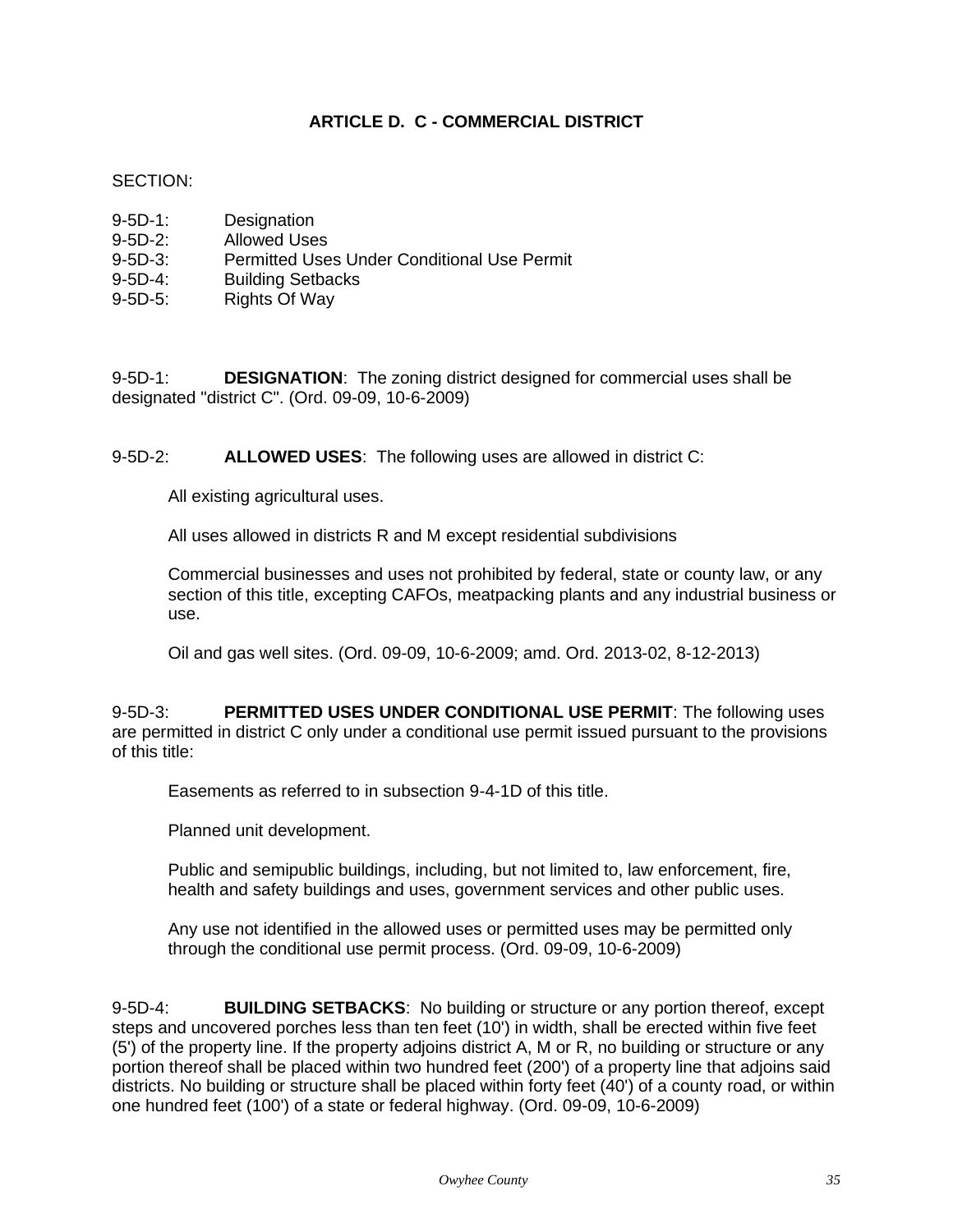9-5D-5: **RIGHTS OF WAY**: All street and road rights of way shall be developed in accordance with any minimum standards adopted by the county. (Ord. 09-09, 10-6-2009)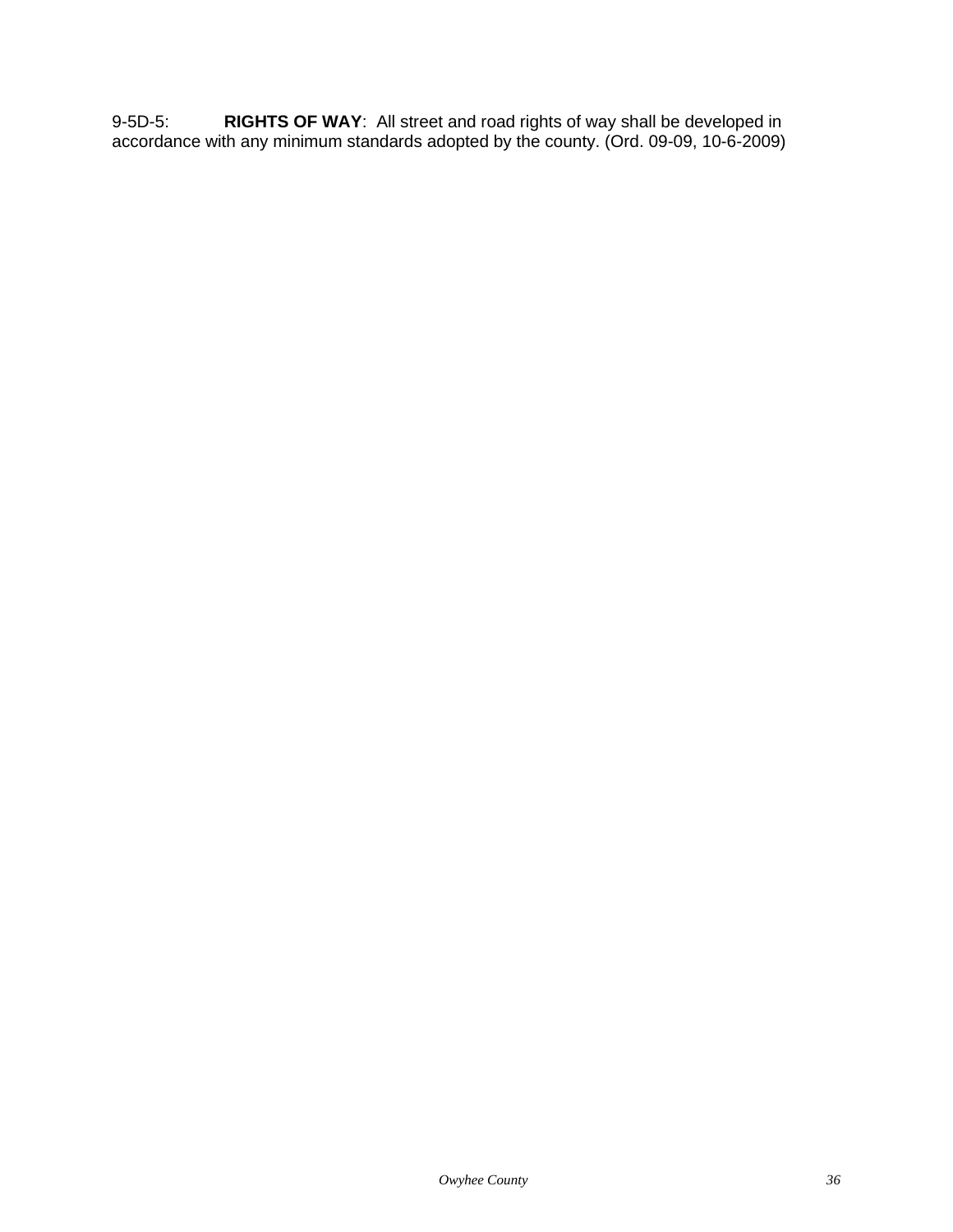# **ARTICLE E. I - INDUSTRIAL DISTRICT**

## SECTION:

- 9-5E-2: Designation
- 9-5E-3: Allowed Uses
- 9-5E-4: Permitted Uses By Conditional Use Permit
- 9-5E-5: Building Setbacks
- 9-5E-6: Rights Of Way

9-5E-1: **PURPOSE**: District I is designed to accommodate light industries, manufacturing plants, processing plants and other related uses which are compatible with the county's other land uses. (Ord. 09-09, 10-6-2009)

9-5E-2: **DESIGNATION**: The zoning district designed for industrial uses shall be designated "district I". (Ord. 09-09, 10-6-2009)

9-5E-3: **ALLOWED USES**: The following uses are allowed in district I:

All existing agricultural uses.

Industrial businesses and uses not prohibited by federal, state or county law or by any section of this title, except CAFOs.

Oil and gas well sites. (Ord. 09-09, 10-6-2009; amd. Ord. 2013-02, 8-12-2013)

9-5E-4: **PERMITTED USES BY CONDITIONAL USE PERMIT**: The following uses are permitted in district I only by conditional use permit issued pursuant to the provisions of this title:

Easements as referred to in subsection 9-4-1D of this title.

Hazardous waste sites.

Municipal solid waste landfills and municipal solid waste transfer stations.

Planned unit developments.

Residential dwellings.

Any use not identified in the allowed uses or permitted uses are permitted only by conditional use permit process. (Ord. 09-09, 10-6-2009)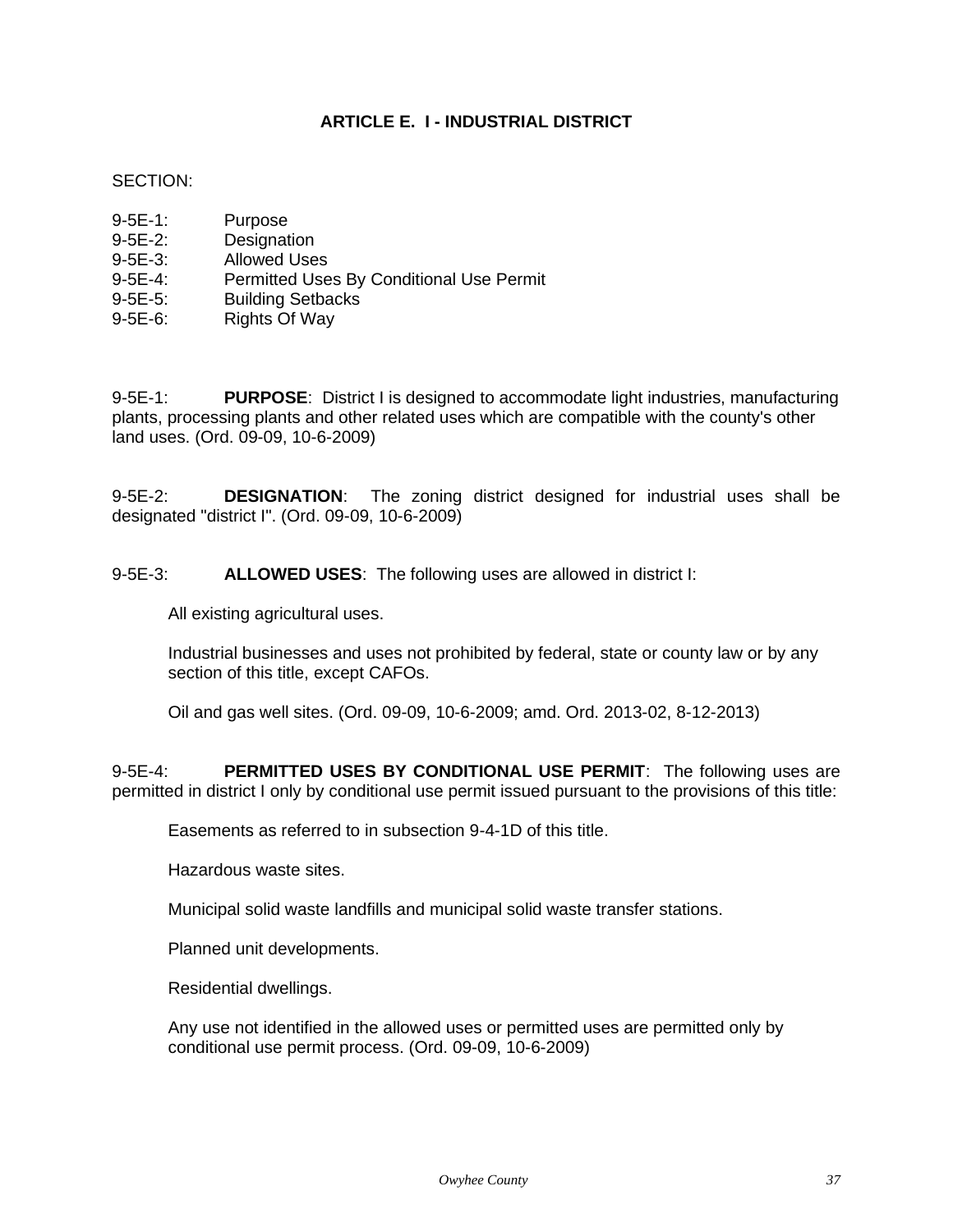9-5E-5: **BUILDING SETBACKS**: No building or structure or any portion thereof, except steps and uncovered porches less than ten feet (10') in width, shall be erected within five feet (5') of the property line. If the property adjoins districts A, R or M, no building shall be placed within two hundred feet (200') of a property line that adjoins said districts. No building or structure shall be placed within forty feet (40') of a county road, or within one hundred feet (100') of a state or federal highway. (Ord. 09-09, 10-6-2009)

9-5E-6: **RIGHTS OF WAY**: All street and road rights of way shall be developed in accordance with any minimum standards adopted by the county. (Ord. 09-09, 10-6-2009)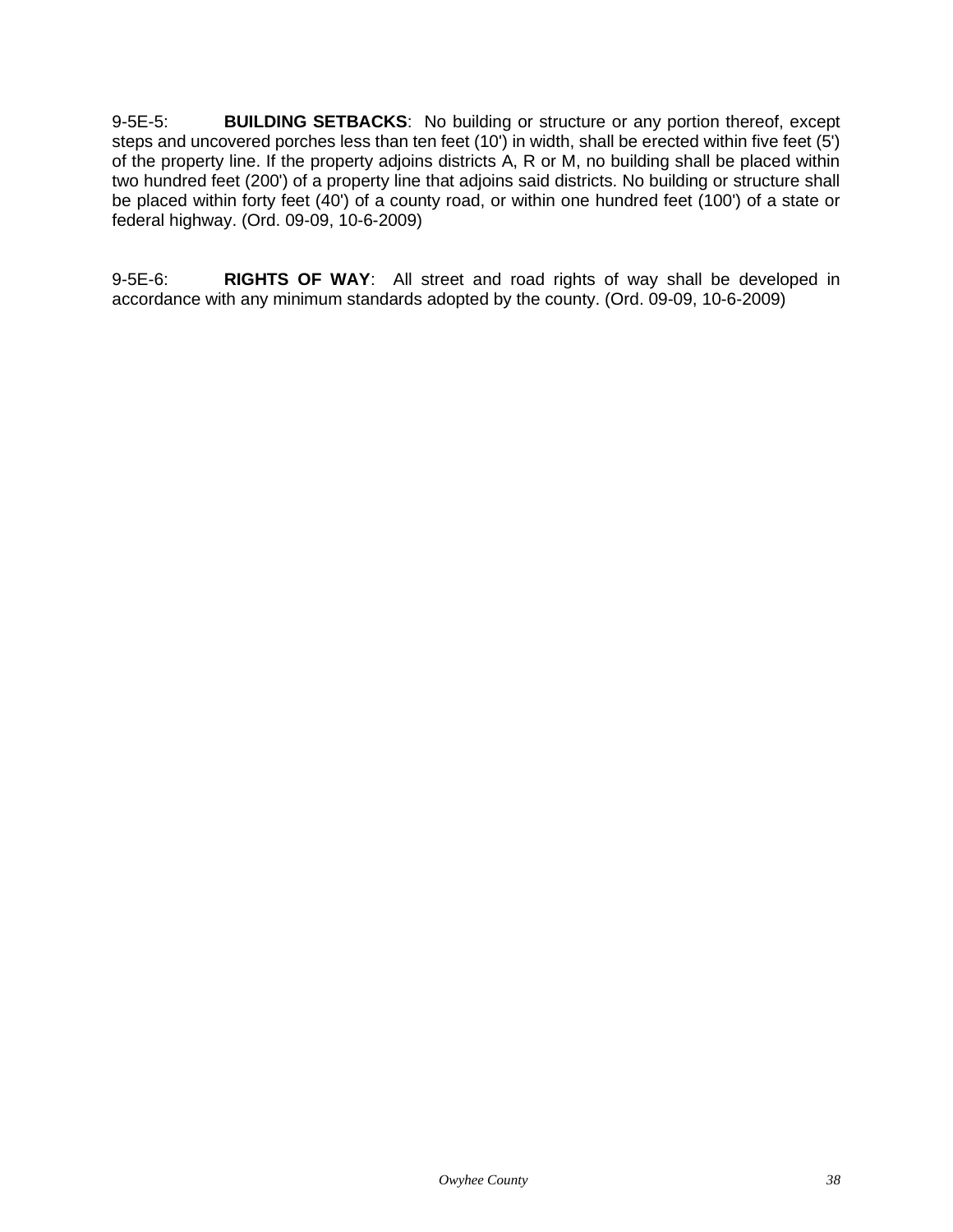# **ARTICLE F. H - SILVER CITY HISTORICAL DISTRICT**

# SECTION:

- 9-5F-1: Designation
- 9-5F-2: Purposes
- 9-5F-3: Certificate Of Appropriateness, General Provisions, Procedures And Standards
- 9-5F-4: Review Standards For Certificate Of Appropriateness
- 9-5F-5: Definitions
- 9-5F-6: Allowed Uses
- 9-5F-7: Permitted Uses Under Conditional Use Permit
- 9-5F-8: Prohibited Uses
- 9-5F-9: Certificate Of Appropriateness

# 9-5F-1: **DESIGNATION**:

- A. The Silver City historical district shall be designated district H and shall be shown as such on the county zoning map of Owyhee County, Idaho. The Silver City townsite is located inside the H district but is not governed by chapter 5 of this title. The Silver City townsite continues to be governed by chapter 7 of this title.
- B. The Silver City historic district consists of all of Sections 25, 26, 35, and 36 in Township 4 South, Range 4 West Boise Meridian including all of Sections 31 and 32, Township 4 South, Range 4 West Boise Meridian; including all of Sections 3, 4, 5, 6, 7, 8, 9, and 10 in Township 5 South, Range 3 West, Boise Meridian; all the above in Owyhee County, State of Idaho.
- C. District H as depicted on the county map includes the ten thousand two hundred forty (10,240) acres in the Silver City historic district as defined by this title. This area is listed on the national register of historic places (1863 - 1940) as the Silver City historic district. (Ord. 09-09, 10-6-2009)
- 9-5F-2: **PURPOSES**: The purposes for designating a historical district are:
- A. To safeguard the county's historic aesthetic and cultural heritage as embodied and reflected in its landmarks, views and properties;
- B. Foster civic pride in the accomplishments of the past as represented by the historic district;
- C. Promote the use of the historic district for the education, pleasure, and welfare of the people of the county;
- D. Retain and enhance those properties which contribute to the character of the district and to encourage their preservation, conservation and adaptation for current use;
- E. Assure that alterations of existing structures are compatible with the character of the historic district;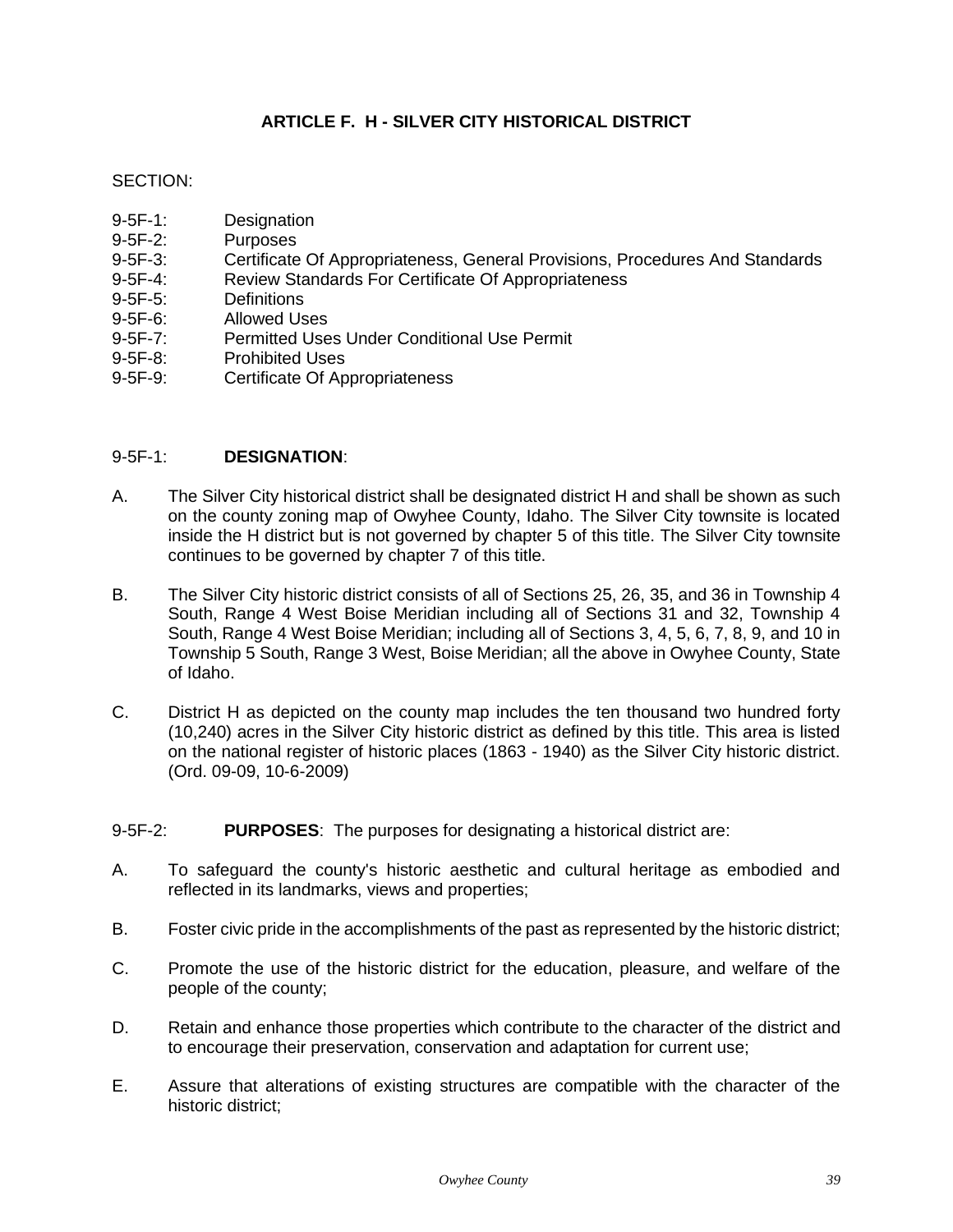- F. Assure that new construction in the historic district is compatible with the character of the historic district and Silver City townsite;
- G. Provide development standards to minimize the impact of human made structures and surface grading on existing landforms, unique geologic features, existing landscape features and open space;
- H. Protect and preserve views of major and minor ridgelines;
- I. Minimize cut and fill, earthmoving, grading operations and other construction on the natural terrain to ensure the finished slopes are compatible with existing land character;
- J. Promote architecture and designs that are compatible with the Silver City townsite and minimize visual impacts throughout the historic district.
- K. It is not the intent of this title to supersede any state or federal law. (Ord. 09-09, 10-6- 2009)

# 9-5F-3: **CERTIFICATE OF APPROPRIATENESS, GENERAL PROVISIONS, PROCEDURES AND STANDARDS**:

- A. Review By Historic Preservation Commission: No building permit shall be issued for any structure or site located within the historical district until the application for such permit has been reviewed by the county historic preservation commission appointed by the board of county commissioners and approved by the board and building official.
- B. Review By Building Department: When applying for a certificate of appropriateness, the applicant shall furnish twelve (12) copies of all detailed plans, elevations, perspectives, specifications and location of property pins or property boundaries to the county building department for review by the building official to determine whether the project will require a building permit. Following that review, and within ten (10) business days, the building department will send the copies and the application for certificate of appropriateness to the historic preservation commission.
- C. Request For Meeting: Any applicant for a building permit and certificate of appropriateness may request a meeting with the building official and/or the historic preservation commission prior to the submittal of an application, and will be given written notice of the meeting during which the permit and/or certificate of appropriateness will be discussed or considered.
- D. Additional Information: During the review process the county historic preservation commission may require the submission of additional information, including, but not limited to, a photo or computer simulation of the project and associated improvements.
- E. Technical Standards: An applicant should address the following standards in developing a project plan: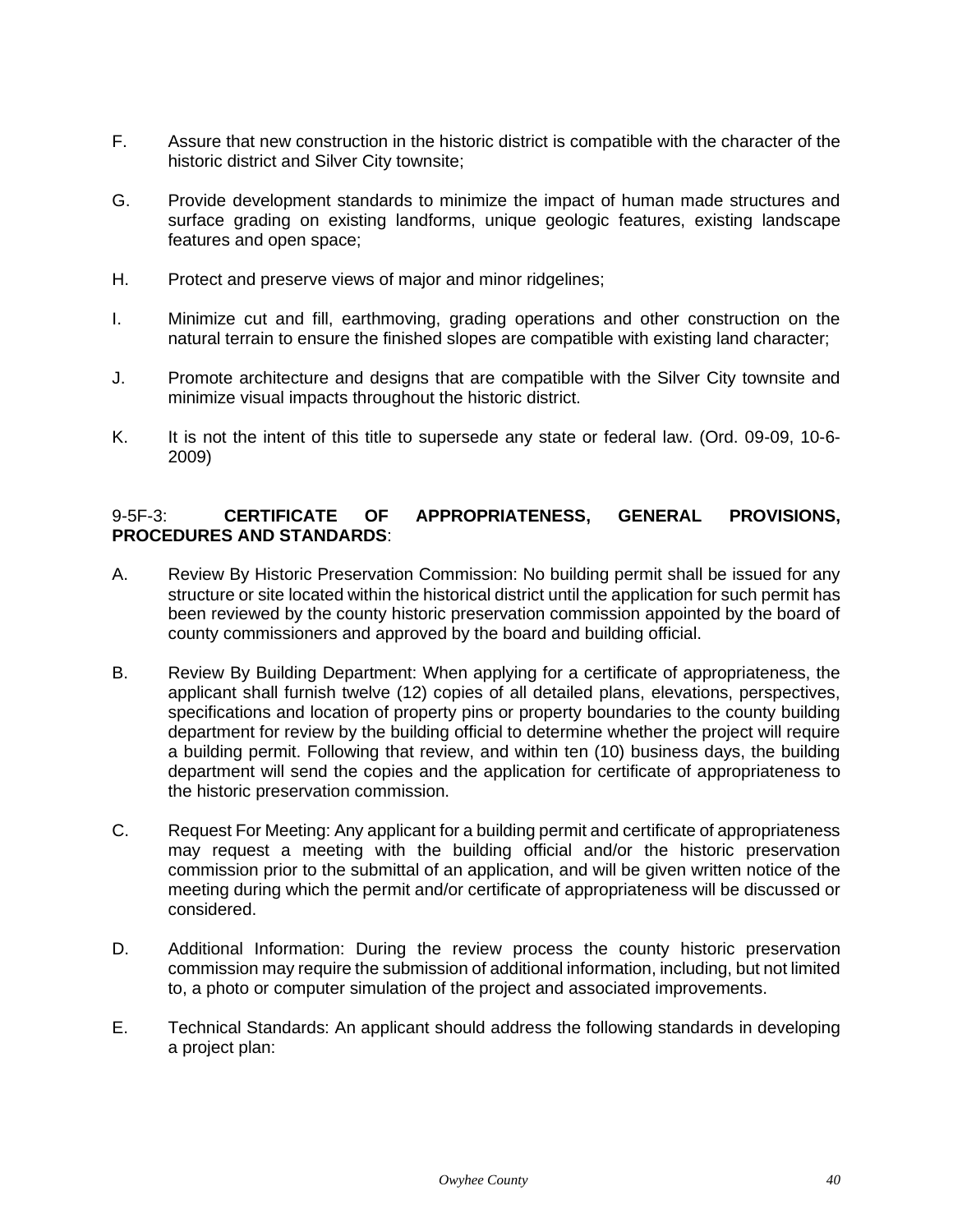1. Highest Point Of Structure: The highest point of the proposed structure shall be more than twenty five (25) vertical feet below a major or minor ridgeline as measured from the ground to the roofline.

2. Building Size: Building size for single-family residential, and commercial structures shall be in keeping with the small scale building size or the structures in the Silver City townsite. The maximum floor area, including all floors, is one thousand two hundred (1,200) square feet or less. The maximum floor area, including all floors, for accessory or appurtenant structures is a combined total maximum size of three hundred (300) square feet.

3. Setbacks: Building setbacks shall be five feet (5') from the property line and forty feet (40') from a county road.

4. Structure Height: The height of a structure is to be twenty four feet (24') or less as measured from finished grade along fifty percent (50%) or more of the longest wall.

5. Landscaping Plan: The improvement(s) including any required earthmoving or grading associated with the structure shall minimize removal of existing vegetation with emphasis on preserving mature trees. A detailed landscaping plan shall be presented showing the location and replacement of trees and vegetation.

6. Natural On Site Vegetation: A significant portion of natural on site vegetation must be retained to naturally screen the project.

7. Landscaping: Landscaping will be installed and designed to screen the project so as to prevent it from creating adverse visual impact.

8. Exterior Color Treatment: The exterior color treatment of a new structure and appurtenances will be designed to blend with the historical nature and ambience of the historic district, vegetation and landforms.

9. Exterior Windows And Trim: Exterior windows and trim are to be appropriate to the historically represented date range of the structure.

10. Roof Angles And Composition: Roof angles and composition to be designed to conform to existing landforms and landscape, with no A-frame roofs, the roof with the wall to roof height not to exceed one and a half to one (1.5:1).

11. Site And Design: The project shall be sited and designed to reduce its visual impact on the ridgelines, historic sites and unique topographic features.

12. Landforms: Landforms to be considered to be unique topographic features are, but not limited to: Florida Mountain, War Eagle Mountain, Potosi Ridge, Silver City entrance road, New York Summit and Jordan Headwaters Ridgeline.

F. Variance: A person may apply to the historic preservation commission for a variance from one or more of the technical standards set forth in subsections A through E of this section.

1. Form: The variance shall be filed on a form approved by the board of commissioners. The variance must specifically identify the standard or standards from which relief is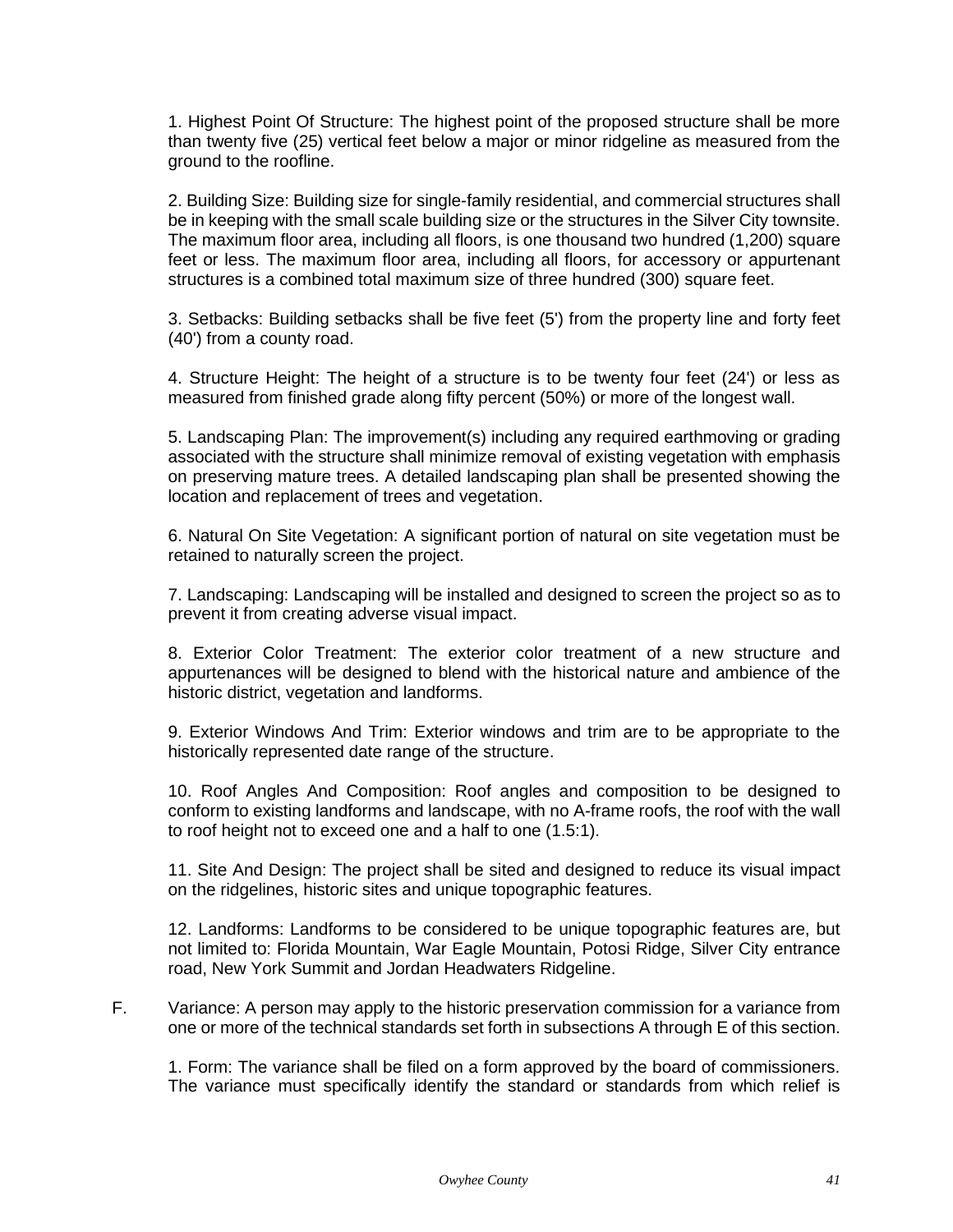sought, and must contain a detailed and clear statement of facts supporting the request for variance.

2. Grounds For Allowing: A variance may be granted when application of the standard or standards would result in depriving the applicant of practical and reasonable use of his/her property for its allowed or permitted use, and when granting the variance does not substantially detract from the purposes set forth in this article.

3. Decision Of Historical Preservation Commission: A decision by the historical preservation commission granting a variance is final. If the variance is denied, the decision must be in writing and must contain findings and conclusions supporting the denial.

4. Appeal: A person aggrieved by a denial of a variance may appeal to the board of county commissioners by filing an appeal on a form approved by the board within twenty (20) days of receipt of the denial decision of the historic preservation commission. The appeal must be accompanied by payment of a fee set by resolution of the board. The appeal must specifically and clearly state the action from which the appeal is taken, specifically identify the standard or standards from which relief was sought, and must specifically and clearly state why the denial is wrong factually and/or wrong because in violation of ordinance or statute.

5. Hearing: The hearing and time lines for hearing will be governed by the provisions for conditional use permit hearings set in chapter 6 of this title. (Ord. 09-09, 10-6-2009)

9-5F-4: **REVIEW STANDARDS FOR CERTIFICATE OF APPROPRIATENESS**: The following standards shall be reviewed to determine:

- A. The degree to which the work may destroy or alter the appearance of a structure or lot;
- B. The degree to which the proposed work would serve to isolate the structure from its historical, archaeological or architectural surroundings, or would introduce visual, audible, vibratory or polluting elements that are out of character with the resource and its setting, or that would adversely affect the physical integrity of the resource;
- C. The compatibility of the building materials with the aesthetic and structural appearance of the resource;
- D. The compatibility of the proposed design to the significant characteristics of the structure;
- E. Changes that have taken place in the course of time are evidence of the history and development of a building, structure or site and its environment, as these changes may have acquired significance in their own right, and this significance shall be recognized and respected;
- F. Distinctive stylistic features or examples of skilled craftsmanship, which characterize a building, structure or site, shall be treated with sensitivity;
- G. Deteriorated architectural features shall be repaired rather than replaced whenever possible. In the event that replacement is necessary, the material being replaced shall be historically compatible to the original in composition, design, color, texture and other visual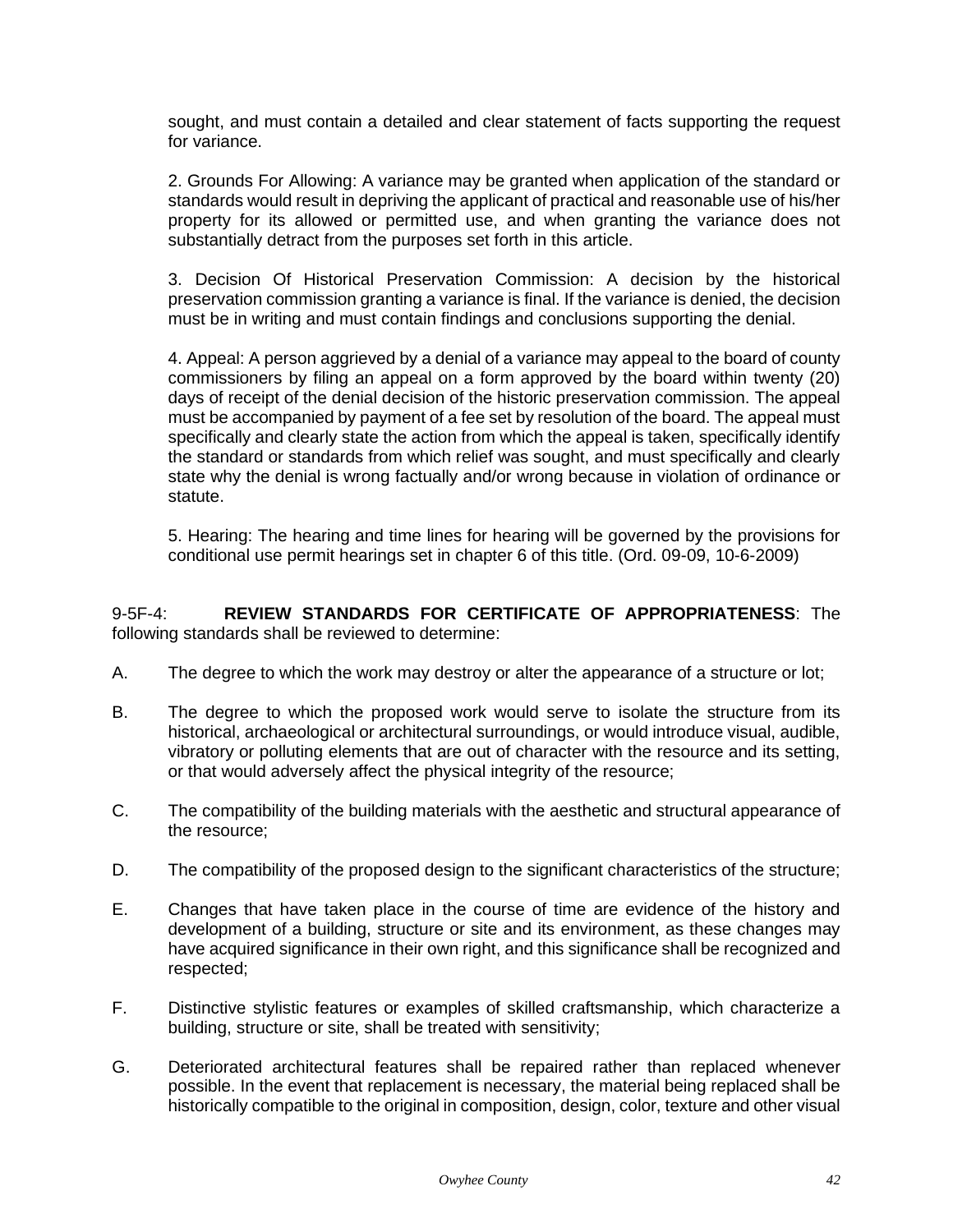qualities of the relevant historical period. Repair or replacement of missing architectural features should be based on evidence rather than conjectural design or the availability of different architectural elements from other buildings or structures;

H. The purposes stated in section 9-5F-2 of this article should be reviewed as stated for certificate of appropriateness. (Ord. 09-09, 10-6-2009)

9-5F-5: **DEFINITIONS**: As used in this article, the following terms and phrases shall have the meanings ascribed to them as follows:

#### ADAPTIVE USE:

The restrained alteration of a historical or architectural resource to accommodate uses for which the resource was not originally constructed, but in such a way so as to maintain the general historical and architectural character to retain significant features and characteristics.

#### APPURTENANT AND/OR ANCILLARY STRUCTURES:

Structures that are subordinate and supplementary to the predominant use of the parcel.

## ARCHEOLOGICAL RESOURCES:

Areas or location occupied as residences or utilized by humans (historic or prehistoric) for a sufficient length of time to construct features or deposits, which may remain in greater or lesser degrees of preservation and order and which may lend to the increase of knowledge of humans and their own development.

#### ARCHITECTURAL RESOURCES:

Districts, zones, structures, buildings, sites or landscaping that possess local interest or artistic merit, or which are particularly representative of their class or period, or represent achievements in architecture, or engineering technology or design.

#### BOARD:

The Owyhee County board of commissioners.

## BUILDING MATERIALS:

The physical characteristics which create the aesthetic and structural appearance of the resource, including, but not limited to, consideration of the texture and style of the components and their combinations, such as brick, stone, shingle, wood, concrete or stucco.

#### CERTIFICATE OF APPROPRIATENESS:

The official document issued by the historic preservation commission prior to the approval of any application to construct, demolish, relocate, reconstruct, restore or alter any site in the historic district.

#### COMMERCIAL:

As defined in section 9-1-4 of this title.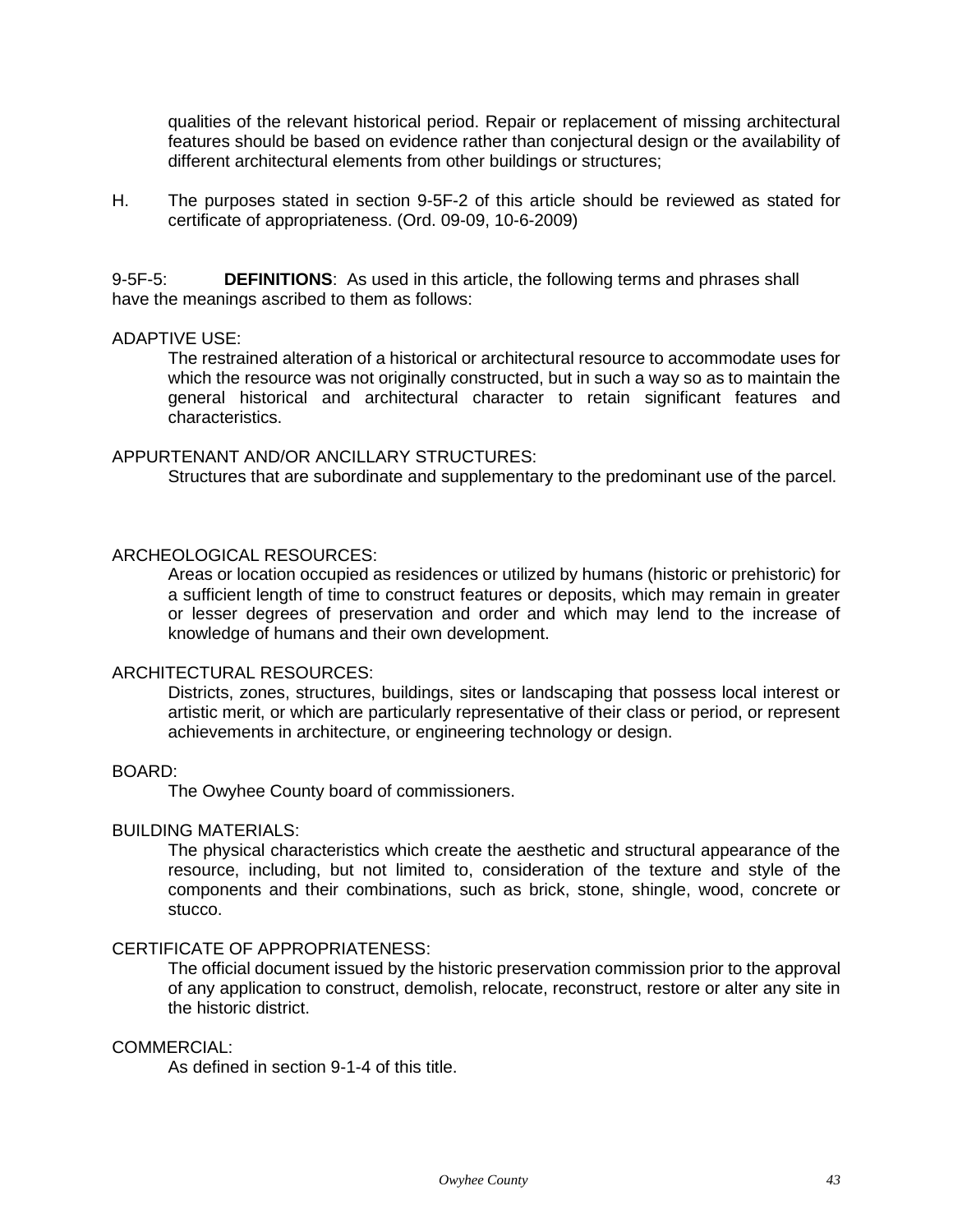#### COMMISSION:

The Owyhee County planning and zoning commission.

#### CONSERVATION:

The sustained use of and appearance of a resource essentially in its existing state.

# DETAIL:

Architectural aspects which, due to a particular treatment, draw attention to certain parts or features of a structure.

#### FLOOR AREA:

The structure area confined to the area encompassed by the outside surface of the structure foundation.

#### GRADING:

Earthmoving activity.

#### HEIGHT:

The vertical dimension of a given structure or building and defined as measured from the ground to roofline.

## HISTORIC DISTRICT:

The area of Owyhee County which has been so designated and defined by legal description and demonstrated on a map, both of which are attached to the body of the zoning ordinance on file in the office of the county clerk.

## HISTORIC PRESERVATION COMMISSION:

The commission appointed by the board to provide advice on preservation of Owyhee County historic resources.

### HISTORIC RESOURCES:

Districts, zones, sites, structures, buildings and landscape that represent facets of history in the locality, state or nation; places associated with a personality or a group important to the past.

#### HISTORICAL NATURE:

A particular character or atmosphere pertaining to the historical uniqueness of a specific district, zone, site, structure, building, or landscape that represents facets of Owyhee County history.

### JUNKYARD:

As defined in section 9-1-4 of this title.

# NEW STRUCTURE:

Any structure not in existence on May 19, 2008.

# ORDINARY MAINTENANCE AND REPAIR:

Any work for which a building permit or any other permit is not required, and where the purpose of the work is stabilization, and where the work will not change the exterior appearance of the structure. Any work not satisfying the definition of the previous sentence shall not be considered ordinary maintenance and repair, e.g., the application of paint to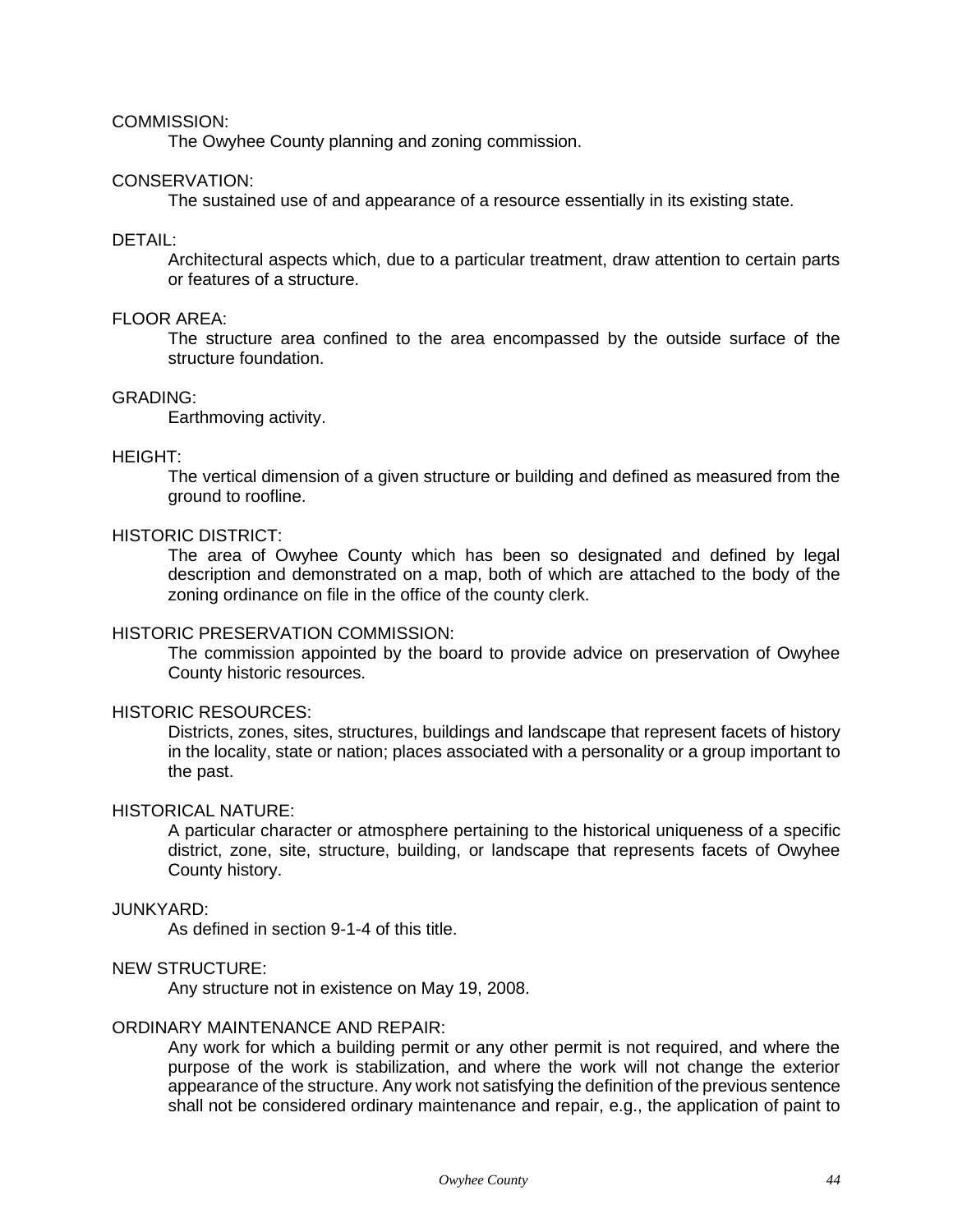previously unpainted surfaces shall not be considered ordinary maintenance and repair, nor shall the construction or enlargement of a driveway or parking area be considered ordinary maintenance and repair.

#### OUTBUILDING:

Structure built for storage and/or purposes other than habitation.

#### PORCH:

An attached structure, covered or uncovered, without exterior walls.

#### PRESERVATION:

Any action taken to prevent further deterioration or damage to an item or structure while maintaining that item or structure in its present condition and the act or process of applying measures to sustain the existing form, integrity, and material of a building or structure and the existing form and vegetative cover of a site. Preservation may include initial stabilization work, where necessary, as well as ongoing maintenance of the historic building materials.

#### PROPORTION:

The relative physical sizes within and between buildings and building components.

#### PROTECTION:

The act or process of applying measures designed to affect the physical condition of a property by defending or guarding it from deterioration, loss or attack, or to cover or shield the property from danger or injury. In the case of buildings and structures, such treatment is generally of a temporary nature and anticipates future historic preservation treatment; in the case of archeological sites, the protective measure may be temporary or permanent.

### RECONSTRUCTION:

The process of reproducing by new construction the exact form and detail of a vanished building, structure, or object, or a part thereof, as it appeared at the specific period of time of the original structure.

## REHABILITATION:

The process of returning a property to a state of utility, through repair or alteration, which makes possible an efficient contemporary use while preserving those portions or features of the property which are significant to its historical, architectural and cultural values.

#### RESTORATION:

The act or process of reproducing by new construction the exact form and detail of a vanished building structure, or object, or a part thereof, as it appeared at a specific period or time or the removal of features added at a later point in time.

### RHYTHM:

A regular pattern of shapes including, but not limited to, windows, doors, projections and heights, within a building, structure, or group of same.

#### RIDGELINE:

A visually prominent, relatively narrow strip or crest of land, which includes the highest points of elevation within a watershed that separates one drainage basin from another.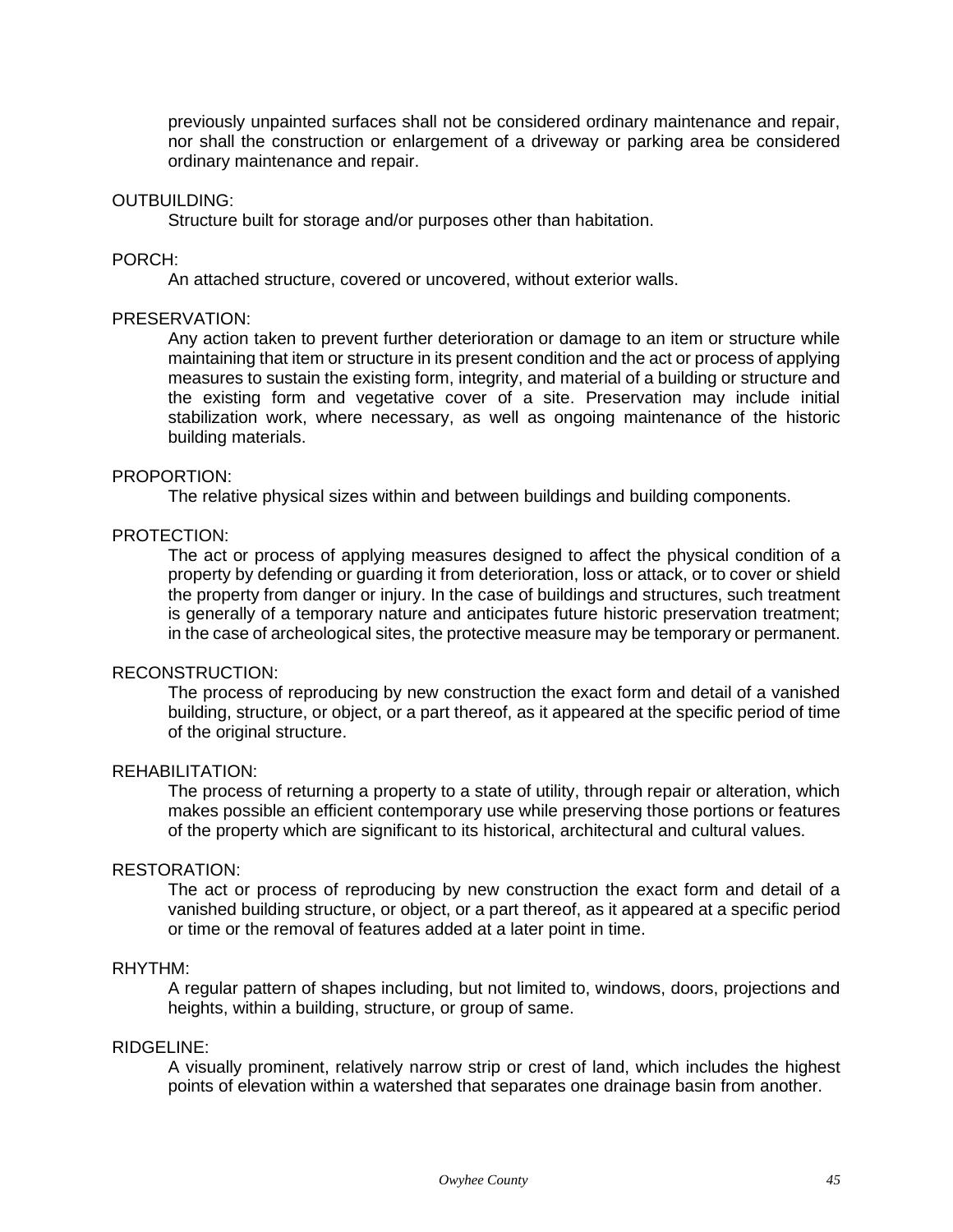## Major Ridgeline:

A ridgeline which is prominently visible in the historic district, characterized by the lack of topographical backdrop where the sky is visible beyond the ridge.

## Minor Ridgeline:

A ridgeline which is not prominently visible from all points. Minor ridgelines are typically lower in height, when compared to the surrounding terrain and may be visible only to a limited area, or have a backdrop of a nearby higher topographical feature.

# SCALE:

The harmonious proportion of parts of a building or structure to one another and to the human figure.

# SETTING:

The surrounding buildings, structures or landscaping which provide visual, aesthetic or auditory quality of the historic or architectural resources.

## SHAPE:

The physical configuration of structures or buildings and their component parts including, but not limited to, roofs, doors, windows and facades.

# SIGNIFICANT CHARACTERISTICS OF HISTORICAL OR ARCHITECTURAL RESOURCES:

Those characteristics which are important to or expressive of the historical, architectural, or cultural quality and integrity of the resource and its setting, and which include, but are not limited to, building material, detail, height, mass, proportion, rhythm, scale, setback, setting, shape, street accessories and workmanship.

## STABILIZATION:

The act or process of applying measures designated to reestablish a weather resistant enclosure and the structural stability of an unsafe or deteriorated property while maintaining the essential form as it exists at present.

## STREET ACCESSORIES:

Those sidewalk or street fixtures which provide cleanliness, comfort, direction or safety and are compatible in design to their surroundings, and include, but are not limited to, trash receptacles, benches, signs, lights, hydrants and landscaping including, but not limited to, trees, shrubbery, and planters.

## STRUCTURE:

Anything constructed or erected, the use of which requires permanent location on the ground or which is attached to something having a permanent location on the ground. This includes, but is not limited to, buildings, fences (excepting fences for containment of livestock or which are used in a livestock grazing operation), walls, driveways, sidewalks, signs and parking areas.

## SUBDIVISION:

As defined in title 10, chapter 2 of this code. (Ord. 09-09, 10-6-2009)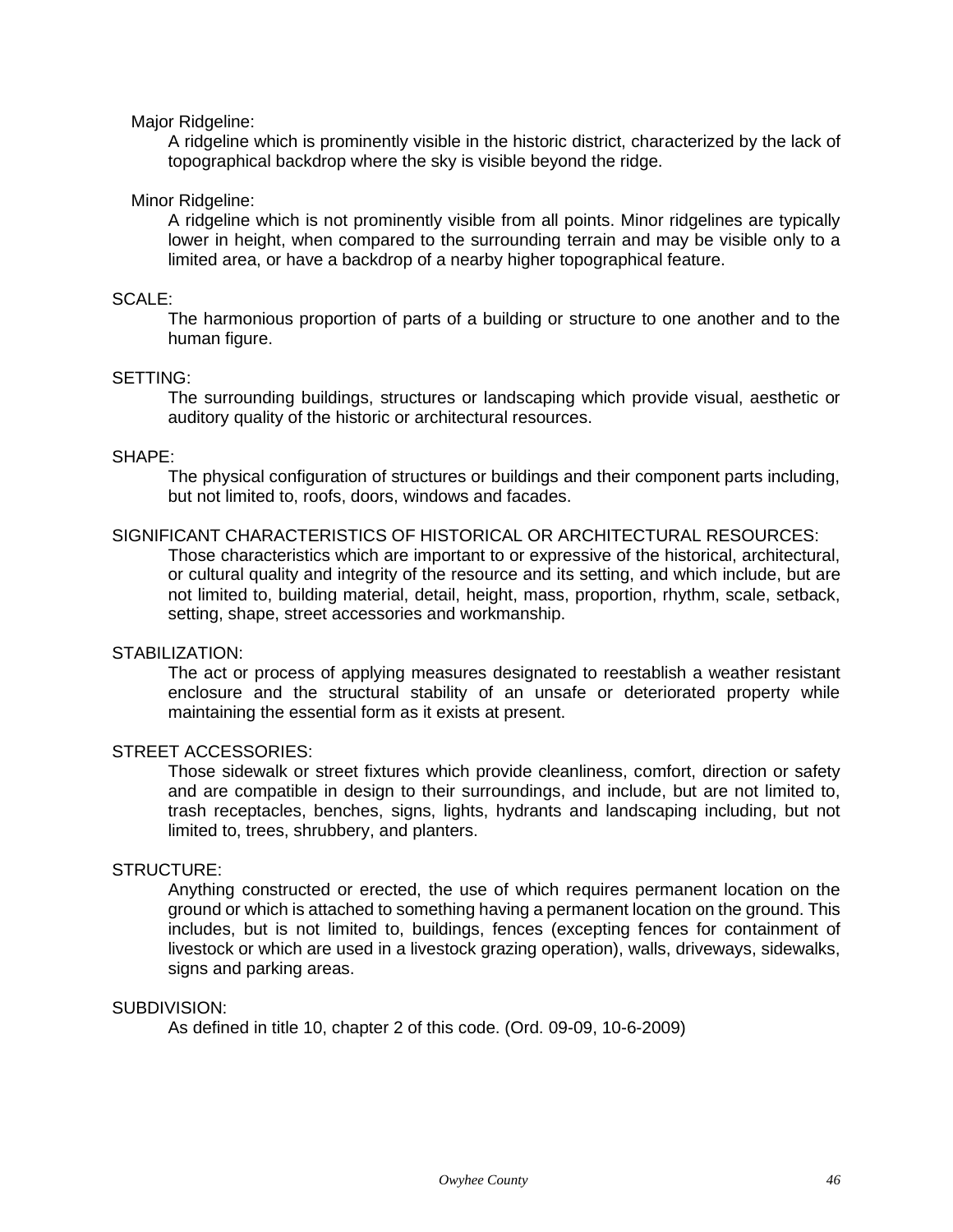# 9-5F-6: **ALLOWED USES**: The following uses are allowed within district H:

Currently existing agricultural uses, and those accessory or incidental uses customarily associated with those agricultural uses.

Interior rehabilitation and stabilization of structures.

Maintenance or construction of nonresidential fences, corral/containment facilities for livestock.

Mining operations.

Oil and gas well sites.

Ordinary maintenance and stabilization of structures. (Ord. 09-09, 10-6-2009; amd. Ord. 2013-02, 8-12-2013)

## 9-5F-7: **PERMITTED USES UNDER CONDITIONAL USE PERMIT**:

- A. Uses: Any use not identified in the allowed uses and which is not listed as a prohibited use may be permitted only following receipt of a certificate of appropriateness and approval of a conditional use permit pursuant to chapter 6 of this title.
- B. Certificate Of Appropriateness; Appeal: The decision of the historic preservation commission as to the certificate of appropriateness shall be in writing and shall state reasons upon which the decision is based. A party aggrieved by a denial of certificate of appropriateness may file an appeal to the board of commissioners by filing a notice of appeal with the clerk of the board, on the form approved by the board of commissioners, within twenty (20) days after the date of denial. The notice must state the reasons why the denial should be overturned and must be accompanied by a copy of the decision being appealed and payment of the fee set by the board. A hearing on the appeal shall be scheduled in conformity with the time limits set for hearings by this title. The appellant may represent himself or be represented by counsel. The county historic preservation officer shall represent the historic preservation committee to present the historic preservation commission's reasons for denying the certificate. The board of commissioners shall give substantial weight to the advisory decision of the historic preservation commission, and shall reverse their decision only if the denial is not consistent with the purposes for establishing the historic district and the standards for review set in section 9-5F-3 of this article, or is in violation of this title and/or federal or state law.
- C. Conditional Use Permit: Upon issuance of a certificate of appropriateness, the applicant shall then file an application for a conditional use permit pursuant to chapter 6 of this title. The conditional use permit shall be heard by the board of commissioners.
- D. Conditions Placed On Conditional Use Permit: Conditions may be placed on a conditional use permit granted pursuant to this article for any of the permitted uses listed herein. Noncompliance with the terms and conditions of the conditional use permit shall make the use unlawful. It shall be unlawful to establish and then maintain any of the permitted uses listed herein without obtaining and complying with a conditional use permit. (Ord. 09-09, 10-6-2009)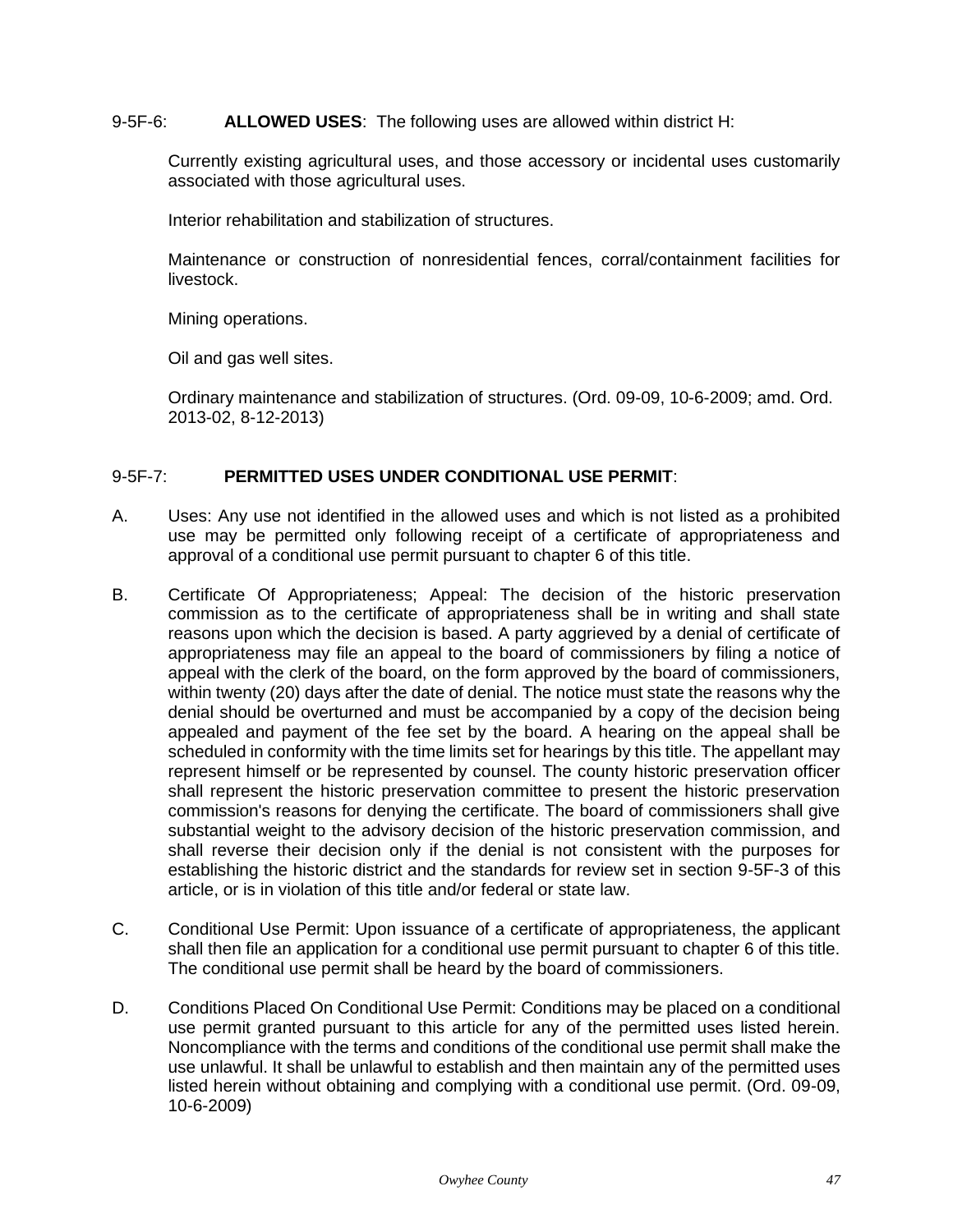# 9-5F-8: **PROHIBITED USES**:

Heavy industrial development and production, with the exception of mining.

Junkyards.

Municipal solid waste transfer stations.

Subdivisions. (Ord. 09-09, 10-6-2009)

9-5F-9: **CERTIFICATE OF APPROPRIATENESS**: A certificate of appropriateness shall be required prior to the approval of a conditional use permit and shall also be required for the following situations prior to commencement of work upon any structure or site located within district H:

- A. Whenever work requires a building permit or other permit required by the county.
- B. Whenever work includes the application of paint to a previously unpainted exterior surface or the application of paint color differing from existing color.
- C. Whenever work includes the construction, modification or enlargement of a driveway or parking area.
- D. Whenever work includes the erection, moving, demolition, reconstruction, excavation, restoration or alteration of the exterior of any structure or site, except when such work satisfies all the requirements for ordinary maintenance and repair.
- E. Whenever there is to be any change in the scope of work which has been previously approved by a prior certificate of appropriateness.
- F. Any signage proposed within the boundaries of district H. (Ord. 09-09, 10-6-2009)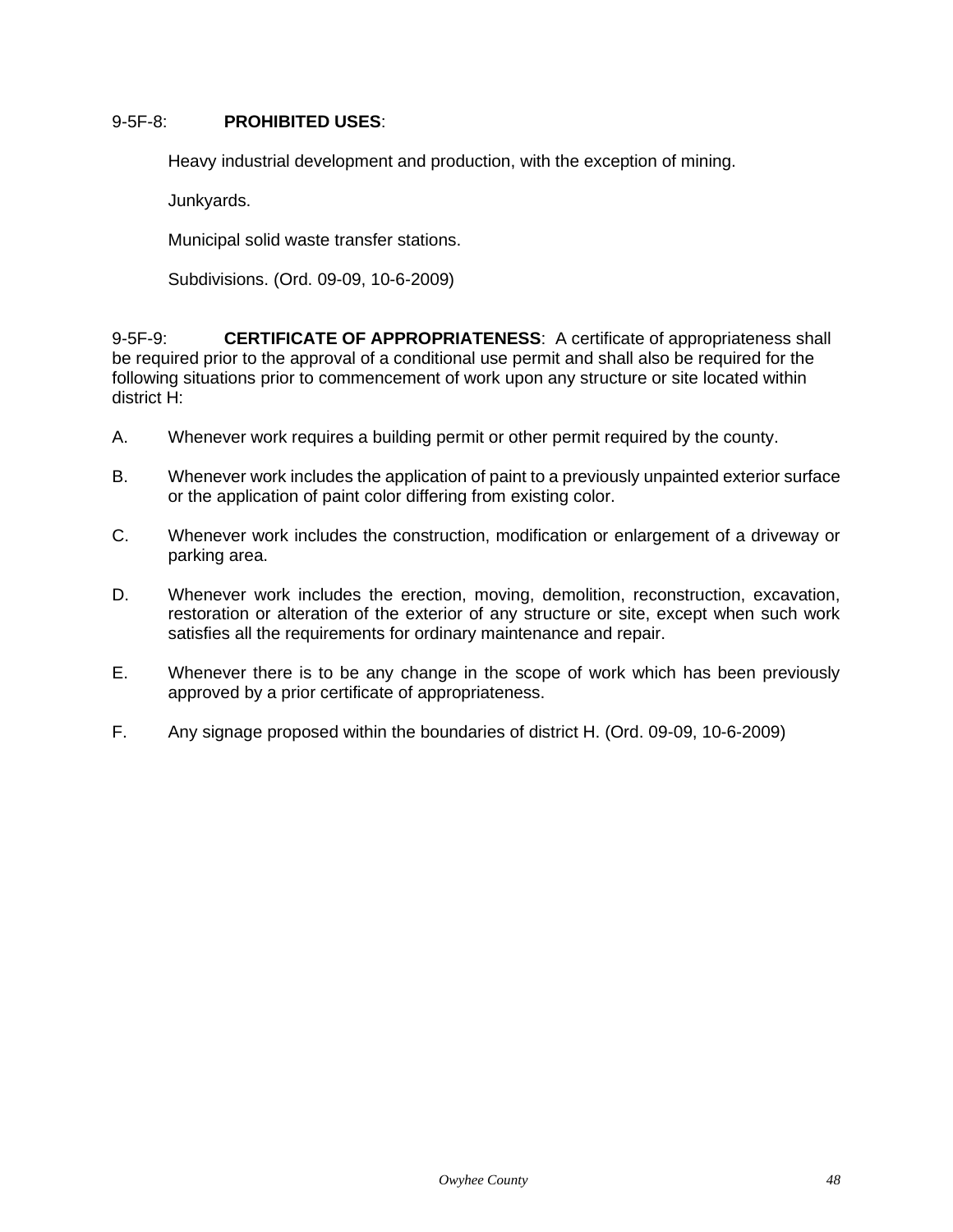# **CONDITIONAL USE PERMITS AND VARIANCES**

SECTION:

- 9-6-1: Nature Of Conditional Use Permits
- 9-6-2: Exemption As To Site Operations Permitted Before October 1991
- 9-6-3: Procedure For Obtaining Conditional Use Permits
- 9-6-4: Issuance Of Conditional Use Permit
- 9-6-5: Conditional Use Permits Subject To Right To Farm Act
- 9-6-6: Variances
- 9-6-7: Planned Unit Developments

# 9-6-1: **NATURE OF CONDITIONAL USE PERMITS**:

- A. Uses Identified Throughout Designated Zones: Conditional uses have been identified throughout the designations of districts in this title.
- B. Burden Of Persuasion; Compliance With Conditions: As to each permitted use specified in those designations, the applicant requesting such use has the burden of persuading that the use should be permitted, and then must comply with whatever special conditions are placed on any permit granted.
- C. Transferability; Administrative Decision: A conditional use permit is not transferable from the site for which the permit is granted to another land site. A conditional use permit may be transferred from the original applicant to another person through an administrative discretion decision. Upon payment of fees as set by the board of county commissioners, and submittal of a completed request for transfer application containing all required documents as stated on the application form, such transfer may be granted. The original applicant must be the one seeking the transfer, and the transferee of the permit must sign and have notarized an affidavit agreeing to, and accepting all conditions originally placed on the conditional use permit being transferred. The use sought in the conditional use permit must be constructed as originally presented, and upon the same building site as presented in the original public hearing. Upon payment of fees and submittal of the application, the administrator will review and prepare a written decision detailing the reasons for the action taken. The decision will be mailed to the applicant and presented to the planning and zoning commission at the next regularly scheduled meeting. The decision of the administrator is appealable to the board of county commissioners. No fee will be charged for an appeal of an administrative decision.
- D. Extension Of Permit: If substantial progress toward development of the use permitted by a conditional use permit has not been accomplished within twenty four (24) months from the date the permit is issued, the conditional use permit expires. The applicant must request extension of the life of the permit prior to the twenty four (24) month expiration date from the planning and zoning commission, hearing examiner or board of county commissioners, from whichever granted the final permit. (Ord. 09-09, 10-6-2009)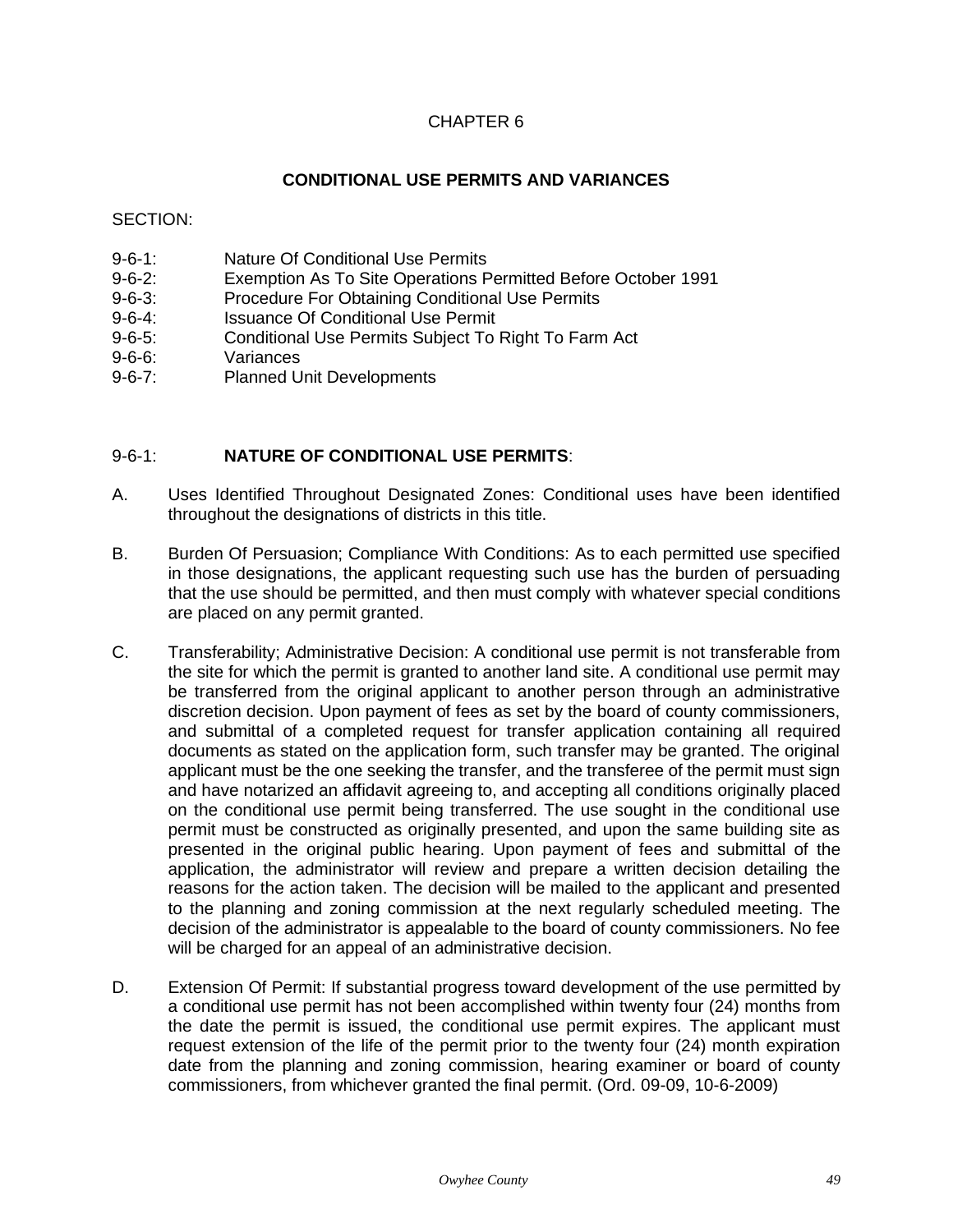9-6-2: **EXEMPTION AS TO SITE OPERATIONS PERMITTED BEFORE OCTOBER 1991**: No application for conditional use permit shall be required for continued operation on or for expansion of use of any site which had been established and was being operated under state and/or federal permit or license issued pursuant to state and/or federal law on or before October 3, 1991. (Ord. 09-09, 10-6-2009)

# 9-6-3: **PROCEDURE FOR OBTAINING CONDITIONAL USE PERMITS**:

- A. Application; Form: Applications for conditional use permits for those uses identified in sections 9-5A-4, 9-5B-4, 9-5C-5 and 9-5E-4 of this title shall be filed with the administrator of the planning and zoning commission on a form prescribed by the administrator or the board. The applicant must contain full information as required by the application packet and the instructions accompanying the application in order to be considered.
- B. Filing Fee: An application must be accompanied by a filing fee as adopted from time to time by the board by resolution. If the fee is not paid, the application will not be considered.
- C. Hearing; Notice: When a completed application is filed with the administrator, the administrator shall present said application at the next regularly scheduled meeting of the planning and zoning commission. Upon receipt of said completed application and payment of the required filing fee, the administrator shall schedule at least one public hearing on the conditional use permit application at which interested persons shall have an opportunity to be heard. At least fifteen (15) calendar days prior to the hearing, notice of the time and place and a summary of the proposed conditional use permit shall be published in the official newspaper of general circulation within the county. Notice will also be posted at the county courthouse in Murphy, Idaho, and the office of the clerk of the court in Homedale, Idaho. The board, administrator, or the commission may also decide to provide additional notice to property owners who may be substantially impacted by the proposed conditional use permit. (Ord. 09-09, 10-6-2009)

# 9-6-4: **ISSUANCE OF CONDITIONAL USE PERMIT**:

- A. Burden Of Proof: The applicant for a conditional use permit has the burden of proof with regard to justifying the issuance of the conditional use permit. The planning and zoning commission may direct the administrator to require the applicant to provide reports and testimony relevant to each of the provisions of this section and may require the applicant to conduct studies of the social, economic, fiscal and environmental effects of the proposed conditional use.
- B. Criteria For Issuance: The planning and zoning commission shall review the particular facts and circumstances of each application for a conditional use permit in terms of the following standards, and may issue a conditional use permit only when it finds adequate evidence answering the following questions about the proposed application:

1. Whether this title permits the use by conditional use permit.

2. Whether the intended use is necessary or desirable to the public convenience and welfare.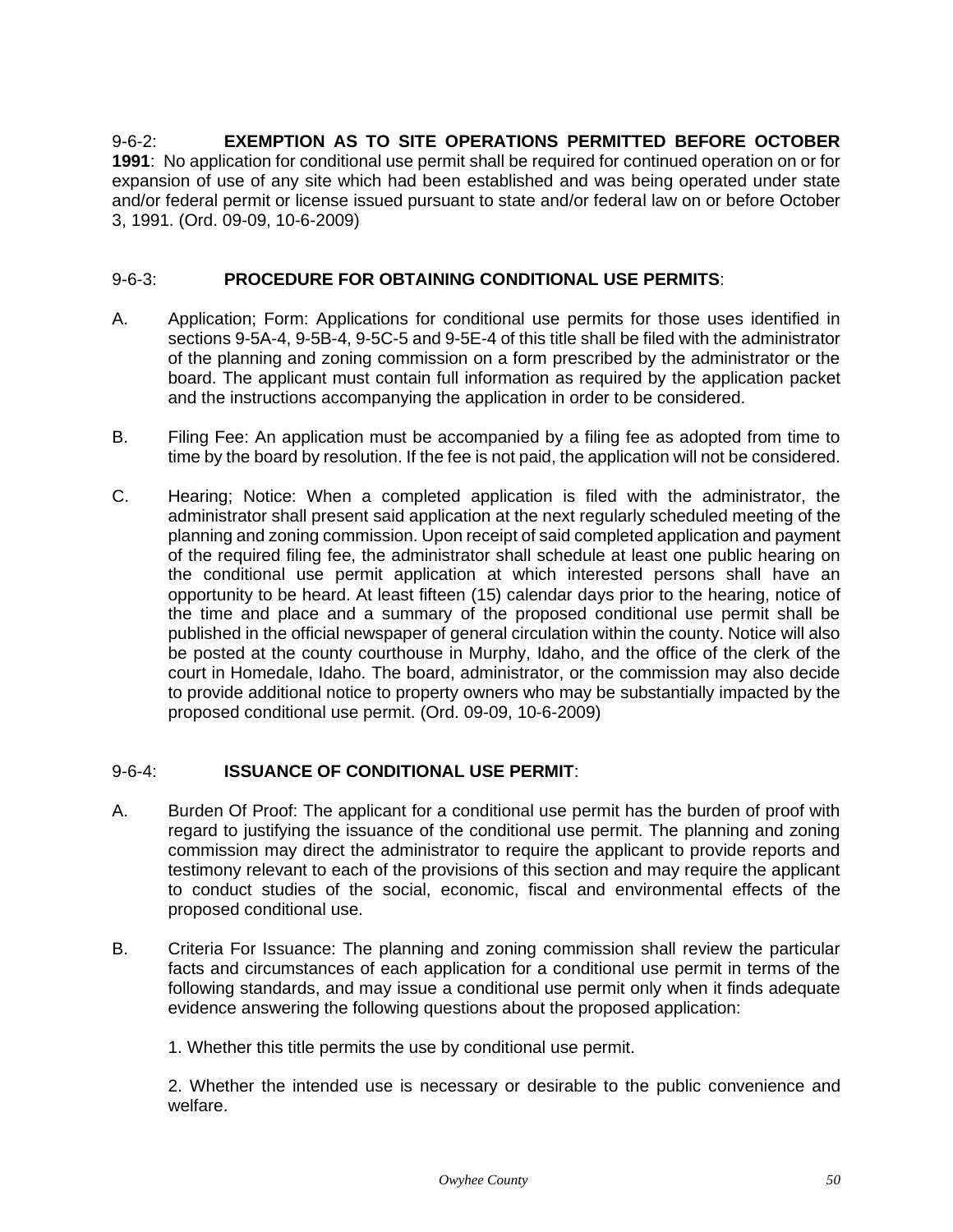3. Whether the proposed use may create a hazard, nuisance, detriment or other injury to other property in the immediate vicinity or to the health or safety to the citizens of the county in general.

4. Whether essential public services, or the general public health or safety, or the general public environment may be negatively impacted by such use or whether there may be a requirement of additional public funding in order to meet the needs created by the requested use.

5. Whether adequate sewer, water and drainage facilities, and utility and other service systems are to be provided by the applicant to accommodate said use.

6. When a permit is granted with appropriate conditions, bonds and safeguards which are in conformity with this title may be prescribed. Violations of such conditions, bonds or safeguards, when made a part of the terms under which the conditional use is granted, shall be deemed a violation of this title.

7. Whether the proposed use may have adverse impact on water and water supplies, both surface, aquifer and underground in the county.

8. Whether the geological base on which the use is to be placed may or may not support such proposed use.

9. Whether the proposed use at the proposed site may endanger human health, animal life and plant life in the surrounding area and/or the county in general.

10. Whether the proposed use complements, benefits, and is compatible with the surrounding land uses.

11. Whether special conditions could be imposed upon the proposed use which would so minimize any adverse impact as to justify the granting of the conditional use permit.

C. Special Conditions: If the planning and zoning commission determines that the conditional use permit should be granted but that special conditions are necessary in order to minimize any adverse impact which might be caused by the proposed use, the commission may apply special conditions designed to minimize that adverse impact including, but not limited to, conditions which perform the following functions:

1. Minimize adverse impact on the surrounding area and the public health, safety and environment in general.

- 2. Control the sequence and timing of development of the proposed use.
- 3. Control the duration of the development and use of the proposed use.
- 4. Assure that the development is properly maintained.
- 5. Designate the exact location and nature of development.
- 6. Require the provision for on site or off site public facilities or services.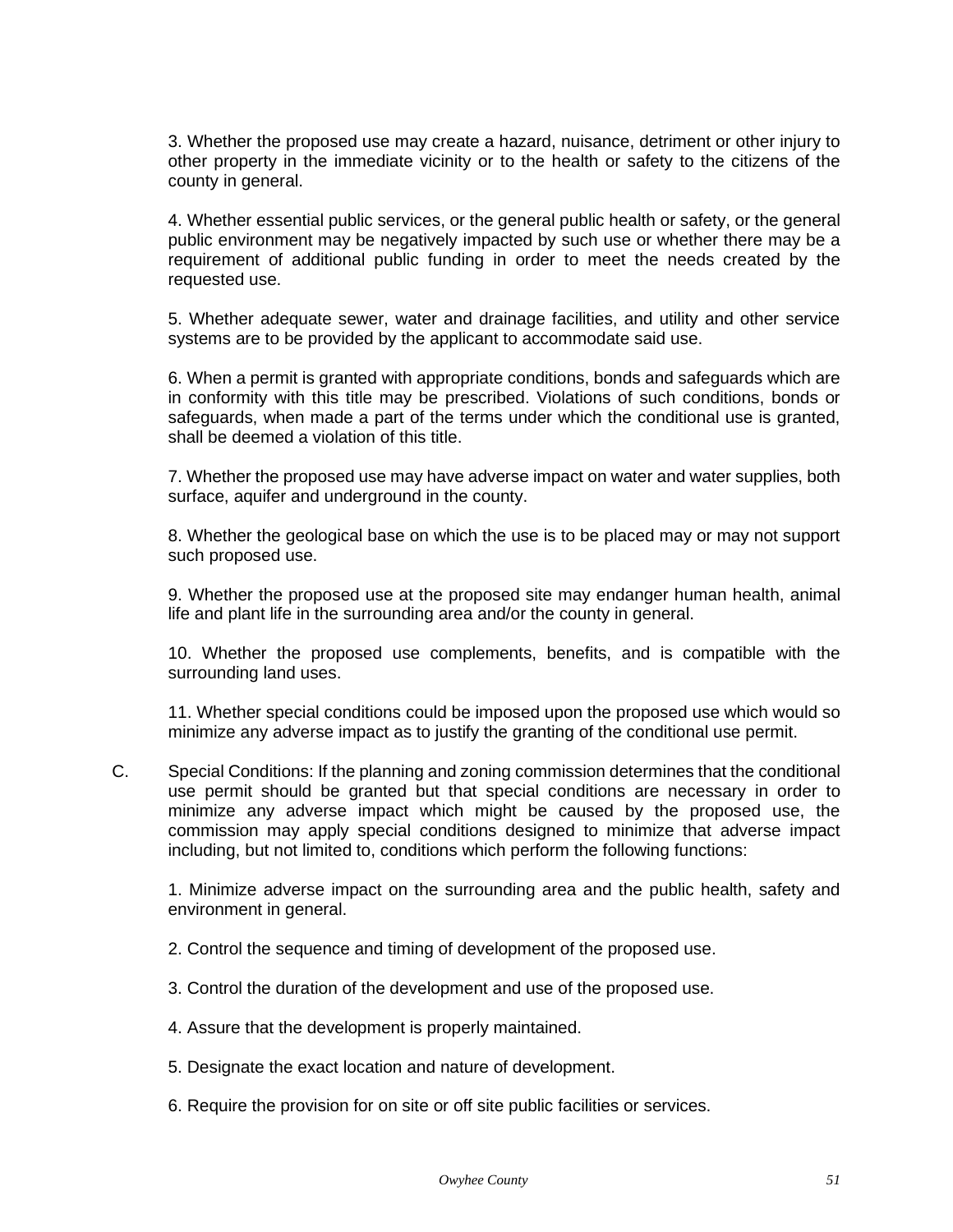- D. Permit Denied: When the commission denies a conditional use permit, it shall specify the portions of the ordinance and standards used in evaluating the application, the reason for denial, and what actions, if any, that the applicant may take to try to obtain a permit upon submission of a new application.
- E. Permit Granted: When the commission grants a conditional use permit, it shall specify the portions of the ordinance and standards used in evaluating the application and the reasons for approval.
- F. Violation: When a permit is granted with appropriate conditions, bonds and safeguards which are in conformity with this title may be prescribed. Violations of such conditions, bonds or safeguards, when made a part of the terms under which the conditional use is granted, shall be deemed a violation of this title. (Ord. 09-09, 10-6-2009)

# 9-6-5: **CONDITIONAL USE PERMITS SUBJECT TO RIGHT TO FARM ACT**:

- A. Required: All conditional uses permitted under a conditional use permit must be subject to the provisions of the right to farm act and any successor legislative acts designed to protect existing agricultural uses.
- B. Special Condition: A special condition must be placed on every conditional use permit requiring the applicant to acknowledge compliance with Idaho Code title 22, chapter 45 or successor acts and compliance with Idaho Code section 67-6529 which protects existing agricultural uses on agricultural lands and requires the applicant to notify any purchaser of a lot, parcel or tract affected by the conditional use permit of the need to comply with such legislative acts. The conditional use permit may contain a special condition requiring the applicant to place protective language regarding the necessity of complying with Idaho Code title 22, chapter 45 and Idaho Code section 67-6529 and successor acts in any documents relating to transfer of ownership of any lot, parcel or tract affected by the conditional use permit. A conditional use permit may be conditioned upon the applicant's causing the permit and special conditions to be recorded with the office of the county recorder.
- C. Issuance Of Building Permit Restricted: No building permit may be issued for any lot, parcel or tract affected by a conditional use permit unless a certificate of compliance, containing reference to this section, is issued by the administrator or a designee of the board of county commissioners. (Ord. 09-09, 10-6-2009)

9-6-6: **VARIANCES**: Variances shall not be granted on the grounds of convenience or profit, but only where strict application of the provisions of this title would result in unnecessary hardship. A variance shall not be considered a right or special privilege, but may be granted to an applicant only after the applicant has met the burden of persuasion that failure to grant the variance would impose undue hardship on the applicant because of the characteristics of the use site, and that granting the variance will not be inconsistent with the public interest. (Ord. 09-09, 10-6-2009)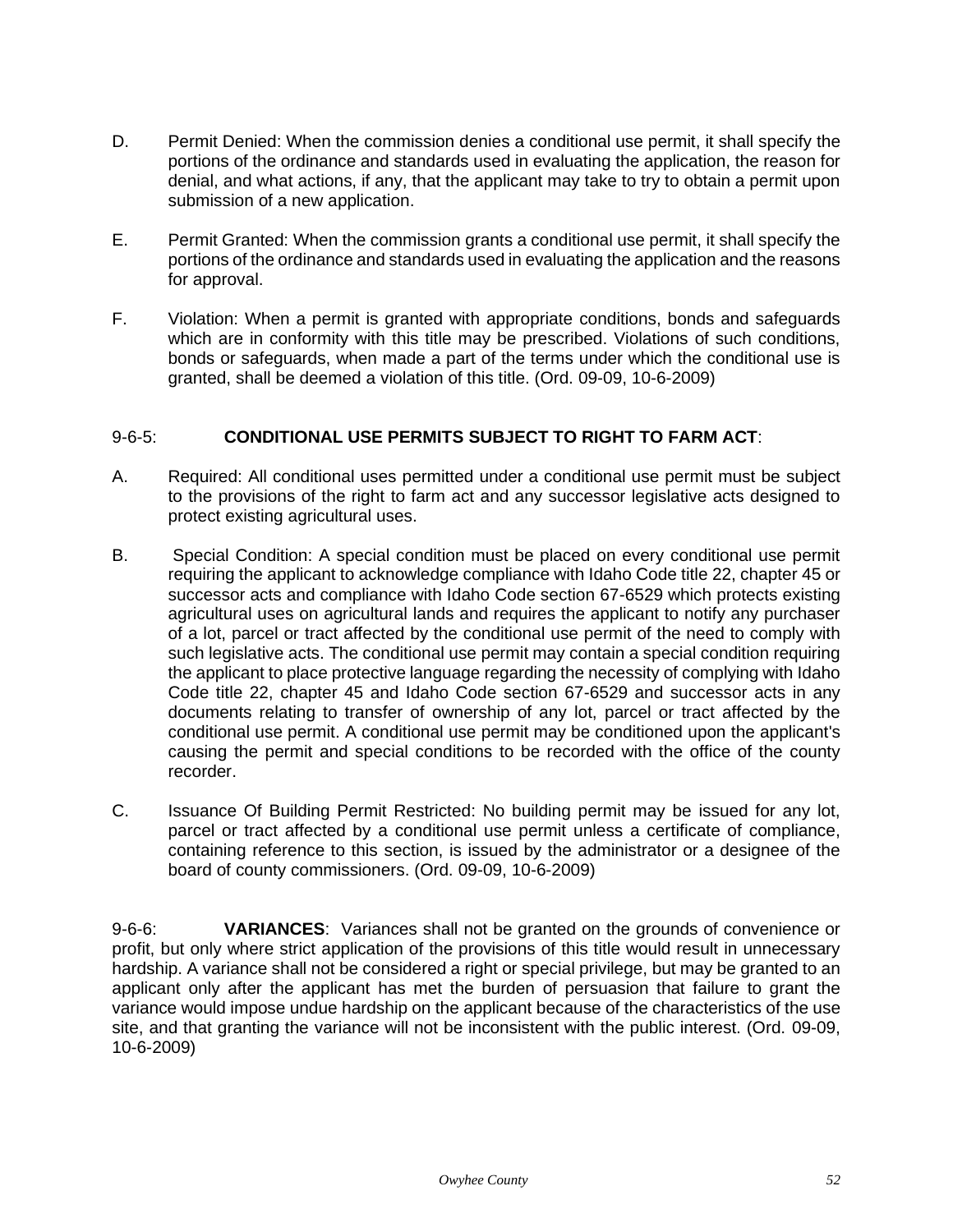9-6-7: **PLANNED UNIT DEVELOPMENTS**: Planned unit developments may be permitted under a conditional use permit. The application for such PUD shall be on a form approved by the administrator or the board and must be filed with the administrator of planning and zoning along with payment of an application fee set by the board. All procedures applicable to applications for conditional use permits shall be applicable to applications for PUDs. A PUD may be permitted which includes a variety of land uses under a single ownership or control, and may be subject to conditions as to minimum area, permitted uses, ownership, common open space, utilities, density, arrangements of land uses on a site, permit processing and any other condition which would be permissible under the conditional use permit process. (Ord. 09-09, 10- 6-2009)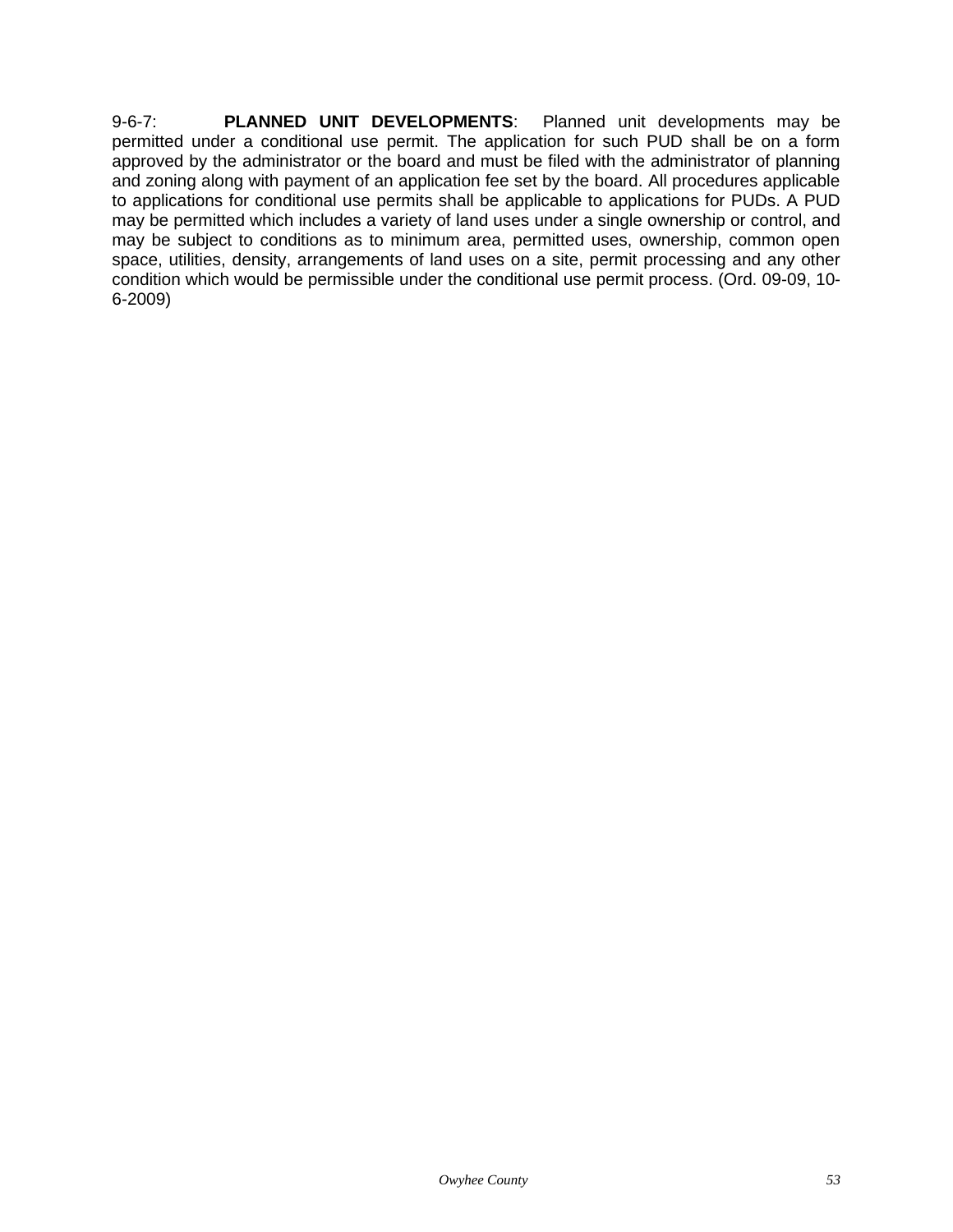# **SILVER CITY ZONING**

# SECTION:

- 9-7-1: Short Title
- 9-7-2: Purpose
- 9-7-3: Scope
- 9-7-4: Designated Area
- 9-7-5: Definitions
- 9-7-6: Regulations
- 9-7-7: Procedures
- 9-7-8: Review Criteria
- 9-7-9: Variance
- 9-7-10: Complaints
- 9-7-11: Appeals
- 9-7-12: Enforcement

9-7-1: **SHORT TITLE**: This chapter shall be known as the SILVER CITY ZONING ORDINANCE. (Ord. 09-09, 10-6-2009)

9-7-2: **PURPOSE**: It is hereby declared, as a matter of public policy, that the protection, enhancement and perpetuation of properties of historical, cultural and aesthetic merit are in the interests of the health, prosperity and welfare of the people of the county and Silver City. Therefore, this chapter is intended to:

- A. Accomplish the protection, enhancement and perpetuation of improvements and landscape features of landmarks and properties which represent distinctive elements of Silver City's cultural, social, economic, political and architectural history.
- B. Safeguard the city's historic, aesthetic and cultural heritage as embodied and reflected in such landmarks and properties. (Ord. 09-09, 10-6-2009)

9-7-3: **SCOPE**: Other provisions of this title notwithstanding, the provisions of this chapter known as the Silver City zoning ordinance, control as to issues relating to the area designated in section 9-7-4 of this chapter, with the exception of enforcement which shall be accomplished as provided in chapter 17 of this title. (Ord. 09-09, 10-6-2009)

9-7-4: **DESIGNATED AREA**: The area addressed in this chapter shall be defined as the land within:

Sec. 6, S1/2NE1/4, N1/2SE1/4, Township 5 South, Range 3 West, Boise Meridian, Owyhee County, State of Idaho (160 acres). (Ord. 09-09, 10-6-2009)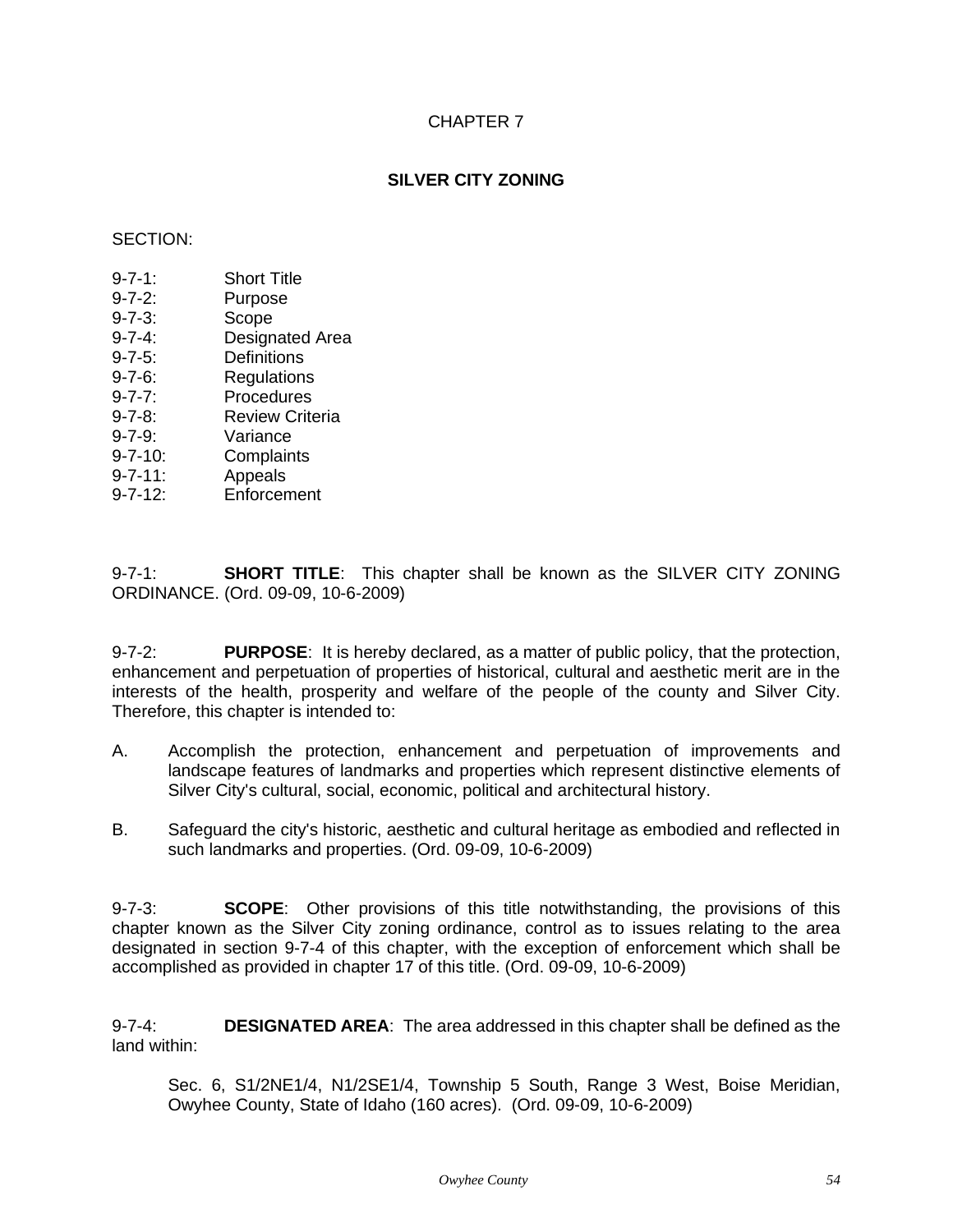## 9-7-5: **DEFINITIONS**: For the purpose of this chapter, certain terms are hereby defined:

## AESTHETICS:

Dealing with the nature of beautiful, and with judgments concerning beauty.

#### DWELLING:

A place of residence.

#### HISTORICAL NATURE:

A particular character atmosphere pertaining to Silver City's noteworthy past.

#### $LOT^T$

A parcel of land within the Silver City zoning ordinance area as surveyed by the bureau of land management.

## NEW STRUCTURE:

Any structure not in existence on the effective date hereof.

#### ORDINARY MAINTENANCE AND REPAIR:

Any work for which a building permit or any other permit is not required and where the purpose of such work is stabilization and where such work will not change the exterior appearance of the structure.

#### OUTBUILDING:

Structure built for storage and purposes other than residency.

## PORCH:

An attached structure, covered or uncovered, without exterior walls.

# PRESERVATION:

Any action taken to prevent further deterioration or damage to an item or structure while maintaining that item or structure in its present condition.

## RECONSTRUCTION:

The process of reproducing by new construction the exact form and detail of a vanished structure or part thereof as it appeared at a specific period of time.

#### REHABILITATION:

The process of returning a property to a state of utility, through repair or alteration, which makes possible and efficient contemporary use.

# RESTORATION:

The process of returning an item or structure to its appearance at any given point in time. This can include the reconstruction of a vanished feature or the removal of features added at a later point in time.

## STABILIZATION:

A protection technique applied to structures to prevent further deterioration.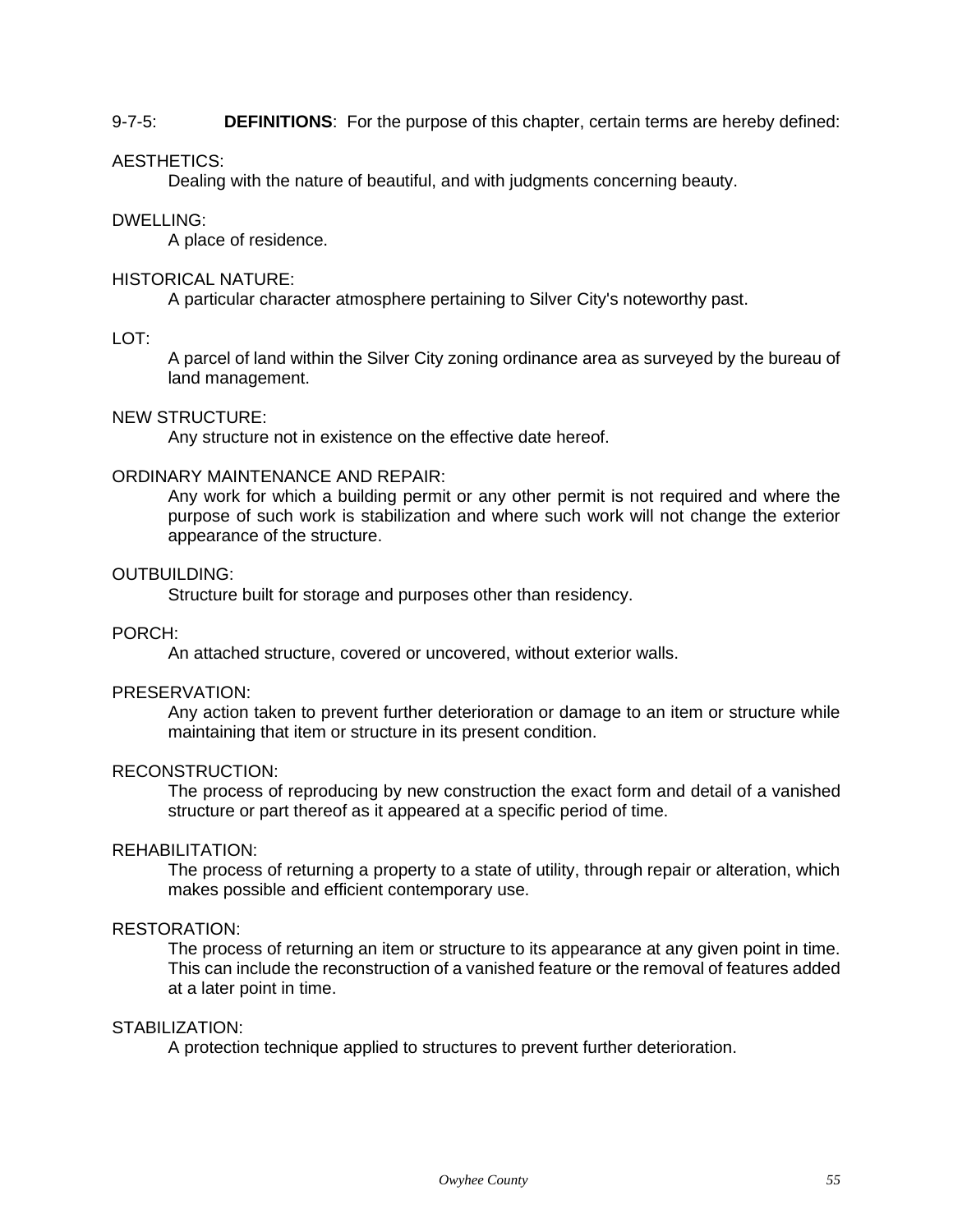STRUCTURE:

Anything constructed or erected which requires location on the ground, including signs. (Ord. 09-09, 10-6-2009)

### 9-7-6: **REGULATIONS**:

- A. Permitted Without Approval: The following actions are permitted without approval of the county commissioners:
	- 1. Ordinary maintenance and repair.
	- 2. Interior rehabilitation and stabilization.
- B. Permitted Upon Approval: The following actions may be permitted upon approval of the county commissioners:
	- 1. Rehabilitation and/or restoration (exterior).
	- 2. Exterior stabilization that changes the appearance of a structure.

3. Construction of storage structure, restricted to one single story, detached structure per lot, said structure to be no more than eighty (80) square feet in size.

4. Construction of outhouse, restricted to one four foot by four foot (4' x 4') single story structure per lot.

- 5. Relocation of outhouses or storage structures.
- 6. Excavation of any kind.

7. Reconstruction of attached structure known to have been an integral part of existing primary structure.

8. Reconstruction of a structure that existed on the effective date hereof that was subsequently destroyed by reasons beyond human control.

9. Exception: Fuel tanks for utility purposes.

C. Prohibited Except By Variance: The following are expressly prohibited under this title except by variance as provided in section 9-7-9 of this chapter:

1. Erection of new structures other than as provided for in subsection B of this section.

2. Moving, changing or demolition of any structure except when deemed necessary by the county commissioners in the exercise of police powers or for health or safety reasons.

3. Reconstruction of any detached structure not in existence on the effective date hereof.

4. The use of more than one structure per lot as a dwelling.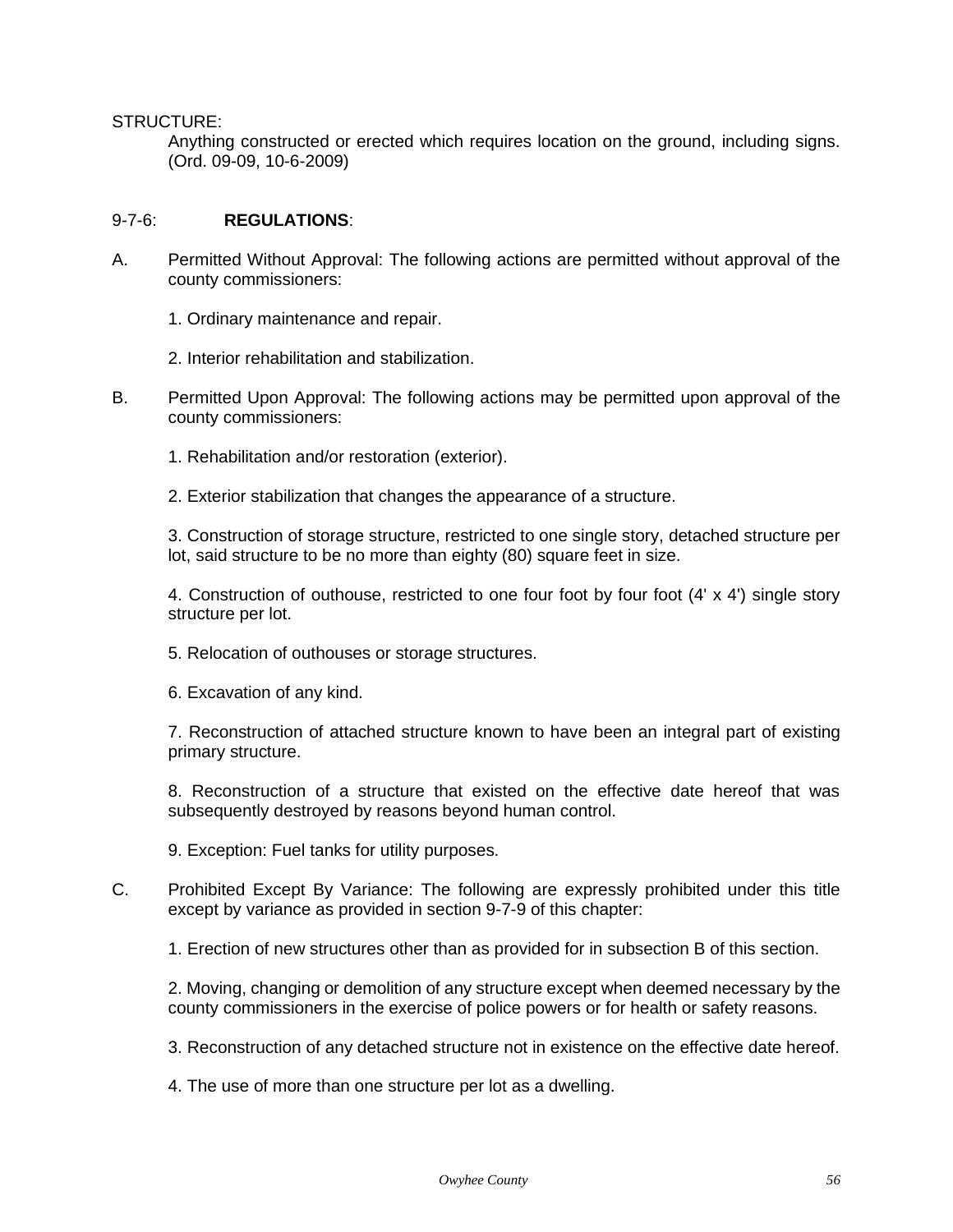5. Residential occupancy, either temporary or permanent, in mobile homes, tents or other outbuildings. Casual use by campers, motor homes, etc., may be made, but the time of use may not exceed seven (7) continuous days of use. Exception: Watchman's quarters during the winter months as sanctioned by the Silver City taxpayers association and the bureau of land management.

D. Required Actions: The following actions are required: general upkeep of structures and grounds so as to eliminate health and safety hazards and/or any items not in keeping with the historical nature and aesthetics of the area. (Ord. 09-09, 10-6-2009)

9-7-7: **PROCEDURES**: Application procedures pertaining to subsection 9-7-6B of this chapter:

- A. Building Permit Application; Costs: Applicants shall submit one complete copy of the historic building permit application with all plans and specifications to the county planning and zoning administrator, who shall prepare an estimate of costs and fees at the rate set by the county clerk for photocopying and mailing at the current U.S. postal rate. The applicant shall submit to the administrator the estimated costs and fee for the planning and zoning review as set by the board of commissioners, or the application shall be deemed "not submitted". The administrator shall copy and distribute, within five (5) days, one copy to each member of the county historic preservation committee. The administrator shall retain the original for the planning and zoning commission records.
- B. Review By Historic Preservation Committee: The county historic preservation committee shall review the application and submit their recommendations, in writing, to the planning and zoning commission within sixty (60) days from the date of receipt of the application from the administrator.
- C. Placement On Agenda: Upon receipt of the recommendation, the administrator shall place the matter on the agenda of the next regularly scheduled meeting of the planning and zoning commission for their administrative review. The planning and zoning commission shall approve or disapprove the application, after considering the recommendation of the Owyhee County historical preservation committee. The planning and zoning commissioners may schedule a meeting to discuss the application with the applicant and a representative from the preservation commission.
- D. Application Approved: If an application is approved, the administrator will prepare a certificate of zoning compliance and notify the county building official of the approval.
- E. Application Disapproved: If an application is disapproved, the planning and zoning commission shall send written notification to the applicant along with their reason for denial and a copy of the historic preservation commission's recommendation. The decision of the planning and zoning commission is appealable to the board of county commissioners.
- F. Appeals: Appeals shall be in conformance with the Idaho administrative procedures act. An appeal shall not preclude the filing of an application for variance as provided in section 9-7-9 of this chapter. (Ord. 09-09, 10-6-2009)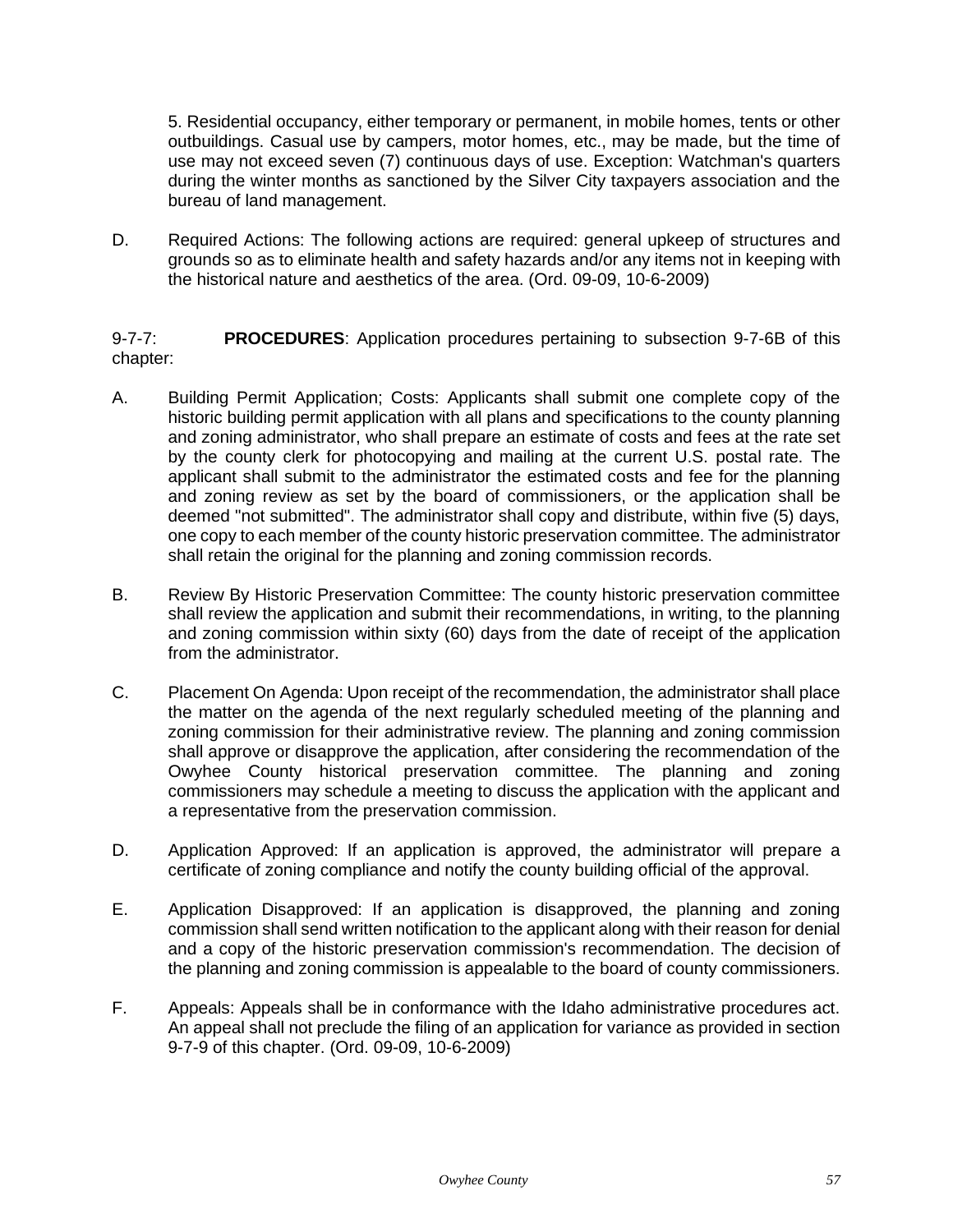9-7-8: **REVIEW CRITERIA**: The county commissioners and the county historic preservation committee shall be guided by the following criteria:

- A. The purpose and intent of this title.
- B. The degree to which the proposed work may destroy or alter the appearance of a structure or lot.
- C. The degree to which the proposed work would serve to isolate the structure from its historical, archaeological or architectural surroundings, or would introduce visual, audible, vibratory, or polluting elements that are out of character with the resource and its setting, or that adversely affect the physical integrity of the resource.
- D. The compatibility of the building materials with the aesthetic and structural appearance of the resource.
- E. The compatibility of the proposed design to the significant characteristics of the structure.
- F. Changes which may have taken place in the course of time are evidence of the history and development of a building, structure, or site and its environment. These changes may have acquired significance in their own right, and this significance shall be recognized and respected.
- G. Distinctive stylistic features or examples of skilled craftsmanship which characterize a building, structure, or site shall be treated with sensitivity.
- H. Deteriorated architectural features shall be repaired rather than replaced, wherever possible. In the event replacement is necessary, the new material should match the material being replaced in composition, design, color, texture, and other visual qualities. Repair or replacement of missing architectural features should be based on evidence rather than on conjectural designs or the availability of different architectural elements from other buildings or structures. (Ord. 09-09, 10-6-2009)

## 9-7-9: **VARIANCE**:

- A. Definition: A "variance" is a modification of the requirements of this title.
- B. Power To Grant: The county commissioners may grant a variance.
- C. Application: An applicant for variance must submit a written application for variance, including the names and addresses of all persons owning property adjacent to the proposed variance parcel, together with one complete historic building permit application with all plans and specifications to the county clerk.
- D. Fees And Costs: The clerk shall prepare an estimate of costs and fees at the rate set by the clerk for photocopying, mailing at the current U.S. postal rate and the regular costs of newspaper publication. Applicant shall submit to the clerk the estimated costs and fees or the application for variance shall be deemed as "not submitted" to the clerk.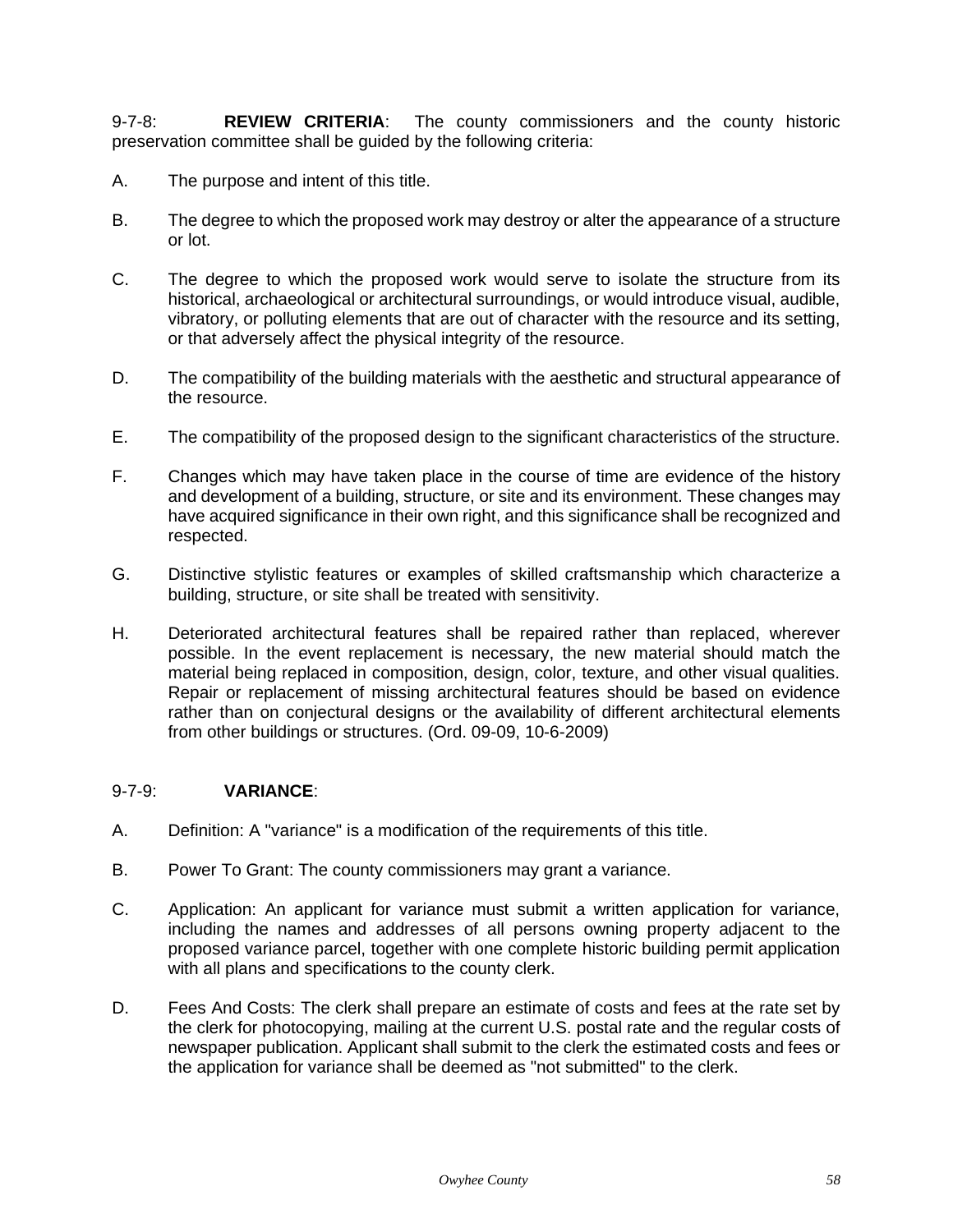- E. Distribution Of Copies: The clerk shall copy and distribute, within five (5) days, one copy of such application to each member of the county historic preservation committee. The clerk shall retain originals for the county commissioners' records.
- F. Review And Recommendation Of Historic Preservation Committee: The county historic preservation committee shall review the applications and submit written recommendation to the county commissioners within sixty (60) days from the date of receipt from the county clerk.
- G. Placement On Commission Agenda: Upon receipt of the recommendation, the county clerk shall place the matter on the next regularly scheduled commissioners' meeting, not less than thirty (30) days nor more than sixty (60) days from the date of the clerk's receipt of the county historic preservation commission's recommendations.
- H. Notice Of Hearing: Within seven (7) business days of placing the matter on the agenda of the board of county commissioners, the clerk shall notify the applicant and the county historic preservation committee of the date, time and location of the hearing before the board of county commissioners. The county clerk shall, within seven (7) business days, notify owners of adjacent property by registered U.S. mail, of the date, time and location of the hearing and that the application for variance and the historic building application can be viewed at the county clerk's office and that copies can be obtained by tendering payment of the copying fee set by the county clerk. The county clerk shall cause to be published once a week for two (2) consecutive weeks in a newspaper printed in the county the same information required to be given to adjacent property owners.
- I. Application Granted: A variance under subsections 9-7-6C1, C3, C4, and C5 of this chapter may be granted only upon a showing by the applicant of undue hardship because of the characteristic of the site or the original structure and that the variance is not in conflict with the public interest and that the variance is in keeping with the purpose and intent of this chapter.
- J. Application Denied: A variance under subsection 9-7-6C2 of this chapter may not be granted. (Ord. 09-09, 10-6-2009)

9-7-10: **COMPLAINTS**: Any citizen may file with the county commissioners informal, written complaints concerning alleged violations of this chapter. Upon receipt by the county commissioners of such a complaint charging property owner, resident or occupant of the area covered by this chapter with violation of any provision of this chapter, the commissioners may schedule a mediation hearing to consider such complaint or, if warranted, for injunction or mandamus immediately. (Ord. 09-09, 10-6-2009)

9-7-11: **APPEALS**: Any persons aggrieved by a decision of the county commissioners shall have such right of appeal as may be otherwise provided by law. (Ord. 09-09, 10-6-2009)

9-7-12: **ENFORCEMENT**: Enforcement of this chapter shall be accomplished as provided in chapter 17 of this title. (Ord. 09-09, 10-6-2009)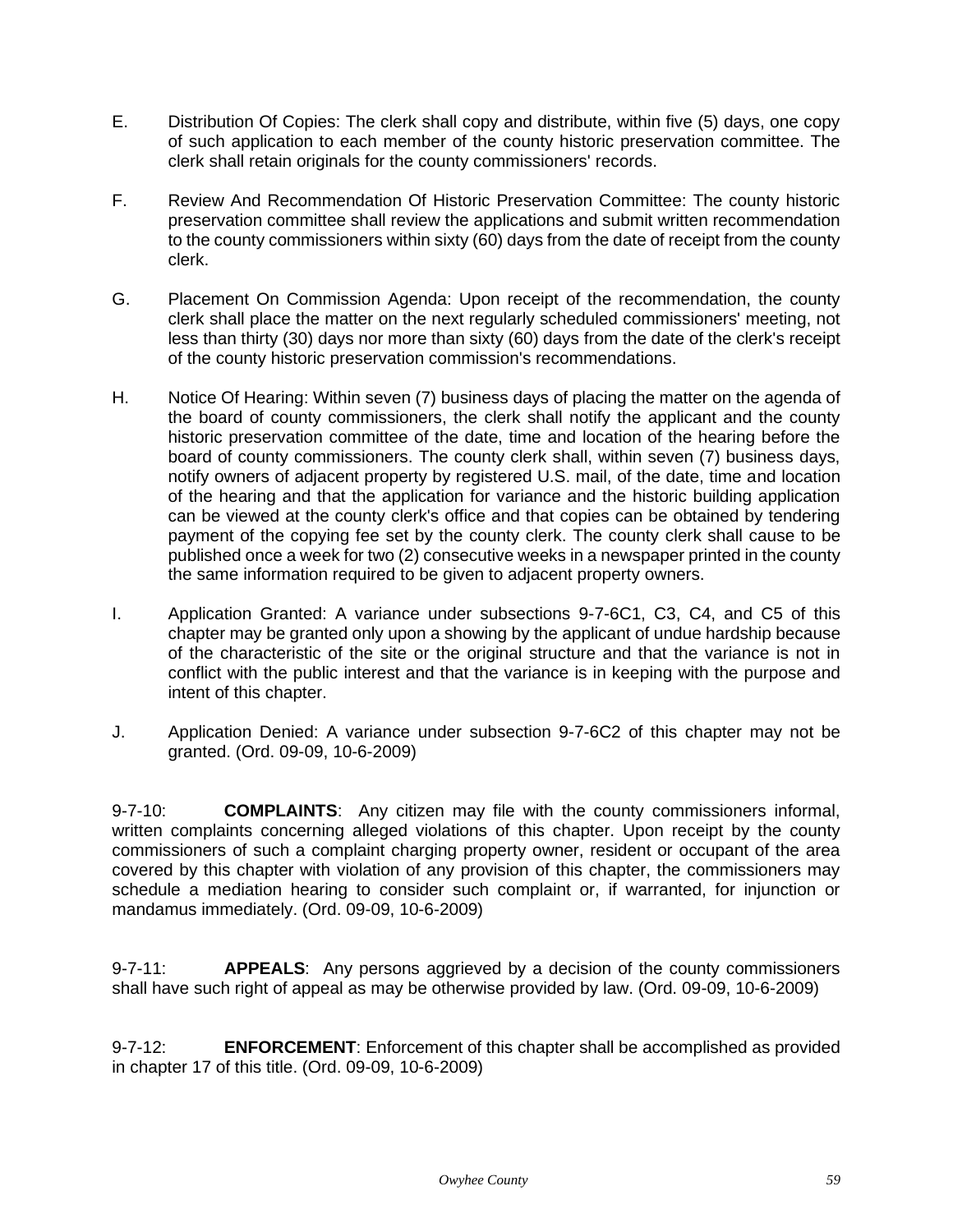# **ZONING RECLASSIFICATIONS AND COMPREHENSIVE PLAN MODIFICATIONS**

# SECTION:

- 9-8-1: Application
- 9-8-2: Notification Of Hearing And Hearing Procedure
- 9-8-3: Standards For Evaluating Applications
- 9-8-4: Development Agreements

9-8-1: **APPLICATION**: Any change, modification, or reclassification of districts or of the county comprehensive plan may be initiated by the board of county commissioners, the planning and zoning commission, or by application of one or more property owners, purchasers or holders of valid options to purchase property. When the application for change, modification or reclassification is initiated by a property owner, purchaser or holder of valid options to purchase property, the application must be submitted on a form approved by the board of county commissioners and must be filed with the clerk of the board along with an application fee as set by the board of county commissioners. The application must contain full information as required by the application and the instructions accompanying the application in order to be considered. (Ord. 09-09, 10-6-2009)

# 9-8-2: **NOTIFICATION OF HEARING AND HEARING PROCEDURE**:

- A. Set By Statute: The hearing procedure related to requests for zoning changes and comprehensive plan changes shall be as set forth by the Idaho legislature in the local planning act.
- B. Additional Expanded Notification: Notification shall be as prescribed in that act, but the planning and zoning commission, hearing examiner, or board of county commissioners can require additional expanded notification by resolution or order. When such additional and expanded notification is ordered, notice of the hearing must be given as ordered.
- C. Hearing: The hearing on the application must be held by the planning and zoning commission or a hearing examiner.
- D. Submittal Of Recommendation: Within sixty (60) days after completion of the hearing, the commission or examiner must send to the board of county commissioners a recommendation as to whether to grant, deny or modify the request. No zoning change, comprehensive plan change or change to the official zoning map is effective until approved by the board of county commissioners and then implemented by ordinance amendment specifically setting forth the change. (Ord. 09-09, 10-6-2009)

9-8-3: **STANDARDS FOR EVALUATING APPLICATIONS**: The planning and zoning commission, hearing examiner and board of county commissioners must evaluate an application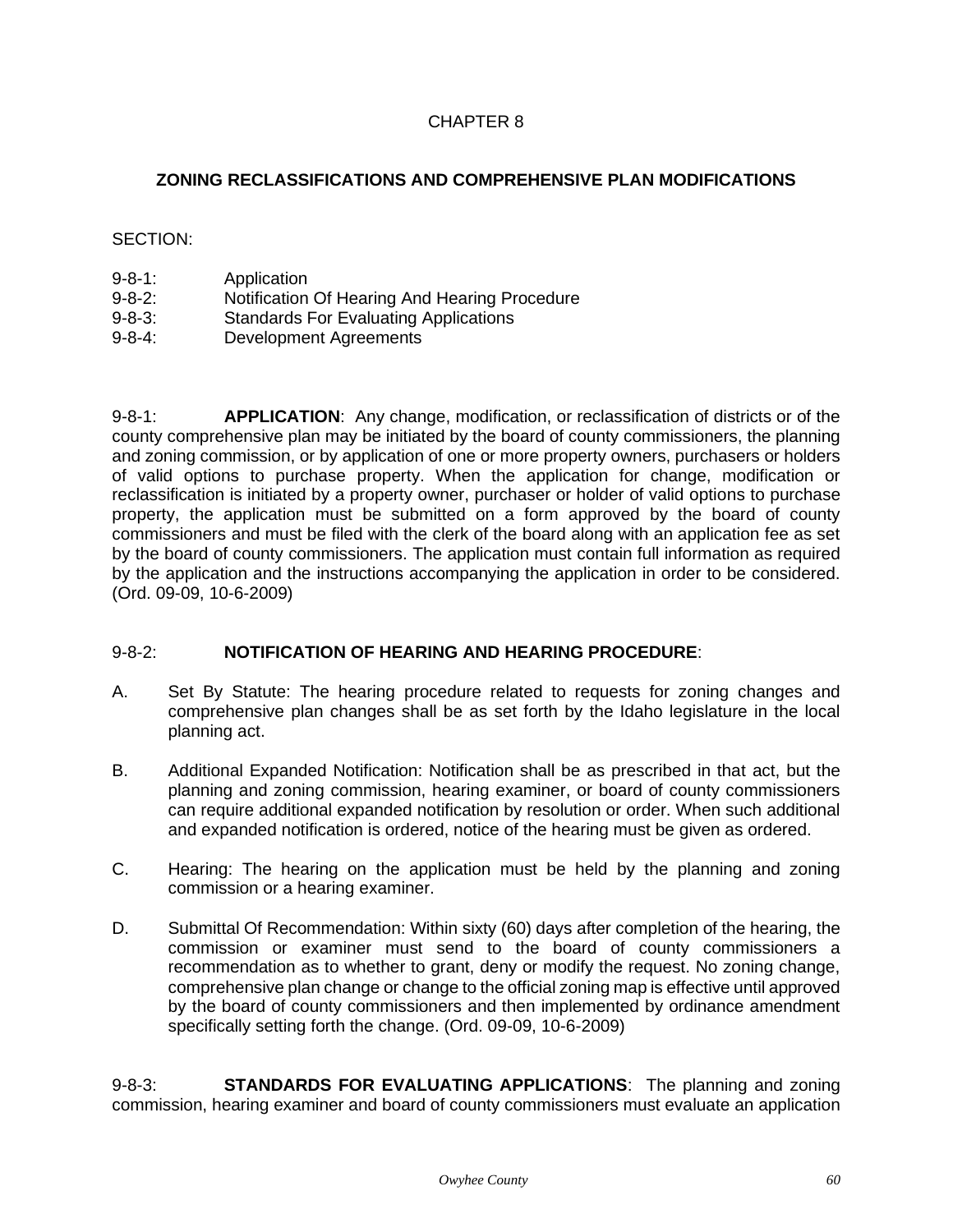for zoning change or modification or comprehensive plan change or modification in light of standards set forth by the Idaho legislature in the local planning act and in light of the county comprehensive plan. (Ord. 09-09, 10-6-2009)

9-8-4: **DEVELOPMENT AGREEMENTS**: Any rezoning granted under this chapter may be conditioned upon the execution of a written commitment by the applicant for rezoning that the use or development of the property subject to the rezone will be as specifically represented in the application for rezoning and to the planning and zoning commission or hearing examiner and board of commissioners. Such agreements shall be subject to the following provisions:

- A. Form: Written commitment will be prepared on a form approved by the board of commissioners.
- B. Binding On Owner And Subsequent Owners: The order granting the rezone shall provide that the written commitment is binding on the owner of any parcel covered by the rezoning, each subsequent owner and each other person acquiring an interest in the parcel. The written commitment shall recite the same binding nature.
- C. Recording: The written commitment must be recorded with the office of the county recorder prior to issuance of the order to rezone.
- D. Modification: A written commitment may be modified only by permission of the board of commissioners; an application for such modification on a form approved by the board and payment of a fee set by the board must be filed with the clerk of the board and then is subject to the processing and hearing requirements set forth in this title for applications for conditional use permits.
- E. Termination: A commitment may be terminated, and the zoning designation upon which the use is based reversed, upon the failure of requirements in the commitment after a reasonable time as fixed by the board of commissioners, or upon the failure of the owner of a parcel covered by the zoning designation, each subsequent owner or each other person acquiring an interest in the parcel to comply with the conditions. A termination hearing may be held on the board's own motion, or upon request from the planning and zoning commission or hearing examiner following the hearing process set forth in this title for conditional use permits.
- F. Consent To Reversal: Entering into a written commitment shall be considered as a written consent to reverse the rezoning decision upon failure of the conditions imposed by the written commitment.
- G. Requiring Written Commitments Not Obligation To Grant Rezone: By requiring written commitments as conditions for rezone, the board of commissioners has not obligated the planning and zoning commission or hearing examiner to recommend a rezone or the board to grant the rezone. (Ord. 09-09, 10-6-2009)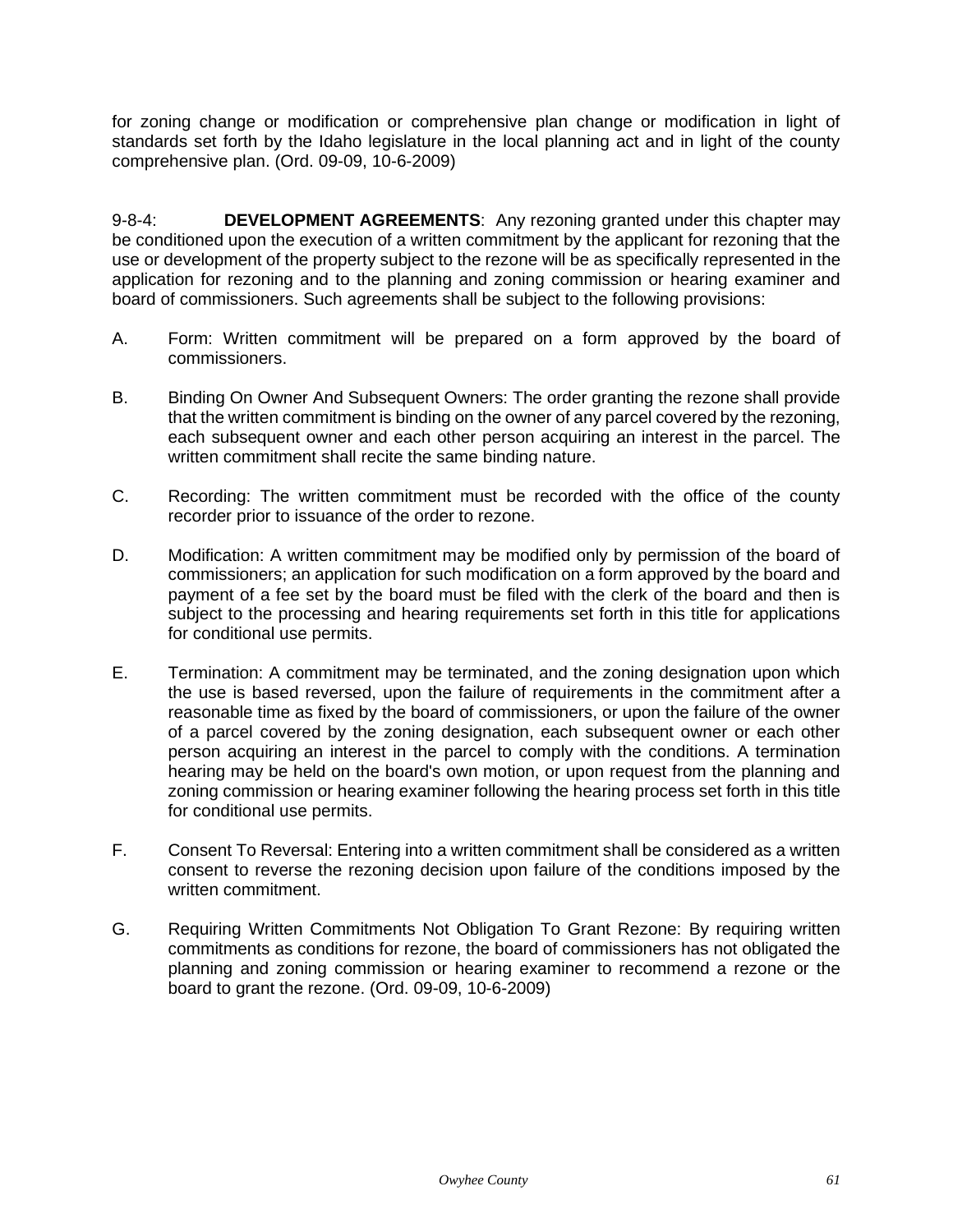# **EVALUATION OF IMPACT OF ACTIONS**

SECTION:

9-9-1: Actions Subject To Analysis

9-9-1: **ACTIONS SUBJECT TO ANALYSIS**: Upon written request of an owner of real property, the following actions are subject to the regulatory analysis provided by Idaho Code section 67-8003: a) denial of a permit for conditional use, b) subdivision, c) planned unit development, d) variance, or e) approval of any such uses with conditions unacceptable to the landowner. (Ord. 09-09, 10-6-2009)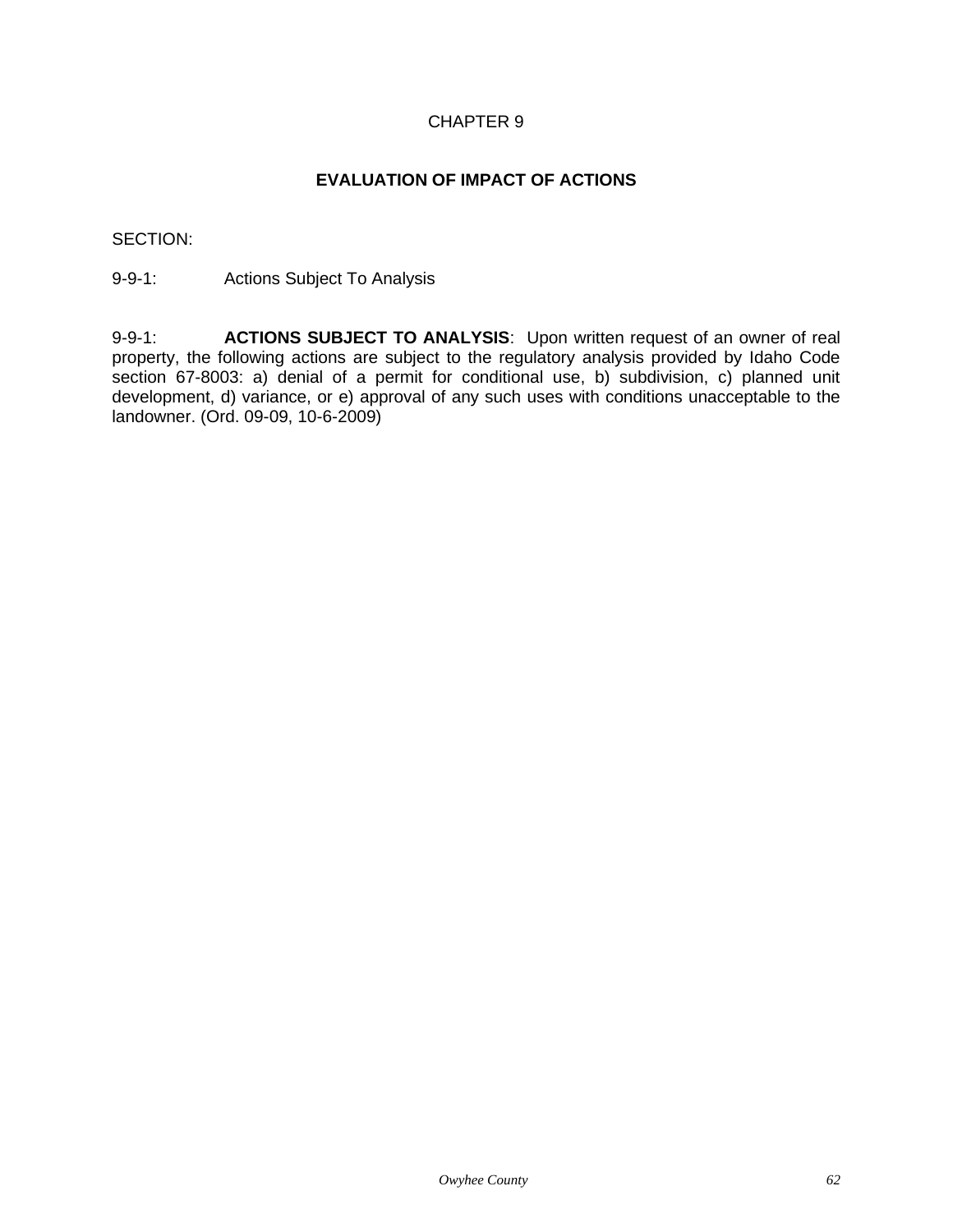# **FEES**

# SECTION:

| $9 - 10 - 1$ : | <b>Authority To Set Fees</b> |  |
|----------------|------------------------------|--|
| .              | . <u>.</u>                   |  |

- 9-10-2: Payment By Applicant Of Fees And Related Costs
- 9-10-3: Development Impact Fee Advisory Committee

9-10-1: **AUTHORITY TO SET FEES**: The board of county commissioners shall determine the fees to be assessed related to the various actions requested and required under the provisions of this title and related ordinances. The determination shall be made by resolution, and shall be based upon evaluation of actual cost of providing the services necessary to the actions requested and required. (Ord. 09-09, 10-6-2009)

9-10-2: **PAYMENT BY APPLICANT OF FEES AND RELATED COSTS**: It shall be the responsibility of the applicant requesting an action pursuant to this title or related ordinances to pay the fees established for the process related to the application or request. It shall also be the responsibility of the applicant to pay costs for services such as, but not limited to, engineering and surveying and other professional services related to examination of applications, site plans, plats and conduct of special studies which may be required by the planning and zoning commission, the hearing examiner and/or the board of county commissioners in the process for considering the application or request. Payment of such fees and costs must be completed prior to a hearing or other action on the application or request. (Ord. 09-09, 10-6-2009)

9-10-3: **DEVELOPMENT IMPACT FEE ADVISORY COMMITTEE**: The board of county commissioners shall appoint a development impact fee advisory committee pursuant to Idaho Code section 67-8205, by October 1, 2003. Said committee will perform the duties set forth in Idaho Code section 67-8205 and will report a recommendation to the planning and zoning commission and to the board of county commissioners by March 1, 2004. (Ord. 09-09, 10-6-2009)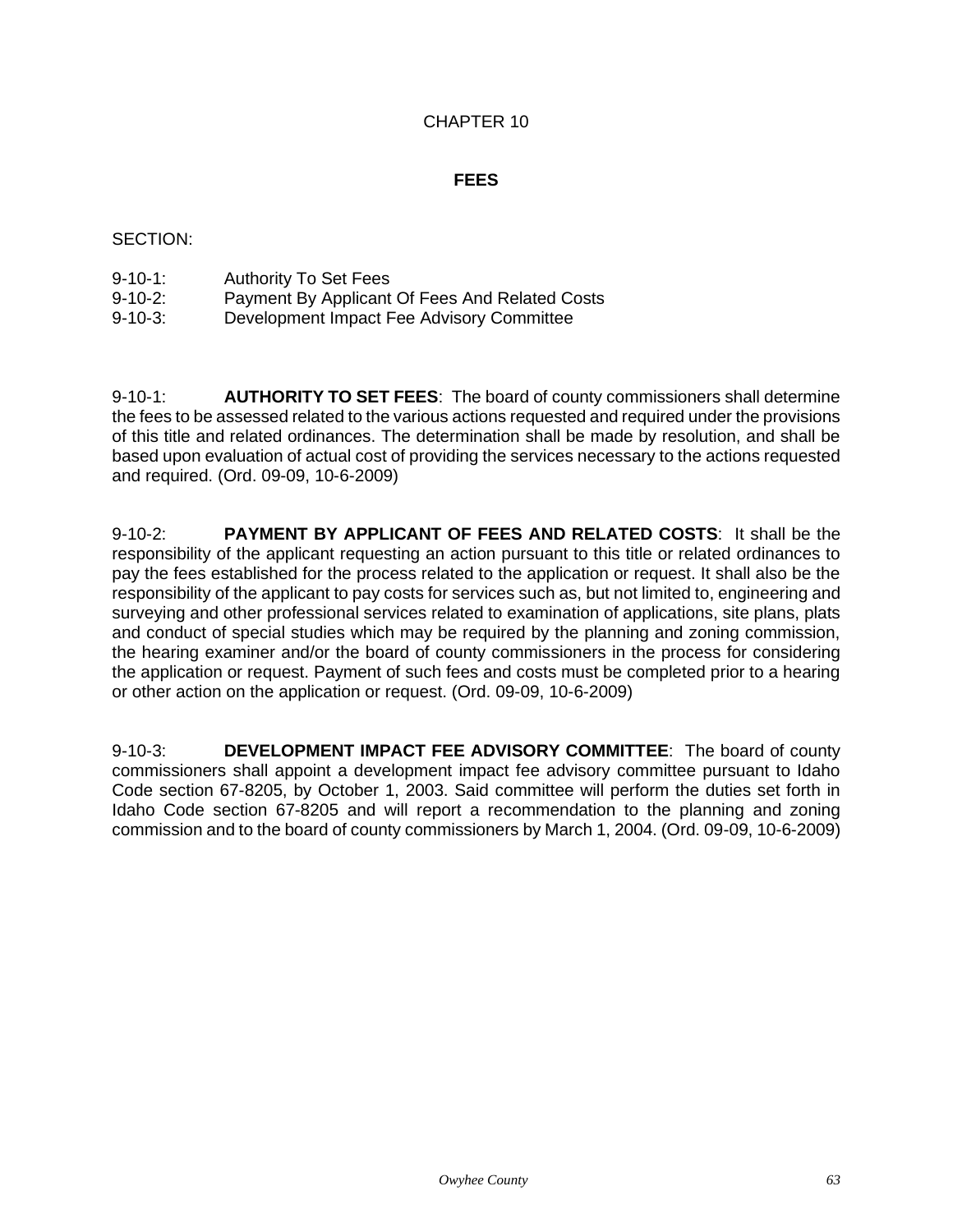# **NONCONFORMING USES**

# SECTION:

- 9-11-1: Continuation Of Use
- 9-11-2: Enlargement Of Use
- 9-11-3: Existing Use
- 9-11-4: Change To More Appropriate Nonconforming Use
- 9-11-5: Superseded By Permitted Use
- 9-11-6: Abandonment Of Use
- 9-11-7: Nonconforming Use Created After Effective Date
- 9-11-8: Conditional Use

9-11-1: **CONTINUATION OF USE**: A nonconforming use shall be allowed to continue in existence throughout the life of the use as it existed at the time this title was enacted. (Ord. 09- 09, 10-6-2009)

9-11-2: **ENLARGEMENT OF USE**: Any enlargement of a nonconforming use, either by extending the land or site upon which the use exists, or by expanding the use itself to the extent that it changes the nature of the use, is unlawful unless permitted by conditional use permit. (Ord. 09-09, 10-6-2009)

9-11-3: **EXISTING USE**: To avoid undue hardship, nothing in this title shall be deemed to require a change in the plans, construction or designated use of any building on which actual construction was lawfully begun prior to the effective date hereof or amendment hereof and upon which actual building construction has been carried on diligently; provided, that it is completed and so used within one year after the effective date hereof. (Ord. 09-09, 10-6-2009)

9-11-4: **CHANGE TO MORE APPROPRIATE NONCONFORMING USE**: If no structural alterations are made, any nonconforming use of a structure or structure and land may, upon the issuance of a conditional use permit by the planning and zoning commission, be changed to another nonconforming use; provided, that the commission shall find that the proposed use is equally appropriate or more appropriate to the district than the existing nonconforming use. In permitting such change, the commission may require appropriate conditions and safeguards in accordance with other provisions of this title. (Ord. 09-09, 10-6-2009)

9-11-5: **SUPERSEDED BY PERMITTED USE**: Any structure, or structure and land in combination, in or on which a nonconforming use is superseded by a permitted use shall thereafter conform to the regulations for the district, and the nonconforming use may not thereafter be resumed. (Ord. 09-09, 10-6-2009)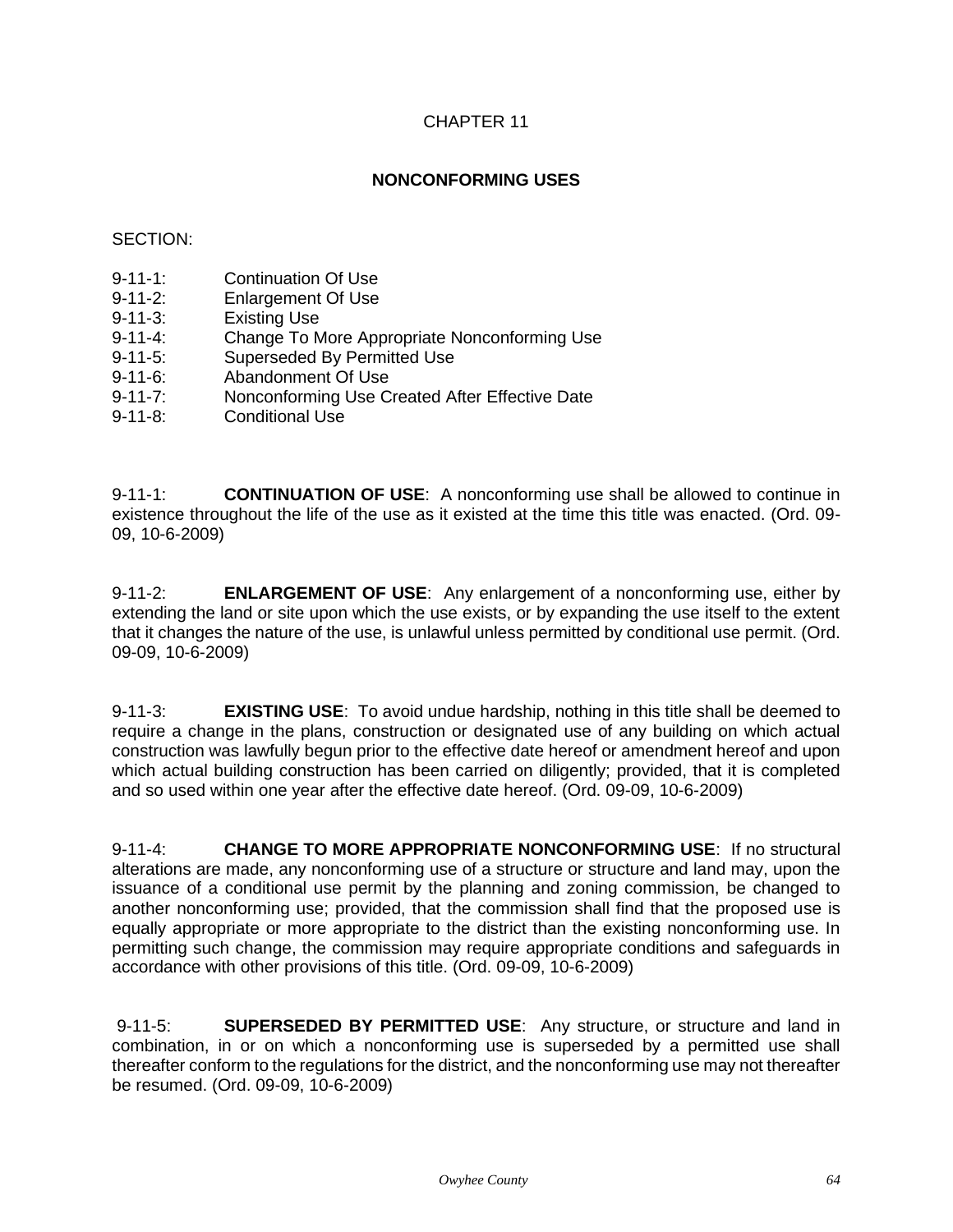9-11-6: **ABANDONMENT OF USE**: When a nonconforming use of a structure, or structure and land in combination, is discontinued or abandoned for more than one year, the board of county commissioners shall take action to comply with Idaho Code section 67-6538, or successor statutory procedures regarding nonuse. The structure, or structures and land in combination, shall not thereafter be used except in conformity with the regulations of the district in which it is located. (Ord. 09-09, 10-6-2009)

9-11-7: **NONCONFORMING USE CREATED AFTER EFFECTIVE DATE**: A nonconforming use which came into existence after the passage hereof shall not be deemed a nonconforming use, but an illegal use and shall be abated. (Ord. 09-09, 10-6-2009)

9-11-8: **CONDITIONAL USE**: Any use which is permitted as a conditional use in a district under the terms of this title shall not be deemed a nonconforming use in such district, but shall, without further action, be considered a conforming use. (Ord. 09-09, 10-6-2009)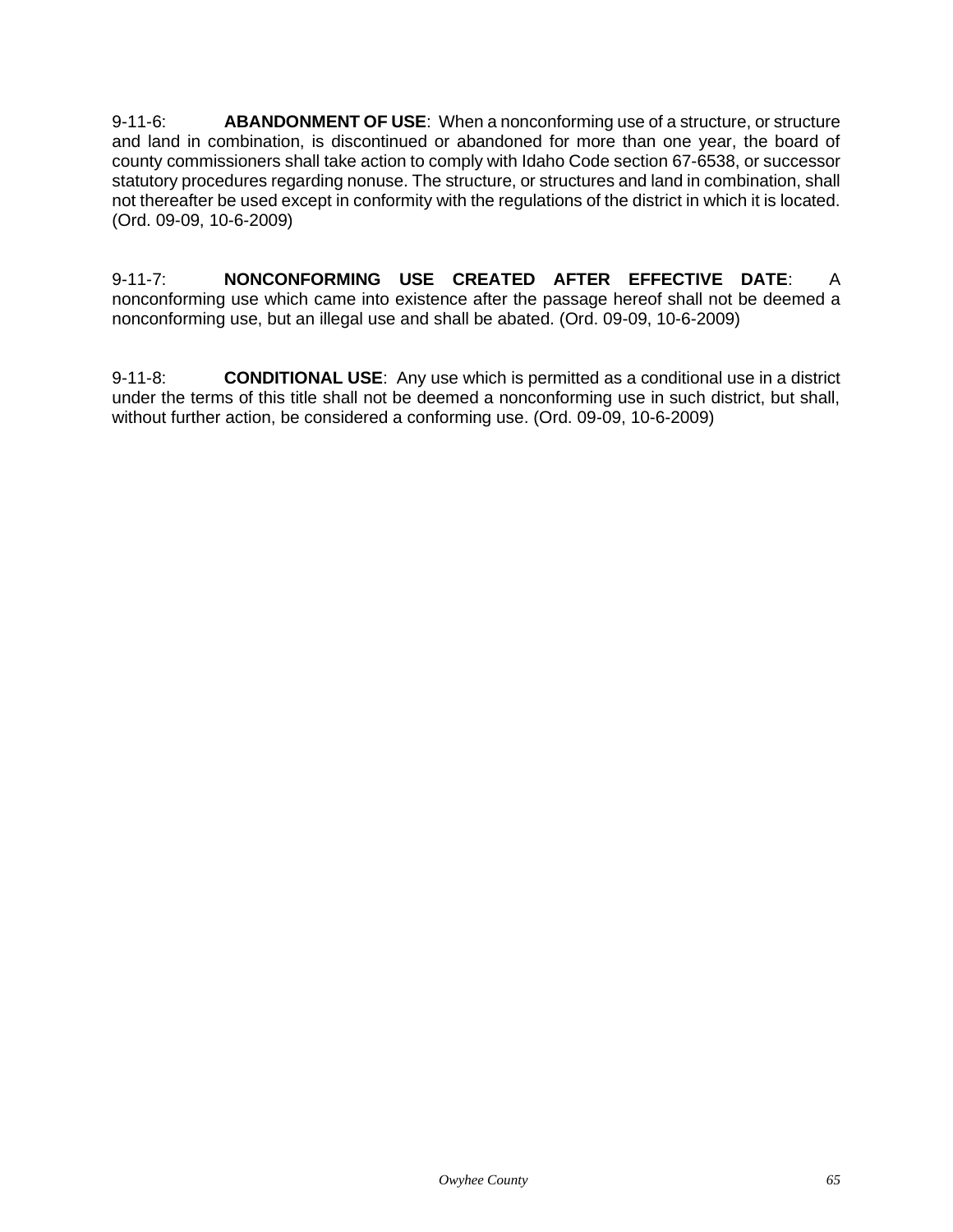# **TEMPORARY HARDSHIP PERMIT**

## SECTION:

- 9-12-1: Application
- 9-12-2: Siting Of Dwelling
- 9-12-3: Special Conditions

# 9-12-1: **APPLICATION**:

- A. Who May Apply: Any person may apply for a granting of a temporary hardship permit which will permit a temporary dwelling for no longer than twelve (12) months, for the benefit of a person who is ill, disabled, or has medical or life problems which create an undue burden on the person or family. The hardship must be demonstrated by supporting documents from a licensed physician.
- B. Application; Form; Fee: The application shall be made on a form approved by the administrator or the board of county commissioners, and shall be filed with the administrator with the proper fee as set by the board of county commissioners. The application must be complete and contain all required information. The application is subject to an administrative discretion decision.
- C. Decision Of Administrator: Upon payment of fees and submittal of the complete application, the administrator will prepare a written decision detailing the reasons for the action taken, along with all supporting documents, and present that written decision to the planning and zoning commission for their administrative review. The decision of the administrator is appealable to the board of county commissioners.
- D. Refiling Annually; Conditional Use Permit: A new application must be filed every twelve (12) months, but the temporary use shall not be allowed to exceed thirty six (36) months without applying for a conditional use permit.
- E. Standard Conditions: Temporary hardship permits are subject to the same standard conditions applicable to all conditional use permits as adopted by resolution by the board of county commissioners. (Ord. 09-09, 10-6-2009)

9-12-2: **SITING OF DWELLING**: The dwelling authorized under this chapter may be placed on a lot, parcel or tract where no such dwelling would otherwise be authorized under this title. (Ord. 09-09, 10-6-2009)

9-12-3: **SPECIAL CONDITIONS**: Special conditions may be imposed upon any permit issued under this chapter designed to specifically limit the use to the temporary use authorized by this chapter. (Ord. 09-09, 10-6-2009)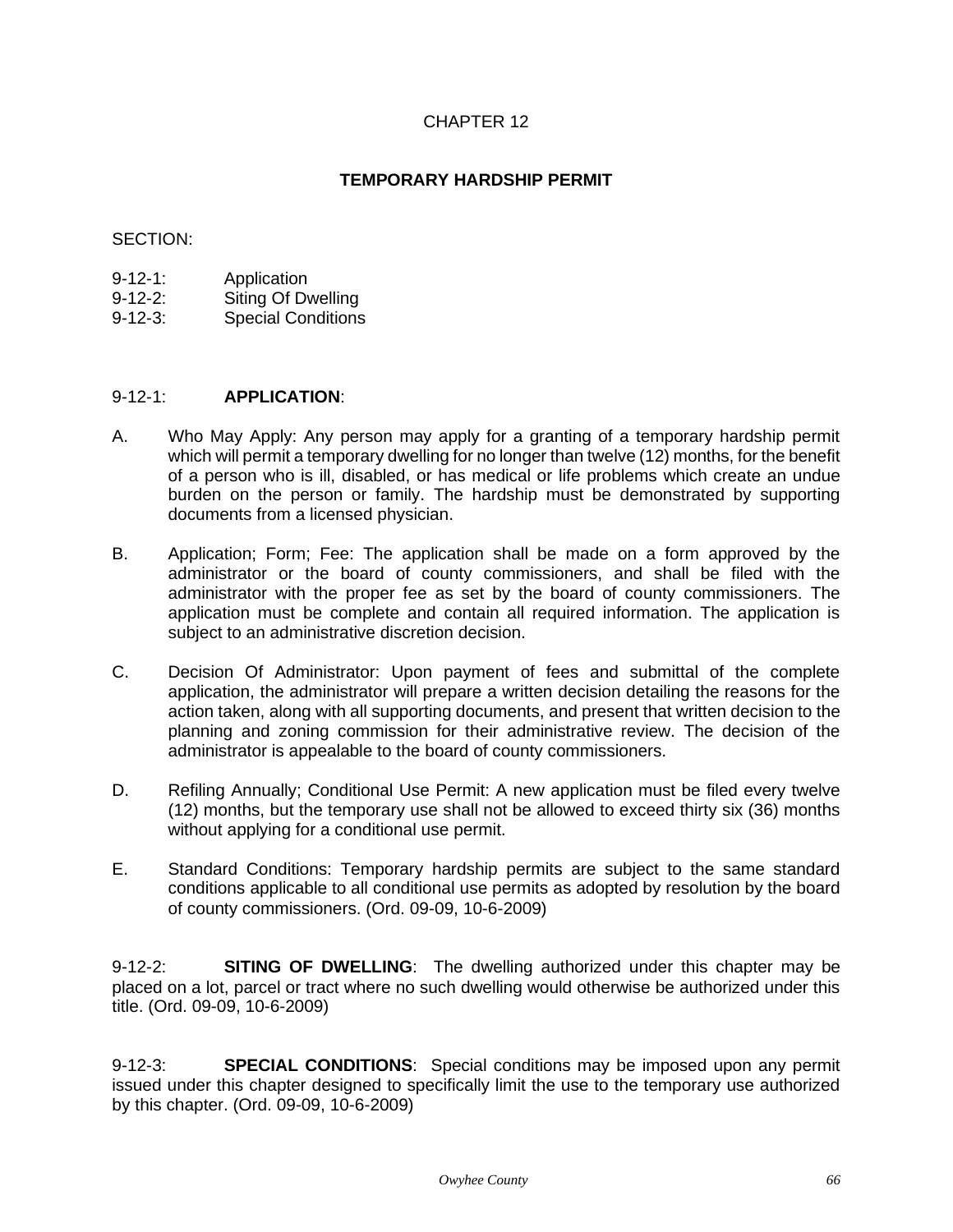# **TRANSFER OF DEVELOPMENT RIGHTS**

## SECTION:

- 9-13-1: Committee Created; Purpose
- 9-13-2: Membership

9-13-1: **COMMITTEE CREATED; PURPOSE**: There shall be created a committee to prepare a recommendation to the planning and zoning commission and to the board of commissioners regarding creation of development rights and the procedure by which landowners can voluntarily transfer such development rights. The recommendation shall be made after study of and consideration of the elements related to transfer of development rights as set forth in Idaho Code section 67-6515A. (Ord. 09-09, 10-6-2009)

9-13-2: **MEMBERSHIP**: The planning and zoning commission may make recommendations to the board of commissioners as to the membership of the committee, and the board of commissioners shall name the members of the committee by October 1, 2003. The committee shall submit its recommendation to the planning and zoning commission and board of commissioners no later than March 10, 2004. (Ord. 09-09, 10-6-2009)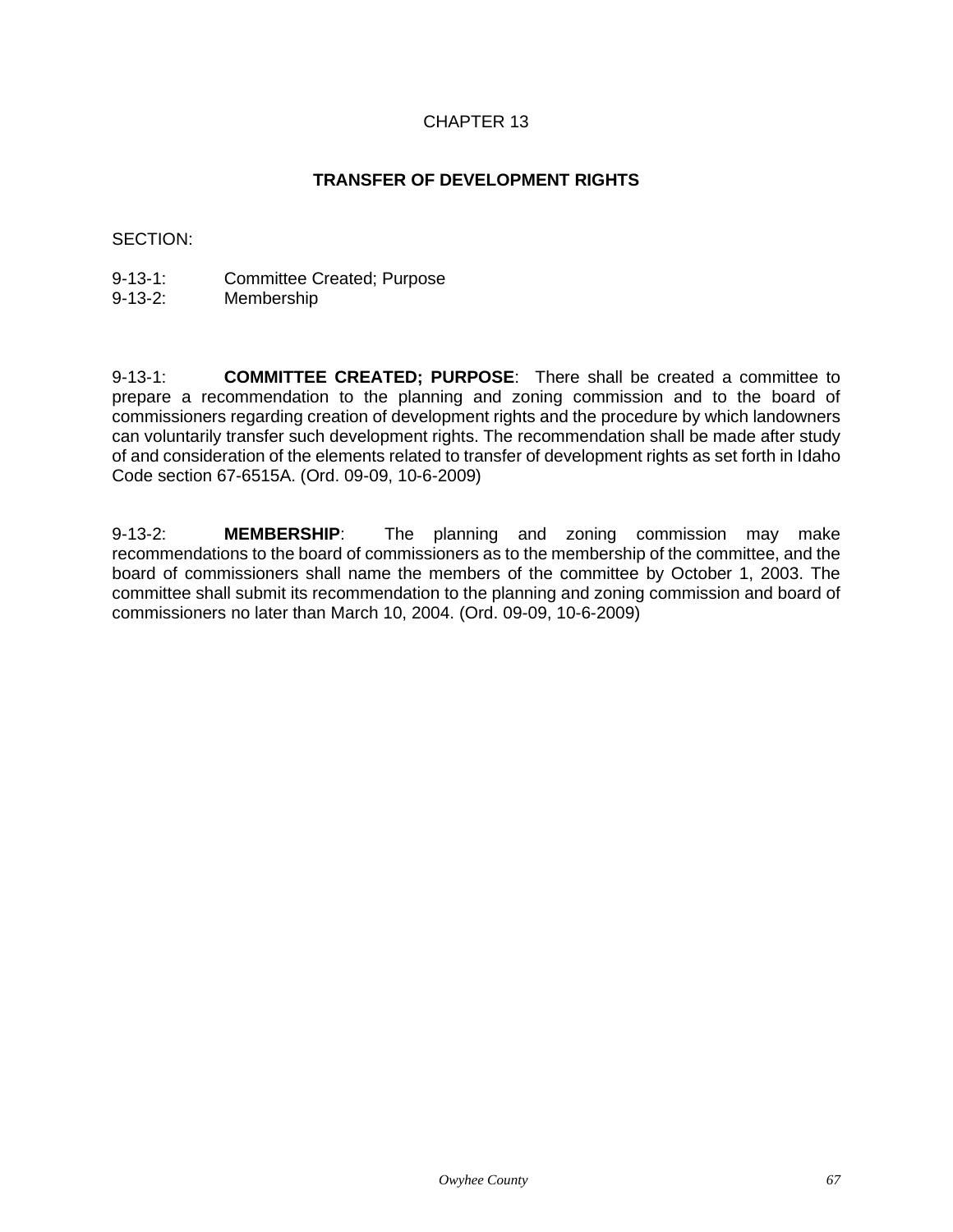# **OIL AND GAS WELLS**

## SECTION:

- 9-14-1: Purpose
- 9-14-2: Definitions
- 9-14-3: Zoning Classifications
- 9-14-4: Administrative Permit Requirement
- 9-14-5: Administrative Permit Application
- 9-14-6: Issuance Of Administrative Permit
- 9-14-7: Site Design And Installation

9-14-1: **PURPOSE**: The purpose of this chapter is to provide, through zoning provisions, for the reasonable development of land for oil and gas drilling while providing adequate health, safety and general welfare protections of Owyhee County residents. Oil and gas exploration, drilling, and extraction operations involve activities that are economically important and will impact Owyhee County. Accordingly, it is necessary and appropriate to adopt reasonable requirements for oil and gas resource development so that these resources can be obtained in a manner that is economically remunerative, and that minimizes potential impacts on the residents of Owyhee County.

Local governments are preempted from regulating the same features of oil and gas well operations or accomplishing the same purposes regulated under Idaho statute 47-317. Local zoning regulates surface land use as authorized under the local land use planning act. (Ord. 2013- 02, 8-12-2013)

9-14-2: **DEFINITIONS**: For the purposes of this chapter, the following definitions shall apply unless the context clearly indicates or requires a different meaning:

## ADMINISTRATIVE PERMIT:

A regulatory review and/or action performed by the planning and zoning commission of Owyhee County and not deemed a legislative or quasi-judicial action.

## ADMINISTRATOR:

The Owyhee County planning and zoning administrator.

## APPLICANT:

Any person, owner, operator, partnership, company, corporation and its subcontractors and agents who has an interest in real estate for the purpose of exploring or drilling for, producing, or transporting oil or gas.

# COLLECTOR STREET:

A public street or road which, in addition to providing access to abutting lots, intercepts local streets and provides a route for carrying considerable volumes of local traffic to community facilities and arterial streets.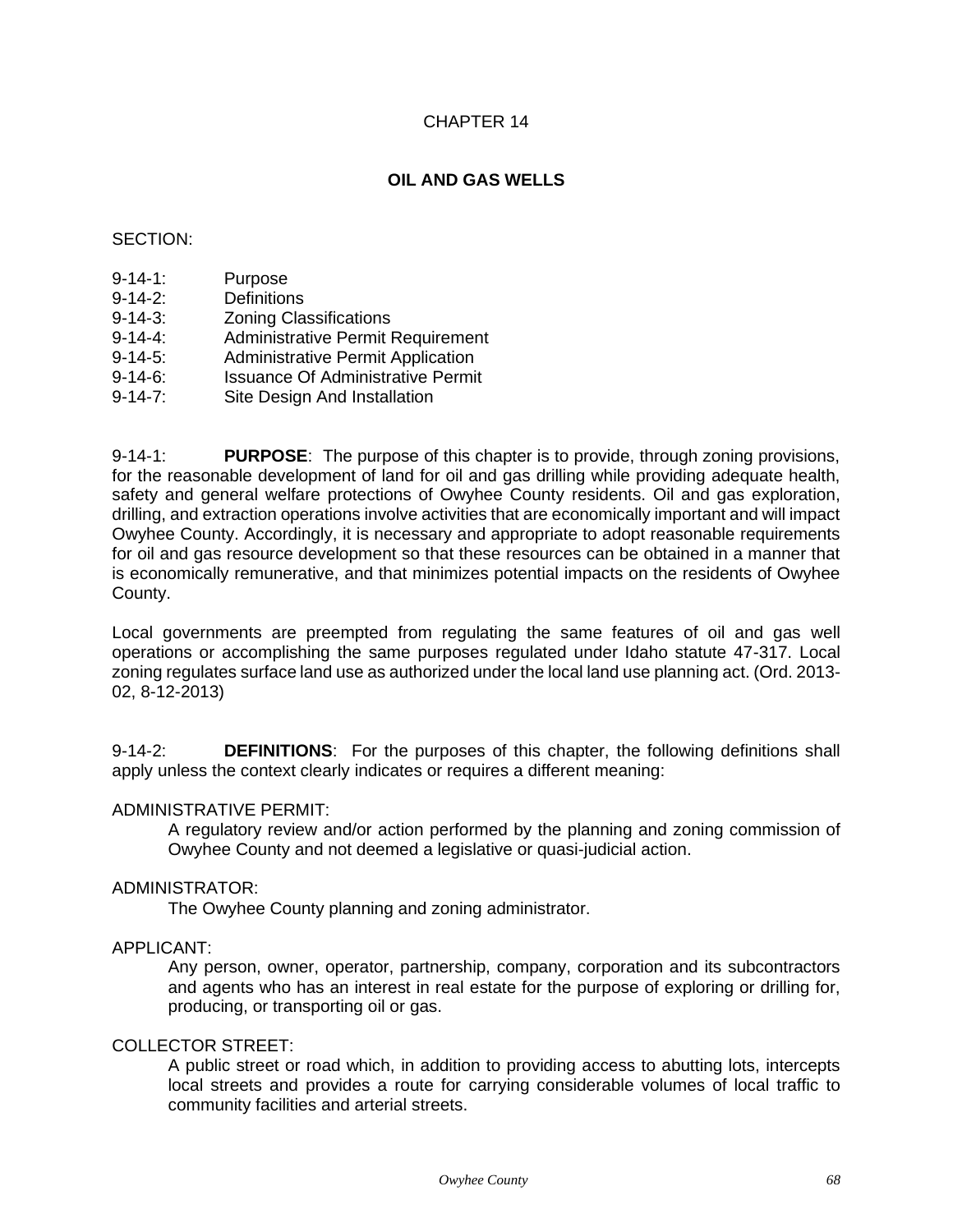#### COMMISSION:

The Owyhee County planning and zoning commission.

#### DEPARTMENT:

The Idaho department of lands.

#### DEVELOPMENT:

Any work which actively promotes bringing in production.

#### DRILLING PAD:

The area of surface operations surrounding a proposed or existing well or wells and accessory structures and equipment necessary for drilling, completion, recompletion, work over, development and production activities.

#### EXPLORATION:

Geologic or geophysical activities, including, but not limited to, the search for oil, gas, or other subsurface hydrocarbons.

# LOCAL STREET:

A public street or road designed to provide access to abutting lots and to discourage through traffic.

# OIL AND GAS:

Crude oil, natural gas, methane gas, propane, butane, and/or any other constituents or similar substances that are produced by drilling an oil or gas well.

#### OIL AND GAS CONSERVATION COMMISSION:

State of Idaho oil and gas conservation commission.

#### OIL AND GAS WELL:

A hole drilled into the earth for the purpose of exploring for or extracting oil, gas, or other hydrocarbon substances.

#### OPERATOR:

Any person, owner, applicant, partnership, company, corporation and its subcontractors and agents who has an interest in real estate for the purpose of exploring or drilling for, producing, or transporting oil or gas.

# ROAD REPAIR AGREEMENT:

A written agreement between the applicant and Owyhee County or the applicable local highway jurisdiction obligating the applicant to repair damage, excluding ordinary wear and tear, if any, to public streets, including, but not limited to, bridges, caused by the operator or its employees, agents, contractors, subcontractors, or representatives in the performance of drilling or production of any wells authorized by a local jurisdiction.

## WELL:

An oil and gas well or an injection well, including, but not limited to, directional drilling wells. (Ord. 2013-02, 8-12-2013)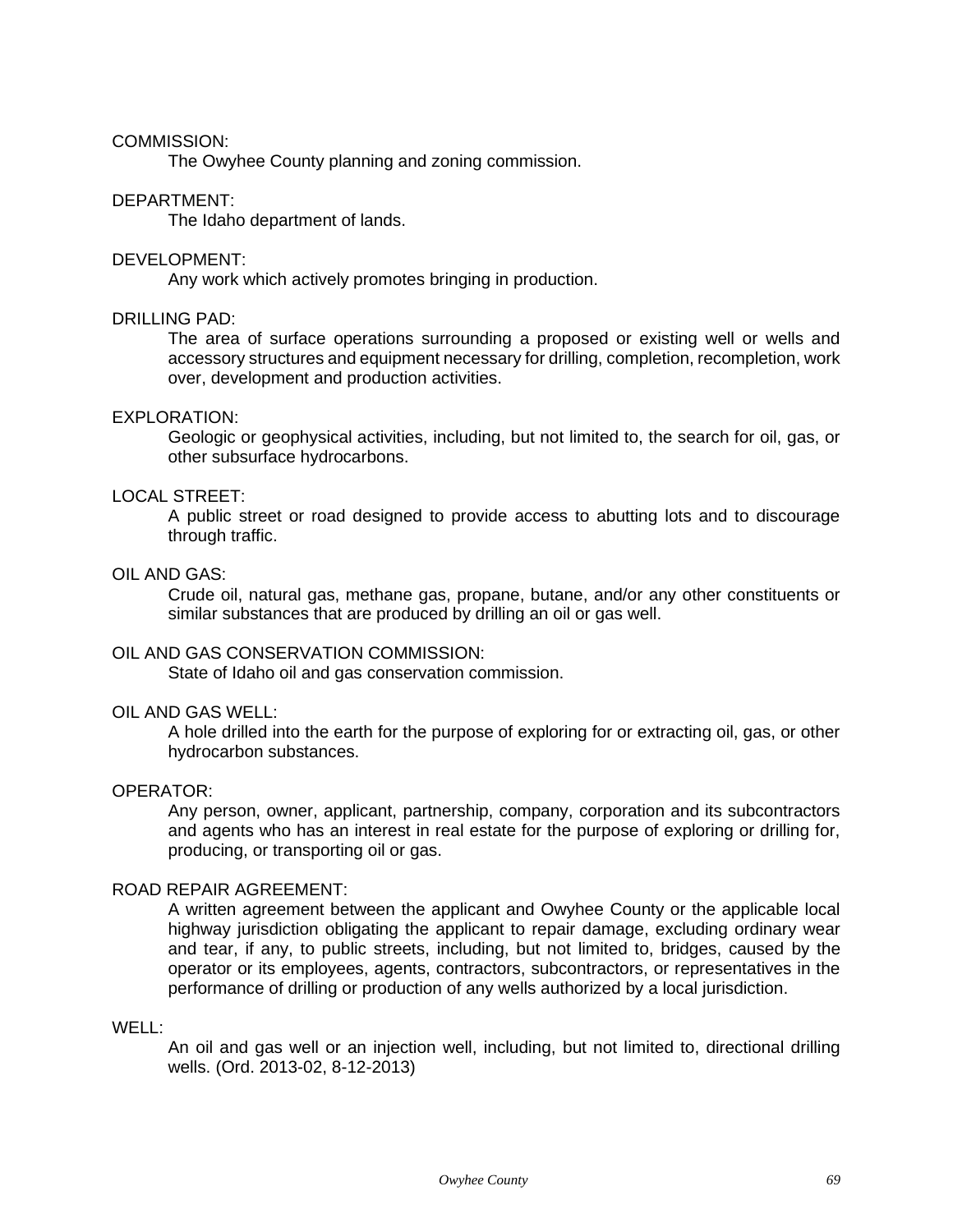# 9-14-3: **ZONING CLASSIFICATIONS**: Subject to the provisions of this chapter:

A. An oil or gas well site shall be considered a permitted use by right within any zoning district(s), subject to the standards listed herein. (Ord. 2013-02, 8-12-2013)

## 9-14-4: **ADMINISTRATIVE PERMIT REQUIREMENT**:

- A. No oil or gas well site, or an addition to an existing oil or gas well site, shall be constructed or located within Owyhee County unless an administrative permit under this chapter has been issued by the Owyhee County planning and zoning commission (commission) to the applicant approving the construction or preparation of the site for oil or gas development or construction of natural gas compressor stations or natural gas processing plants.
- B. Each application shall be submitted with the fee established pursuant to resolution of Owyhee County as adopted. Such fee shall be reasonably related to the cost of administering this chapter.
- C. Any modification to an existing and/or permitted oil or gas well site that materially alters the size, location, number of wells, accessory equipment or structures, shall require a modification of the administrative permit under this chapter. Like kind replacements shall not require a permit modification.
- D. Wells that were permitted and constructed prior to the adoption of this chapter shall not be required to meet the requirements of this chapter. Any modification to an existing or permitted oil or gas well site that occurs after the effective date hereof and materially alters the size, type, location, number of wells, or other accessory equipment or structures, shall comply with this chapter.
- E. Upon receiving notice from the department that an application has been submitted, the Owyhee County planning and zoning administrator (administrator) will notify all property owners within one mile of the affected tax parcel, that an application for a new oil and gas operation has been filed with the county. The notice is for informational purposes only and will not solicit any public comments on the application.
- F. An administrative permit shall not be required for exploration of oil and gas. "Exploration of oil" means geologic or geophysical activities, including, but not limited to, the search for oil, gas, or other subsurface hydrocarbons.
- G. The administrative permit shall be null and void, if an applicant does not conduct said business for a period of one year. Administrative permits issued under this chapter shall not be transferable to any other applicant, except by majority vote of the Owyhee County planning and zoning commission, and the filing of an application by the applicant to whom such administrative permit is, or may be, transferred or assigned. (Ord. 2013-02, 8-12- 2013)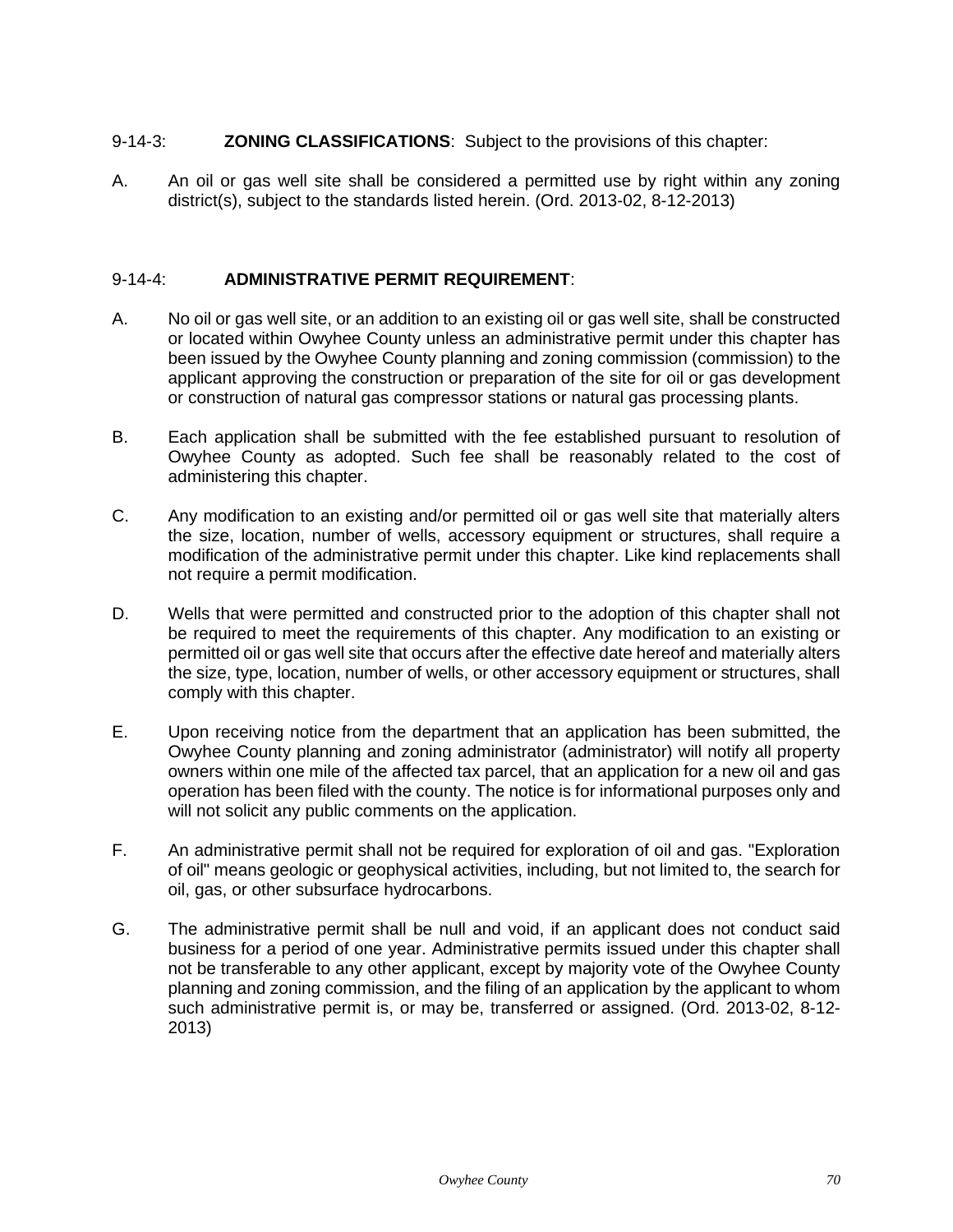# 9-14-5: **ADMINISTRATIVE PERMIT APPLICATION**:

A. At the time of administrative permit application, the applicant shall provide to the administrator:

1. A narrative describing an overview of the project including the number of acres to be disturbed for development, the number of wells to be drilled including oil and gas conservation commission permit number(s) for all wells, if available, at the time of submittal and provided when issued later, and the location, number and description of equipment and structures to the extent known.

2. The address of the oil or gas well site and a legal description of the parcel on record with Owyhee County.

3. The contact information of the individual or individuals responsible for the operation and activities at the oil or gas well site shall be provided to Owyhee County and all applicable emergency responders as determined by Owyhee County. Such information shall include a phone number where such individual or individuals can be contacted twenty four (24) hours per day, three hundred sixty five (365) days a year. Annually, or upon change of relevant circumstances, the applicant shall update such information and provide it to Owyhee County and all applicable emergency responders.

4. A scaled site plan of the oil or gas well site showing the drilling pad, planned access roads, the approximate location of derricks, drilling rigs, equipment, and structures and all permanent improvements to the site and any postconstruction surface disturbance in relation to natural resources. Included in this map shall be a staging area within the development site for vehicles to locate while gaining access to the oil or gas well site.

5. A narrative and map describing the planned access routes to the well sites on public roads including the transportation and delivery of equipment, machinery, water, chemicals, and other materials used in the siting, drilling, construction, maintenance, and operation of the oil or gas well site.

6. A statement that the applicant will make the operation's preparedness, prevention, and contingency plan available to Owyhee County and all emergency responders at least thirty (30) days prior to drilling of an oil or gas well and at least annually thereafter while drilling activities are taking place at the oil or gas well site.

7. An appropriate site orientation of the preparedness, prevention, and contingency plan for all applicable emergency responders as determined by Owyhee County. The cost and expense of the orientation shall be the sole responsibility of the applicant. If multiple wells/well pads are in the same area (covered by the same emergency response agencies), evidence for the appropriate emergency response agencies that a training course was offered in the last twelve (12) months shall be accepted.

8. A narrative describing the environmental impacts of the proposed project on the site and surrounding land and measures proposed to protect or mitigate such impacts shall be provided to Owyhee County. (Ord. 2013-02, 8-12-2013)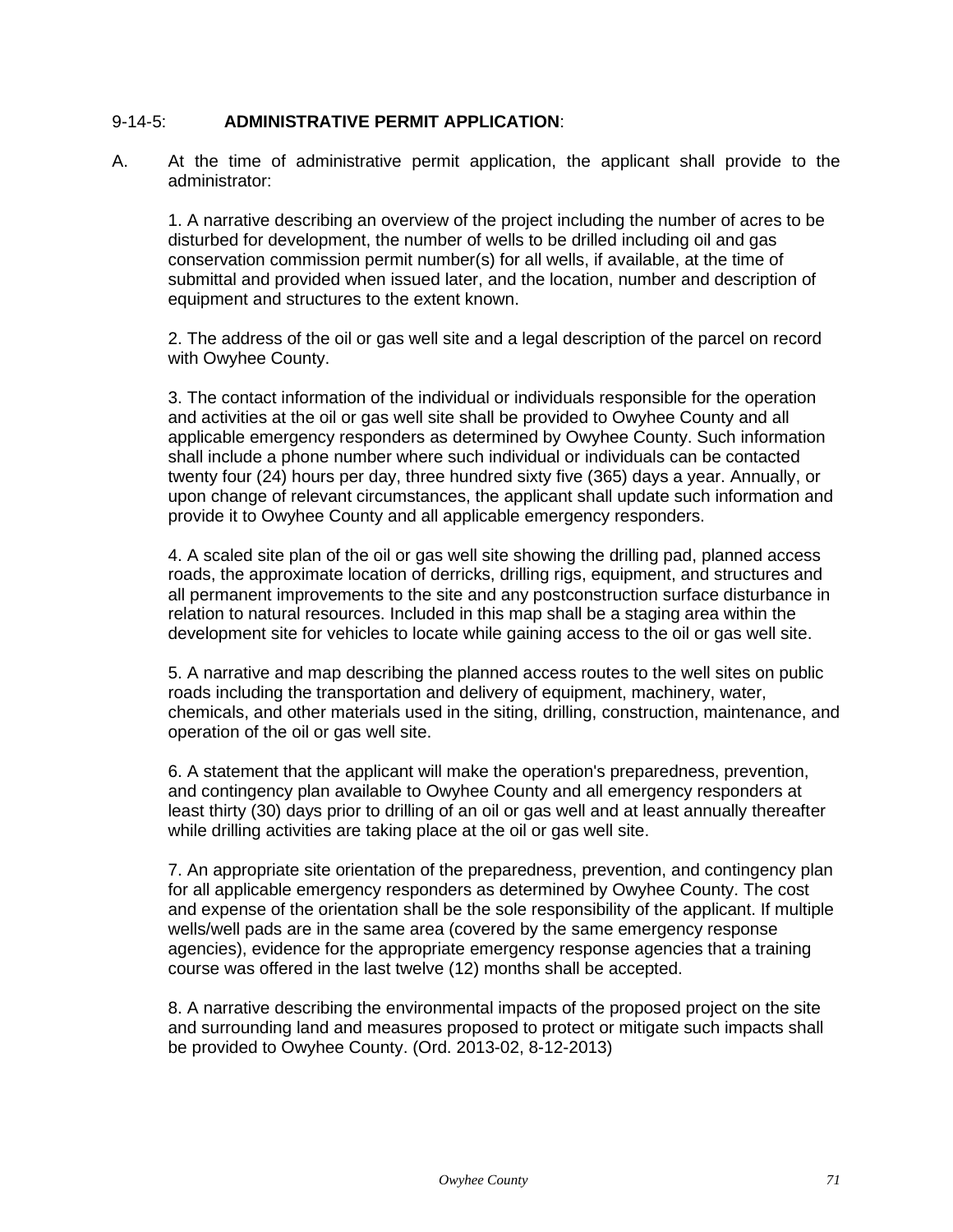# 9-14-6: **ISSUANCE OF ADMINISTRATIVE PERMIT**:

- A. Within fourteen (14) business days after receipt of an administrative permit application, the planning and zoning administrator will determine whether the application is complete and advise the applicant accordingly.
- B. If the application is complete and fulfills the requirements of this chapter, the Owyhee County planning and zoning commission shall issue an administrative permit within twenty one (21) days following the date the complete application was submitted.
- C. If the application is incomplete or does not fulfill the requirements of this chapter, the planning and zoning administrator will notify the applicant of the missing and/or inadequate material and, upon receiving said material, the commission shall issue the administrative permit within twenty one (21) days following the date the complete application was submitted.
- D. As a condition of administrative permit approval, applicant shall provide all permits and plans from the department and all other appropriate regulatory agencies to the administrator within thirty (30) days of receipt of such permits and plans.
- E. If temporary housing for well site workers is proposed on the well site, a plan showing the number and location of the units shall be provided to the administrator. Temporary housing plans shall be in compliance with all applicable Owyhee County regulations, and may require a conditional use permit. (Ord. 2013-02, 8-12-2013)

# 9-14-7: **SITE DESIGN AND INSTALLATION**:

A. Access:

1. Vehicular access to a natural gas well, oil well, or well pad solely via a residential street is prohibited unless it can be proven that the only viable vehicular access to the well site is via the residential route. The use of collector streets is preferred.

2. Owyhee County adopted professional standards pertaining to minimum traffic site distances for all access points shall be adhered to.

3. Access directly to state roads from a well site may require an Idaho transportation department (ITD) approach permit. Prior to initiating any work at a drill site, the administrator shall be provided a copy of any required approach permit.

4. Access directly to Owyhee County local streets shall require a road repair agreement with the Owyhee County board of commissioners or the applicable highway district prior to initiating any work at the well site. Operator shall comply with any generally applicable bonding and permitting requirements for Owyhee County roads that are to be used by vehicles for site construction, drilling activities and site operations.

## B. Height:

1. There shall be an exception to the height restrictions contained in this section for the temporary placement of drilling rigs, drying tanks, pad drilling and other accessory uses necessary for the actual drilling or redrilling of an oil or gas well. The duration of such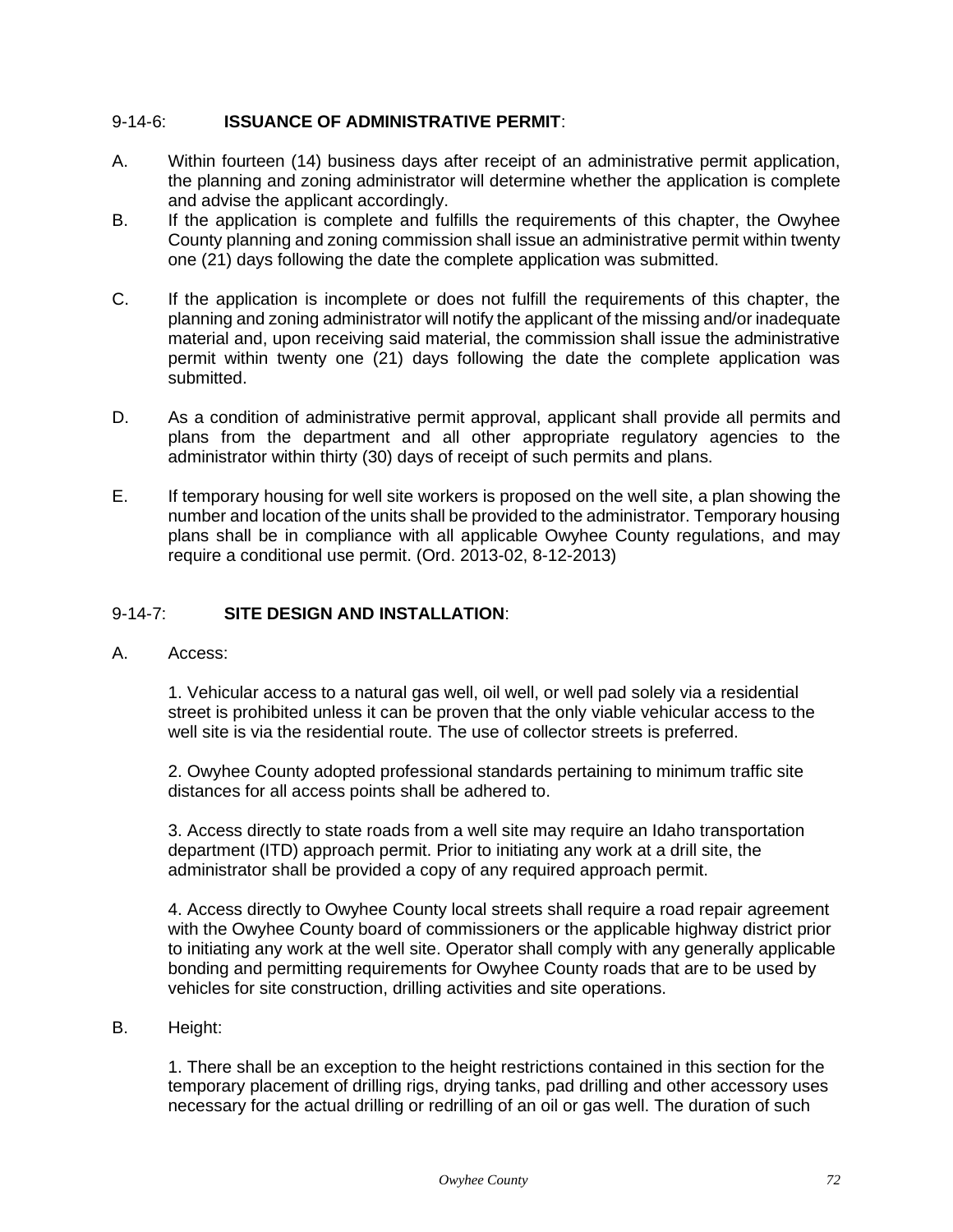exemption shall not exceed the actual time period of drilling or redrilling of an oil or gas well or pad drilling.

C. Setbacks/Location:

1. Setback distances shall, at minimum, follow requirements listed in Idaho statute, title 47, chapter 3 and administrative rule 20.07.02 conservation of crude oil and natural gas in the state of Idaho.

2. Recognizing that specific location of equipment and facilities is an integral part of the oil and gas development, and as part of the planning process, operator shall strive to consider the location of its temporary and permanent operations, where prudent and possible, so as to minimize interference with Owyhee County residents' enjoyment of their property and future Owyhee County development activities as authorized by the Owyhee County applicable ordinances.

3. Exception from the standards established in this subsection may be granted by the commission upon good cause by the operator that it is not feasible to meet the setback requirements from surface tract property lines and that adequate safeguards have or will be provided to justify the exception.

D. Screening And Fencing:

1. Security fencing shall not be required at oil or gas well sites during the initial drilling, or redrilling operations, as long as manned twenty four (24) hour on site supervision and security are provided.

2. Upon completion of drilling or redrilling, security fencing consisting of permanent chain-link fence shall be promptly installed at the oil or gas well site to secure wellheads, storage tanks, separation facilities, water or liquid impoundment areas, and other mechanical and production equipment and structures on the oil or gas well site.

3. The commission may use its discretion to determine whether fencing requirements shall be enforced for wellheads, storage tanks, separation facilities, and other mechanical and production equipment and structures on the oil or gas well site.

4. Security fencing shall be at least six feet (6') in height equipped with lockable gates at every access point and having openings no less than twelve feet (12') wide. Additional lockable gates used to access oil and gas well sites by foot may be allowed, as necessary.

5. Warning signs shall be placed on the fencing surrounding the oil or gas well site providing notice of the potential dangers and the contact information in case of an emergency. During drilling and hydraulic fracturing, clearly visible warning signage must be posted on the pad site.

6. In construction of oil or gas well sites, the natural surroundings should be considered and attempts made to preserve existing trees and other native vegetation. Existing trees and respective root systems should not be disturbed whenever possible. Reforestation/revegetation of the well site will be provided by the owner/operator as required by rules governing oil and gas conservation.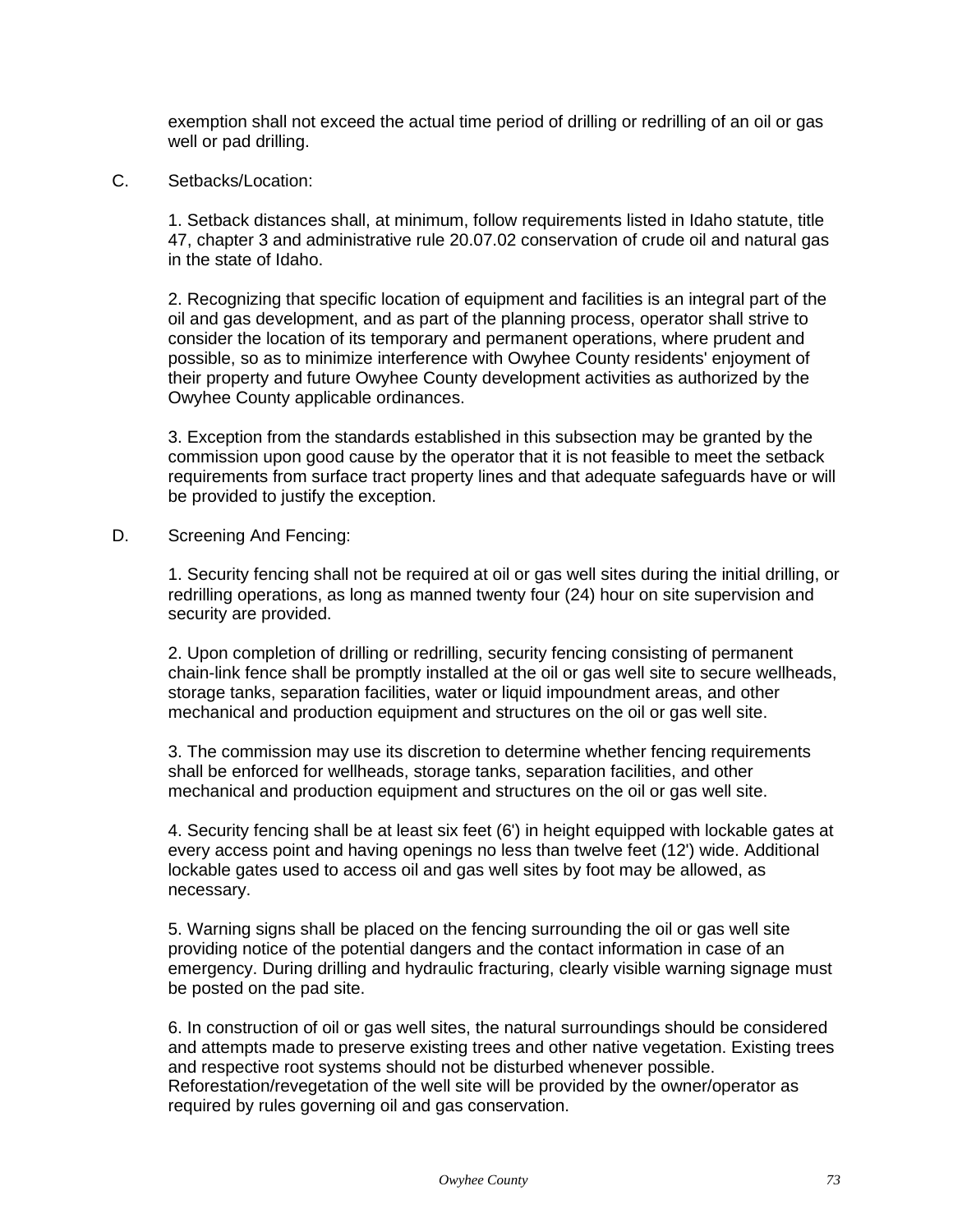- E. Lighting: Lighting at the oil or gas well site, either temporary or permanent shall be directed downward and inward toward the activity, to the extent practicable, so as to minimize the glare on public roads and adjacent properties.
- F. Noise: Owyhee County recognizes that oil and gas development is accompanied by inherent noise. However, the operator shall consider, to the extent possible, mitigation of noise resulting from the oil or gas well development.
- G. Dust Control: Operator shall control fugitive dust arising from operations. Operator shall routinely control dust by sprinkling with water or a water/calcium chloride mixture where necessary.
- H. Work Hours: Site development, other than drilling shall be conducted only between seven o'clock (7:00) A.M. and seven o'clock (7:00) P.M. Monday through Friday and between nine o'clock (9:00) A.M. and five o'clock (5:00) P.M. on Saturday. Truck deliveries of equipment and materials associated with drilling and well servicing, site preparation and other related work conducted on the site shall be limited to the above same work hour restrictions except in cases of an emergency. The operator may request an exception to this section for good cause shown. (Ord. 2013-02, 8-12-2013)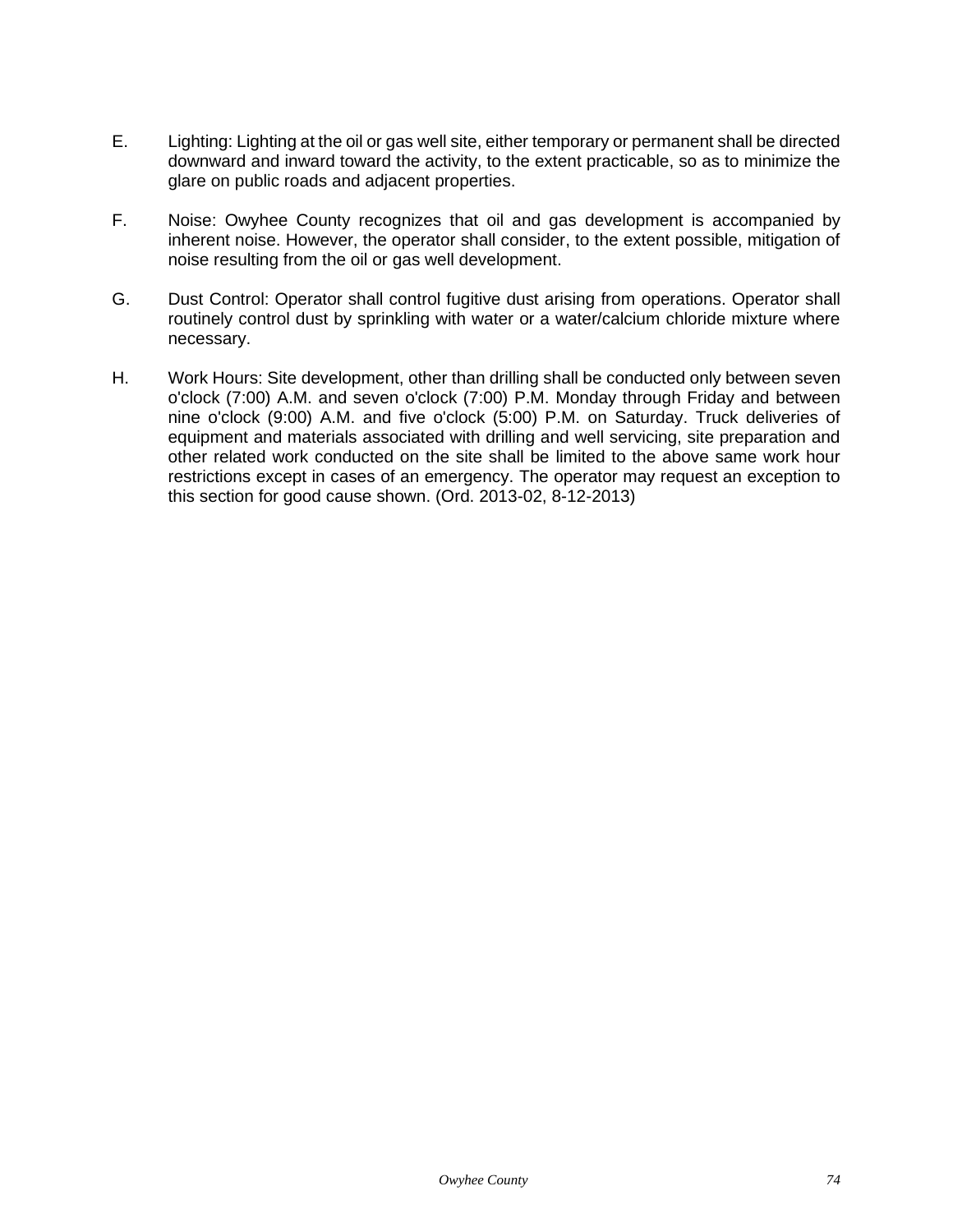# **OVERLAY DISTRICTS**

# **ARTICLE A. POWER ZONING OVERLAY DISTRICT**

#### SECTION:

- 9-15A-1: Short Title And Purpose
- 9-15A-2: Establishment Of Power Zoning Overlay District
- 9-15A-3: Allowed Uses
- 9-15A-4: Development Standards

## 9-15A-1: **SHORT TITLE AND PURPOSE**:

- A. This article shall be known as the OWYHEE COUNTY GREATER THAN 230kV NOMINAL POWER ZONING OVERLAY DISTRICT ORDINANCE (OVERLAY ORDINANCE).
- B. It is the purpose of this article to promote the public health, safety, and general welfare, to minimize public and private losses and to locate high voltage power transmission lines in areas that best suit the needs of Owyhee County and its citizens. Specific goals are to:
	- 1. Protect human life and health.
	- 2. Continue to provide reliable power service to county residents.
	- 3. Locate power corridors in areas of least impact to residents of the county.

4. Locate power corridors in areas of least impact to extraordinary natural, wildlife, historical, recreational, and cultural resources of the county. (Ord. 2013-03, 8-12-2013)

9-15A-2: **ESTABLISHMENT OF POWER ZONING OVERLAY DISTRICT**: There is hereby established a power zoning overlay district where power transmission lines east of range 3 west, and greater than 230kV nominal shall be located.

Other power transmission overlay districts may be established by rezoning the property. (Ord. 2013-03, 8-12-2013)

9-15A-3: **ALLOWED USES**: Power transmission lines east of range 3 west and greater than 230kV nominal are allowed uses in the overlay district, and shall be located in the overlay district unless a rezone is sought and approved in another area. (Ord. 2013-03, 8-12-2013)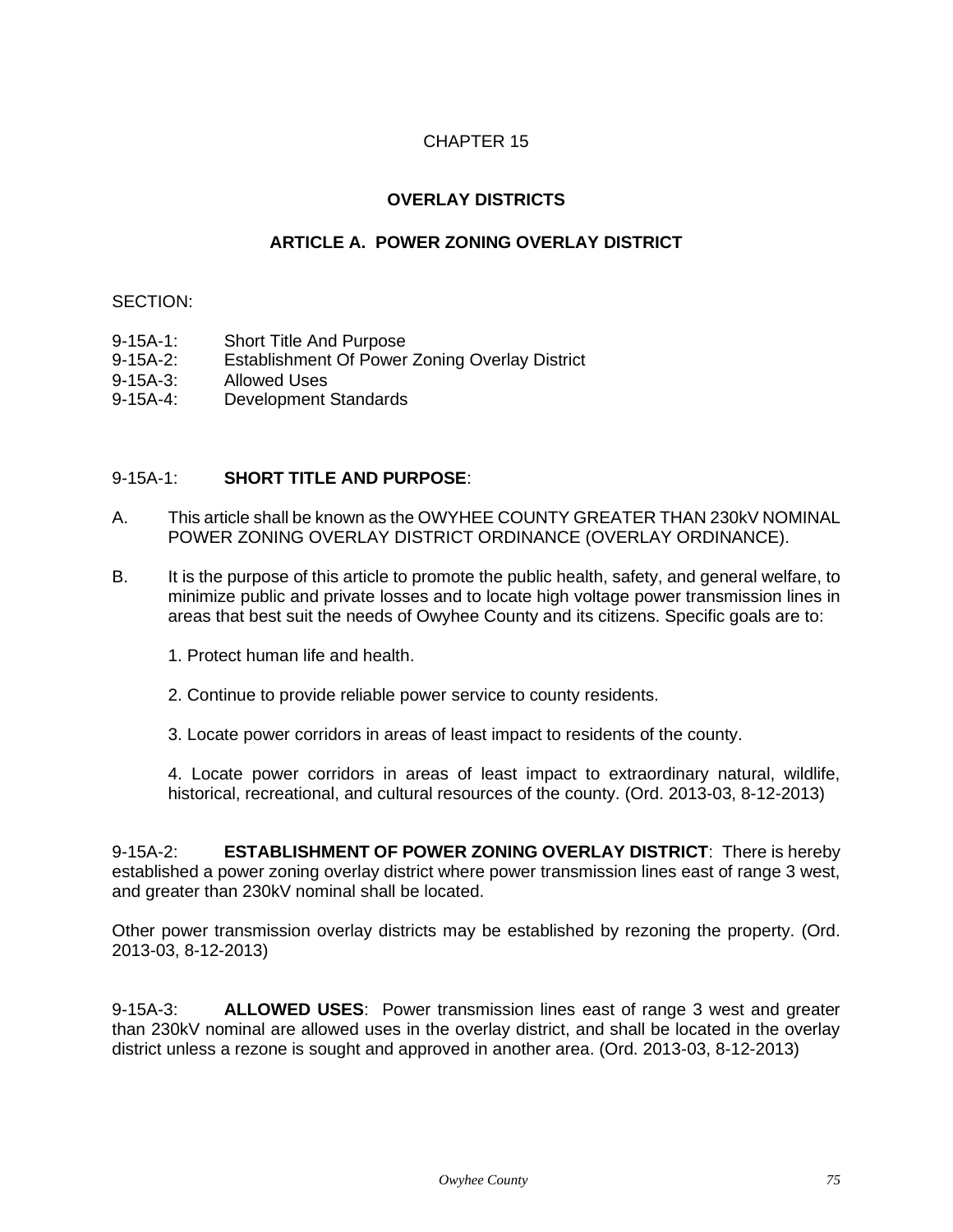# 9-15A-4: **DEVELOPMENT STANDARDS**:

- A. Tower structures that support transmission lines shall not be located on prime irrigated land, nor interfere with existing pivot irrigation systems unless approved by the landowner.
- B. Transmission lines shall preserve scenic qualities within the overlay to the greatest extent possible.
- C. All residential development shall be outside of any transmission line easement. (Ord. 2013-03, 8-12-2013)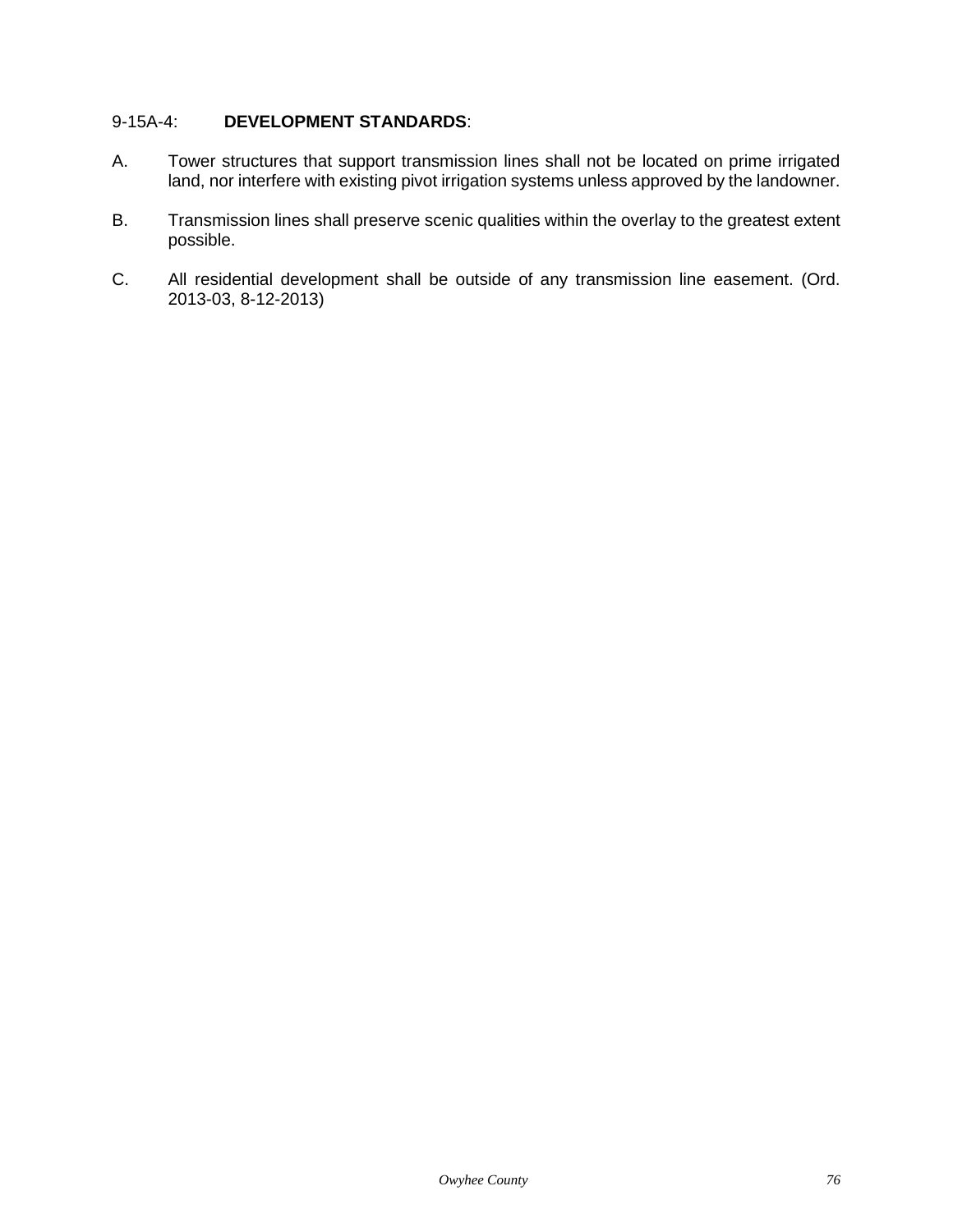# **HOME BURIAL AND PRIVATE INTERMENT ORDINANCE**

## SECTION:

- 9-16-1: Short Title and Purpose
- 9-16-2: Composition
- 9-16-3: Recording and Notice Required
- 9-16-4: Responsibility
- 9-16-5: Setback, Consent, and Code Requirements
- 9-16-6: Standards for Interment and Removal
- 9-16-7: Disestablishment of an Interment Site
- 9-16-8: Procedure
- 9-16-9: Violations

9-16-1: **SHORT TITLE AND PURPOSE**: Owyhee County desires that the interment of human remains on private property be conducted in a manner that is respectful to the deceased, the family, and the citizenry of the County and in so doing, the County enacts this ordinance to provide a method and standard of disposition, maintenance, improvements, and beautification of an interment site.

9-16-2: **COMPOSITION**: Interment sites shall consist of a lot, or portion thereof, containing a burial plot for earth interments, a mausoleum or vault or crypt interments, or a columbarium for interments of cremated remains, or any combination of one or more of the interments set forth in this section. No interment site shall be allowed on parcels smaller than three (3) acres. No more than two (2) interments shall be allowed per parcel unless approval is granted for the development of a platted cemetery. No future development or easements shall be allowed upon or within five feet (5') of the remains. Interment sites are not deemed to be equivalent to rural cemeteries as defined in Idaho Code, Title 27, Chapter 2 (Idaho Code, § 27-201 et seq.).

9-16-3: **RECORDING AND NOTICE REQUIRED**: An interment site shall be laid out and described specifically, by metes and bounds on the deed of record so as to give appropriate notice to lien holders, successors in title, and the public at large for any parcel containing an interment site. The owner of the parcel containing the interment site shall record such deed within sixty (60) days of the interment of human remains thereon. If a parcel containing an interment site is sold, the seller of the property must disclose to the buyer the existence and location of the interment site.

9-16-4: **RESPONSIBILITY**: The owner of any property, which contains an interment site, has the responsibility for maintaining the property in a manner that is respectful of the memory of the person or persons whose remains are interred thereon. The responsibility to maintain the interment site runs with the land and the owner may not be relieved of that responsibility until and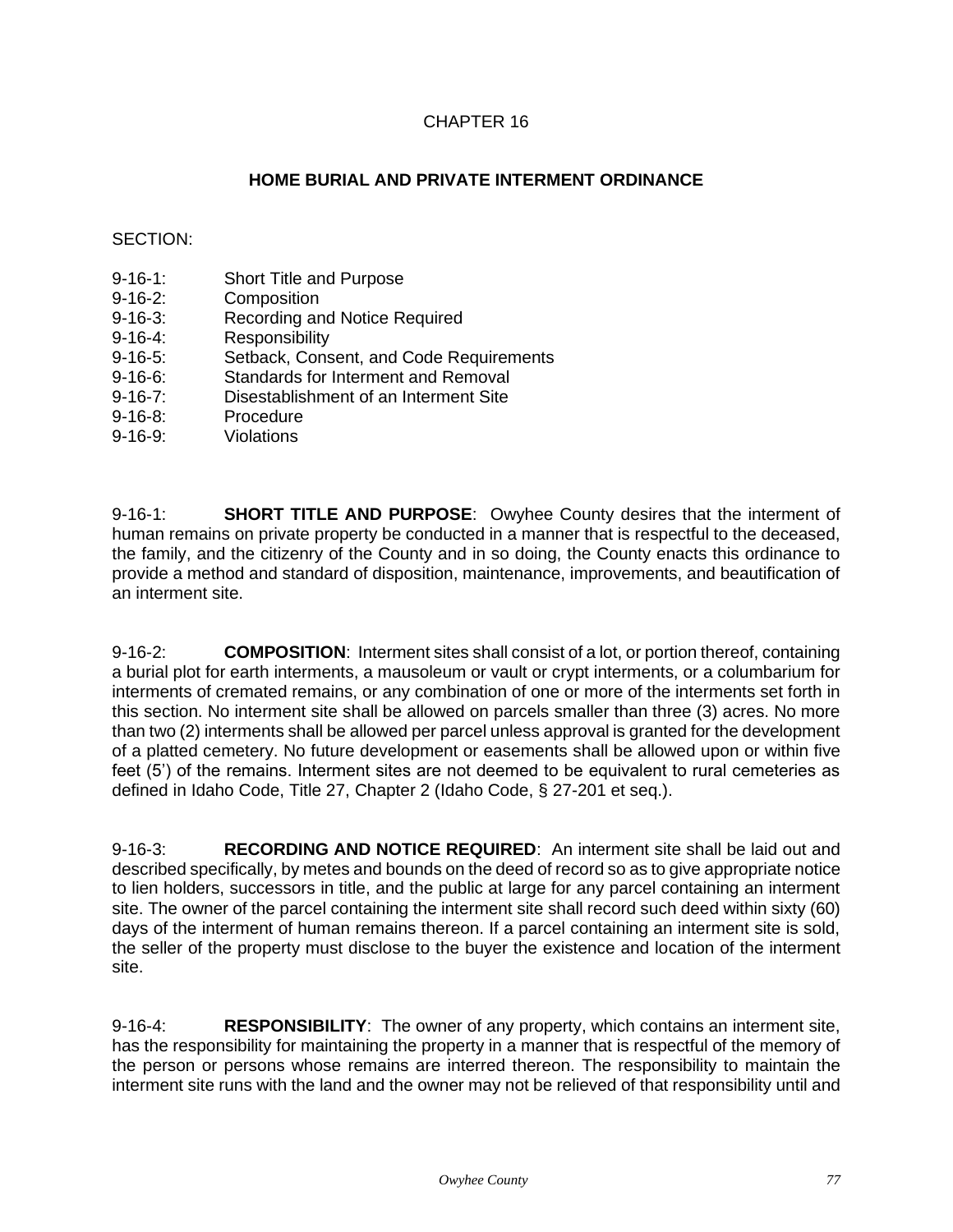unless the interment site is disestablished. The responsibility to maintain the interment site extends to successors in title so long as human remains are interred thereon.

9-16-5: **SETBACK, CONSENT, AND CODE REQUIREMENTS**: All interment sites shall meet the following requirements, prior to the time that any human remains shall be buried or placed therein:

- A. The location of an interment site shall be:
	- 1. At least one-hundred feet (100') from the boundary line of any lot or parcel.
	- 2. At least three hundred feet (300') from any wells, surface water intake structures, and public or private drinking water supply lakes or springs.
	- 3. At least two hundred feet (200') from the high-water mark of any body of surface water such as a river, stream, lake, pond, intermittent stream, or sinkhole.
	- 4. At least one hundred feet (100') from any dwelling, school or school lot, hospital or other medical facility, or place of business.
	- 5. At least one hundred feet (100') from the right-of-way of any public road.
- B. Construction of a mausoleum, columbarium, or any monument or other grave marker on an interment site shall comply with the applicable building code requirements.
- C. All uses made of interment sites shall comply with all state requirements including, but not limited to:
	- 1. Idaho Code, § 39-260, registration of deaths;
	- 2. Idaho Code, § 39-268, final disposition of dead bodies;
	- 3. Idaho Code, § 39-269, disinterment;
	- 4. Idaho Code, Title 54, Chapter 11, morticians, funeral directors and embalmers, (Idaho Code, § 54-1101 et seq.); and
	- 5. The relevant sections of the Idaho Administrative Code (IDAPA).

9-16-6: **STANDARDS FOR INTERMENT AND REMOVAL**: Each interment or removal of human remains on private property shall meet the following standards:

- A. Non-cremated human remains buried beneath the surface of the ground shall comply with the following depth-of-grave requirements:
	- 1. If there is an outer case around the coffin, the uppermost part of the outer case must be deeper than two feet (2') from the natural surface.
	- 2. If there is not an outer case, and there is just a coffin or just the body with no coffin, then the remains must be buried to a depth not less than three feet (3') from the natural surface of the ground.
	- 3. Proper maintenance shall be maintained such as filling in any depression that may be created at any time due to nature.
- B. Each container of human remains buried beneath the surface of the ground shall be indicated by a permanent, visible marker or monument. The marker or monument should be placed as soon as is practicable after the remains are interred.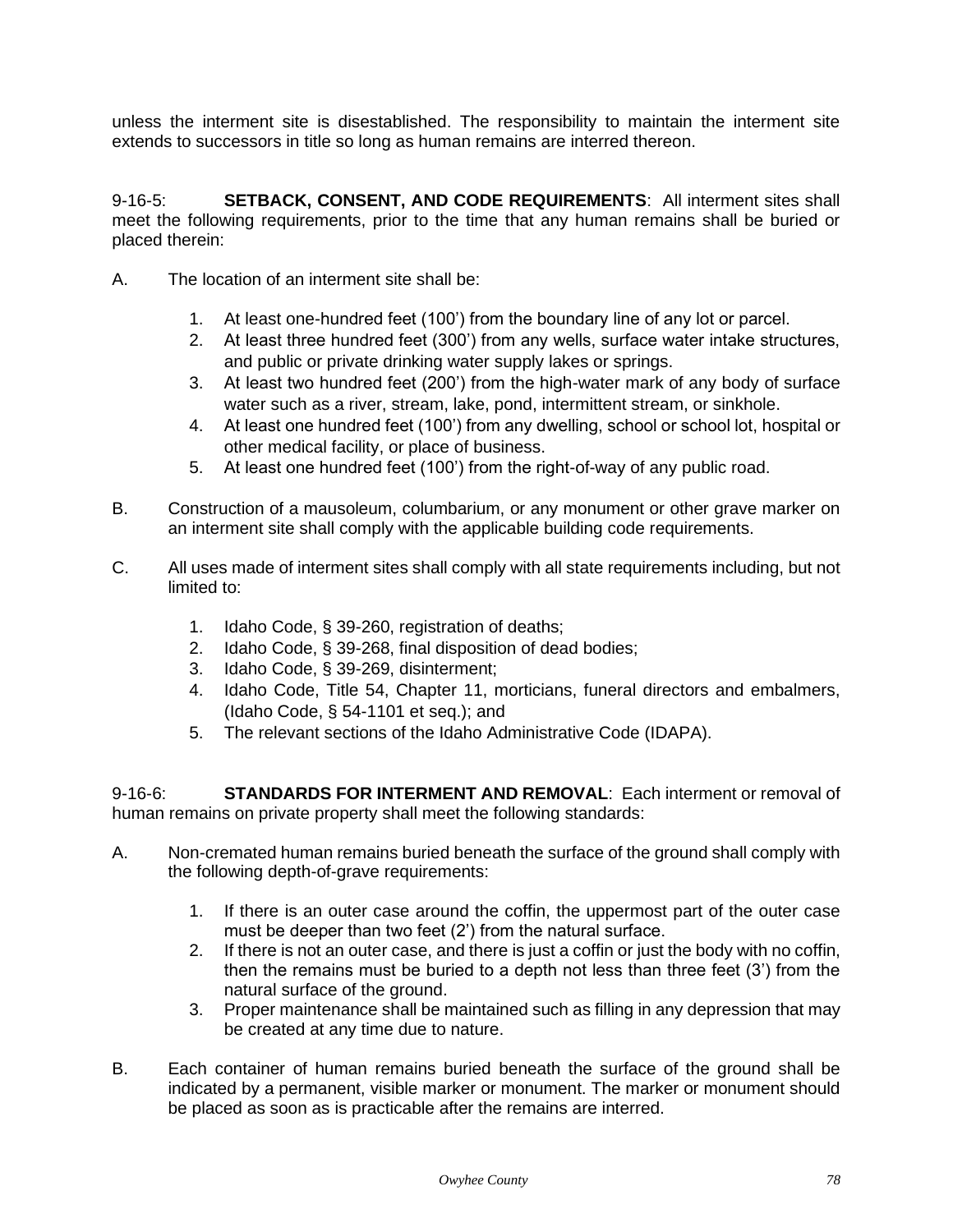9-16-7: **DISESTABLISHMENT OF AN INTERMENT SITE**: An interment site, once established, may be disestablished by the owner of the property. To disestablish an interment site, the owner must do all of the following:

- A. Arrange to remove and properly re-inter any human remains interred therein;
- B. Removal of the markers or monuments that indicate the presence of human remains;
- C. Remove, demolish, or convert to another permitted use any mausoleum or columbarium, constructed on the interment site; and
- D. A new deed of record must be filed indicating that the interment site has been disestablished.

9-16-8: **PROCEDURE**: For any such private interment, a permit shall be required. In order to obtain a permit, the application shall be filed with the Planning and Zoning Administrator on a form prescribed by the administrator or the board. The first two interments will be accomplished by administrative discretion decision. Platted cemeteries shall only be approved by conditional use permit.

9-16-9: **VIOLATIONS**: In addition to any other penalties, pursuant to Idaho Code, § 19- 5304, the court may order the prior owner of land who did not record the existence of an interment site on that land and who did not disclose the existence of an interment site to the buyer prior to selling the land, to pay reasonable costs to disinterment and re-interment of any human remains thereon.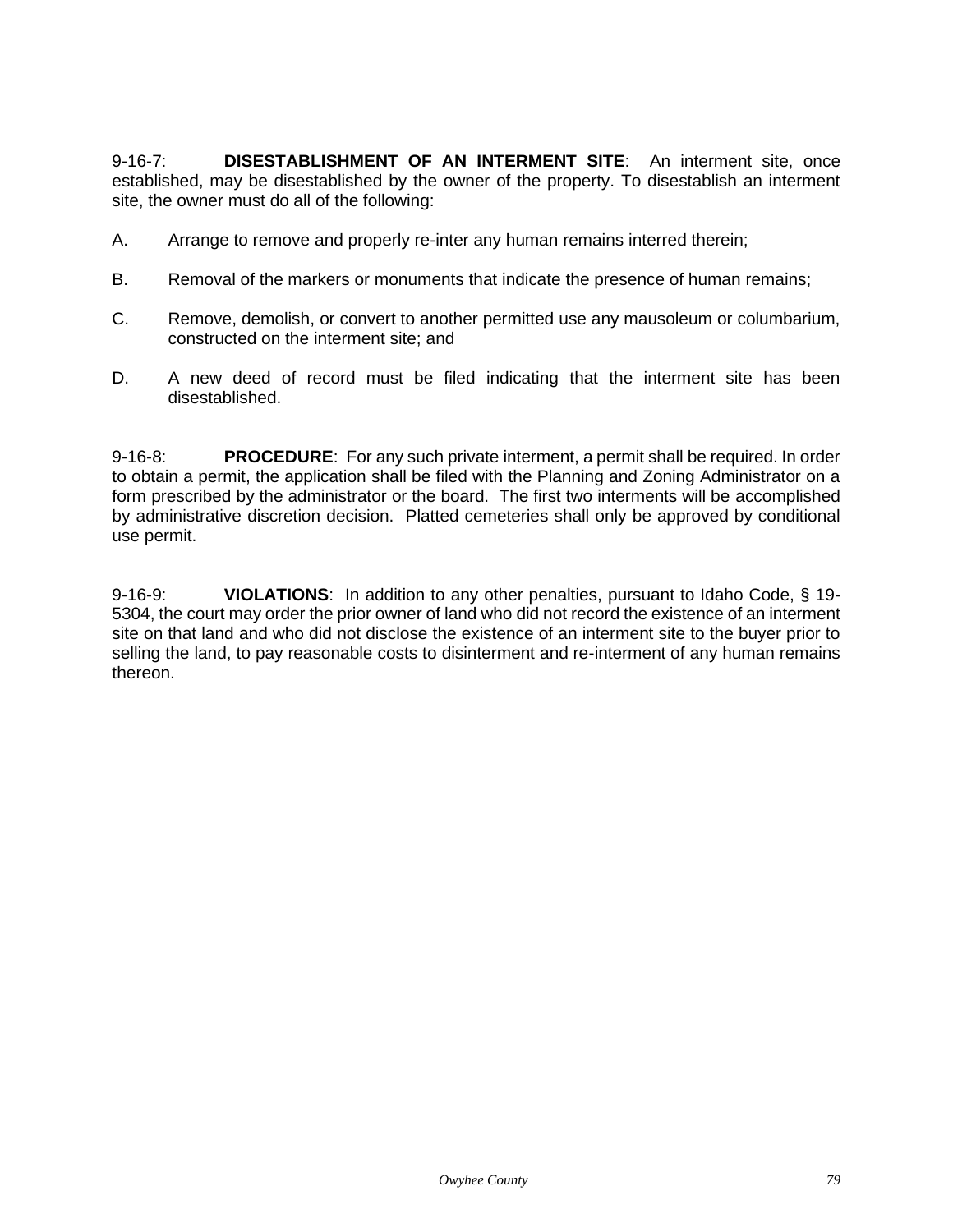## **SOLAR**

## SECTION:

- 9-17-1: Purpose
- 9-17-2: Definitions
- 9-17-3: Zoning Classifications
- 9-17-4: Administrative Permit Requirement
- 9-17-5: Administrative Permit Application
- 9-17-6: Site Design and Installation

9-17-1: **PURPOSE**: The purpose of this chapter is to provide, through zoning provisions, for the reasonable development of residential solar energy systems while providing adequate health, safety and general welfare protections of Owyhee County residents. Accordingly, it is necessary and appropriate to adopt reasonable requirements for solar energy system development that helps minimize potential impacts on the residents of Owyhee County. For the purpose of this ordinance, all solar installations or expansions will be considered cumulatively per parcel whether roof mounted or ground mounted.

9-17-2: **DEFINITIONS**: For the purposes of this chapter, the following definitions shall apply unless the context clearly indicates or requires a different meaning:

#### ARRAY:

Any number of electrically connected photovoltaic (PV) modules providing a single electrical output.

#### ACCESSORY RESIDENTIAL SOLAR:

Solar systems up to 25 kW intended to offset residential electrical usage demand.

#### CUSTOMER GENERATION:

An arrangement with a local electric utility that allows customers to receive a credit for surplus electricity generated by certain renewable energy systems.

## GROUND-MOUNTED SYSTEM:

A solar photovoltaic system mounted on a structure, pole or series of poles constructed specifically to support the photovoltaic system and not attached to any other structure.

#### KILOWATT (kW):

A unit of electrical power equal to 1,000 Watts, which constitutes the basic unit of electrical demand. A watt is a metric measurement of power (not energy) and is the rate (not the duration) at which electricity is used. 1,000 kW is equal to 1 megawatt (MW).

#### PHOTOVOLTAIC (PV):

A semiconductor-based device that converts light directly into electricity.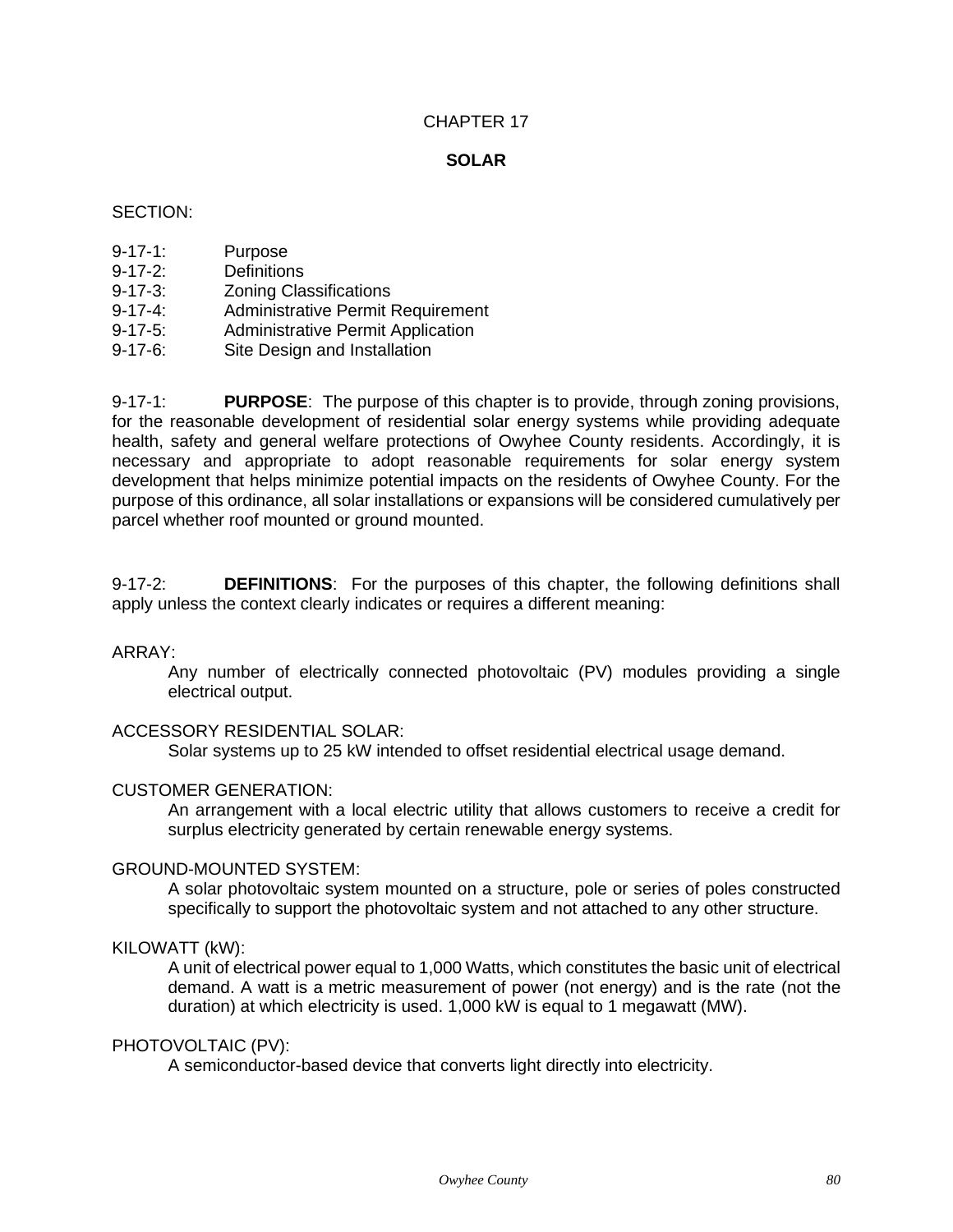### ROOF-MOUNTED SYSTEM:

A solar system attached to any part or type of roof on a building or structure that is either the principal structure or an accessory structure on a recorded parcel.

## SOLAR ENERGY SYSTEM (SES):

An energy system of which the primary purpose is to harvest energy by transforming solar energy into another form of energy or transferring heat from a collector to another medium using mechanical, electrical, or chemical means. Very small accessory systems of 2 kW or less shall not be considered a solar energy system for the purpose of permitting except when cumulatively they exceed other provisions of this ordinance.

## SOLAR FARM:

A commercial facility that converts sunlight into electricity, whether by photovoltaics (PV), concentrating solar thermal devices (CST), or other conversion technology, for the purpose of sale of generated electricity.

## SOLAR PHOTOVOLTAIC (PV) RELATED EQUIPMENT:

Items including a solar photovoltaic cell, panel or array, lines, mounting brackets, inverters, framing, and foundations used for or intended to be used for collection of solar energy.

## SOLAR PHOTOVOLTAIC (PV) SYSTEM:

A solar collection system consisting of one or more building- and/or ground-mounted systems, solar photovoltaic cells, panels or arrays and solar related equipment that rely upon solar radiation as an energy source for collection, inversion, storage and distribution of solar energy for electricity generation.

### TRACKING SYSTEM:

A number of photovoltaic modules mounted such that they track the movement of the sun across the sky to maximize energy production, either with a single-axis or dual-axis mechanism.

#### 9-17-3: **ZONING CLASSIFICATIONS**: Subject to the provisions of this chapter:

- A. Solar energy systems producing less than 10kW shall be considered an allowed use by right within zones A, M, R, C, and I, if they are not covered by an airport or airspace overlay zone, and are subject to an administrative permit and the standards listed herein.
- B. Systems producing more than 10kW shall be allowed only by administrative permit, or conditional use permit approval as outlined in this chapter.

# 9-17-4: **ADMINISTRATIVE PERMIT REQUIREMENT**:

- A. No solar energy system, or an addition to an existing system, shall be constructed or located within Owyhee County unless an administrative permit under this chapter has been issued by the zoning official approving the construction for a solar energy system.
- B. Each application shall be submitted with the fee established pursuant to resolution of Owyhee County as adopted. Such fee shall be reasonably related to the cost of administering this chapter.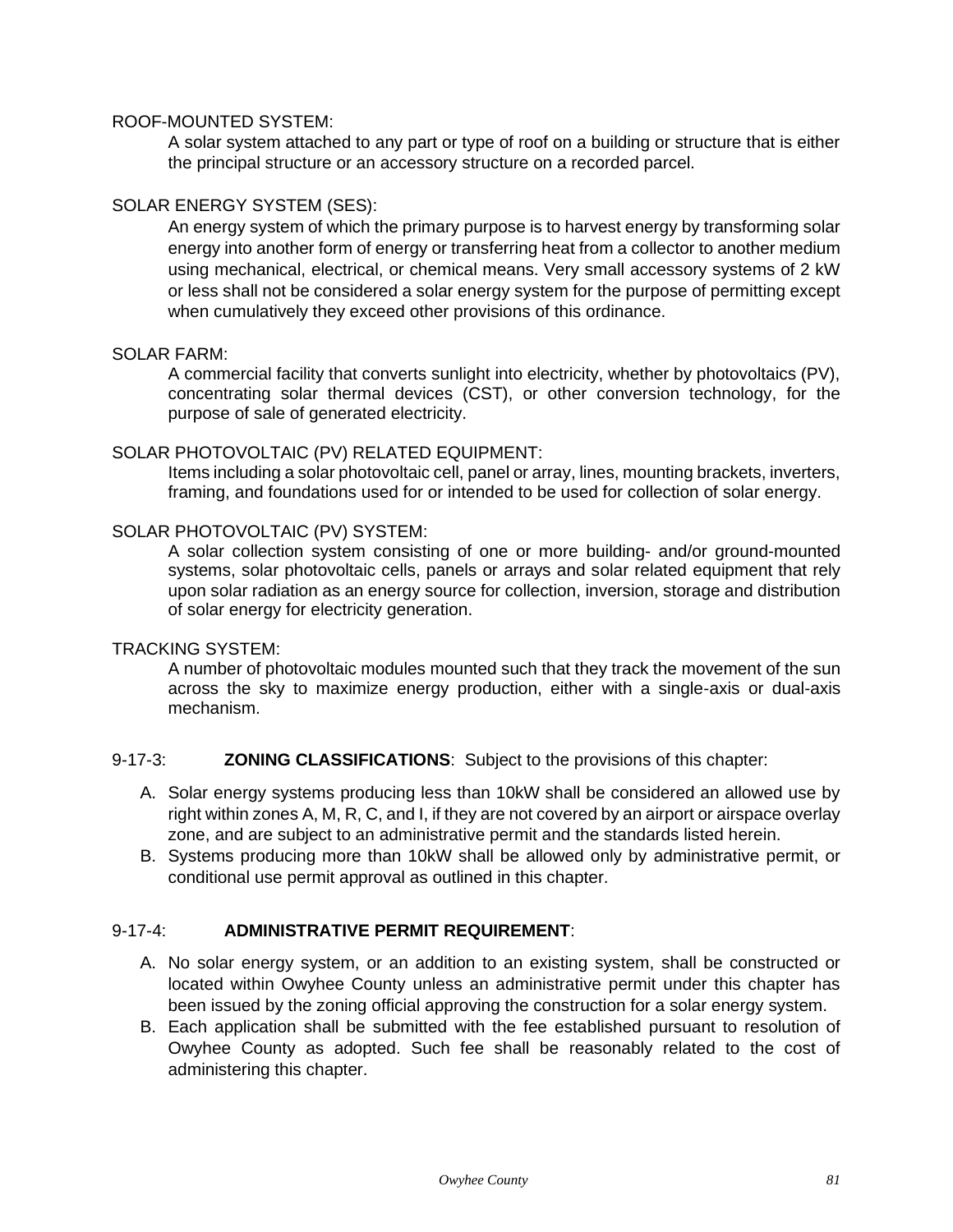- C. Applications for roof mounted solar energy systems of any square footage up to 25 kW, in zones A, M, R, C, and I, not covered by an airport/airspace overlay, and that meet the design requirements of this ordinance shall be by administrative approval of the zoning official and shall not require a conditional use permit. However, nothing in this ordinance is intended to allow incremental increases over time, or multiple small systems in order to avoid the provisions of this ordinance.
- D. Applications for ground mounted solar energy systems of 800 square feet or less, in zones A, M, R, C, and I, not covered by an airport/airspace overlay, and that meet the design requirements of this ordinance shall be by administrative approval of the zoning official and shall not require a conditional use permit.
- E. Solar energy system components must have an anti-reflectivity coating to help reduce the amount of glare from the panels.
- F. Historic Buildings Solar energy systems on buildings within designated historic districts or on locally designated historic buildings (exclusive of State or Federal historic designation) must receive approval of the Historic Preservation Commission, consistent with the standards for solar energy systems on historically designated buildings published by the U.S. Department of Interior.

# 9-17-5: **ADMINISTRATIVE PERMIT APPLICATION**:

A. At the time of administrative permit application, the applicant shall provide to the administrator:

1. A complete application form including required submittals as outlined on the application form.

2. A narrative describing an overview of the project including the number of kW to be produced, total square footage of solar panels, and the location, number and description of accessory equipment and structures to the extent known.

3. A site plan of the property that depicts the locations of all existing and proposed structures (including solar arrays, inverters, transformers, electrical substations, and buildings), property lines, rights-of-way, roads, required setbacks, and visual buffers.

- 4. Site installation acknowledgement affidavit.
- 5. Right to Farm Affidavit

6. A decommissioning plan shall be required to ensure that facilities are properly removed after their useful life. Decommissioning of solar panels must occur in the event they are not producing power for 12 consecutive months. The plan shall include the following:

- a. the name, address, telephone number, and e-mail address of the person(s) or entity(ies) responsible for implementing the decommissioning plan;
- b. a statement of conditions that require the decommissioning plan to be implemented;
- c. as part of decommissioning, a removal plan that identifies all structures, components, and non-utility owned equipment that shall be removed;
- d. as part of decommissioning, a restoration plan to return the property to its condition prior to the installation of the SES or to some other condition reasonably appropriate for the designated land use after the SES is removed; and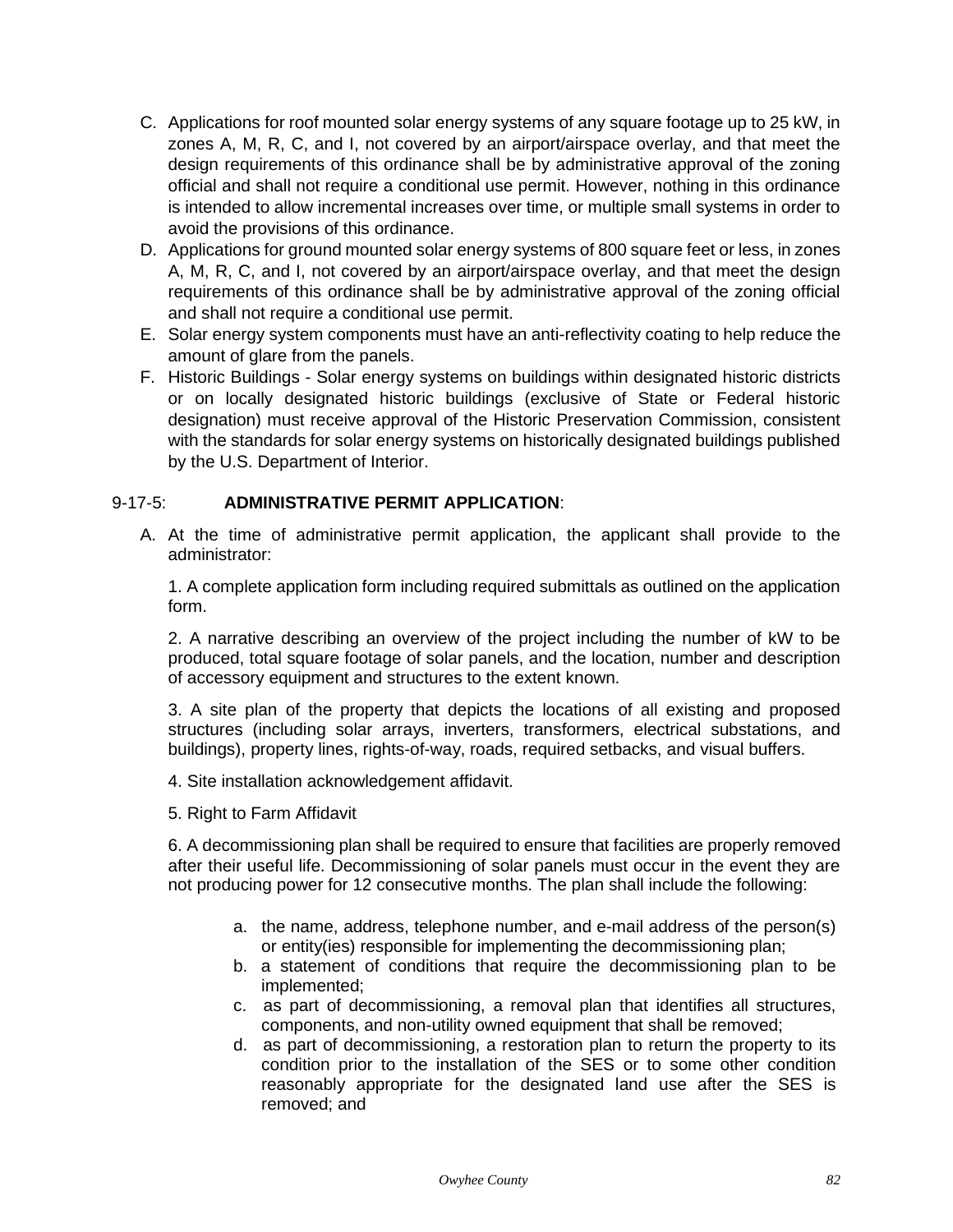e. a timeline to complete decommissioning.

# 9-17-6: **SITE DESIGN AND INSTALLATION**:

- A. Ground-or pole-mounted solar energy systems shall not exceed 25 feet in height when oriented at maximum tilt. Systems that exceed this height will only be allowed by conditional use permit.
- B. For rooftop fire safety, required setbacks of 3 feet from roof ridges, and 1.5 feet from valleys and headwalls shall be met to allow fire fighter access.
- C. Setback distances for ground mounted systems shall be at least 50' from property lines, and 100' from public roads.
- D. Solar energy systems proposed to be located within 1,000 feet of an airport, within approach zones of an airport, or in an airport or airspace overlay zone will be required to complete and provide the results of the Solar Glare Hazard Analysis Tool (SGHAT).
- E. Lighting: Any lighting at the solar installation site, either temporary or permanent, shall utilize motion sensors and be directed downward and inward toward the solar installation so as to minimize the glare on public roads and adjacent properties.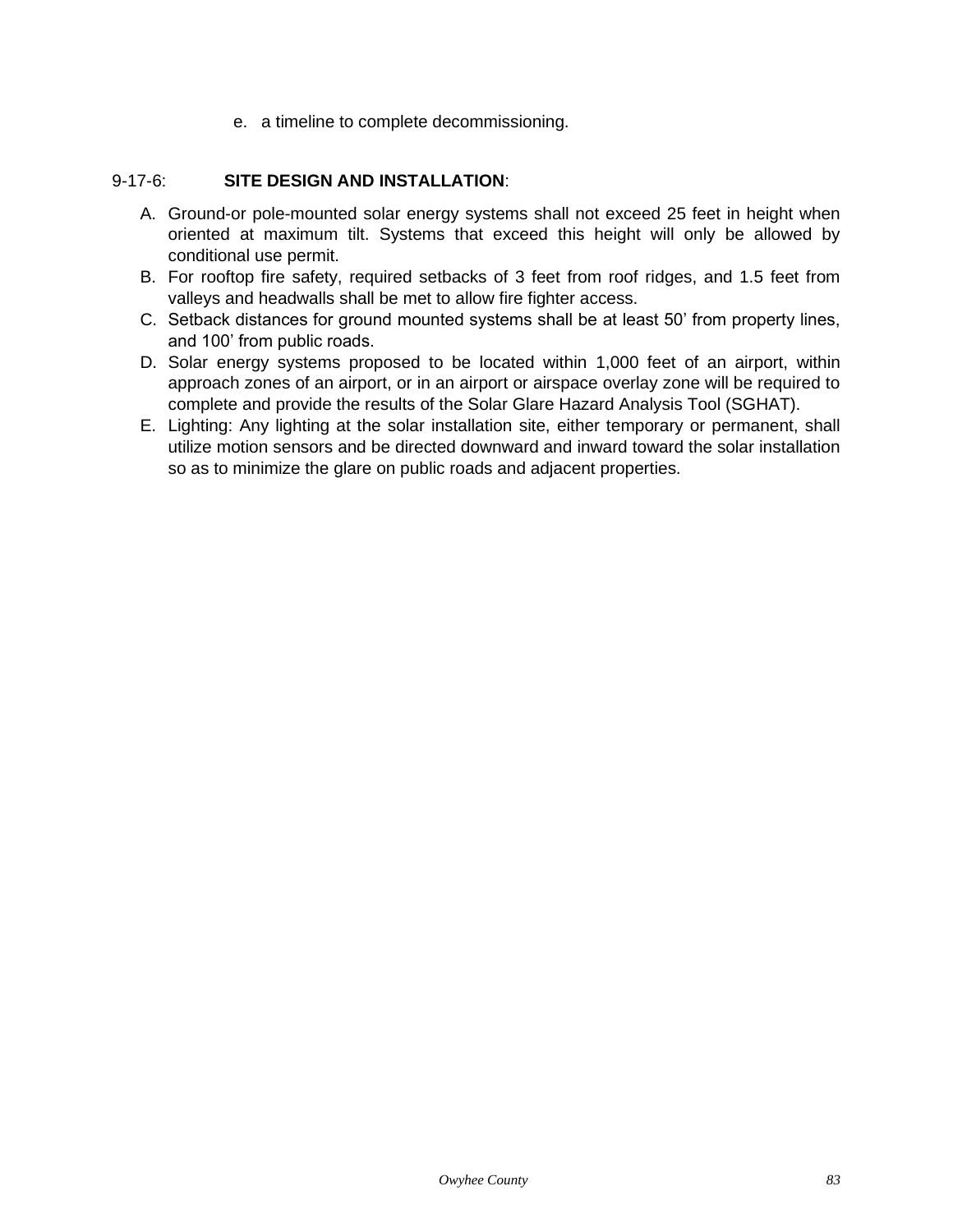## **ENFORCEMENT**

## SECTION:

| $9 - 18 - 1$ : | Severability |
|----------------|--------------|
| $9 - 18 - 2$ : | Misdemeanor  |

9-18-3: Violation

9-18-1: **SEVERABILITY**: If any section, subsection, sentence, clause, or phrase of this title is held to be invalid by any court of competent jurisdiction, such decision shall not affect the validity of the remaining portions of this title and they shall remain in full force and effect. (Ord. 09-09, 10-6-2009; amd. Ord. 2013-02, 8-12-2013; Ord. 2013-03, 8-12-2013)

9-18-2: **MISDEMEANOR**: Violation of this title shall constitute a misdemeanor punishable as provided in Idaho Code section 18-113 as it may from time to time be amended and/or retitled. Each day the violation continues shall constitute a separate offense. A fine of one hundred dollars (\$100.00) per day will be assessed per violation. (Ord. 09-09, 10-6-2009; amd. Ord. 2013-02, 8- 12-2013; Ord. 2013-03, 8-12-2013)

#### 9-18-3: **VIOLATION**:

- A. Recommendation To Board Of Commissioners: When the planning and zoning administrator or commission finds that violation of this title has occurred or is about to occur, the administrator shall advise the board of commissioners in a written recommendation containing factual findings upon which the recommendation is based.
- B. Notice: Upon receiving such recommendation from the administrator, or on its own motion after finding that a violation has occurred or is about to occur, the board of commissioners may direct the administrator to send an initial letter advising the party of the violation and the fine associated with the violation.
- C. Order To Show Cause: The party will have fourteen (14) days to respond with a solution agreeable to the board. If such solution is not received, the board may issue an order to show cause requiring a public hearing at which the alleged offender will have the opportunity to show cause why he/she is not in violation of this title, and/or why enforcement proceedings should not be initiated.
- D. Enforcement Action; Fee: If after the order to show cause hearing, the board is of the opinion that a violation has occurred and that enforcement action should be initiated, the board may direct that enforcement action be initiated to abate the violation and/or seek imposition of penalties. A fee may be set by resolution for the order to show cause hearing. (Ord. 09-09, 10-6-2009; amd. Ord. 2013-02, 8-12-2013; Ord. 2013-03, 8-12-2013)